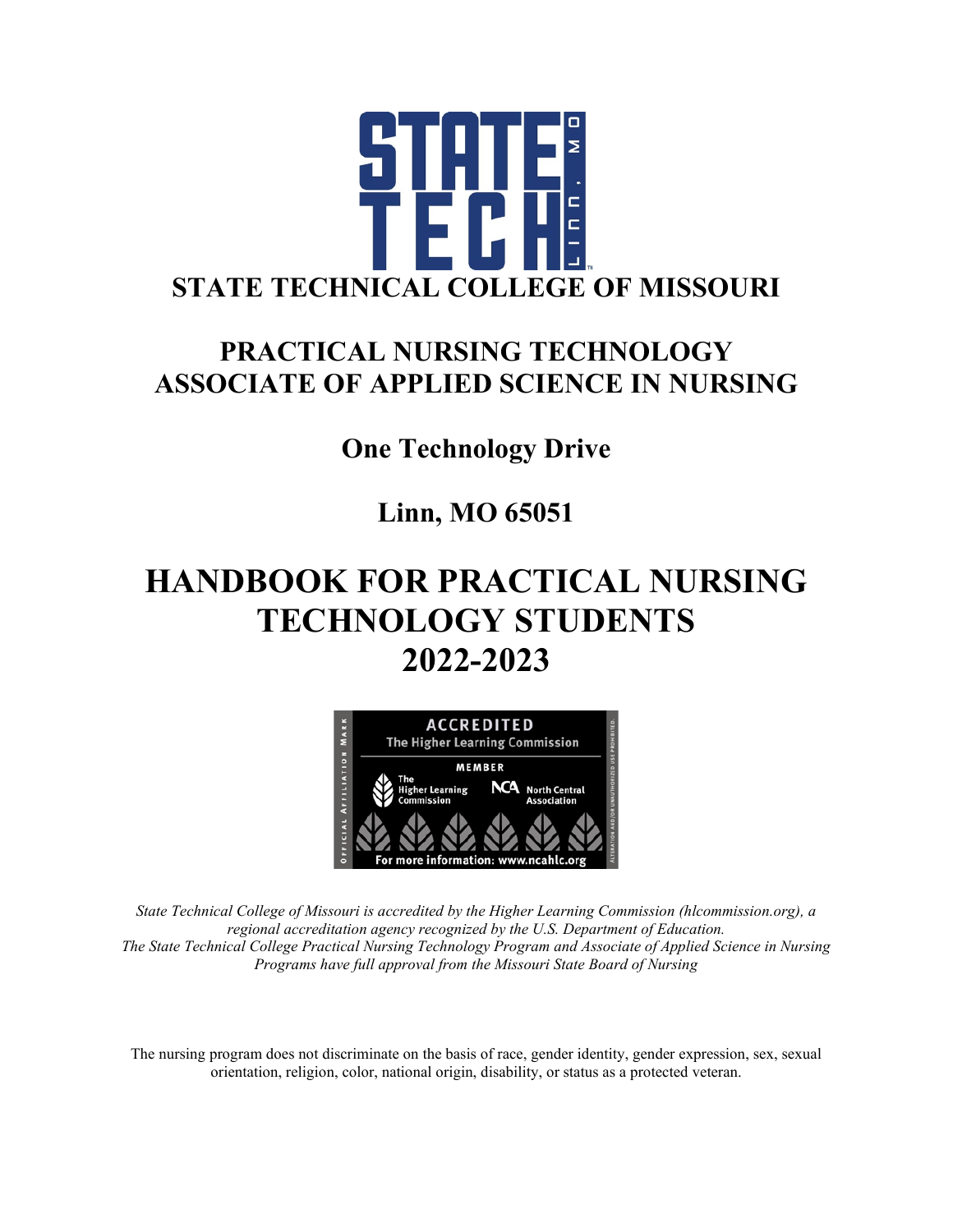## **Table of Contents**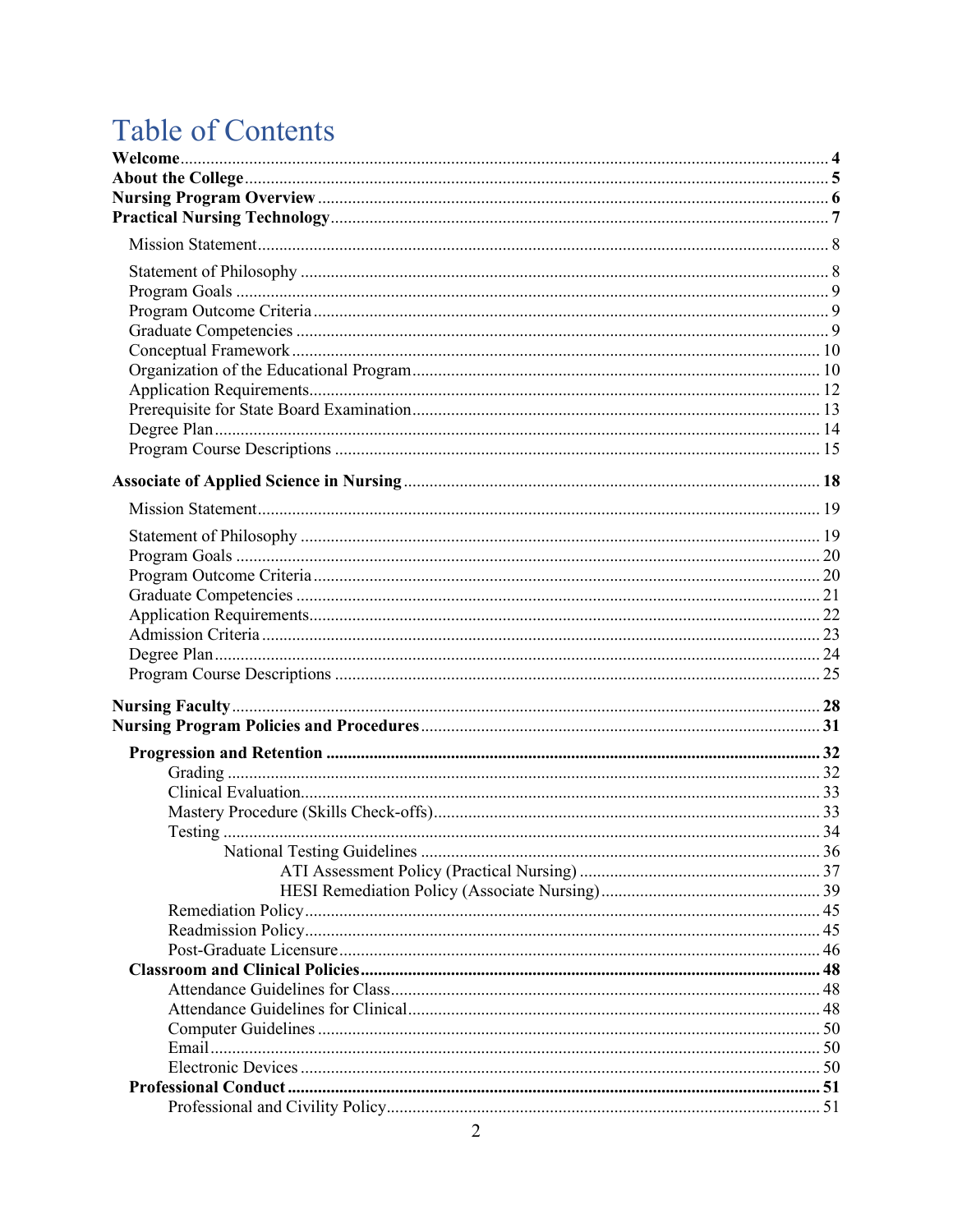| .72 |
|-----|
|     |
|     |
|     |
|     |
|     |
|     |
|     |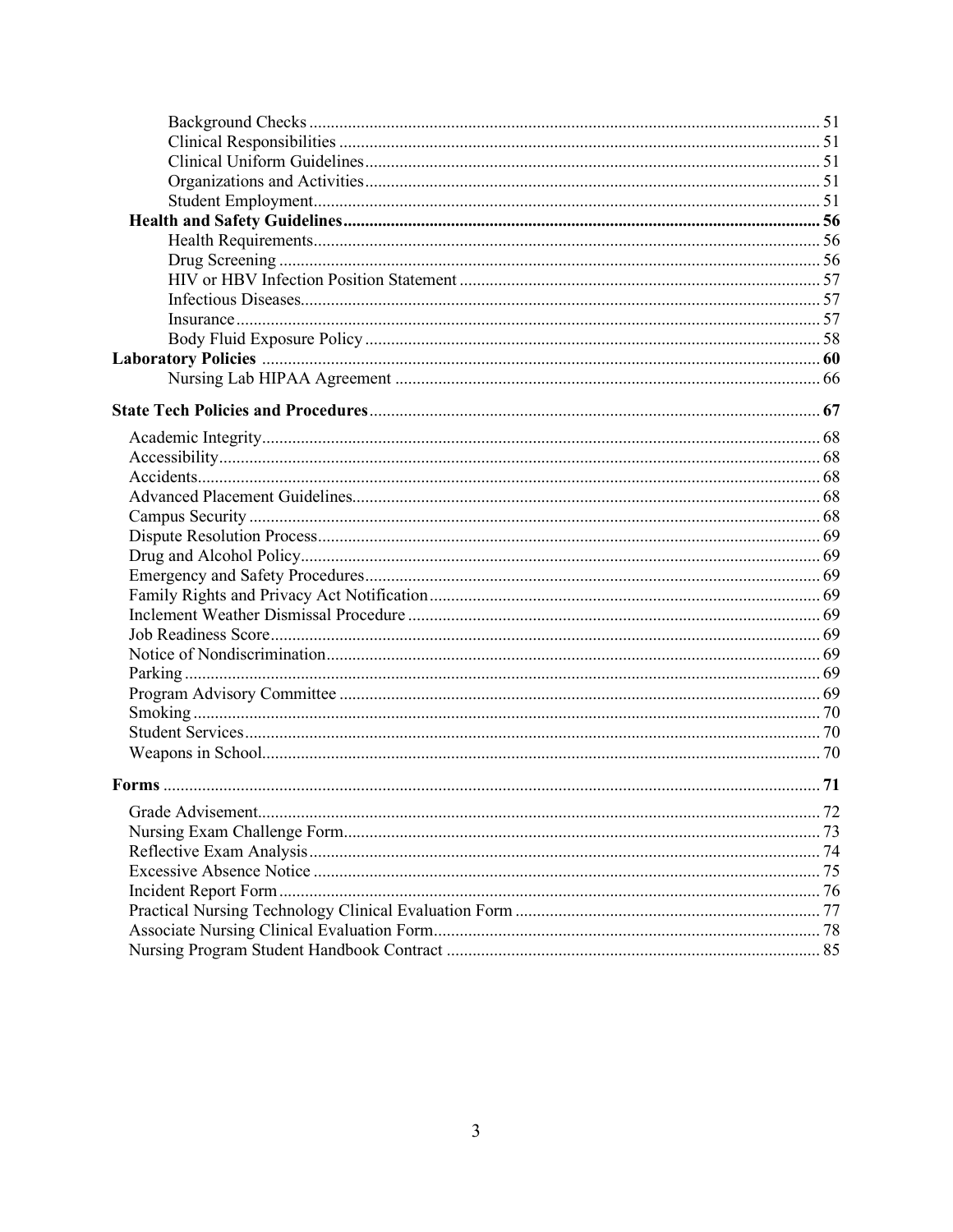#### **WELCOME TO STATE TECHNICAL COLLEGE OF MISSOURI**

Students who attend State Technical College of Missouri (State Tech) are interested in developing marketable skills that will prepare them for a technical position in industry. The staff and faculty of State Technical College of Missouri are here to guide that preparation in a practical and systematic manner and to assist students in learning under the best of conditions. This handbook was prepared to help the students understand the procedures and regulations of State Technical College of Missouri.

Students at State Technical College of Missouri are expected to participate actively in each class. The classes are small so that students can get intensive hands-on experience and receive personal attention from the instructors. Attendance is important, but participation (interaction and active, critical thinking) is equally important in order to get the most out of their technical education.

Students need to apply themselves to studies at State Technical College of Missouri. Neither instructors, administrative staff, nor parents can assure the students' success. Success depends on each student's willingness to take responsibility for his/her own learning.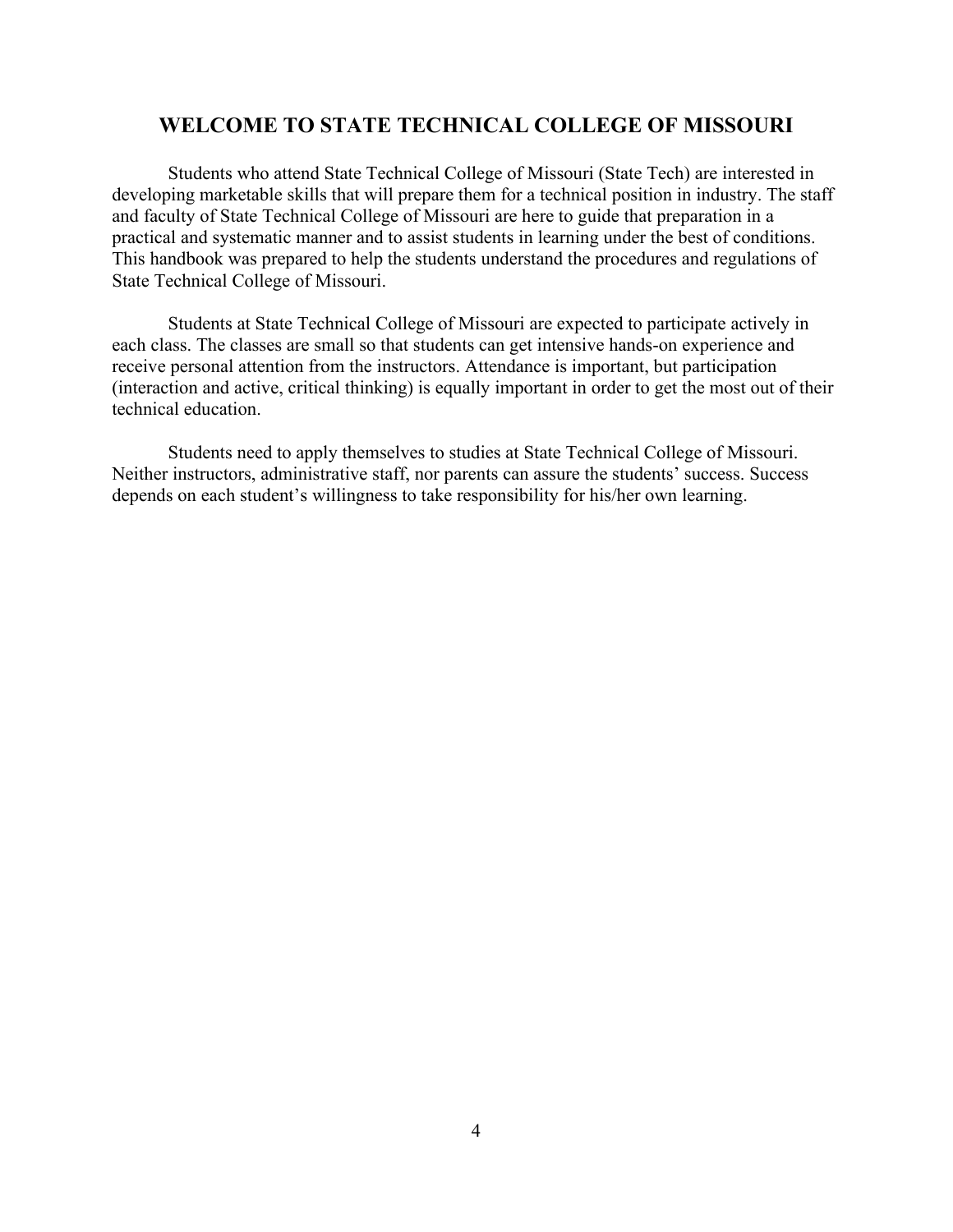#### **ABOUT THE COLLEGE**

#### **Legislative History**

Linn Technical Junior College and later Linn Technical College (1968), supported by a grant to the Osage County R-II School District from the National Defense Education Act of 1958, offered its first program in electronics in the fall of 1961. By 1965, the College was awarded the status of an Area Vocational Technical School by the Missouri State Board of Education through the federal Vocational Education Act of 1963. In 1991, statutory authority was established for the granting of associate degrees and certificates. In 1995, Senate Bill 101 created "Linn State Technical College."The College continued to be governed by the Osage County R-II School Board until July 1, 1996 when the Board of Regents accepted full responsibility for the institution as Linn State Technical College. It became Missouri's first and only public institution devoted solely to technical education at the Associate of Applied Science level. In 2013, House Bill 673 changed the name of the institution to "State Technical College of Missouri" effective July 1, 2014. This change better reflects the institution's statewide role in technical education.

#### **Guarantee**

State Technical College of Missouri guarantees satisfaction with the training it provides. Any graduate of the College who is found by either his or her employer or the graduate to lack entry-level skills (competencies) listed in the graduate's records as having been satisfactorily demonstrated may return to State Technical College of Missouri for retraining with the tuition being waived. This guarantee shall be subject to the following terms:

- 1. The guarantee shall be good for 180 days after graduation, i.e., the performance deficiency must be identified within 180 days.
- 2. The graduate must notify the College of his or her intent to return for retraining within 210 days after graduation.
- 3. The retraining must be completed the first time it is offered as a part of the College's regular schedule after the College is notified of the graduate's intent to accomplish retraining.

#### **Mission**

State Technical College of Missouri prepares students for profitable employment and a life of learning*.*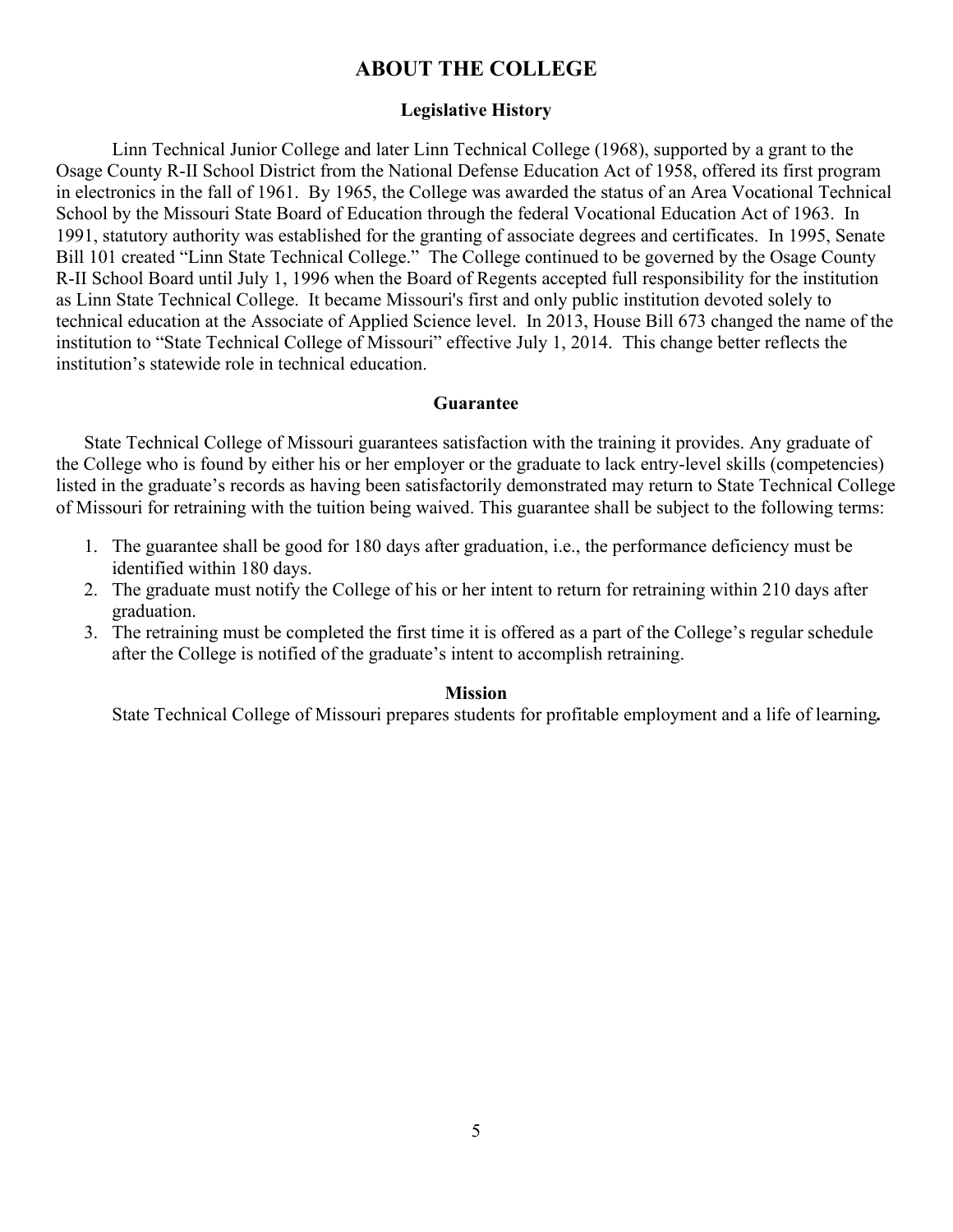#### **Nursing Program Overview**

State Technical College of Missouri nursing programs prepare nurses to provide quality, safe, nursing care to individuals with a variety of healthcare needs. The State Technical College of Missouri Practical Nursing Technology Program and Associate of Applied Science in Nursing Program are organized to meet the requirements of the State Board of Nursing and the Higher Learning Commission.

The Practical Nursing Technology program began as the Program of Practical Nursing at Nichols Career Center. The first class was admitted on September 12, 1960. On July 1, 1976, the Program of Practical Nursing was nationally accredited by the National League for Nursing. In 1977, Nichols Career Center post-secondary program received full accreditation according to standards of the Missouri Department of Elementary and Secondary Education and the United States Office of Education. On August 1, 2013, the program was transferred to Linn State Technical College and renamed the Practical Nursing Technology Program. In 2013, House Bill 673 changed the name of the institution to "State Technical College of Missouri" effective July 1, 2014.

The Associate of Applied Science in Nursing Program was started in January of 2019. The Associate of Applied Science Degree in Nursing prepares the licensed practical nurse (LPN) to become a professional registered nurse (RN).

State Technical College of Missouri Practical Nursing Technology and Associate of Applied Science in Nursing programs have been granted full approval by the Missouri State Board of Nursing. The Practical Nursing Technology program is approved to admit 32 students each summer. The Associate of Applied Science in Nursing is approved to admit 24 students each fall.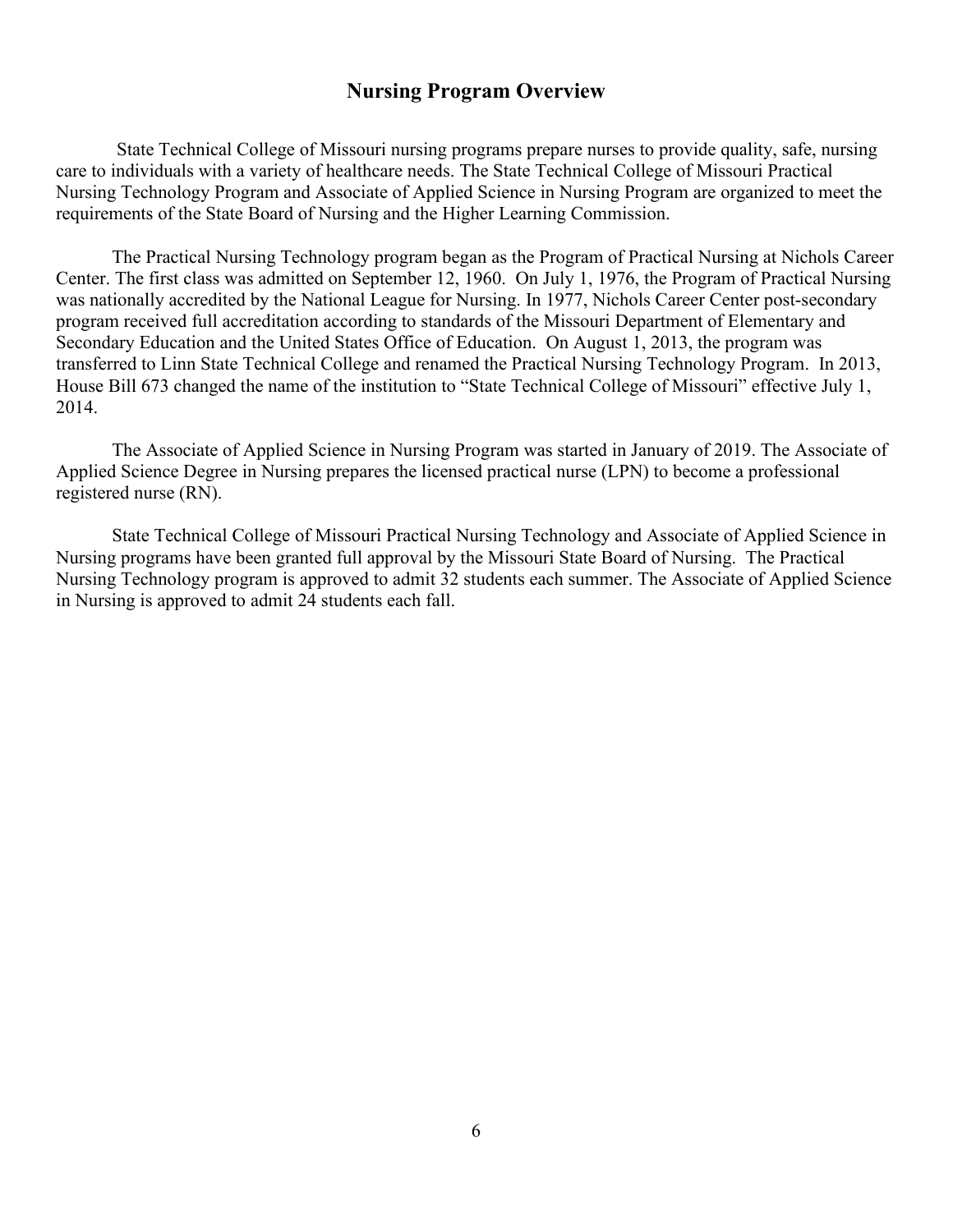# **Practical Nursing Technology**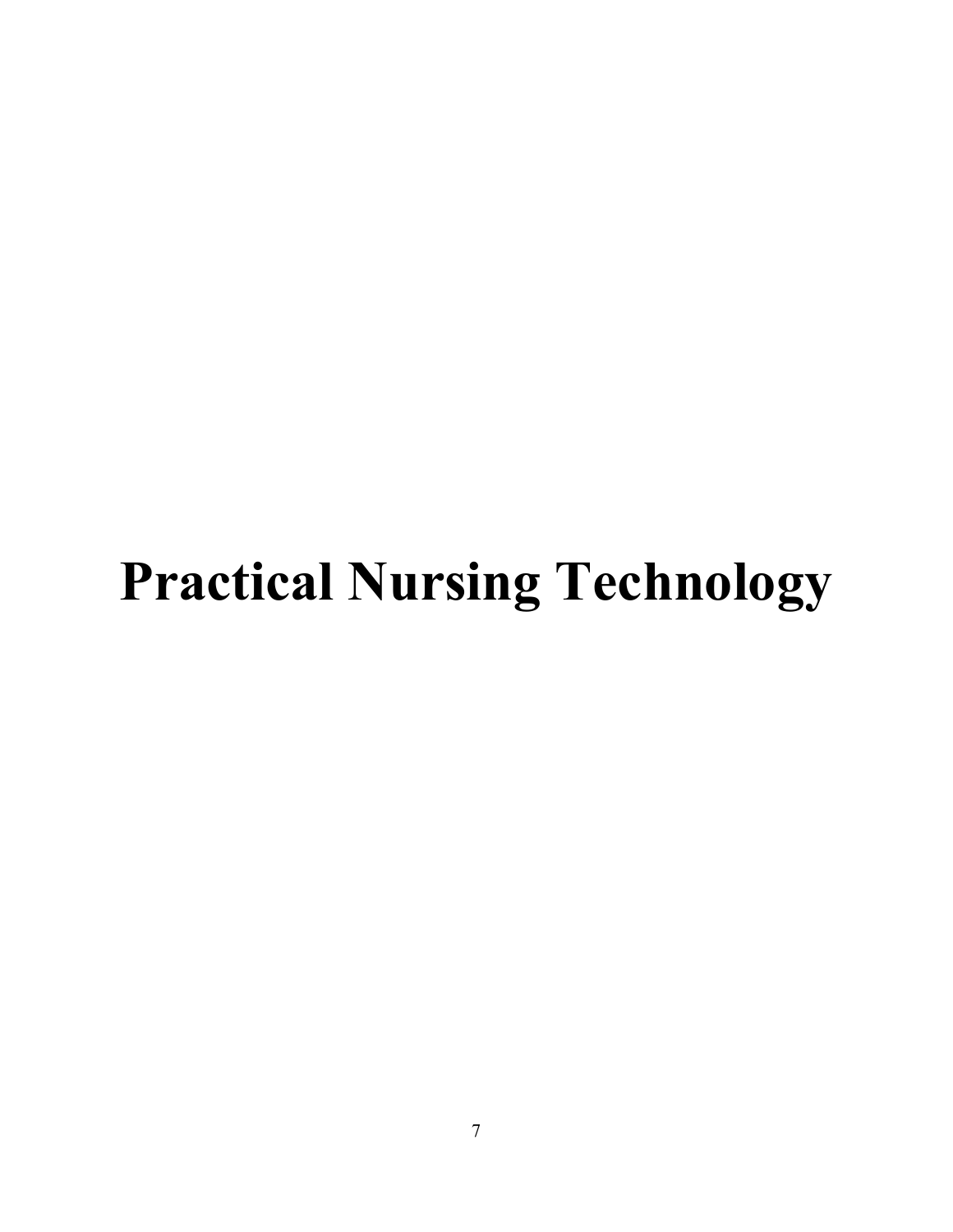#### **Practical Nursing Technology Program**

#### **MISSION STATEMENT**

The mission of the Practical Nursing Technology program is to prepare students for the competitive demands of the workforce. Partnerships with the community through healthcare, governmental, and accrediting agencies assist the program in providing learning environments in which students build upon their skills and knowledge to strengthen their understanding of local, state, and national health issues.

#### **STATEMENT OF PHILOSOPHY**

The faculty believes that all individuals are unique with physical, psychosocial, emotional, and spiritual needs, and have the right to optimal health. Although individuals are responsible for their own health and wellness, health professionals must promote wellness and provide accurate information to assist with health care decisions.

Society consists of a group of individuals joined together due to mutual interest or occupation. Individuals within a society have a responsibility to maintain optimal health through education, tradition, culture and life-style. Environmental conditions must be considered to promote and maintain health within the community.

Nursing is a discipline based upon various scientific principles. Nursing practice utilizes the nursing process when assisting the individual in promoting, maintaining and regaining their optimal level of health. Nursing collaborates with other health team members to assist the individual in meeting their physical, psychosocial, emotional, and spiritual needs throughout the life span. Development of effective interpersonal relationships is essential in assisting the individual to meet these needs. The quality of nursing care depends upon the knowledge, skills, and attitudes of each individual nurse. The foundation of these concepts are taught in nursing education.

Nursing education is a formal process, which includes theory and skills progressing from simple to complex. This process allows the student to initially identify and recall knowledge, then apply and analyze data. Nursing education includes knowledge of biological, psychological, and social sciences, which is applied through planned and directed activities. The principles of teaching learning are essential in assisting the student to function responsibly.

Practical nursing is a vital and integral part of nursing practice. The focus of practical nursing education is providing the individual with preventive, therapeutic, rehabilitative health information and restorative nursing care. The primary role of the practical nurse is to provide care to individuals in community based, as well as structured settings, who have common and well-defined health problems.

The practical nurse provides nursing care in compliance with the Missouri Nurse Practice Act, and under the direction of a person licensed by a state regulatory board to prescribe medications and treatments or under the direction of a registered professional nurse.

Education for the practical nursing student prepares the practitioner to perform basic nursing skills and utilize the nursing process when caring for individuals. The curriculum is updated on an as needed basis to reflect the changing needs of employers, and provides a foundation to advance to higher levels of nursing education and practice.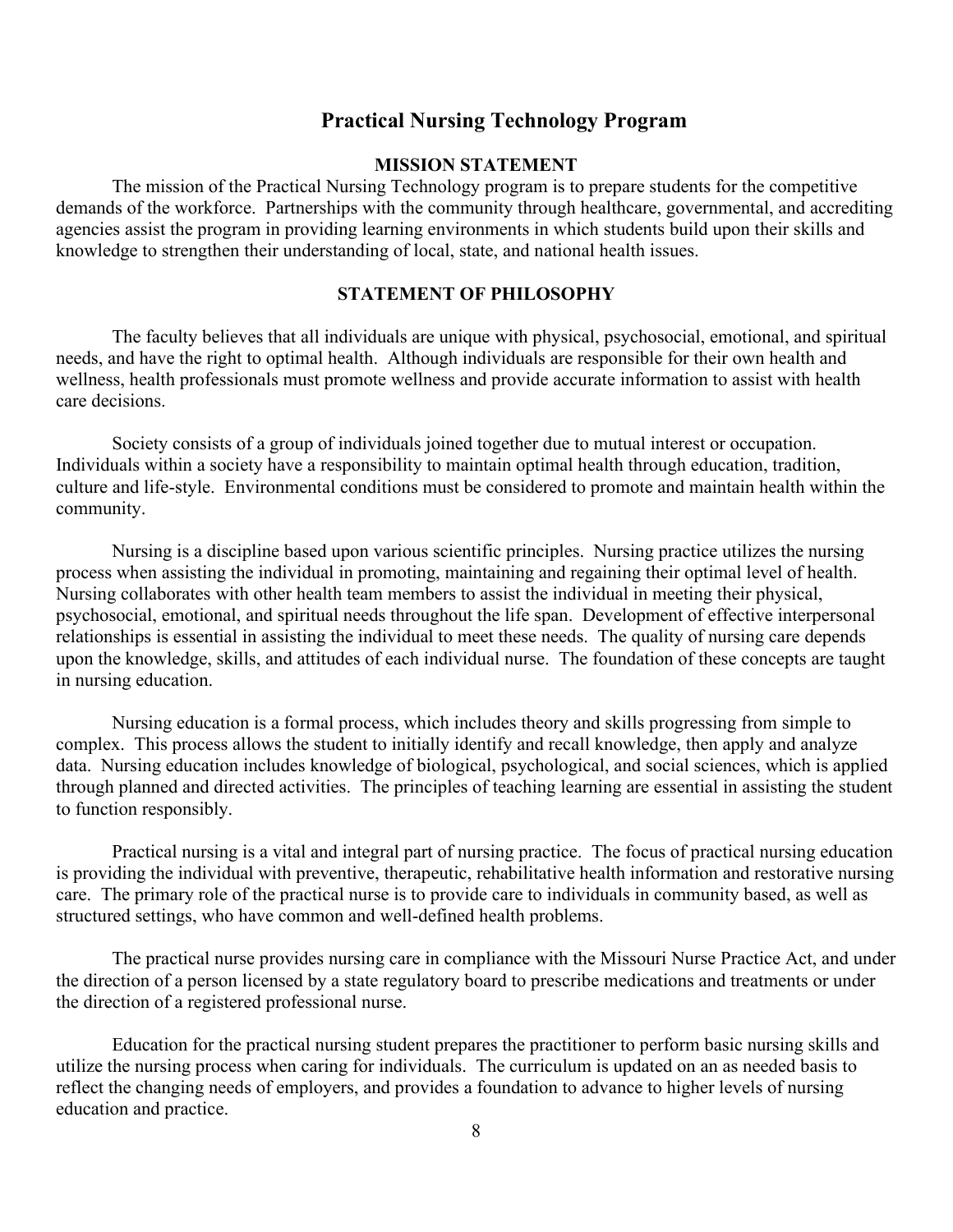We believe education is an on-going life-long process, which results in increased knowledge and personal growth. Graduates are encouraged to participate in continuing education in order to obtain current knowledge in a continually changing society. The student is presented with the significance of their professional organization, given an opportunity to participate, and encouraged to continue membership after graduation.

The goal of the faculty is to provide an educational program, which meets the health needs of society, recognizing the unique needs of the learner, and establishing an environment conducive to learning. Student participation is important in the teaching-learning process. The instructor functions as a role model and a facilitator of learning.

We believe in non-discrimination regarding sex, age, race, color, creed, national origin, or handicap, as specified by federal and state laws and regulation.

#### **PROGRAM GOALS**

The goals of the program are to provide the opportunity for students to develop:

- **Goal #1:** Skills to be a safe and effective practitioner within the practical nursing scope of practice.
- **Goal #2:** Individual growth in personal, vocational, and community in order to more effectively develop as a practical nurse and provide quality care.
- Goal #3: Competency in practical nursing skills with the focus of providing patient centered care.<br> **Goal #4:** Ability to assume a role as a member of both the nursing and healthcare team through
- Ability to assume a role as a member of both the nursing and healthcare team through collaboration with nursing faculty, advisory committee members, and cooperating agencies.
- **Goal #5:** Clinical reasoning skills along with the utilization of best practice standards within the practical nursing scope of practice.
- **Goal #6:** Nursing and technological knowledge in preparation for eligibility to take the NCLEX-PN examination to become a Licensed Practical Nurse.

#### **PROGRAM OUTCOME CRITERIA**

Upon completion of the program, the Graduate Practical Nurse will be able to:

- **Outcome #1:** Provide safe care through awareness of environment, client, and health care team utilizing understanding of practice and resources.
- **Outcome #2:** Participate in educational and professional activities within vocation and community to enhance intellectual, technical, and professional growth in order to provide advancing quality care.
- **Outcome #3:** Display responsibility in directing and delivering care in association with the clients' preferences, needs, and values.
- **Outcome #4:** Perform effectively as a capable member of and in collaboration with the health care team to meet the clients' physical, psychosocial, emotional, cultural and spiritual needs throughout the life span.
- **Outcome #5:** Utilize the nursing process in planning, providing, and evaluating individualized care while applying the most relevant standards of nursing practice.
- **Outcome #6:** Integrate information and technology in conjunction with nursing skills and in support of processes within the health care system.

*Revised: 2019*

#### **GRADUATE COMPETENCIES**

Each student must meet the following requirements:

1. A student must meet the Program's Outcome Criteria.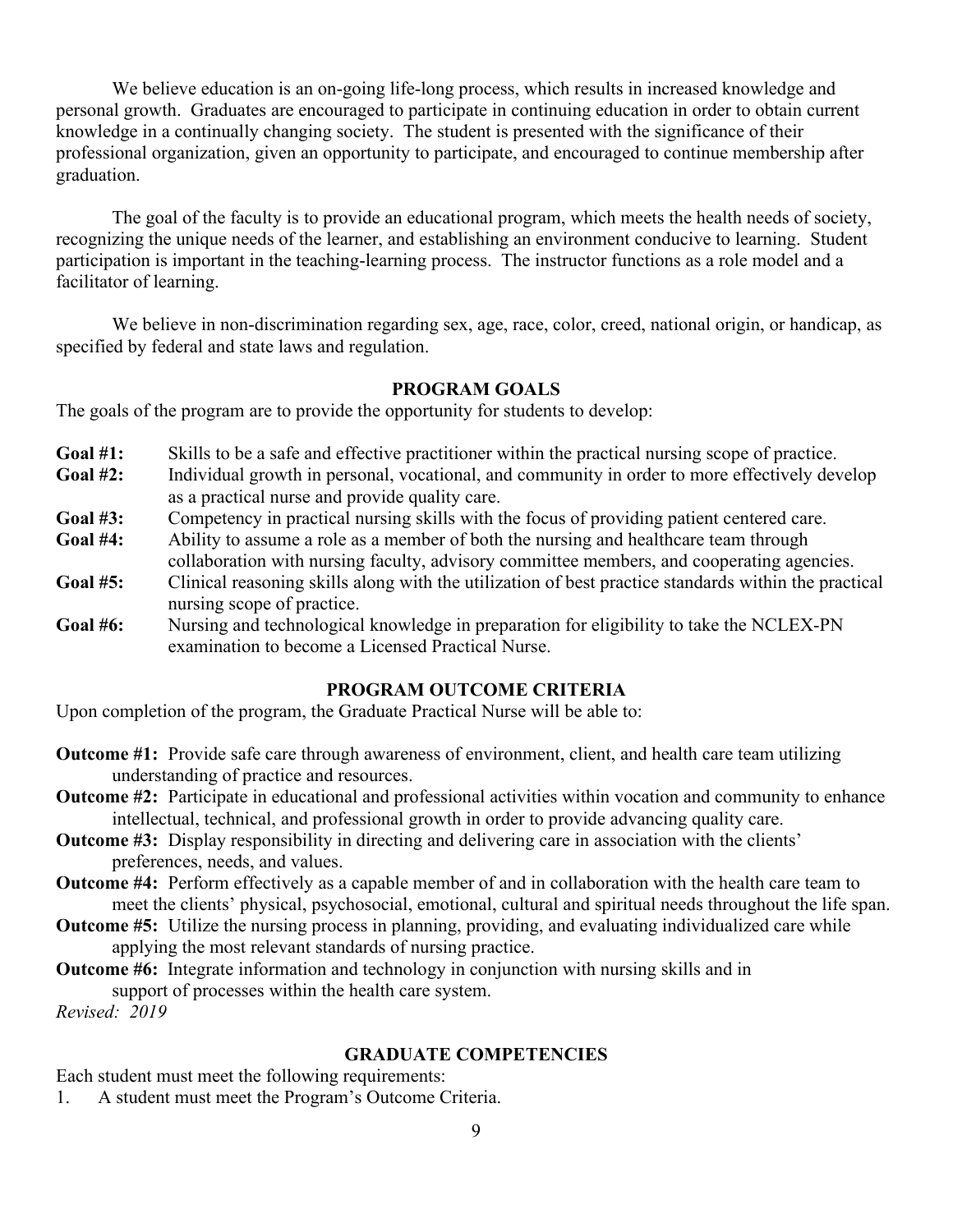- 2. A student must maintain good physical health, which will insure safe patient care.
- 3. A student's ethical, moral, and emotional conduct throughout the school year should be that expected of a practical nurse.
- 4. A student is expected to function adequately and safely in the hospital and affiliating agencies.
- 5. A student must have achieved a "C" or higher in each course.
- 6. The student must have satisfactorily completed clinical competencies in each clinical rotation.

#### **CONCEPTUAL FRAMEWORK**

The conceptual framework for the nursing program utilizes concepts from Maslow's hierarchy of human needs. Within the curriculum, concepts are interconnected to Maslow's hierarchy of human needs from survival to transcendence: Physiological, safety and security, love and belonging, self-esteem, cognitive, aesthetic, selfactualization, and transcendence.

Maslow's hierarchy is often viewed within a pyramid format with physiological being at the bottom. When the lower levels of the pyramid are not met then a client may not have the motivation required to follow through with other health promotion interventions or education required for health maintenance. Through first focusing on the basic needs and environment of a client including food, air, water, temperature regulation, elimination, rest, sex, and physical activity; more effective care can be administered. Once these motivators are satisfied, the clients' concentration will be on protection, emotional and physical safety and security, order, law, stability, and shelter. After a client feels safe and secure, the focus turns to affections, meaningful relationships, and belonging to a group. The next need is self-esteem through pride, sense of accomplishment, and recognition by others. Students move through the levels while utilizing the nursing process to provide safe and effective care of clients.

The application of Maslow's hierarchy of human needs is essential in correlation with the nursing process including assessment, diagnosis, planning, implementation, and evaluation. Students are able to identify unmet needs in relation to healthcare needs and incorporate them for a more holistic approach.

The practical nurse provides care to individuals in a variety of settings under the direction of a registered nurse or licensed physician/dentist.

The curriculum provides for the educational preparation of the practical nurse and provides mobility for additional educational preparation.

Burton, M. & Ludwig, L. (2015). *Fundamental of Nursing Care: Concepts, Connections, & Skills* (2<sup>nd</sup> Ed.) Philadelphia, PA: F.A. Davis Company. *Revised: 2018*

#### **ORGANIZATION OF THE EDUCATIONAL PROGRAM**

The length of the program is structured to meet the *Missouri Minimum Standards for Accredited Programs of Practical Nursing*.

The Practical Nursing Technology Program is made up of four different areas including core curriculum, general education requirements, program requirements, and graduation requirements totaling fifty-five (55) credit hours. The summer semester and first eight weeks of the fall semester is theory based with only classroom and laboratory instruction. In the second eight weeks of the fall and full spring semester, clinical practice will occur during two designated days each week as outlined in the course syllabi. Hours will vary during clinical rotation days.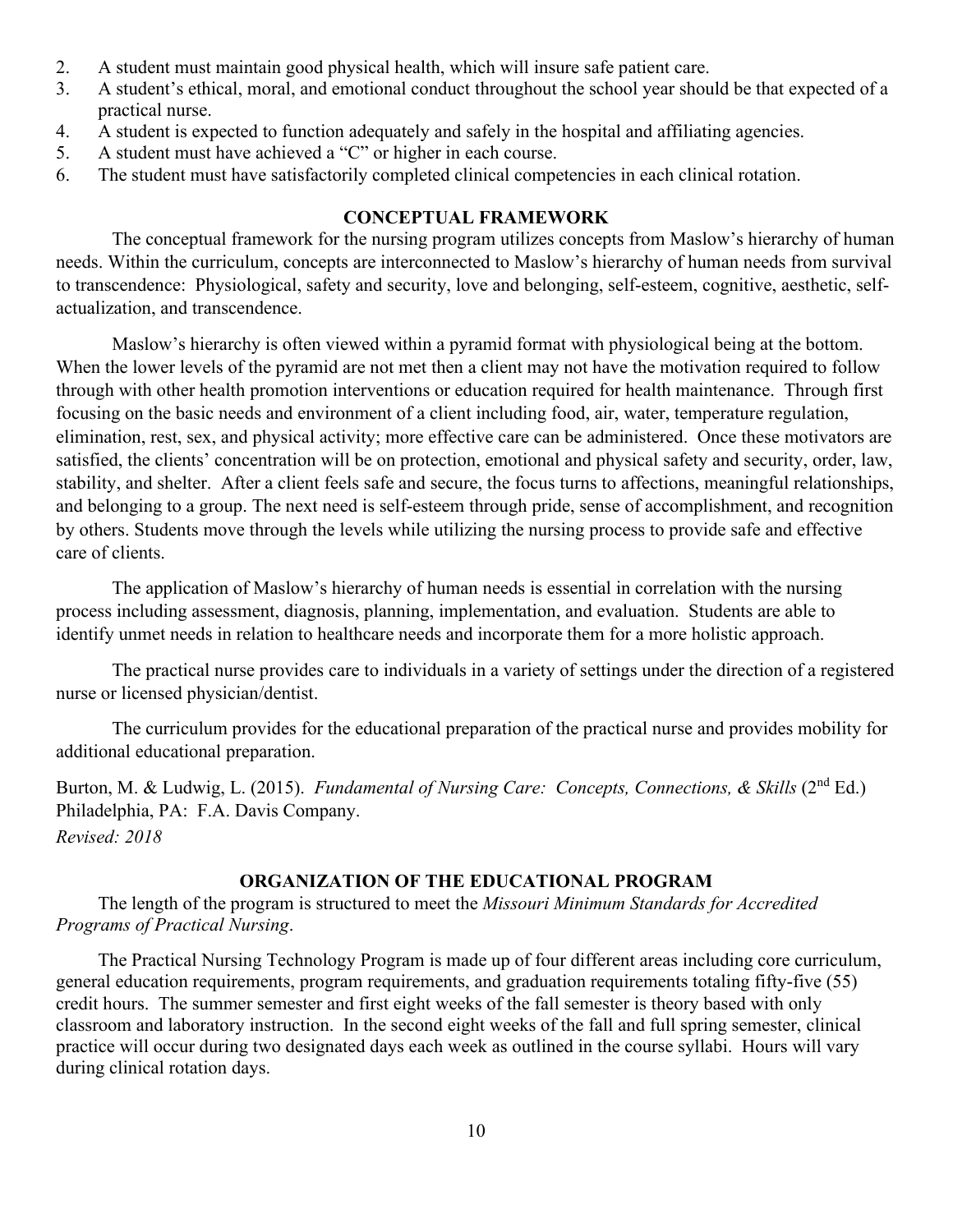Exceptions to the designated schedule will occur in selected clinical practice sites, special workshops, and/or meetings. This schedule could be subject to change to allow flexibility to meet *Minimum Standards*.

All theory and clinical experiences will meet the overall philosophy and objectives of the program as determined by the faculty and according to the *Minimum Standards for Programs of Practical Nursing* in Missouri.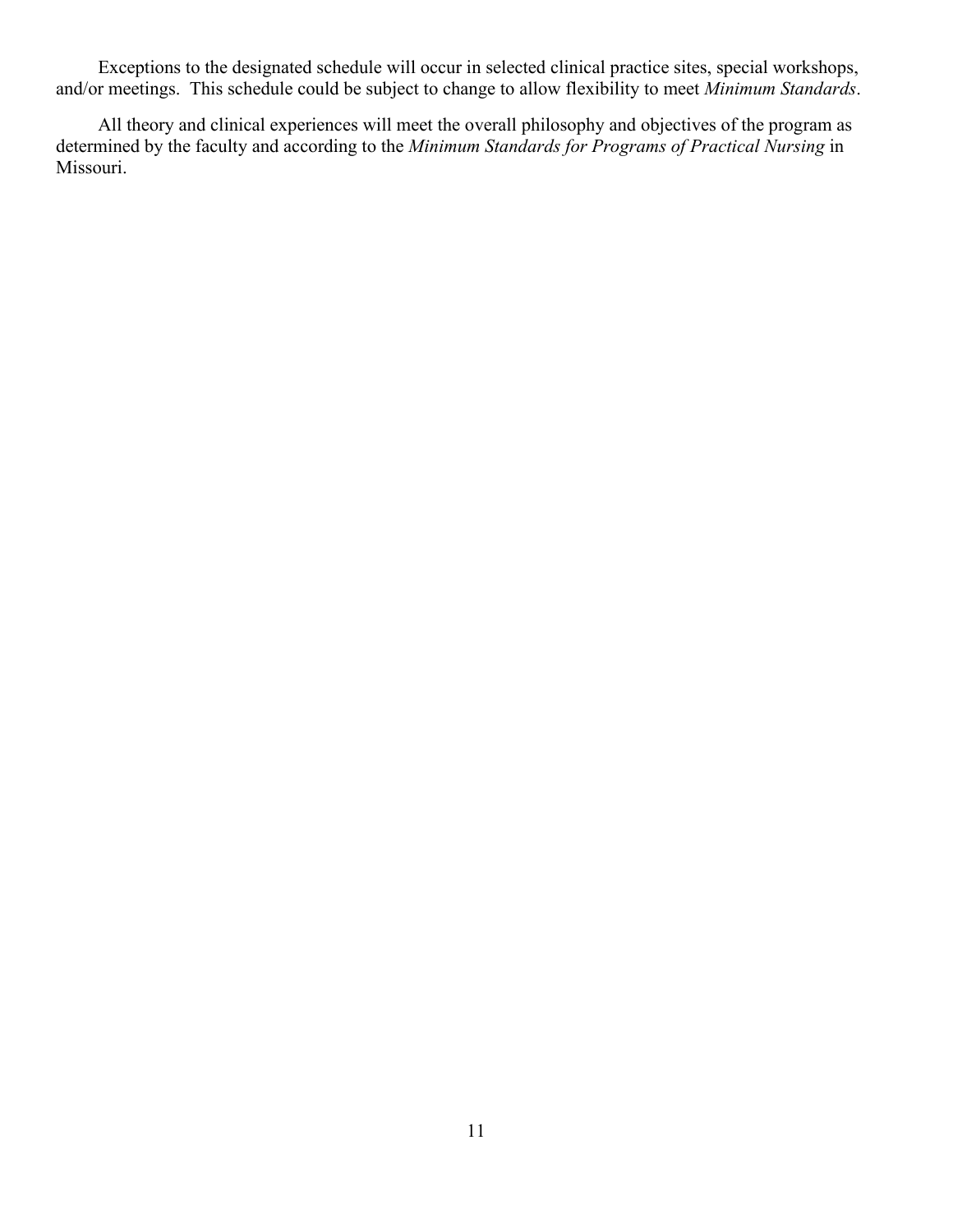

## 2021 Practical Nursing Technology Application Requirements Certificate Program \*\*\*Priority Consideration Date is December 5

*\*\*\*For priority consideration in the Practical Nursing Technology program, all of the items listed below must be received by the Office of Admissions by December 5. Candidates may submit applications after December 5, but those applications will not be given preference. If the program is not filled, applications will continue to be accepted until the class is filled.*

After applying to State Tech online [\(https://www.statetechmo.edu/apply/\)](https://www.statetechmo.edu/apply/), the following must be completed:

- $\triangleright$  Education records Submit all official transcripts including college transcripts for dual credit courses taken in high school.
- Test scores Submit all ACT and/or Accuplacer test scores:
	- Test scores are used for program admittance and course placement
	- Test scores may be waived with approved transfer credit

Certificate requirements:

| Minimum       | Minimum              | Minimum              |
|---------------|----------------------|----------------------|
| Algebra Score | <b>English Score</b> | <b>Reading Score</b> |
| 18            | 18                   | 18                   |
| 241           | 251                  | 250                  |
|               |                      |                      |

- TEAS Test Scores All applicants must submit TEAS test scores. A minimum composite score of 60 is required within the last 5 years. An applicant can test up to three times in an admissions cycle. To schedule your test go to [www.statetechmo.edu/admissionstesting](http://www.statetechmo.edu/admissionstesting) or if you do not see a time that works for you, please call 573-897-5000 to schedule your test. Cost of the exam is \$70.
- Total of four hours of documented Observation Experience with a **Licensed Practical Nurse** (LPN). The observation will not be accepted if completed at the applicant's current place of employment. Both forms (Applicant Initial Set-Up of Observation Form.pdf and (Applicant Observation Form.pdf) need to be completed and submitted to the Office of Admissions.
- Attend a PNT informational session in Linn. Information session dates can be found at [https://www.statetechmo.edu/programs/healthsci/pnt/info/.](https://www.statetechmo.edu/programs/healthsci/pnt/info/) To register for an information session go to [https://statetechmo.secure.force.com/events#/calendar.](https://statetechmo.secure.force.com/events#/calendar)
- Note: Completing all application requirements **does not** guarantee admission into a program.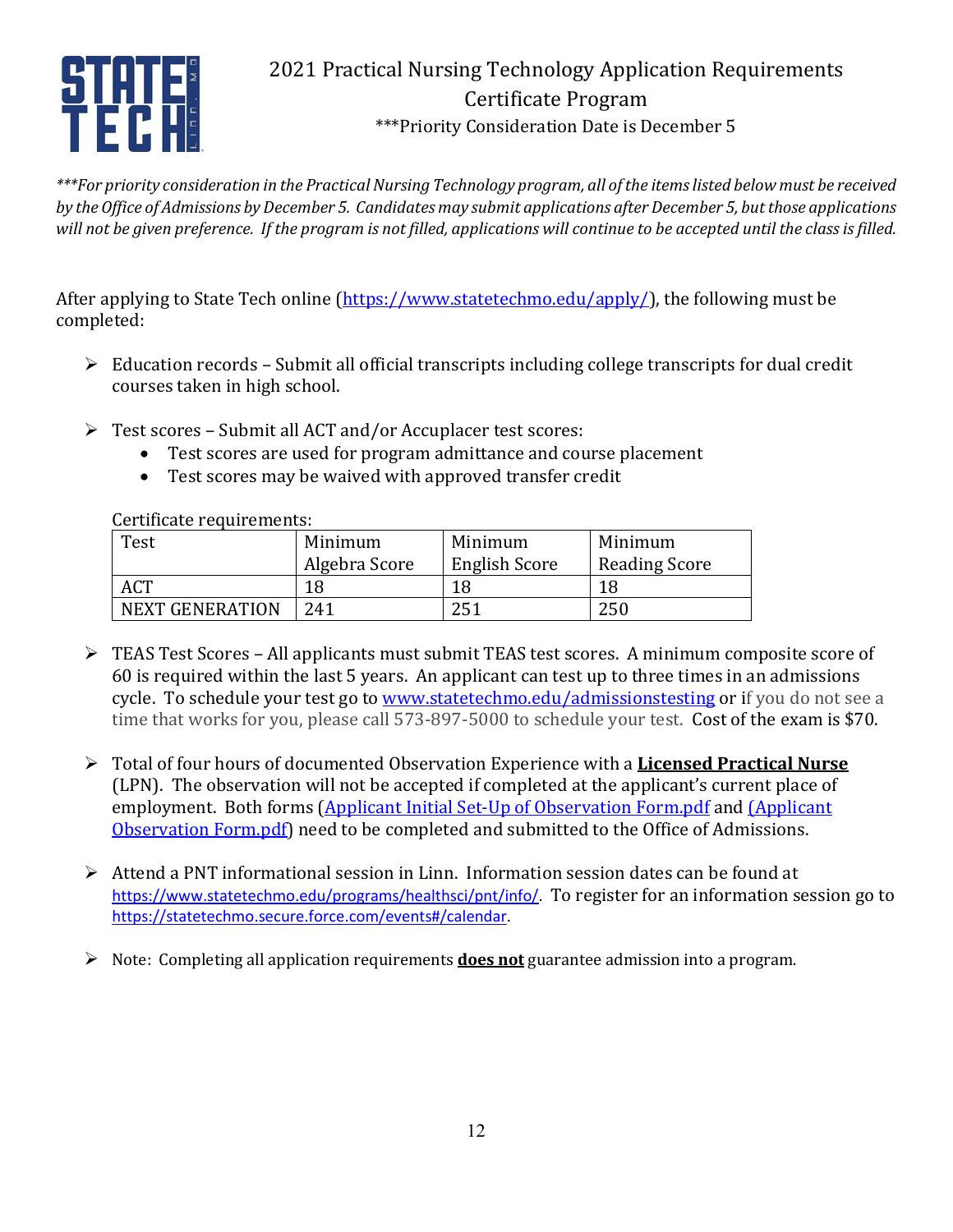#### Selection Process:

- Selection of students will occur upon the completion of current admission requirements and based on exam scores, which correlate with student ability to successfully complete the program.
- No student shall be admitted later than five (5) days after the start date of the program.

#### **Post Admission Requirements**

- Current Basic Life Support (BLS) for the Health Care Provider certification from American Heart Association, which must remain current through date of graduation. If no certification is submitted at the start of the program, CPR course dates will be offered.
- Background checks
- Drug screen
- State Board Exam Eligibility: the student and a Notary Public following admittance into the program must sign a statement acknowledging the Nurse Practice Act and denial of violation.
- Missouri Revised Statutes: Signed documentation noting that the student shall meet the criteria to apply to take the examination for licensure as stated in the Missouri Nurse Practice Act, Section 335.066. **Completion of the program does not guarantee eligibility to take the licensure examination.**

#### **PREREQUISITE FOR STATE BOARD EXAMINATION**

- The following are required by the Missouri State Board of Nursing prior to a candidate being considered eligible to take the NCLEX-PN (State Board Licensure Examination):
	- 1. Completed, signed, and notarized application.
	- 2. Supporting notarized documents, if necessary (i.e. court documents, treatment records, etc.).
	- 3. Proof of submission of fingerprints to the Missouri State Highway Patrol's approved vendor for both a Missouri State Highway Patrol and Federal Bureau of Investigation fingerprint background check.
	- 4. Evidence of U.S. citizenship or lawful presence.
	- 5. Registration for NCLEX with test service.
	- 6. Graduate from a state accredited practical nursing school.
	- 7. Official, final transcript.
	- 8. Compliance with the Missouri Nurse Practice Act, Section 335.066. This statement of compliance is signed by the student and notarized before entering the Practical Nursing Technology program and becomes part of the student record.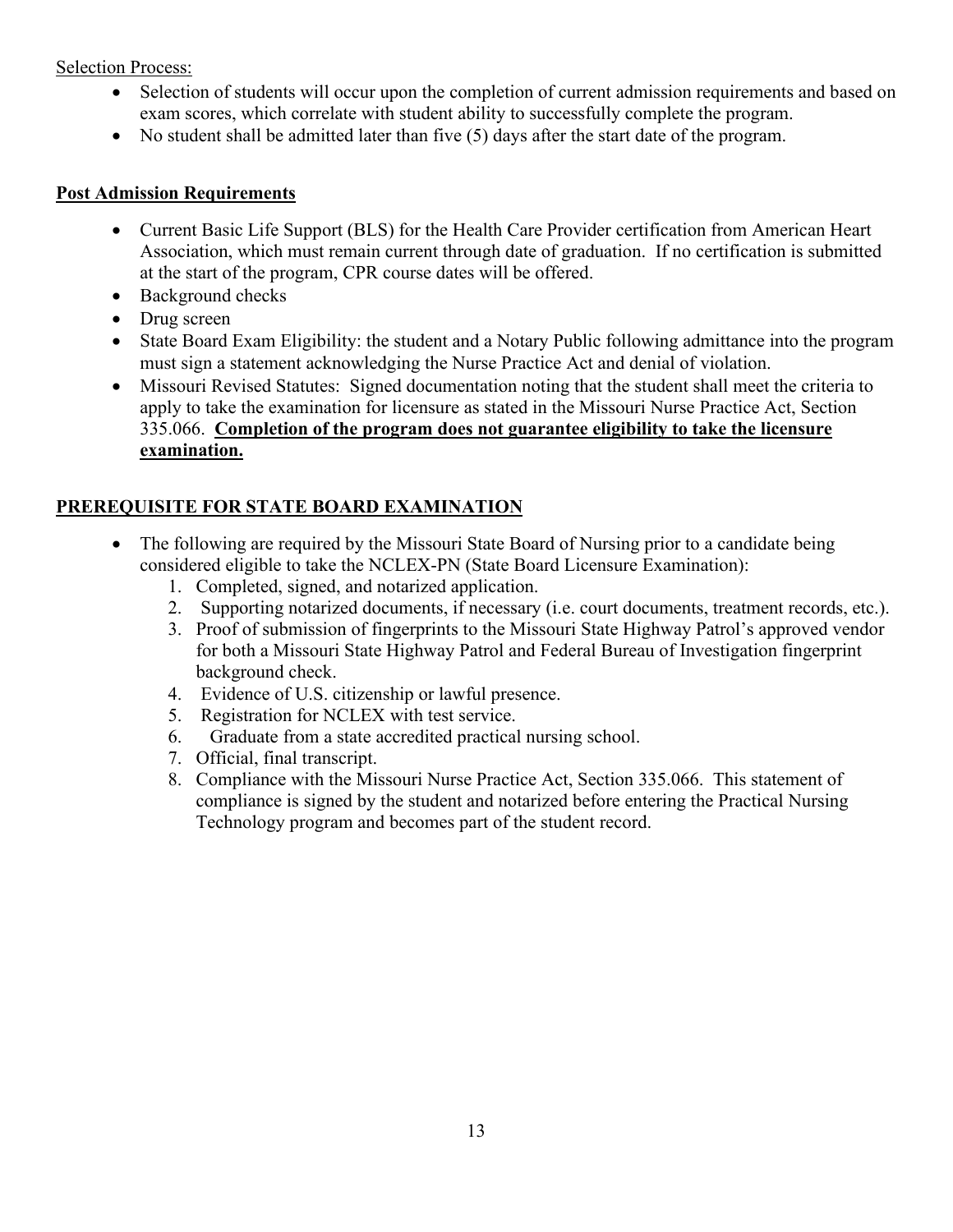## **Degree Plan Practical Nursing Technology Certificate - One-Year (C1)** *A grade of 'C' or better is required in all courses.*

| <b>Summer Semester</b> |                                                             |          | <b>Units: 13.0</b> |
|------------------------|-------------------------------------------------------------|----------|--------------------|
|                        | Course                                                      | Sequence | Units              |
| <b>NUR 115</b>         | Nutrition                                                   |          | 3.0                |
| <b>NUR 110</b>         | Fundamentals of Nursing I                                   |          | 2.0                |
| <b>NUR 111</b>         | Fundamentals of Nursing I Laboratory                        |          | 2.0                |
| <b>ASC 104</b>         | Human Anatomy and Physiology with Lab I                     |          | 4.0                |
| <b>PSY 161</b>         | <b>Health Psychology</b>                                    |          | 3.0                |
| <b>Fall Semester</b>   |                                                             |          | <b>Units: 22.0</b> |
|                        | Course                                                      | Sequence | Units              |
| <b>ASC 106</b>         | Human Anatomy and Physiology with Lab II                    |          | 4.0                |
| <b>NU100</b>           | <b>Personal Vocational Concepts</b>                         |          | 2.0                |
| <b>NUR 120</b>         | <b>Fundamentals of Nursing II</b>                           |          | 3.0                |
| <b>NUR121</b>          | Fundamentals of Nursing II Laboratory                       |          | 2.0                |
| <b>NUR 130</b>         | <b>Maternity Nursing</b>                                    |          | 2.0                |
| <b>NUR 140</b>         | Medical Surgical Nursing I                                  |          | 4.0                |
| <b>NUR 141</b>         | <b>Fundamental and Maternity Clinical</b>                   |          | 3.0                |
| <b>COM 125</b>         | <b>Job Search Strategies</b>                                |          | 1.0                |
| <b>Spring Semester</b> |                                                             |          | <b>Units: 20.0</b> |
|                        | Course                                                      | Sequence | Units              |
| <b>NUR 150</b>         | Pharmacology                                                |          | 4.0                |
| <b>NUR 160</b>         | Nursing Care of Children                                    |          | 2.0                |
| <b>NUR 170</b>         | Medical Surgical Nursing II                                 |          | 6.0                |
| <b>NUR171</b>          | Medical Surgical, Care of Children, and Leadership Clinical |          | 5.0                |
| <b>NUR 180</b>         | Leadership and Management                                   |          | 3.0                |
|                        |                                                             |          |                    |

**Total: 55.0**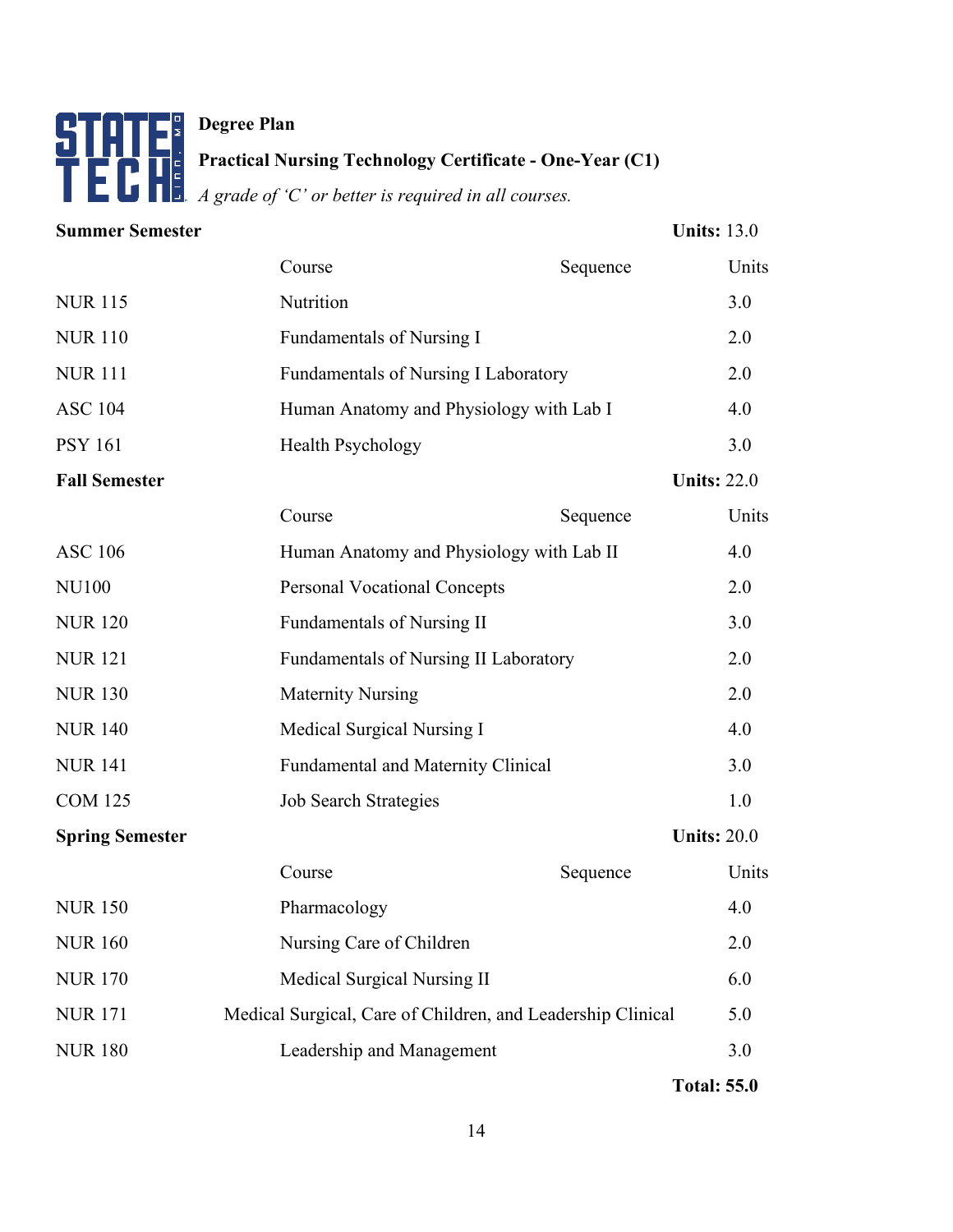### **PRACTICAL NURSING TECHNOLOGY PROGRAM COURSE DESCRIPTIONS**

**NUR 100** Personal and Vocational Concepts. This course is designed to introduce students to the foundations of modern practical nursing. Students are introduced to the program's philosophy and conceptual framework along with its rules and regulations. Students learn about individual learning styles, as well as organizational and time management techniques. The educational and professional responsibilities of the practical nurse are explored. Nursing history is explored with a review of nursing theories. The nursing process is introduced. A plan for patient care is developed. Hands-on learning experiences as well as cooperative learning activities and investigative assignments are utilized to assist students to learn and utilize evidence-based learning and practice. The importance of cultural diversities in healthcare delivery and recognizing each person as a unique individual are introduced. Methods of developing communication skills that allow the development of effective interpersonal relationships are stressed. Students examine legal and ethical issues in healthcare and prepare to make decisions, as graduates, in compliance with the Missouri Nurse Practice Act in order to practice as responsible nurses within the community. Prerequisites: none; 2 credit hours.

**NUR 110** Fundamentals of Nursing I: This course provides students with the opportunity to develop competencies necessary to meet the basic healthcare needs of individuals throughout the lifespan in a safe, legal, and ethical manner using the nursing process. Students learn concepts and theories basic to the art and science of nursing. The role of the nurse as a member of the healthcare team is emphasized. Students are introduced to the concepts of client needs, safety, communication, critical thinking, medical asepsis and infection control, personal care and hygiene, moving and positioning patients, body mechanics, vital signs, cultural care, and nutritional care. Math for medication administration begins in this course. NUR 110 and NUR 111 must be taken and passed at the same time. If either course is failed, both courses must be repeated and passed at the same time. Corequisite: NUR 111; 2 credit hours.

**NUR 111** Fundamentals of Nursing I Laboratory: This lab course introduces psychomotor nursing skills needed to assist individuals in meeting basic human needs. At the conclusion of this course, students should demonstrate competency in performing basic nursing skills within the practical nursing scope of practice. NUR 110 and NUR 111 must be taken and passed at the same time. If either course is failed, both courses must be repeated and passed at the same time. Corequisite: NUR 110; 2 credit hours.

**NUR 115** Nutrition. This course focuses on the introduction to basic principles of nutrition in relation to the human body. Nutrient and food guides for health promotion are identified. The importance of nutrition for prevention of disease processes and maintenance of health across the lifespan is presented. Examination of diet therapy within disease processes are integrated throughout the course. Prerequisites: NUR 100, NUR 110, NUR 111, ASC 104, PHY 161; 3 credit hours.

**NUR 120** Fundamentals of Nursing II: This fundamentals course provides students with continued opportunities to develop competencies necessary to meet the needs of adult clients in a safe, legal, culturallycompetent and ethical manner using the nursing process. The role of the nurse as a member of the healthcare team is emphasized. Students are introduced to physical assessment and clinical skills to care for patients needing support with bowel, urinary, respiratory, and wound care. Medication administration and IV skills are practiced in the lab and clinical settings. NUR 120 and NUR 121 must be taken and passed at the same time. If either course is failed, both courses must be repeated and passed at the same time. Prerequisites: ASC 104, PSY 161, NUR 100, NUR 110, and NUR 111. Corequisite: NUR 121; 3 credit hours.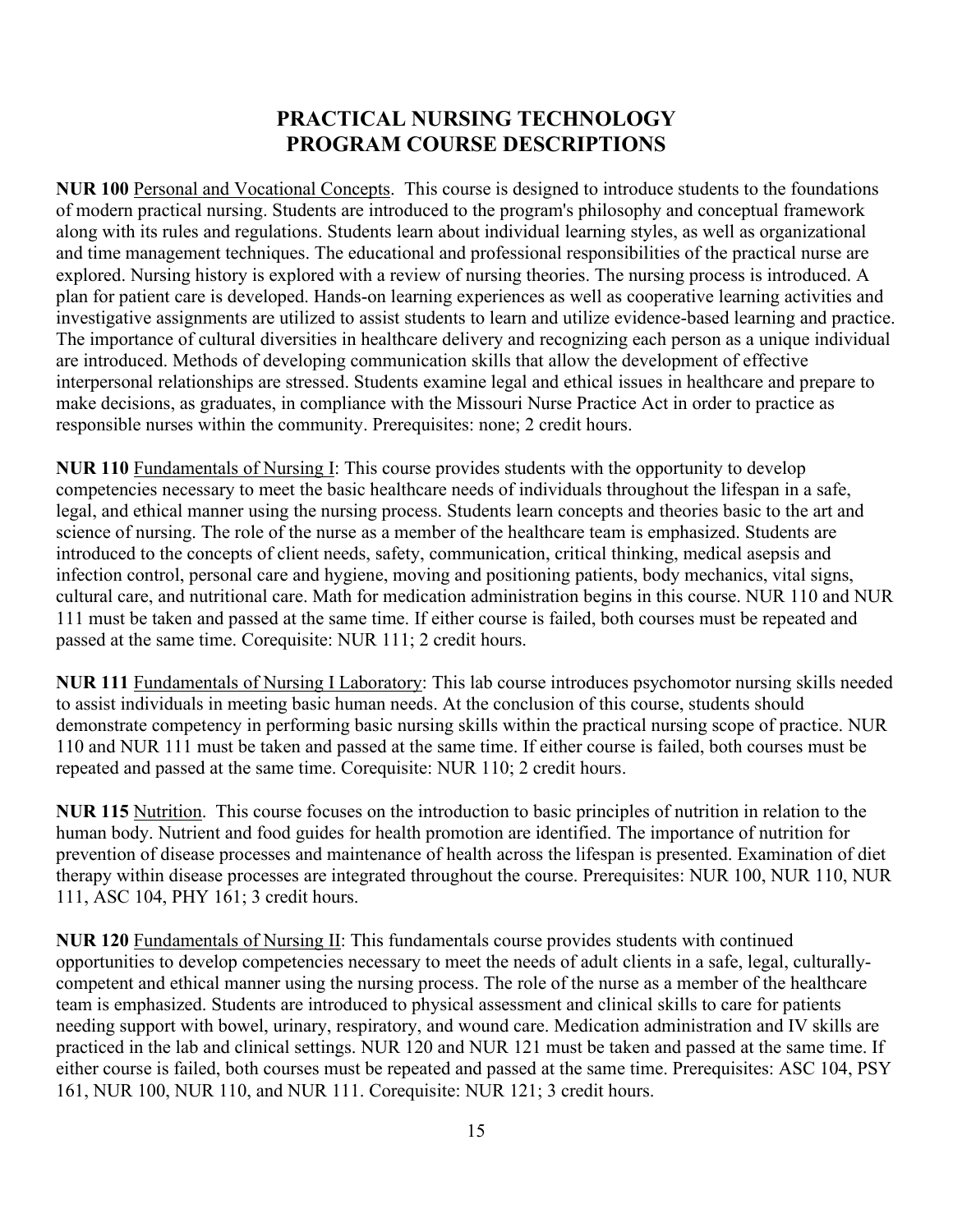**NUR 121** Fundamentals of Nursing II Laboratory: This lab course reinforces psychomotor nursing skills needed to assist individuals in meeting basic human needs. At the conclusion of this course, students should demonstrate competency in performing basic nursing skills and procedures including beginning medication administration within the practical nursing scope of practice. NUR 120 and NUR 121 must be taken and passed at the same time. If either course is failed, both courses must be repeated and passed at the same time. Prerequisites: ASC 104, PSY 161, NUR 100, NUR 110, and NUR 111. Corequisite: NUR 120; 2 credit hours.

**NUR 130** Maternity Nursing. This course teaches the processes of reproduction and childbearing occurring in the antepartum, intrapartum, and postpartum phases. Previous knowledge of safe basic nursing skills and principles are incorporated as the practical nursing students utilize the nursing process to facilitate maternal self-care and care of the newborn. Emphasis is placed on the importance of using basic communication skills to establish effective interpersonal relationships with the childbearing family. Students are presented with ethical and legal responsibilities to provide family-centered maternity care within the scope of practice of the practical nursing student. NUR 130 and NUR 141 must be taken and passed at the same time. If either course is failed, both courses must be repeated and passed at the same time. Prerequisites: ASC 104, NUR 115, NUR 120, and NUR 121. Corequisites: ASC 106 and NUR 141; 2 credit hours.

**NUR 140** Medical Surgical Nursing I. This course is the first of two medical surgical nursing courses. This course focuses on the common medical and surgical disorders encountered in the healthcare setting. The focus is on understanding health and illness, mental health nursing, and the musculoskeletal and cardiovascular systems. The emphasis is on system diagnosis, symptoms, and treatment including common medications and nursing interventions in the adult and the geriatric client. Nursing theories, various roles of the healthcare team, dosage calculation, research, communication, patient teaching, community health resources, professional accountability, and evidence-based practice are emphasized throughout this course. NUR 140 and NUR 141 must be taken and passed at the same time. If either course is failed, both courses must be repeated and passed at the same time. Prerequisites: ASC 104, NUR 115, NUR 120, and NUR 121. Corequisite: ASC 106 and NUR 141; 4 credit hours.

**NUR 141** Fundamental and Maternity Clinical. This course is designed to continue developing the foundation of basic nursing skills and competencies needed to perform safely and effectively as a practical nursing student in the clinical setting. Basic communication skills necessary to develop effective interpersonal relationships are presented. Students will explore issues in nursing care using evidence-based practice and critical thinking skills, including ethical and legal responsibilities. Students will develop a plan of care for their clients through the concepts of the nursing process. Students will be assigned to various clinical experiences including acute care, school nursing opportunities, community health, clinics, and mental health facilities. NUR 141 must be taken and passed at the same time as both NUR 130 and NUR 140. If students fail either NUR 130 or NUR 141, both courses must be repeated and passed at the same time. If students fail either NUR 140 or NUR 141, both courses must be repeated and passed at the same time. Prerequisites: ASC 104, NUR 115, NUR 120, and NUR 121. Corequisite: ASC 106, NUR 130 and NUR 140; 3 credit hours.

**NUR 150** Pharmacology: This course teaches students to administer medications with concern for safety, accuracy, and attention to physiological factors. It includes drug classifications, common medications in each classification, source, actions, side effects, adverse reactions, contraindications, and dosage. This course will focus on various aspect of medication administration including oral, injections, and IV medications. IV Therapy skills will be reinforced from NUR 120 to ensure efficiency of the skills. Prerequisites: ASC 106, NUR 130, NUR 140, NUR 141, and COM 125; 4 credit hours.

**NUR 160** Nursing Care of Children. This course teaches nursing care encompassing physical, intellectual, and emotional growth of the newborn through adolescence. The course also teaches students to explore cultural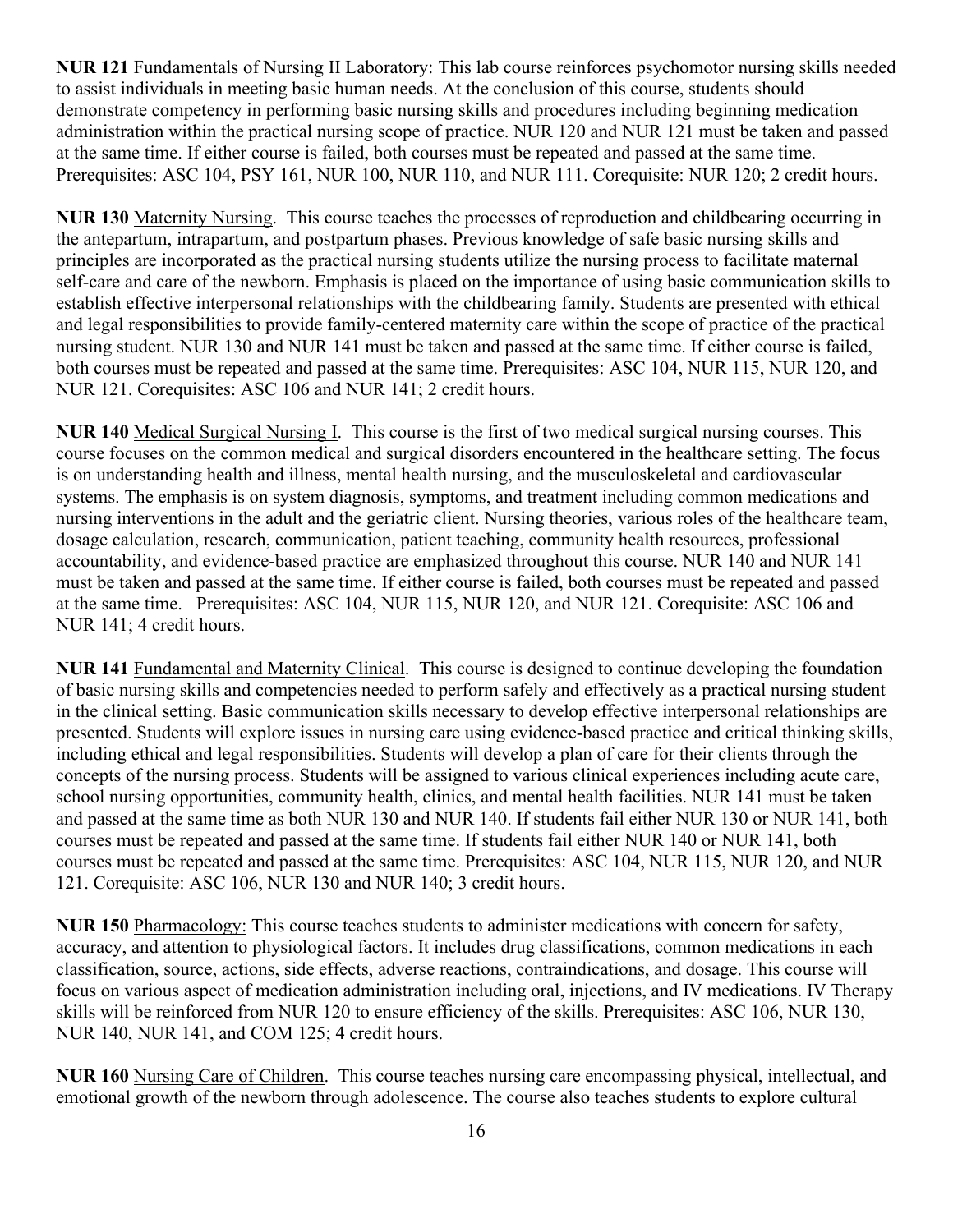differences of patients and families in the pediatric setting. The impact that advanced technology has contributed to promoting pediatric health and wellness is studied. Alterations in child health (diseases or disorders) are examined systemically. Nursing care of the pediatric client in the following areas are emphasized: health maintenance, disease prevention, family relations, clinic triage, and grief and loss. NUR 160 and NUR 171 must be taken and passed at the same time. If either course is failed, both courses must be repeated and passed at the same time. Prerequisites: ASC 106, NUR 130, NUR 140, NUR 141 and COM 125. Corequisite: NUR 171; 2 credit hours.

**NUR 170** Medical Surgical Nursing II. This course is the second medical surgical nursing course and focuses on the common medical and surgical disorders encountered in the structured setting. Students will study the neurologic, sensory, integumentary, urinary, respiratory, gastrointestinal, immune, hepatic, pancreatic, endocrine, and hematologic and lymphatic systems. Emphasis is on symptoms, diagnosis, treatment, and nursing interventions with the adult and geriatric client. Nursing theories, various roles of the healthcare team, dosage calculation, research, communication, patient teaching, community health resources, professional accountability, and evidence-based practice are emphasized throughout this course. NUR 170 and NUR 171 must be taken and passed at the same time. If either course is failed, both courses must be repeated and passed at the same time. Prerequisites: ASC 106, NUR 130, NUR 140, NUR 141 and COM 125. Corequisite: NUR 171; 6 credit hours.

**NUR 171** Medical Surgical, Nursing Care of Children, and Leadership Clinical. This course is designed to continue developing the foundation of basic nursing skills and competencies needed to perform safely and effectively as a practical nursing student. Basic communication skills necessary to develop effective interpersonal relationships are presented. Students will explore issues in nursing care using evidence-based practice and critical thinking skills, including ethical and legal responsibilities. Students will develop a plan of care for their clients through the concepts of the nursing process. Students will be assigned to various clinical experiences including acute care, school nursing opportunities, community health, and clinics. NUR 171 must be taken and passed at the same time as NUR 160, NUR 170, and NUR 180. If students fail either NUR 160 or NUR 171, both courses must be repeated and passed at the same time. If students fail either NUR 170 or NUR 171, both courses must be repeated and passed at the same time. If students fail either NUR 180 or NUR 171, both courses must be repeated and passed at the same time. Prerequisites: ASC 106, NUR 130, NUR 140, NUR 141 and COM 125. Corequisite: NUR 160, NUR 170, and NUR 180; 5 credit hours.

**NUR 180** Leadership and Management. This course allows students to examine legal and ethical issues in healthcare and prepares them to make decisions, as graduates, in compliance with the Missouri Nurse Practice Act in order to practice as responsible nurses within the community. Students will be given insight into the teamwork concept. Specific emphasis is placed on delegation of tasks, motivation techniques, conflict resolution, initiating change, and time management. As the course comes to completion, students will begin preparation for employment and taking the National Council Licensure Examination for Practical Nurses (NCLEX-PN). NUR 180 and NUR 171 must be taken and passed at the same time. If either course is failed, both courses must be repeated and passed at the same time. Prerequisites: ASC 106, NUR 130, NUR 140, NUR 141, NUR 160 and COM 125. Corequisite: NUR 171; 2 credit hours.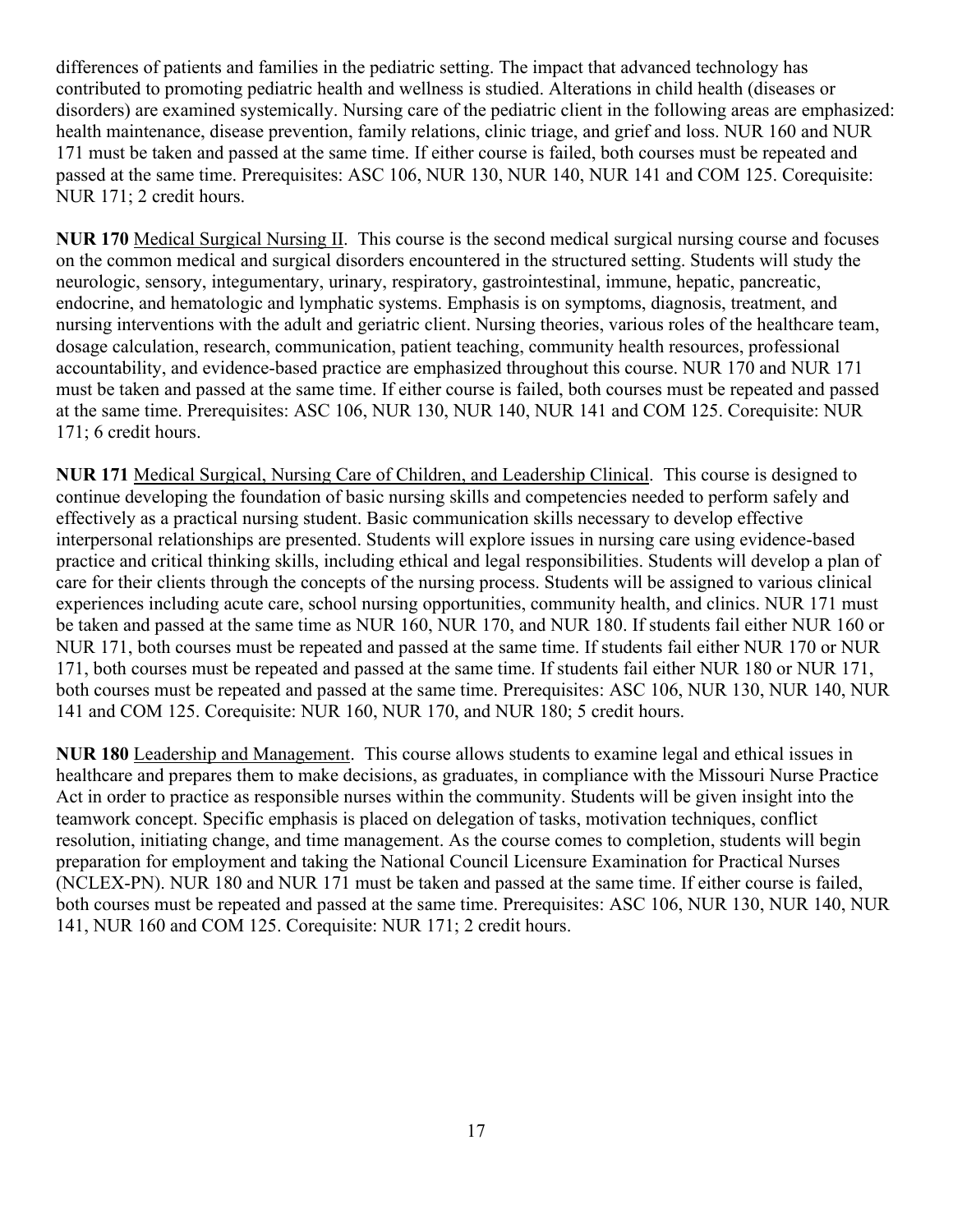# **Associate of Applied Science in Nursing**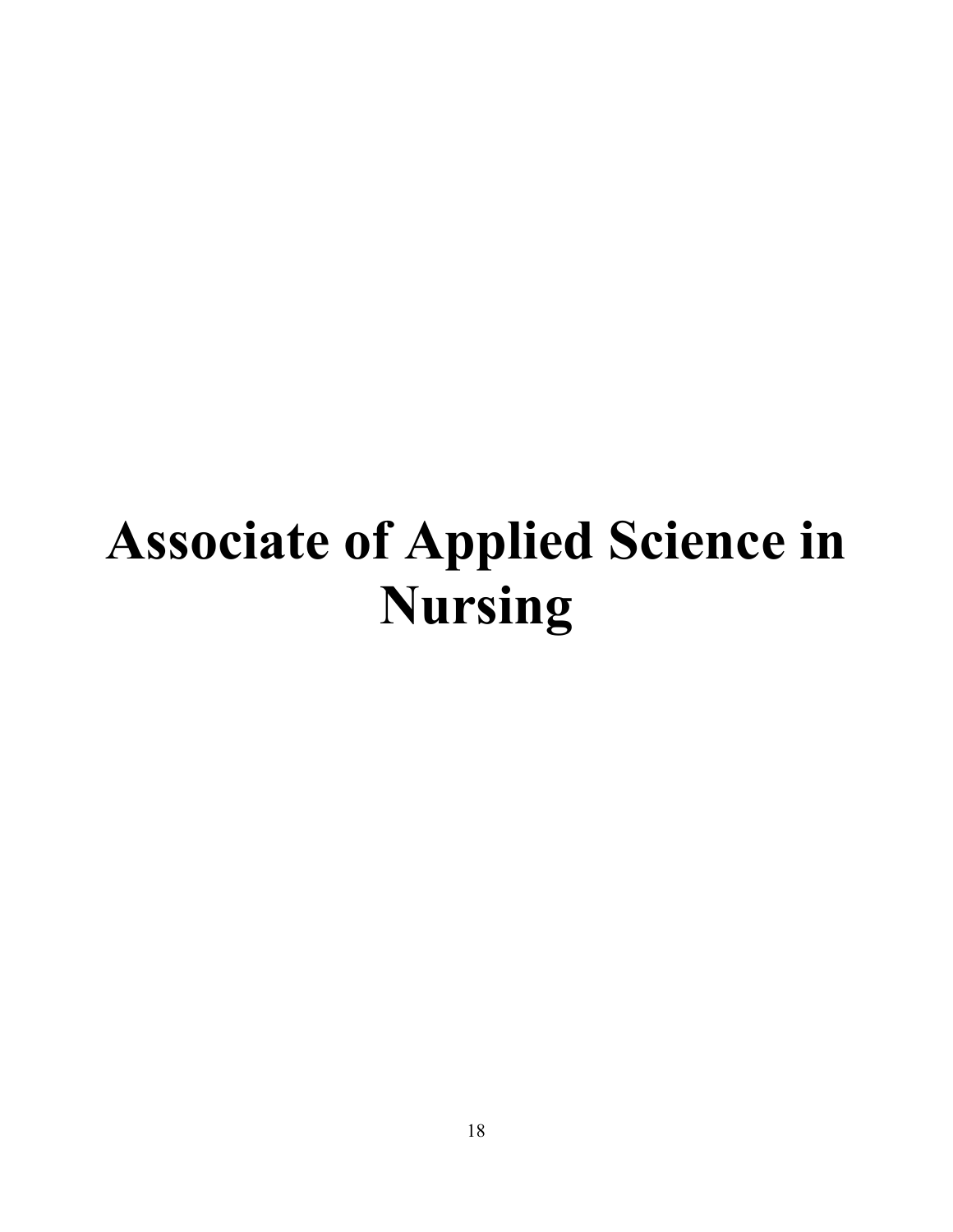#### **Associate of Applied Science in Nursing**

#### **MISSION STATEMENT**

The mission of the Associate of Applied Science Degree in Nursing program is to provide licensed practical nurses education, mobility, and a transition path to a professional registered nurse. The professional registered nurse contributes to comprehensive healthcare through critical reasoning in the use of the nursing process, clinical competence, quality outcomes, and patient advocacy. Partnership with the community through healthcare, governmental, and accrediting agencies to assist the program in providing learning environments in which students build upon their skills and knowledge to strengthen their understanding of local, state, and national health issues.

#### **STATEMENT OF PHILOSOPHY**

The faculty believe that all individuals are unique with physical, psychosocial, emotional, and spiritual needs, and have the right to optimal health. Although individuals are responsible for their own health and wellness, health professionals must promote wellness and provide accurate information to assist with health care decisions.

Society consists of a group of individuals joined together due to mutual interest or occupation. Individuals within a society have a responsibility to maintain optimal health through education, tradition, culture and life-style. Environmental conditions must be considered to promote and maintain health within the community.

Nursing is a discipline based upon various scientific principles. Nursing practice utilizes the nursing process when assisting the individual in promoting, maintaining and regaining their optimal level of health. Nursing collaborates with other health team members to assist the individual in meeting their physical, psychosocial, emotional, and spiritual needs throughout the life span. Development of effective interpersonal relationships is essential in assisting the individual to meet these needs. The quality of nursing care depends upon the knowledge, skills, and attitudes of each individual nurse. The foundation of these attitudes and behaviors are taught in nursing education.

Nursing education is a formal process, which includes theory, clinical and skills progressing from simple to complex. This process allows the student to initially identify and recall knowledge, then apply and analyze data. Nursing education includes knowledge of biological, psychological, and social sciences, which is applied through planned and directed activities. The principles of teaching-learning are essential in assisting the student to function responsibly.

Associate nursing is a vital and integral part of nursing practice. The focus of associate nursing education is providing the individual with preventive, therapeutic, rehabilitative health information and restorative nursing care. The primary role of the associate nurse is to provide care to individuals in community based, as well as structured settings, who have common and well-defined health problems.

The associate nurse provides nursing care in compliance with the Missouri Nurse Practice Act, and under the direction of a person licensed by a state regulatory board to prescribe medications and treatments or under the direction of a registered professional nurse.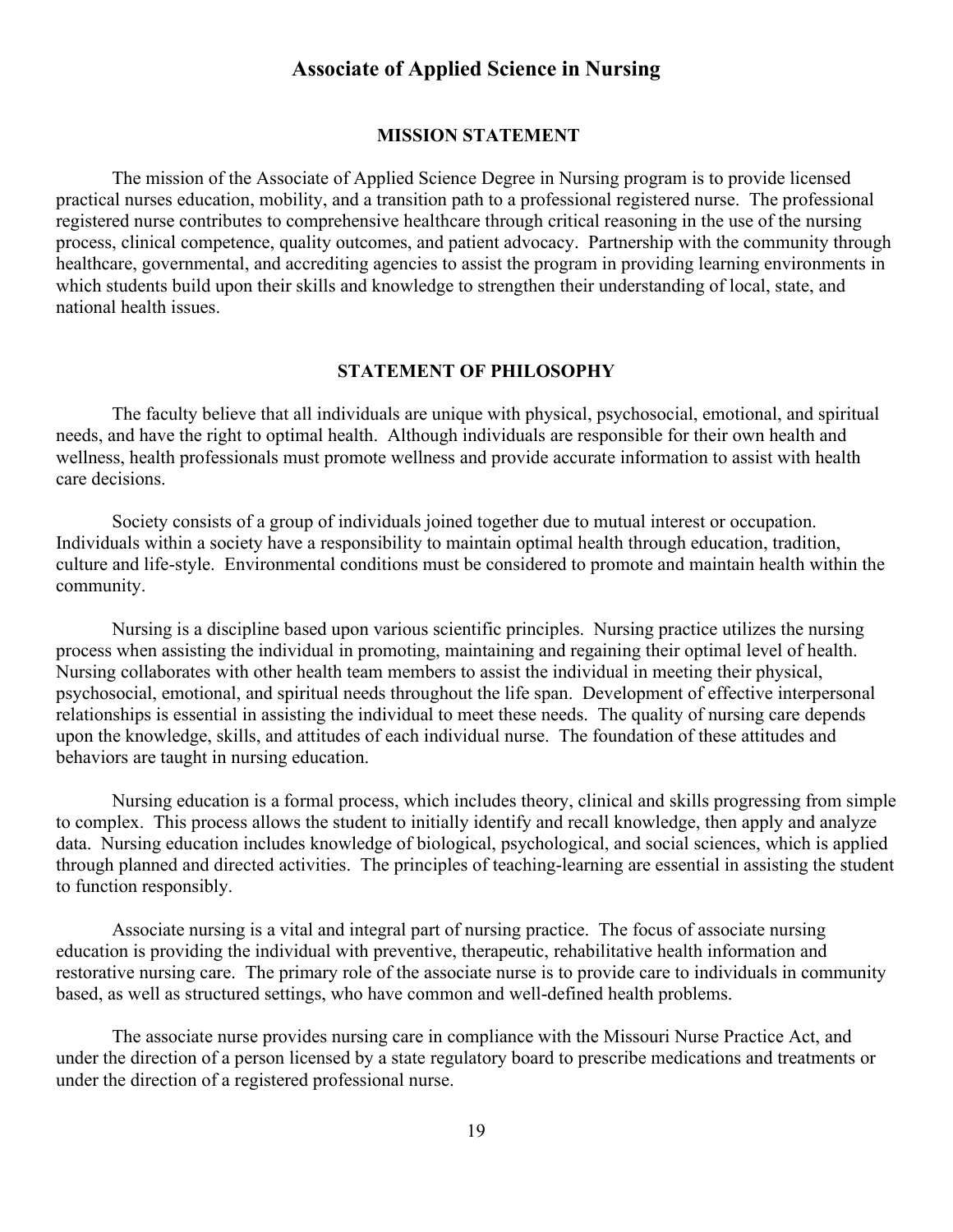Education for the associate nursing student prepares the practitioner to perform basic nursing skills and utilize the nursing process when caring for individuals. The curriculum is updated on an as needed basis to reflect the changing needs of employers, and provides a foundation to advance to higher levels of nursing education and practice.

We believe education is an on-going life-long process which results in increased knowledge and personal growth. Graduates are encouraged to participate in continuing education in order to obtain current knowledge in a continually changing society. The student is presented with the significance of their professional organization, given an opportunity to participate, and encouraged to continue membership after graduation.

The goal of the faculty is to provide an educational program, which meets the health needs of society, recognizing the unique needs of the learner, and establishing an environment conducive to learning. Student participation is important in the teaching-learning process. The instructor functions as a role model and a facilitator of learning.

The nursing program does not discriminate on the basis of race, gender identity, gender expression, sex, sexual orientation, religion, color, national origin, disability, or status as a protected veteran, as specified by federal and state laws and regulation.

*Reviewed: 2018*

#### **PROGRAM GOALS**

At the completion of the program students will demonstrate:

**Goal 1:** Ability to transition from a Licensed Practical Nurse to a professional Registered Nurse.

**Goal 2:** Skills to be a safe and effective practitioner as a professional Registered Nurse.

**Goal 3:** Individual growth in their personal, professional and community lives.

**Goal 4:** Skills to meet the objectives of the Missouri State Board of Nursing through collaboration with peers, nursing faculty, advisory committee members, and cooperating agencies.

**Goal 5:** Ability to assume a role as a member and manager of both the nursing and healthcare team.

**Goal 6:** Clinical reasoning skills within the scope of the professional Registered Nurse.

**Goal 7:** Competency in professional nursing procedures.

**Goal 8:** Knowledge and eligibility to take the NCLEX-RN examination to become a professional Registered Nurse.

**Goal 9:** Ability to contribute to the profession of nursing through life-long learning, safe patient management, and evidence-based practice producing quality outcomes. *Adopted: 2017*

#### **PROGRAM OUTCOME CRITERIA**

Upon completion of the program, the Graduate Nurse will be able to:

**Outcome 1:** Display responsibility in directing and delivering nursing care in compliance with the Missouri Nurse Practice Act.

**Outcome 2:** Utilize the nursing process in planning, providing, and evaluating individualized care which meets the patients/clients basic needs.

**Outcome 3:** Exhibit effective interpersonal relationships with patients/clients, significant others, and members of the health care team.

**Outcome 4:** Participate as a resourceful member of the health care team to meet the patient/client physical, psychosocial, emotional, cultural and spiritual needs throughout the life span.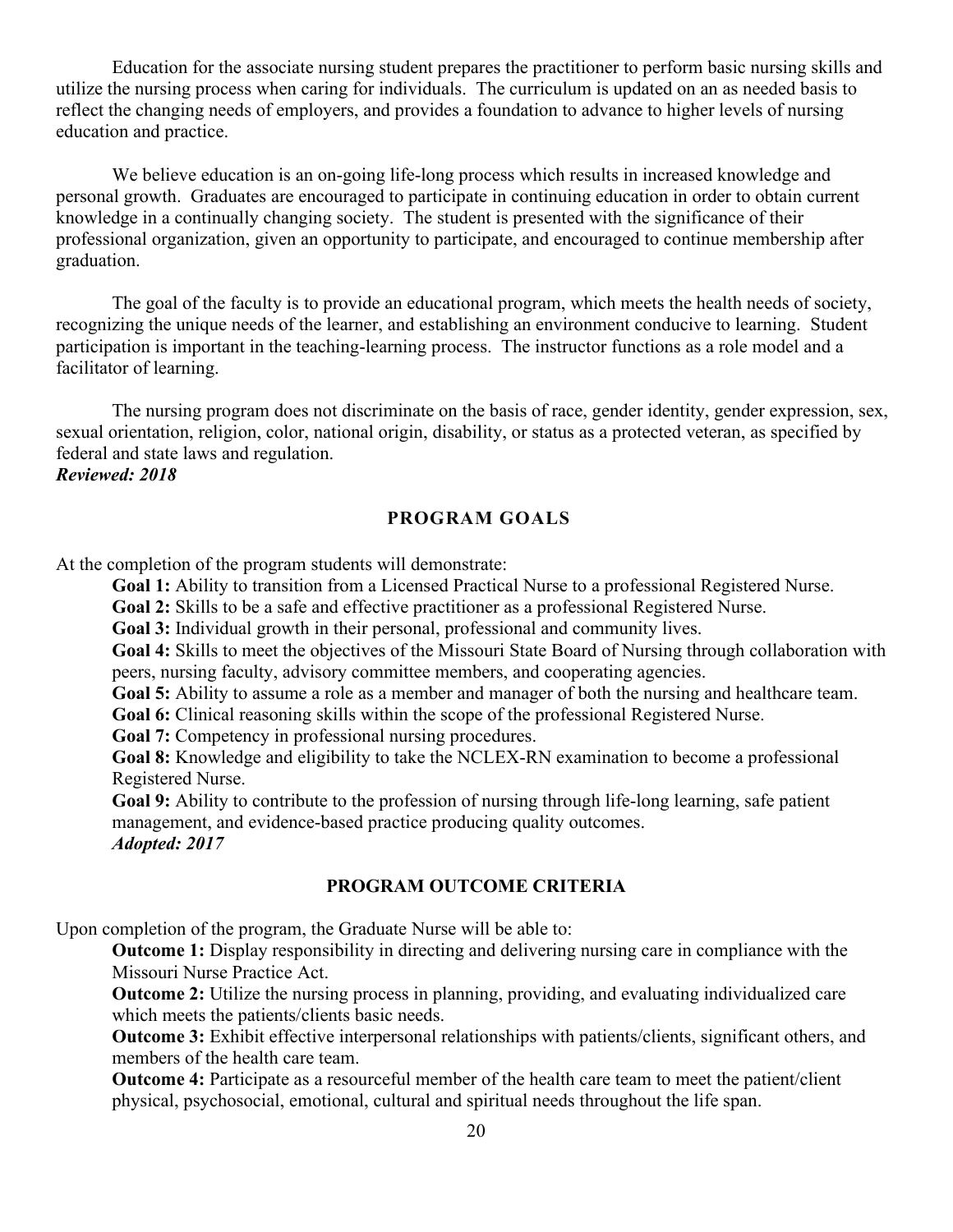**Outcome 5:** Participate in educational and professional activities which will enhance intellectual, technical, and professional growth. *Reviewed: 2018*

#### **GRADUATE COMPETENCIES**

The graduate competencies of the associate degree program build on LPN competencies. The framework of the curriculum is the Quality and Safety Competencies for Nurses (QSEN). The end-of-program student learning outcomes evolve from the QSEN competencies. QSEN competencies are covered in each nursing course throughout the program. Students are expected to become familiar with QSEN. More information about QSEN is available at: [www.qsen.org](http://www.qsen.org/) 

| <b>State Technical College of Missouri</b><br><b>Associate in Applied Science in Nursing</b> |                                                                             |  |
|----------------------------------------------------------------------------------------------|-----------------------------------------------------------------------------|--|
| <b>Quality and Safety Competencies for Nurses (QSEN)</b>                                     |                                                                             |  |
| Competency                                                                                   | <b>Student Learning Outcomes</b>                                            |  |
| Patient-Centered                                                                             | Recognize the patient or designee as the source of control and full partner |  |
| Care                                                                                         | in providing compassionate and coordinated care based on respect for        |  |
|                                                                                              | patient's preferences, values, and needs.                                   |  |
| Teamwork &                                                                                   | Function effectively within nursing and inter-professional teams, fostering |  |
| Collaboration                                                                                | open communication, mutual respect, and shared decision-making to           |  |
|                                                                                              | achieve quality patient care.                                               |  |
| Evidence-Based                                                                               | Integrate best current evidence with clinical expertise and patient/family  |  |
| Practice (EBP)                                                                               | preferences and values for delivery of optimal health care.                 |  |
| Quality                                                                                      | Use data to monitor the outcomes of care processes and use improvement      |  |
| Improvement $(QI)$                                                                           | methods to design and test changes to continuously improve the quality and  |  |
|                                                                                              | safety of health care systems.                                              |  |
| Safety                                                                                       | Minimizes risk of harm to patients and providers through both system        |  |
|                                                                                              | effectiveness and individual performance.                                   |  |
| Informatics                                                                                  | Use information and technology to communicate, manage knowledge,            |  |
|                                                                                              | mitigate error, and support decision making.                                |  |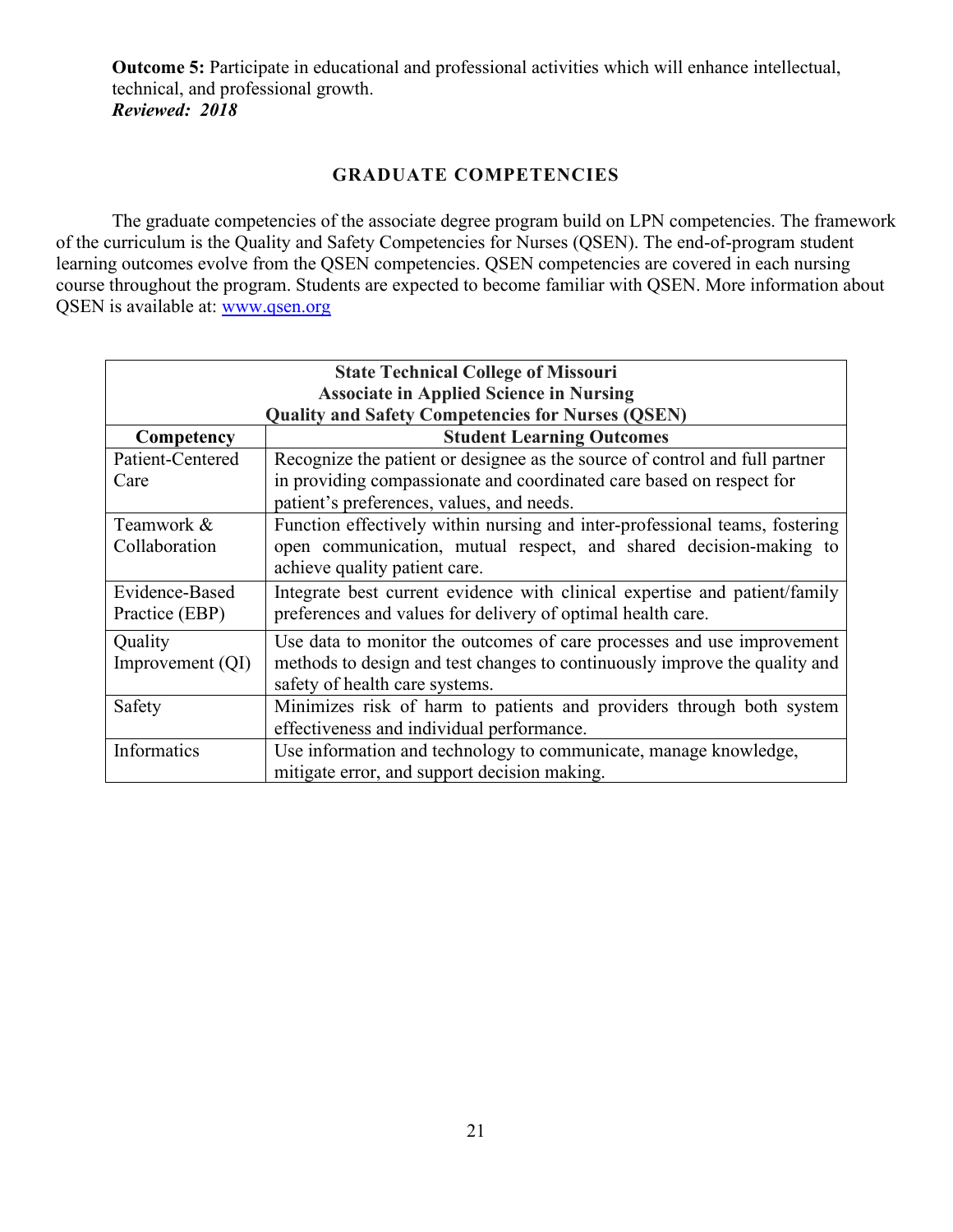#### **ASSOCIATE OF APPLIED SCIENCE IN NURSING APPLICATION REQUIREMENTS**

After applying to State Tech online [\(https://www.statetechmo.edu/apply/\)](https://www.statetechmo.edu/apply/), the following must be completed:

- $\triangleright$  Education records Submit all official transcripts.
- $\triangleright$  Prerequisites courses information:
- Official transcript(s) for Human Anatomy and Physiology with Lab I and II and Microbiology with Lab with a grade of "B" or better
- Official transcript(s) for prerequisites of English Composition, College Algebra, Oral Communications, American History OR Government, Introduction to Microcomputer, Health Psychology, and Job Search Strategies.
- FEAS score All applicants must submit a TEAS score. This test must be taken less than five years before application is submitted. A minimum composite score of 60 is required. An applicant can test up to three times in an admission cycle. To schedule your test go to [www.statetechmo.edu/admissionstesting](http://www.statetechmo.edu/admissionstesting) or if you do not see a time that works for you, please call 573-897-5000 to schedule your test. If you have been enrolled in State Tech's Practical Nursing program, you would have already taken this test and we have the results. Please verify your score to determine if you need to retake this examination.
- Current and unencumbered LPN license. State Tech's Nursing Department will verify current LPN licensure.
- $\triangleright$  Test scores Submit all ACT and/or Accuplacer test scores:
	- Test scores are used for program admittance and course placement
	- Test scores may be waived with approved transfer credit

| Test                          | $\cdot$<br>Minimum Algebra<br>Score | Minimum English<br>Score | Minimum Reading<br>Score |
|-------------------------------|-------------------------------------|--------------------------|--------------------------|
| <b>ACT</b>                    | 22                                  | 18                       |                          |
| Accuplacer-Next<br>Generation | 265                                 | 251                      | 250                      |

Associate of Applied Science Degree requirements:

 $\triangleright$  Attendance at an information session. Information session dates can be found at [https://www.statetechmo.edu/programs/healthsci/adn/info/.](https://www.statetechmo.edu/programs/healthsci/adn/info/) To sign up for a date please go to [https://statetechmo.secure.force.com/events#/calendar.](https://statetechmo.secure.force.com/events#/calendar)

*Note: Completing all application requirements does not guarantee admission into a program. Applicants may be contacted for an interview.*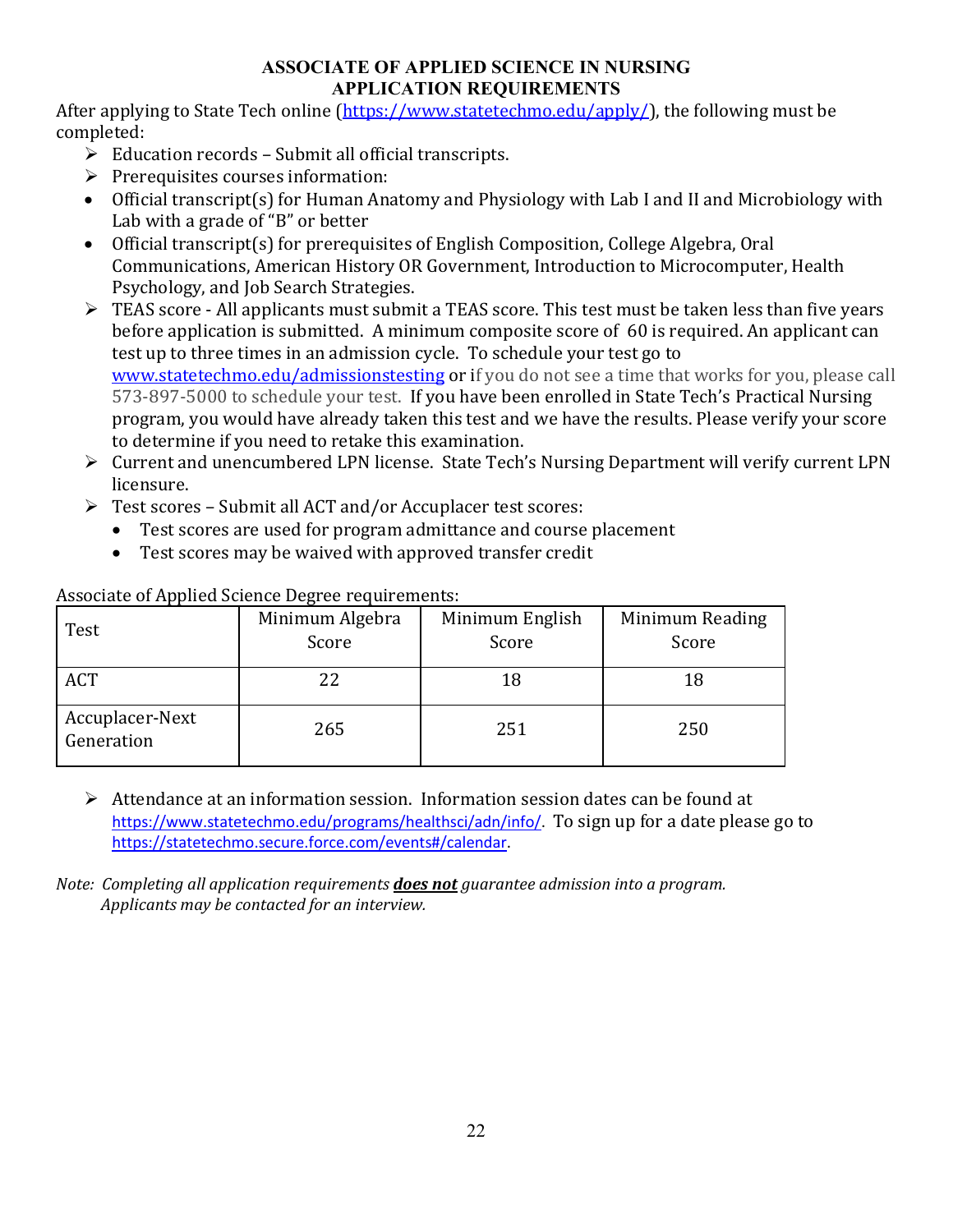#### **ASSOCIATE OF APPLIED SCIENCE IN NURSING ADMISSION CRITERIA**

#### **Required Following Admittance and for Completion of Curriculum:**

- 1. Physical examination by your own physician (refer to Health Requirements for further information).
- 2. Proof of vaccinations: All students in the Associate Nursing Program will be required to show proof of required immunizations based upon facility requirements.
- 3. Current Basic Life Support (BLS) CPR Certification (adult, child, infant) for the Health Care Provider from American Heart Association (2 year), which must remain current through date of graduation.
- 4. Background Check: All students will be required to obtain a background search through Corporate Screening Services. This search will include a national criminal background, Missouri Family Care Safety Registry, OIG and GSA name searches. If an admitted student has been placed on the Employee Disqualification List at any time during the program, immediate separation from the Associate Nursing program will occur. If any clinical site refuses a student due to the background check, the student will be separated from the program.
- 5. Drug screen: All students will be required to complete an unannounced urine drug screening prior to clinical rotations. Students may also be notified to report for random drug screenings before or during a clinical rotation at any clinical facility. Students may be asked by the Nursing Program, clinical facility or college to submit to a random drug screen at any time in the program. Refusal to do so is grounds for dismissal from the program. If any drug screen returns as non-negative, dilute or positive, the student will be separated from the program.
- 6. Character: A Felony Statement must be signed by the student and a Notary Public following admittance into the program.
- 7. State Board Exam: The student shall meet the criteria to apply to take the examination for licensure as stated in the Missouri Nurse Practice Act, Section 335.066. **Completion of the program does not guarantee eligibility to take the licensure examination.**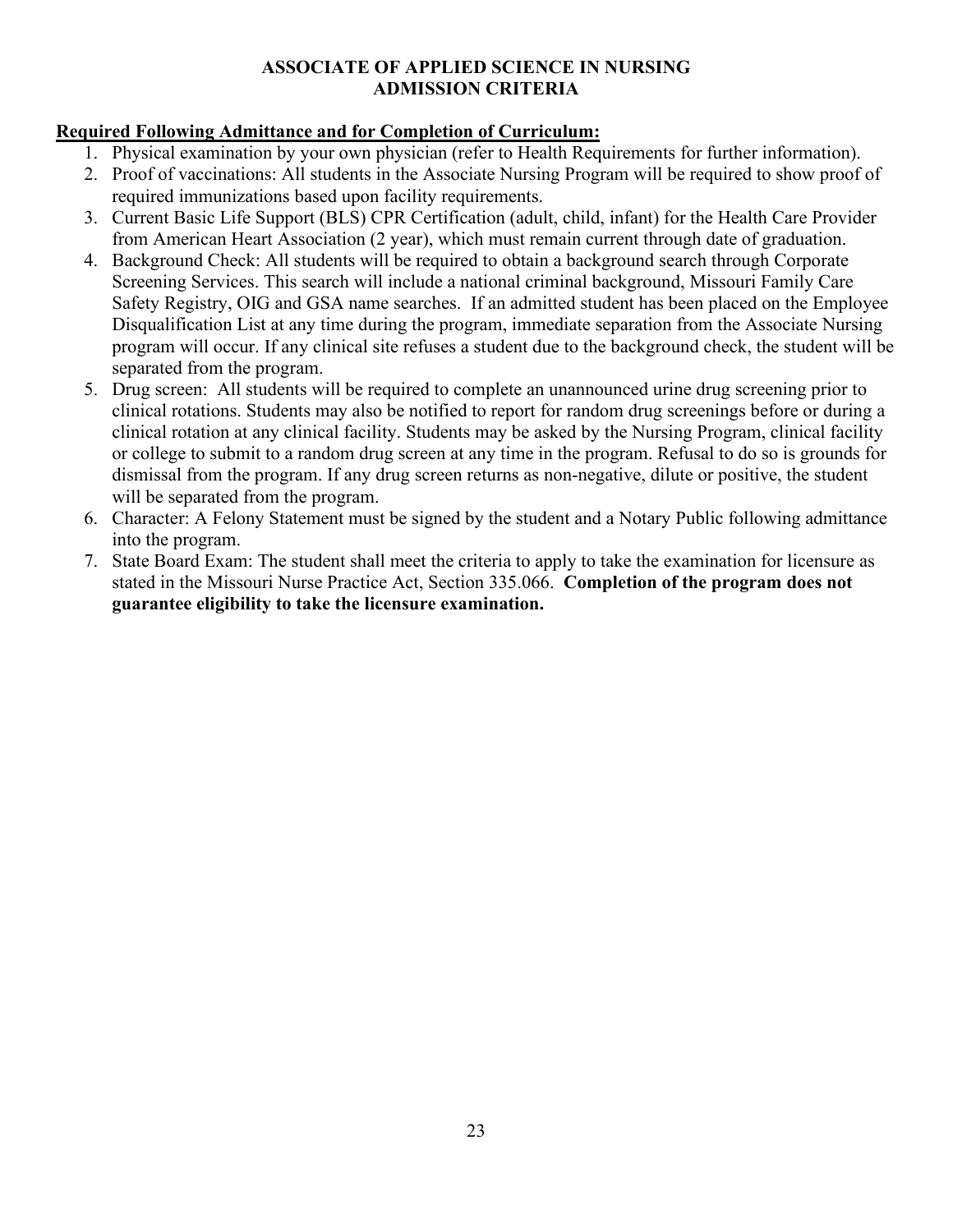

Nursing Associate of Applied Science Degree (AAS)

## Degree Plan

| Pre-Program Courses |                                                                 | Units: 31.0        |       |
|---------------------|-----------------------------------------------------------------|--------------------|-------|
|                     | Course                                                          |                    | Units |
| <b>ASC 104</b>      | Human Anatomy and Physiology with Lab 1                         |                    | 4.0   |
| ASC 106             | Human Anatomy and Physiology with Lab II                        |                    | 4.0   |
| <b>COM 101</b>      | English Composition                                             |                    | 3.0   |
| <b>COM 111</b>      | Oral Communications                                             |                    | 3.0   |
| <b>COM 125</b>      | Job Search Strategies                                           |                    | 1.0   |
| CPP 101             | Introduction to Microcomputer Usage                             |                    | 3.0   |
| <b>MAT 115</b>      | College Algebra                                                 |                    | 3.0   |
| <b>PSY 161</b>      | Health Psychology                                               |                    | 3.0   |
| <b>SCI 151</b>      | Microbiology with Lab                                           |                    | 4.0   |
|                     | Social Science General Education Requirement                    |                    | 3.0   |
| Fall Semester       |                                                                 | Units: 14.0        |       |
|                     | Course                                                          |                    | Units |
| <b>NUR 200</b>      | Transition to Professional Nursing Practice                     |                    | 3.0   |
| <b>NUR 205</b>      | Health Assessment in Professional Nursing Practice              |                    | 3.0   |
| <b>NUR 208</b>      | Health Assessment Clinical Education                            |                    | 2.0   |
| <b>NUR 210</b>      | Medical Surgical Nursing in the Adult Client                    |                    | 3.0   |
| <b>NUR 215</b>      | Medical Surgical Nursing in the Adult Client Clinical Education |                    | 3.0   |
| Spring Semester     |                                                                 | Units: 15.0        |       |
|                     | Course                                                          |                    | Units |
| <b>NUR 221</b>      | Mental Health Nursing                                           |                    | 3.0   |
| <b>NUR 230</b>      | Women and Child Care Nursing                                    |                    | 3.0   |
| <b>NUR 236</b>      | Specialty Nursing Clinical Education                            |                    | 3.0   |
| <b>NUR 240</b>      | Managing and Delegating Care in Professional Nursing Practice   |                    | 3.0   |
| <b>NUR 246</b>      | Capstone with Nurse Leadership Application                      |                    | 3.0   |
|                     |                                                                 | <b>Total: 29.0</b> |       |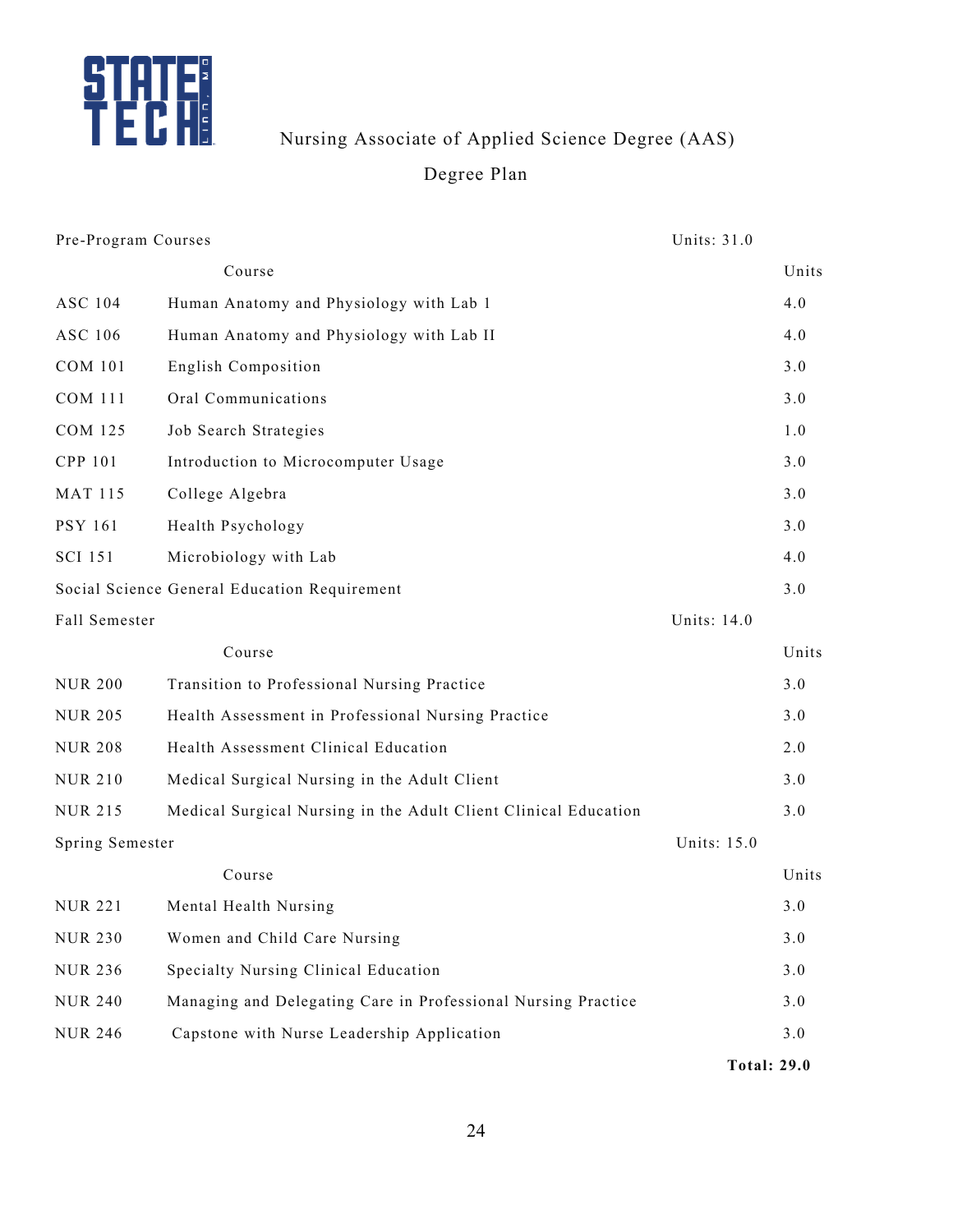### **ASSOCIATE OF APPLIED SCIENCE IN NURSING PROGRAM COURSE DESRIPTIONS**

**NUR 200** Transition to Professional Nursing Practice: This course focuses on the role transition of a licensed practical nurse (LPN) to that of a professional registered nurse (RN). The roles of the RN as a provider and manager of patient-centered care and as a member of the professional nurse community are emphasized. Communication skills build on previous knowledge including the use of technology. Concepts of responsibility, accountability, delegation, advocacy, and collaboration will be discussed and articulated. Students will learn to reflect and synthesize information based on ethical, legal, evidence-based practice, quality improvement, safety, financial, and cultural considerations while organizing, prioritizing, and delegating nursing care. Social and political influences on nursing practice and healthcare delivery will be explored.

**NUR 205** Health Assessment in Professional Nursing Practice**:** This health assessment course is designed to transition the licensed practical nurse (LPN) to the professional registered nurse (RN) role. The student will learn concepts and advanced nursing interventions including medication and intravenous management to provide safe, quality patient-centered practice in a variety of healthcare settings. Emphasis is placed on developing professional skills in health assessment, implementation, and evaluation of nursing interventions, technologies, and quality outcomes. Concepts build on previous knowledge to enhance professionalism and utilization of appropriate communication, documentation, life-span considerations, and evidence-based practice. NUR 205 and its clinical course NUR 208 must be taken and passed at the same time. If either course is failed, both courses must be repeated and passed at the same time.

**NUR 208** Health Assessment Clinical Education**:** This health assessment clinical course is designed to transition the licensed practical nurse (LPN) to the professional registered nurse (RN) role. Emphasis is placed on developing professional skills in health assessment including planning care, utilizing appropriate nursing interventions, and evaluating patient outcomes. Physical assessment, infection control, patient education, nutrition, safety, advanced medication administration, and nursing skills are practiced and mastered in skills lab, simulation, and the clinical setting. NUR 208 and its lecture course NUR 205 must be taken and passed at the same time. If either course is failed, both courses must be repeated and passed at the same time.

**NUR 210** Medical Surgical Nursing in the Adult Client**:** This didactic course transitions the licensed practical nurse (LPN) nursing knowledge and skills to that of the professional registered nurse (RN). The student will focus on the pathophysiology, nutrition, and medications related to complex medical surgical conditions. Medication administration and intravenous therapy will be emphasized. Students will expand their critical thinking and clinical reasoning skills by utilizing assessment, health data, cultural competence, and the nursing process in the application of safe, evidence-based practice, and quality nursing care. The student will gain organization, prioritization, and collaboration skills while learning to function more independently. Accountability and integrity within the ethical legal framework of entry-level registered professional nursing practice will be self-assessed while fostering a commitment to ongoing professional development. NUR 210 and its clinical course NUR 215 must be taken and passed at the same time. If either course is failed, both courses must be repeated and passed at the same time.

**NUR 215** Medical Surgical Nursing in the Adult Client Clinical Education**:** This clinical course transitions the licensed practical nurse (LPN) nursing knowledge and skills to that of professional registered nurse (RN). Students will apply concepts of pathophysiology, nutrition, and medication knowledge related to complex medical surgical conditions. Medication administration and intravenous therapy will be emphasized. Students will demonstrate critical thinking and clinical reasoning skills in managing assessment, health data, cultural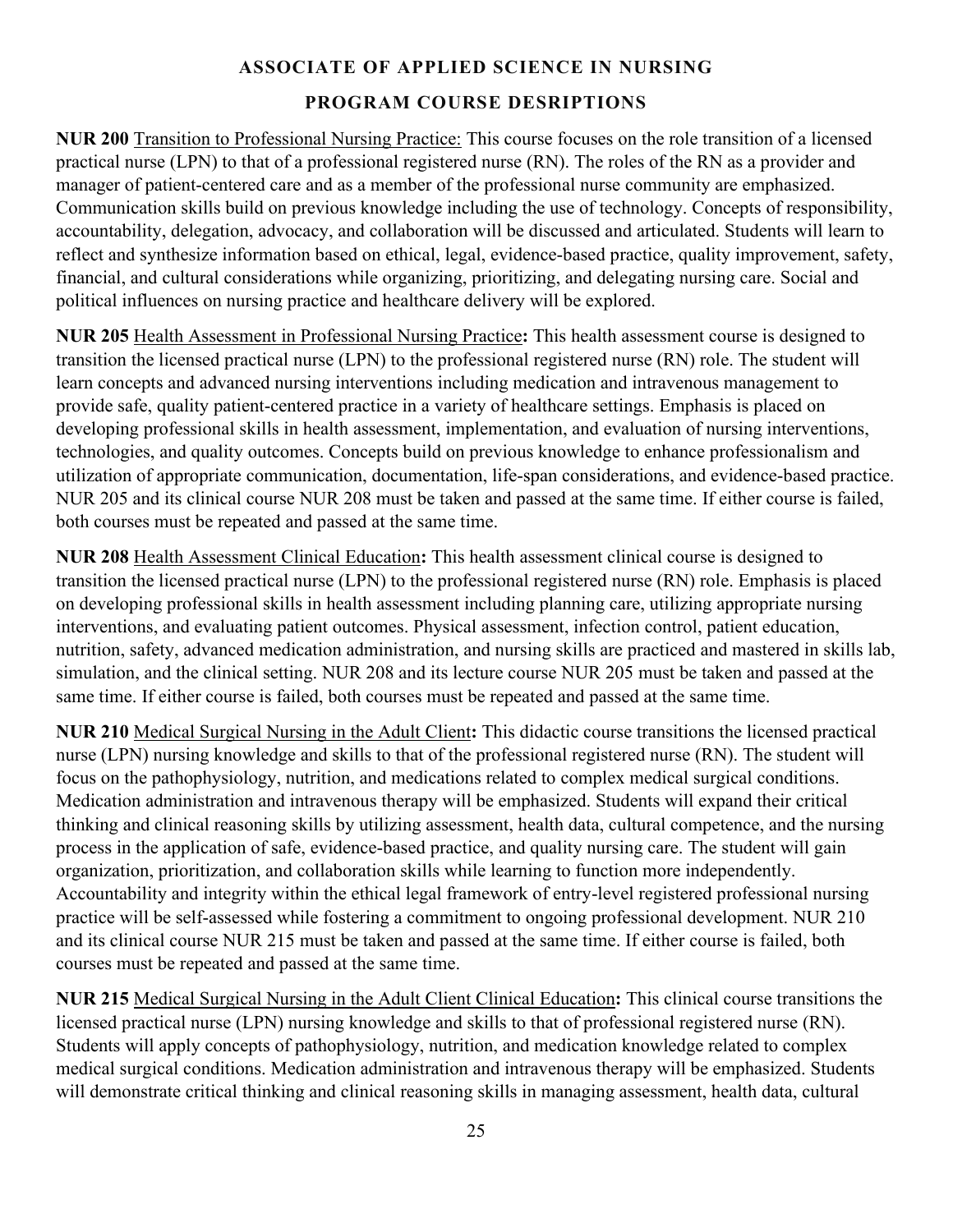competence, and the nursing process in the application of safe, evidence-based practice and quality nursing care. Students will also utilize organization, prioritization, and collaboration skills while learning to function more independently. Accountability and integrity within the ethical legal framework of entry-level professional nursing practice will be self-assessed while fostering a commitment to ongoing professional development. NUR 215 and its lecture course NUR 210 must be taken and passed at the same time. If either course is failed, both courses must be repeated and passed at the same time.

**NUR 221** Mental Health Nursing: This course focuses on the transition of the licensed practical nurse (LPN) to that of a professional registered nurse (RN) in the care of clients with mental health disorders. The physiological and psychosocial integrity of the client with a specific focus on the psychosocial aspects of mental health disorders will be explored. Consideration is given to clients' past and present patterns of behavior as they impact on alterations of mental well-being. Communication skills are further developed using theories of interpersonal relationships. With assistance, a student learns to provide a milieu that is both safe and therapeutic. Students use the nursing process as a tool for critical thinking in organizing, prioritizing, managing individual plans of care, and collaborating with the healthcare team. Students are assisted to address ethical and legal dilemmas in their roles as client advocates. Self-assessment and self-awareness are encouraged to enhance self-development and foster therapeutic relationships with an emphasis on multicultural diversity.

**NUR 230** Women and Child Care Nursing: This course focuses on the transition of the licensed practical nurse (LPN) to a professional registered nurse (RN) in the care of women, infants, and children. Students apply the nursing process using the principles of critical thinking with childbearing and/or child-rearing families. Concepts of human development, family community systems, safe-protective care environment, therapeutic communication, health, education, and culturally-specific healthcare are emphasized and are applied to clients in a variety of mother-child settings. Students provide increasingly complex care, moving toward more independent practice, and increasing professional accountability. Ethical and legal issues pertaining to obstetric and infant clients are explored. Along with care in the clinical setting, an emphasis is placed on collaboration with families and members of the healthcare team as well as professional development and self-assessment.

**NUR 236** Specialty Nursing of Adults and Children in Clinical Education**:** This clinical course focuses on the transition of the licensed practical nurse (LPN) to a professional registered nurse (RN). Students apply concepts of pathophysiology, nutrition, and medication knowledge while caring for adults and children across the lifespan with complex mental health, maternal health and medical-surgical disease processes. Students demonstrate critical thinking and clinical reasoning skills while utilizing the nursing process and evidencebased practice to provide safe, quality nursing care. NUR 221, NUR 230, and NUR 236 must all be completed successfully in the same term. If NUR 236 is not completed successfully, all of the three courses (NUR 221, NUR 230, NUR 236) must be repeated.

**NUR 240** Managing and Delegating Care in Professional Nursing Practice: This course focuses on the role transition of a licensed professional nurse (LPN) to that of a professional registered nurse (RN) as a provider and manager of patient-centered care. As a member of the professional nurse community, communication skills build on previous knowledge including the use of technology. Concepts of responsibility, accountability, delegation, advocacy, and collaboration will be discussed and articulated. Students will learn to reflect and synthesize information based on ethical, legal, evidence-based practice, quality improvement, safety, financial, patient-centered care, and cultural issues while organizing, setting priorities, and delegating nursing care. Social and political influences on managing nursing practice for self, healthcare team, institution, and community care delivery will be explored.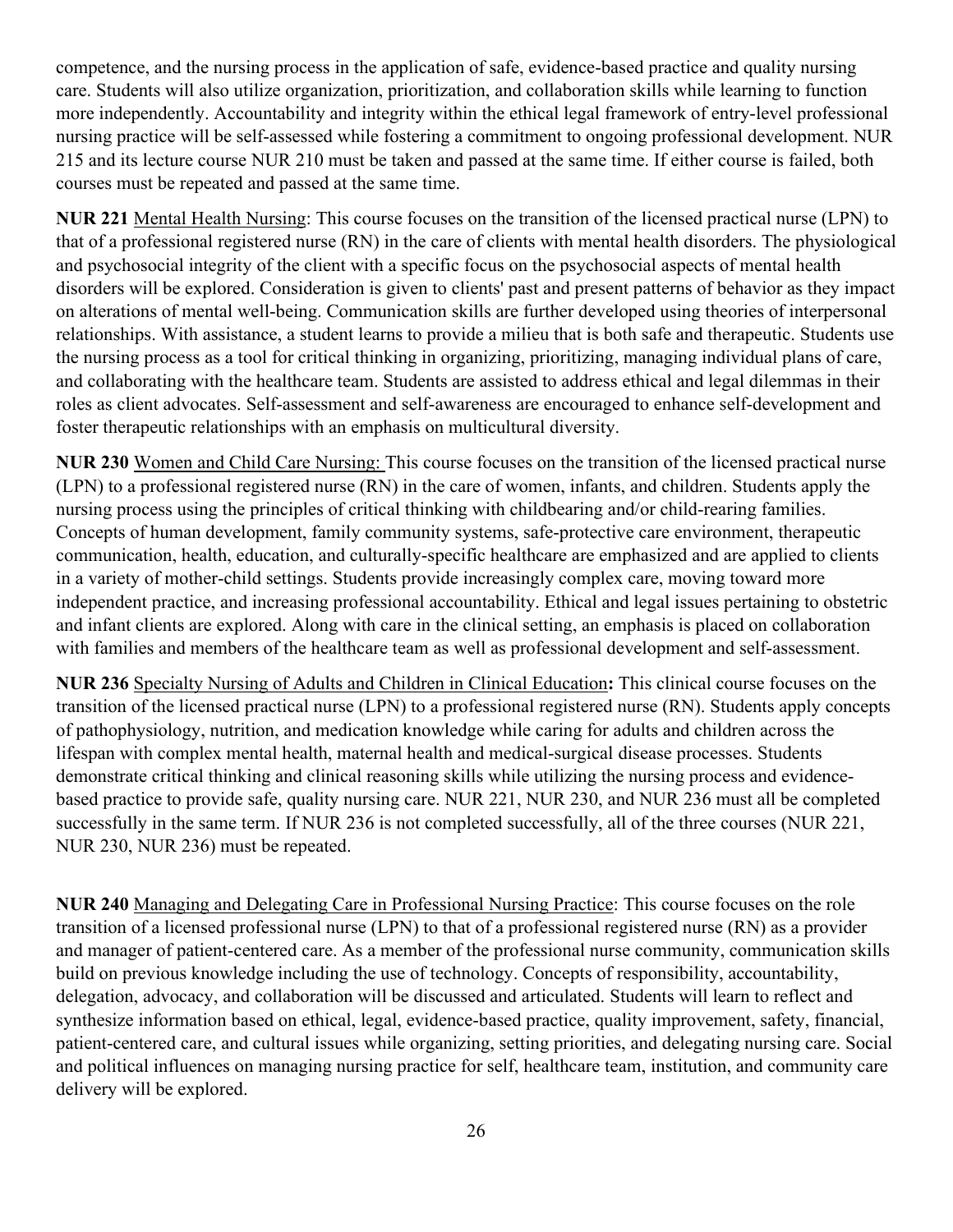**NUR 246** Capstone with Nurse Leadership Application: This clinical capstone course focuses on the role transition of a licensed practical nurse (LPN) to that of a professional registered nurse (RN) as a provider and manager of patient-centered care. As a member of the professional nurse community, communication skills build on previous knowledge including the use of technology and collaboration. Students will select a nursing mentor to further explore nursing strategies in managing care with the assistance of the instructor. This learning experience will afford the student the opportunity to formulate objectives and goals and allows students to observe management and delegation in practice for a group of patients and nurses. Students will then reflect on the experience, write a reflective paper, and present the paper to a team of instructors and mentors who will provide feedback to the student. NCLEX-RN preparation is also included in this course.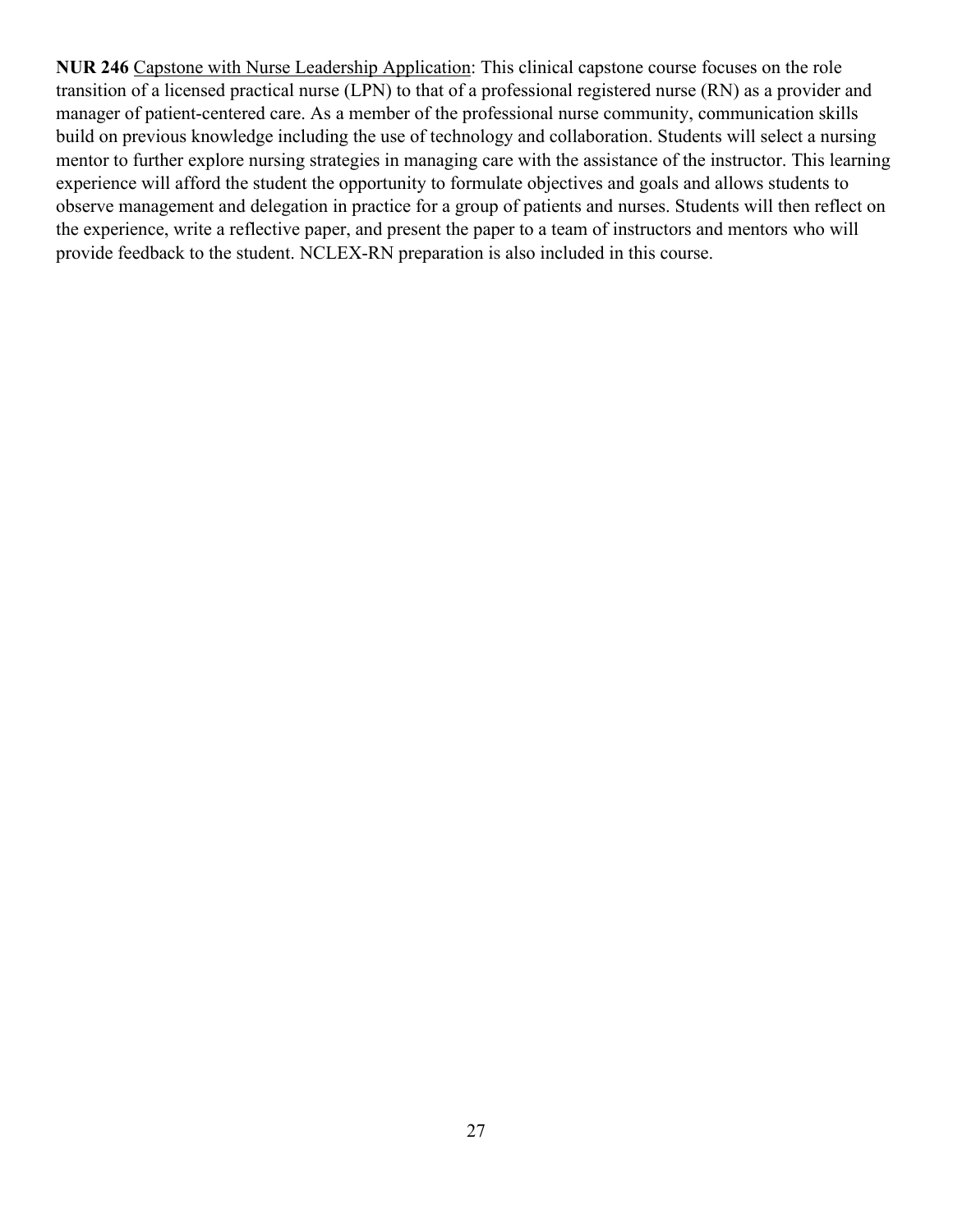# **Nursing Faculty**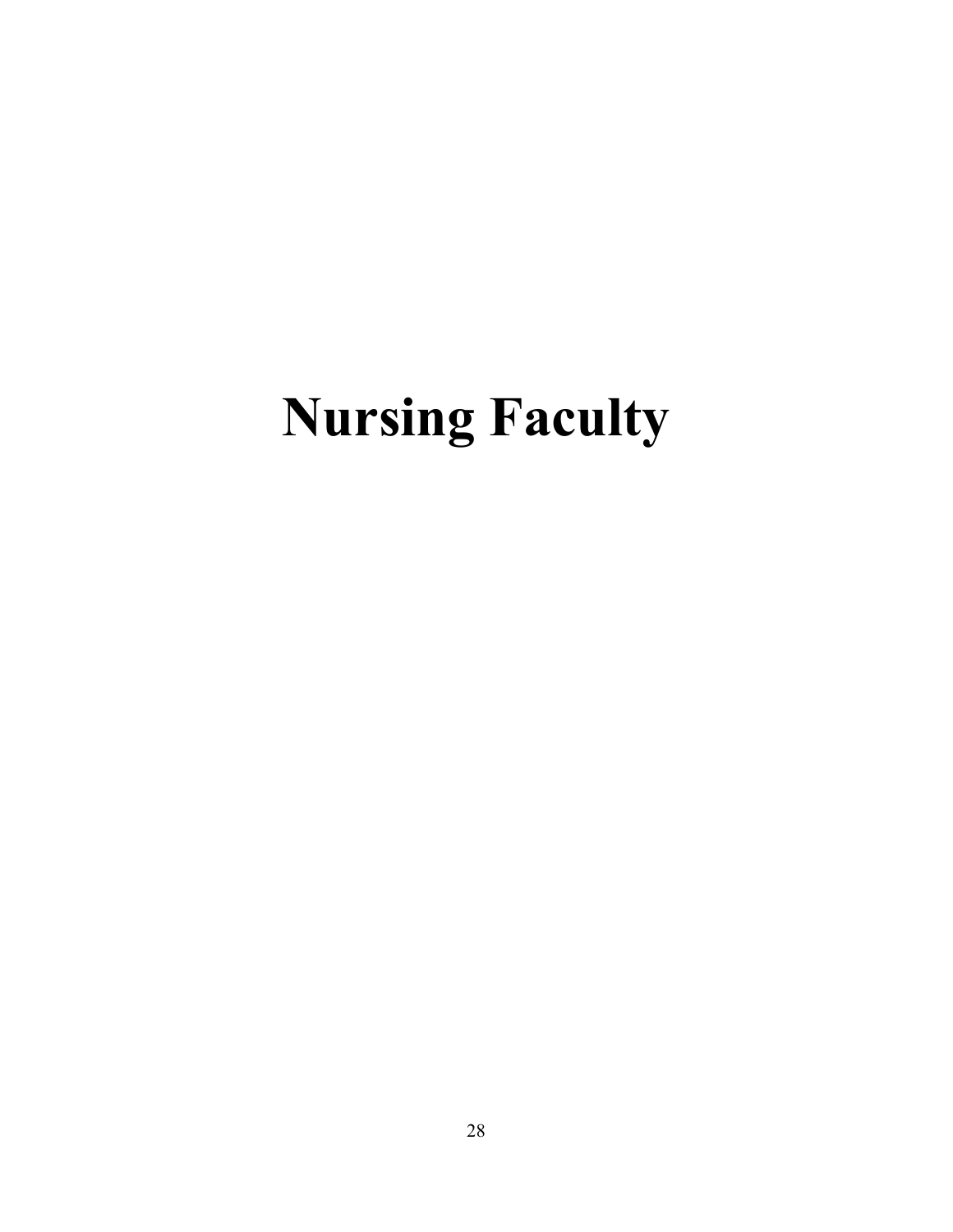#### **NURSING FACULTY**

Registered Nurse instructor responsibilities are to teach the assigned classes, supervise students' practice in the cooperating agencies, evaluate and record work of students, participate in the counseling and guidance of students, and assist with administrative duties as delegated.

**Courtney Brandt, MSN, RN, Nursing Department Chair**, graduated from Lincoln University in Jefferson City, Missouri with her ADN in 2005 and her BSN in 2008. In 2018, she graduated with her MSN in nursing education from the University of Central Missouri in Warrensburg, Missouri. Upon graduating from her ADN program, Mrs. Brandt began her nursing career in the emergency department at SSM- St Mary's in Jefferson City. She continued to work in the emergency department until the fall of 2017. In the spring of 2017, she worked as an adjunct clinical nursing instructor at Lincoln University and East Central College-Rolla. In the fall of 2017, she took a full-time nursing instructor position at East Central College-Rolla. At East Central College she taught various med-surg topics and mental health, along with med-surg and management clinical. She continued in this role until May 2021. Mrs. Brandt was hired in June of 2021 to teach in the ADN program and serve as nursing department chair at State Technical College of Missouri in Linn, Missouri. She is approved by the State Board of Nursing to teach at State Technical College of Missouri.

**Simone' Perrigo, RN, BSN, CNOR, PNT Coordinator and Instructor**, has been in the nursing field since 2003. Mrs. Perrigo graduated from Central Methodist University in Fayette, MO with her BSN in 2003. Since obtaining her nursing degree until June 2020, Mrs. Perrigo has worked at Capital Region Medical Center in Jefferson City, MO as full time then part time in various units throughout the hospital including: Progressive Care Unit, Pre-Op, Post Anesthesia Care Unit, Medical Unit, Surgical Unit, Emergency Room, Obstetrics, Intensive Care Unity, State Nurse, and Operating Room. Mrs. Perrigo gained leadership experience as charge nurse of the Progressive Care Unit. In 2004, she started working for Surgicare of Missouri as assist to Dr. Doerhoff. Through other various roles, Mrs. Perrigo brings experience of prevention and disease management from working with health insurance and travel nursing knowledge. Most recently Mrs. Perrigo has worked as a Registered Nurse in utilization review as a team lead. Mrs. Perrigo was hired July 2020 to teach at State Technical College in Linn, MO and is approved by the Missouri State Board of Nursing to teach at State Technical College.

**Cory White BSN, RN, ADN Coordinator and Instructor,** graduated from Indian Hills Community College in Ottumwa, IA with his ADN. He then received his BSN from Western Governors University where he is currently working on his master's in nursing leadership. Mr. Billings (White) started his career in the medical field as a patient care tech and EMTB in the hospital, eventually working as an LPN. When he received his RN, he worked in Emergency Medicine, Pediatric Emergency Medicine, Pediatric Intensive Care, Neonatal Intensive Care, Pediatric Interventional Structural Heart, and the Cath Lab. Mr. Billings (White) also has experience teaching certification course through the American Heart Association and the University of Iowa. He is approved by the State Board of Nursing to teach at State Technical College of Missouri.

**Kelly Royston, RN, BSN, Lab/Remediation Coordinator,** has been in the nursing field since 2000. Mrs. Royston worked as a patient care tech at St. Mary's Hospital-Jefferson City, MO from 2000 until 2005. She graduated from Truman State University-Kirksville, Missouri in 2005 with a BSN in nursing and a Minor in Biology. Mrs. Royston has worked as a Staff Nurse at University Hospital, Columbia, Missouri in the Cardiac Medical Unit and was part of the IV Access Nursing Team with a certification in PICC line placement. She also has experience in the Neonatal ICU and Adolescent Unit at Women's and Children's Hospital. Mrs. Royston began teaching at Nichols Career Center in the Practical Nursing Program as a classroom and clinical instructor in 2010 and was hired by Linn State Technical College in August of 2013 during the transfer of sponsorship. Mrs. Royston assumed the role of PNT Department Chair in August 2015 and continued in this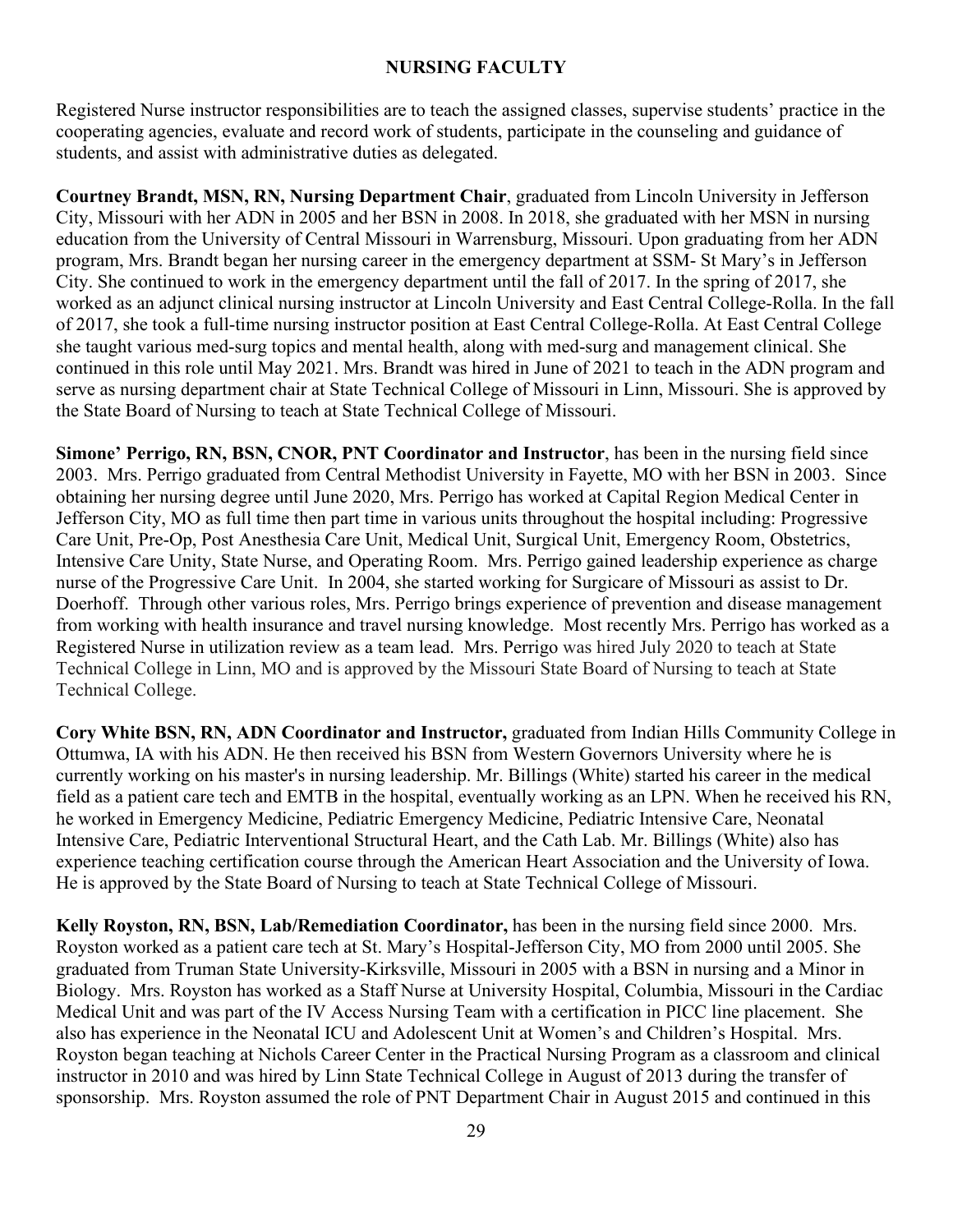leadership role until June 2020. In July 2020, Mrs. Royston transitioned to Lab/Remediation Coordinator for the Practical Nursing Technology and Associate Nursing programs as State Technical College. She holds a current Missouri Teaching Certificate and is approved by the Missouri State Board of Nursing to teach at State Technical College of Missouri. Mrs. Royston holds a Certificate in Simulation per Drexel University, Philadelphia, Pennsylvania.

**Jena Berry, RN, MSN-Ed., RAC-CT, RAC-CTA Instructor**, has been in the nursing field since 2006. Mrs. Berry obtained her Certified Nurse Assistance while in high school and worked on a medical surgical floor from 2006 to 2009. In 2009, Mrs. Berry graduated with her ADN from Southeast Hospital College of Nursing in Cape Girardeau, MO. Upon obtaining her ADN, Mrs. Berry worked for the State of Missouri as a charge nurse on a psychiatric forensic unit at the Southeast Missouri Mental Health Center in Farmington, MO. Following her work in the field of psychiatric nursing, Mrs. Berry found her niche as a nurse in the long-term care setting, where she worked from 2010 to 2020. In 2019, Mrs. Berry obtained her BSN and MSN-Ed. from Chamberlain University online. Mrs. Berry has served numerous roles in the long-term care setting including: Staff Nurse, Charge Nurse, Shift Nurse Supervisor, Assisted Living Coordinator, Staff Educator, Assistant Director of Nursing, and Interim Director of Nursing. Mrs. Berry additionally has served as Minimum Data Sheet Coordinator (MDS Coordinator) from 2012-2020 at the Chateau Girardeau Retirement Community of Cape Girardeau, MO. Mrs. Berry holds the Resident Assessment Coordinator-Certified (RAC-CT) and Resident Assessment Coordinator-Certified Advanced (RAC-CTA) certifications from the American Association of Post-Acute Care Nursing. She is also a member of Sigma Theta Tau. Mrs. Berry was hired in August of 2020 to teach at State Technical College in Linn, MO and is approved by the Missouri State Board of Nursing to teach at State Technical College.

**Jana Holsman, MSN, APRN, FNP-BC, RN, Nursing Instructor,** graduated from Maryville University in St. Louis Missouri with her Masters of Science in Nursing- Family Nurse Practitioner in August 2021. Mrs. Holsman graduated from Lincoln University in Jefferson City Missouri with her Bachelors of Science in Nursing (BSN) May of 2017. Mrs. Holsman began working in the nursing field in 2014 at Capital Region Medical Center Obstetrics Departments as an OB Scrub Tech. Upon graduation she continued her career there as a full time/PRN Labor and Delivery Nurse through 2019. Jana took a new position with Cole County Health Department as the Maternal Child Health Coordinator in 2018. In June of 2019 she moved into the Nursing Supervisor Role at the Cole County Health Department. She continued this role until June 2021. Mrs. Holsman was hired July 2021 to teach in the ADN program at State Technical College of Missouri in Linn, Missouri. She is approved by the State Board of Nursing to teach at State Technical College of Missouri. She is approved by the State Board of Nursing to teach at State Technical College of Missouri.

**Linda Claycomb, EdD, MSN, RN, ADN Coordinator and Instructor,** has been in nursing education for over 20 years. She originally received her 3-year diploma in nursing from Highland Hospital in New York. She then attended the University of Missouri Sinclair School of Nursing earning BSN and MSN degrees and Capella University where she received her Doctorate in Education with a specialization in Leadership and Management. Through the years, Dr. Claycomb has worked in hospital acute care in emergency, departments, operating room, recovery room and intensive care nursing. She has also been fortunate to be a part of nursing management. In education, she has been a nursing instructor at the practical nursing, associate nursing, and baccalaureate nursing levels. Dr. Claycomb was also involved in grant-writing to receive federally qualified status for the local and regional community health centers. These centers continue to bring primary care services to rural communities. Linda is proud of the nursing profession and to have been part of its growth and development. She has been extremely fortunate to assist in educating nursing students with amazing nursing faculty teams who have strived to instill a love of nursing to future nursing graduates.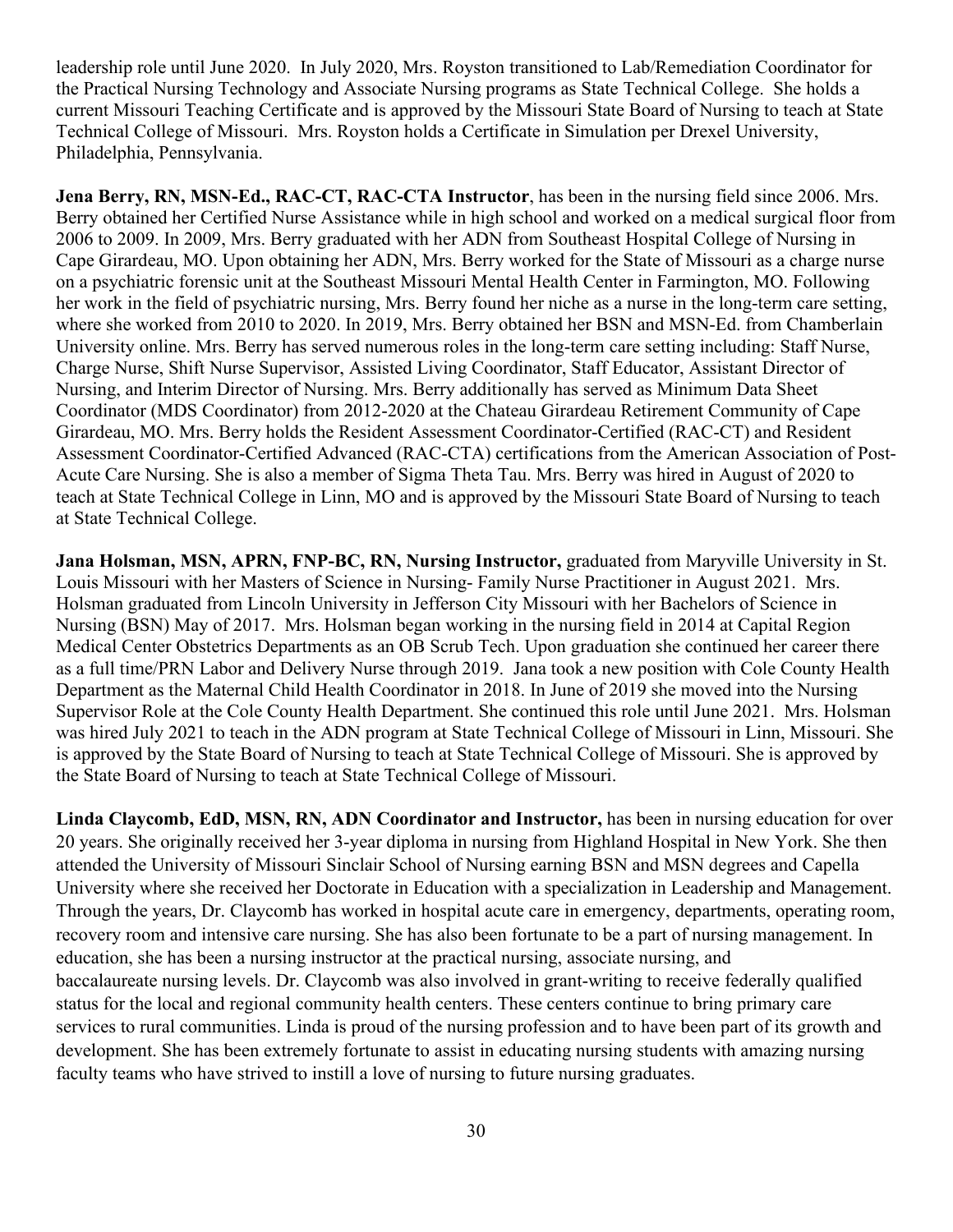# **Nursing Program Policies and Procedures**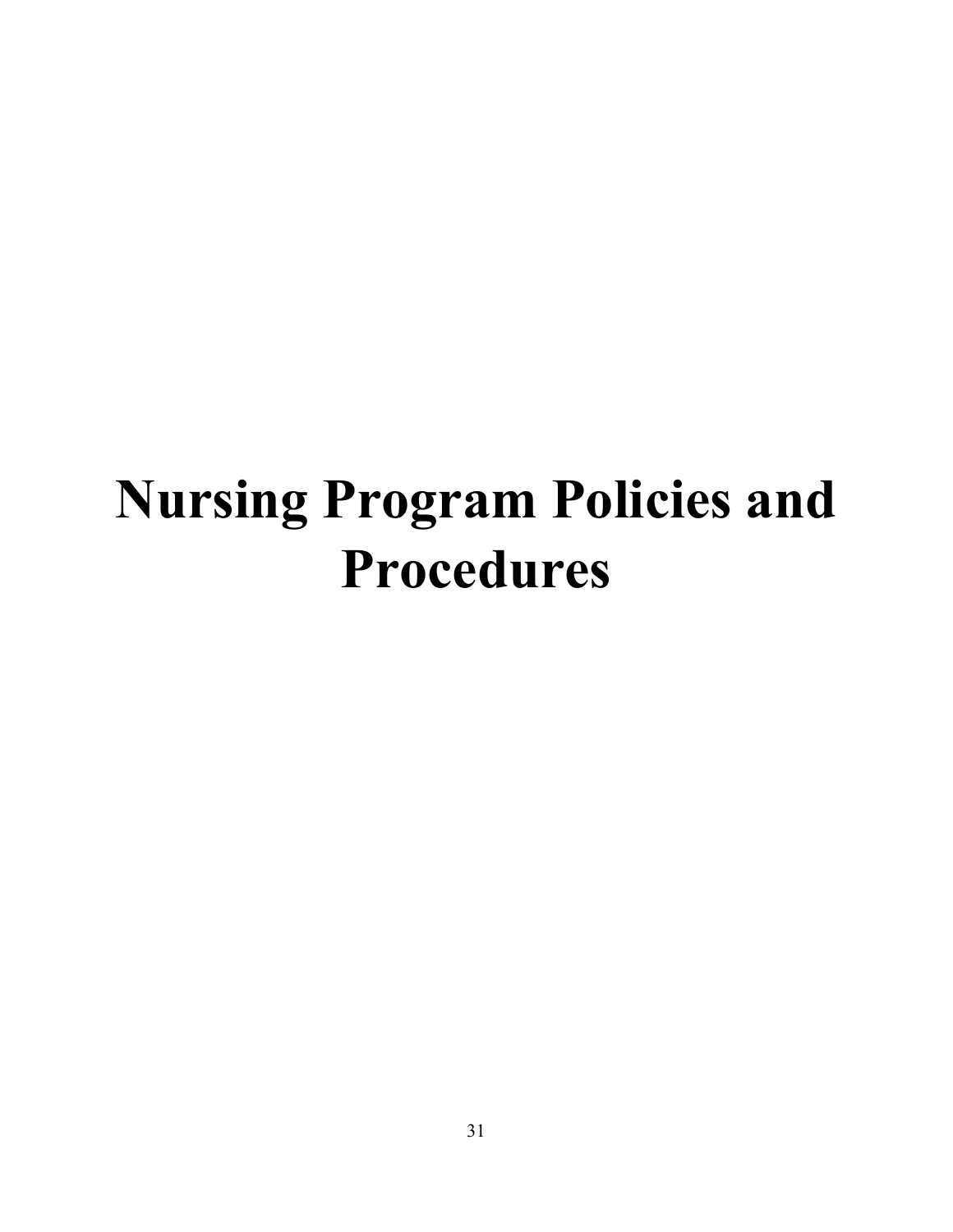### **Nursing Program Policies and Procedures**

### **Progression and Retention**

#### **GRADING**

- 1. Students must pass each course with a letter grade of "C" or higher. Students must pass each course in succession and the proper sequence to continue in the program. No student will be permitted to enter the next course without successful completion of the previous course.
- 2. Course grades will be determined by each instructor. An outline for grading will be provided in the course syllabus and handed out on the first day of each class.
- 3. It is the student's responsibility to track individual grades through the college Learning Management System (LMS) –Canvas. Course faculty will not calculate a cumulative course grade for students at any point during the semester.
- 4. Grading Scales
	- A. The following grading scale will be used for all core **Practical Nursing Technology**  curriculum classes:
		- $A = 94$  to  $100\%$
		- $B = 87$  to  $93.9\%$
		- $C = 80$  to  $86.9\%$
		- **D** = 70 to 79.9%
		- $F = 69.9\%$  and below
	- B. The following grading scale will be used for all core **Associate Nursing** program curriculum classes:
		- $A = 90$  to  $100\%$
		- $B = 82$  to  $89.9\%$
		- $C = 75$  to  $81.9\%$
		- $D = 70$  to  $74.9\%$
		- $F = 69.9\%$  and below
- **5. Associate Nursing** program courses will consist of a two-tier grading scale. Students must pass each nursing course with a letter grade of "C" or higher.
	- Tier 1 will consist of examinations. A typical didactic nursing course will have five examinations (four unit examinations, a comprehensive final and a national content examination) that make up the total points in Tier 1. A score of 75% on Tier 1 is necessary before Tier 2 grades will be added to achieve a final grade.
	- Tier 2 will consist of in-class presentations, quizzes, papers, homework, simulations and case studies.
	- Nursing courses will be calculated on points. Nursing courses will not exceed 1000 points.
- 6. **Practical Nursing Technology** will have the following grading scheme unless o: Exams will be worth 65% of the total grade. The final exam will be worth 10% of the final grade. ATI assessments will be worth 10% of the final grade. Assignments, quizzes and in-class activities will be worth 15% of the final grade.
- 7. All assignments are to be submitted to the instructor per his/her discretion. **Late assignments will not be accepted,** unless approval is received prior to the assignment being due. If approval is received, the late assignment may be subject to a 10% reduction in grade each day that it is late. **All assignments must be completed prior to the start of the final exam, or the student will not be permitted to take the final exam.** If absent or excused from class, the student must turn in homework and assignments/activities on the day of return to class to earn full credit.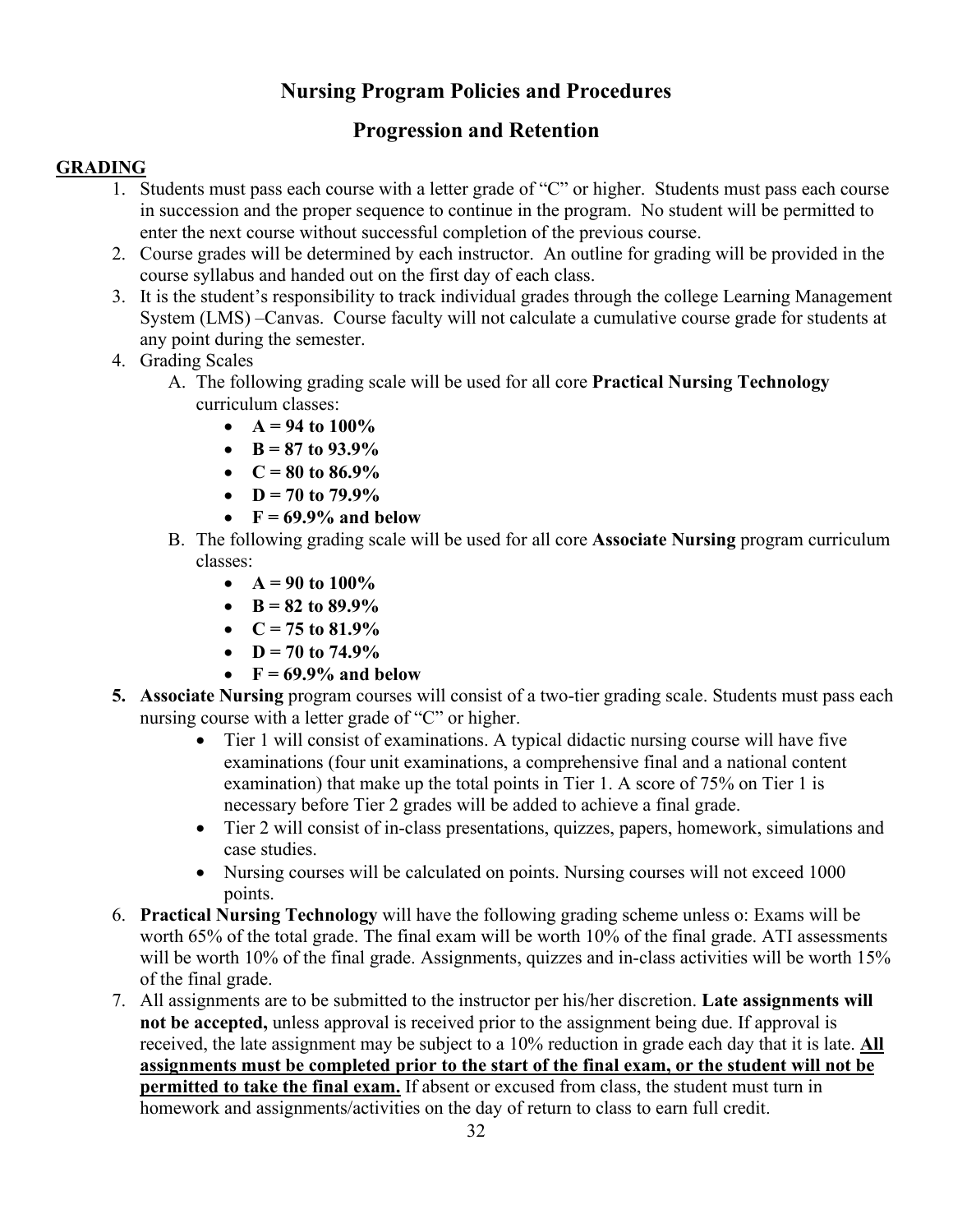- 8. Quizzes cannot be made up and may be timed per the instructor's discretion..
- 9. Any assignment or test not limited to chapter tests/scantron, assigned work, seatwork, bell work, and quizzes submitted for grading purposes without the student's name will automatically receive zero points.
- 10. Medication administration math examinations will be administered in NUR 120, NUR 208 and NUR 230. **Students must have a passing score on the medication administration math examination within two attempts to progress to the next course.**

#### **CLINICAL EVALUATION**

Students will be evaluated daily in the clinical setting. Students who are with a clinical instructor will be given appropriate assignments according to the clinical rotation. Students who are in specialty areas will have a written assignment about the specialty area they have experienced. Preceptors will be utilized in specialty areas, and preceptor evaluations will be utilized as part of the overall daily clinical grade.

Required textbooks and papers for the clinical setting include a Pocket Notebook, black ink pen, notebook paper, textbook within a specialty area, drug guide and printed clinical paperwork.

The following grading scale will be used for all clinical rotations in the **Practical Nursing Technology** program:

- $A = 94$  to  $100\%$
- $B = 87$  to 93.9%
- $C = 80$  to  $86.9\%$
- $D = 70$  to  $79.9\%$
- $F = 69.9\%$  and below

The following grading scale will be used for all clinical rotations in the **Associate Nursing** program:

- $A = 90$  to  $100\%$
- $B = 82$  to  $89.9\%$
- $C = 75$  to  $81.9\%$
- $D = 70$  to 74.9%
- $F = 69.9\%$  and below

#### **MASTERY PROCEDURE (Skills Check-offs)**

Students are required to pass masteries on health assessments and clinical skills throughout the program.

#### **Practice Time**

Skills practice in the lab is mandatory prior to testing on the student's own time.

- Instructors are available to guide students to become proficient with clinical skills.
- Students are highly encouraged to ask questions/get clarification to assure that skills testing is successful on the first attempt.

#### **Grading Rubric**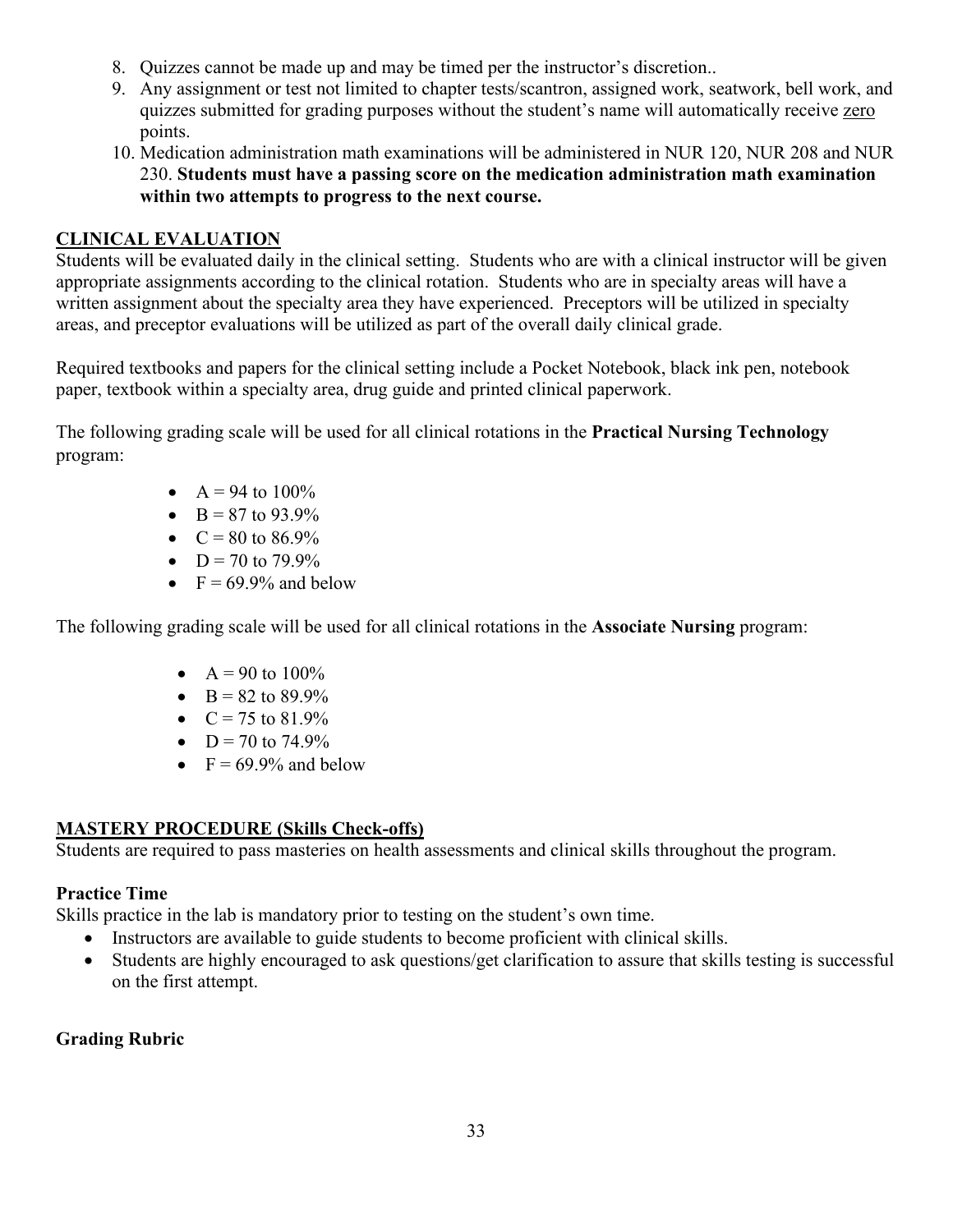A grading rubric for each mastery testing will be provided to the student when the mastery assessment/skill is introduced. Students are expected to have all questions answered regarding the rubric PRIOR to the mastery test. Students must obtain at least a 90% on a mastery to pass.

#### **Mastery Dress Code**

- Full nursing uniform is required. See the Clinical Dress Guidelines policy in the ADN student handbook.
- Faculty have the right to refuse lab access if students are not dressed properly for testing and/or lab practice.

#### **Critical Behaviors**

Patient safety is a critical part of patient care. Critical behaviors are elements of patient safety that must always be followed. If a critical behavior is not performed, it will result in the failure of that skill. These critical behaviors are evaluated during each mastery test.

**Critical behaviors** include (but, not limited to):

- 1. Identifying the patient using a minimum of two methods
- 2. Checking allergy band and asking patient about allergies/reactions
- 3. Hand hygiene before and after procedures
- 4. Providing privacy
- 5. Bed in low position and side rails (as appropriate) when leaving the patient's bedside
- 6. Following the patient rights for medications
- 7. Procedure completed in allotted time frame
- 8. Maintaining sterility (if applicable)
- 9. Maintaining a clean environment
- 10. Others, specific to procedure that will be identified during class.

#### **Remediation**

 If a student is unsuccessful on the first attempt with a mastery proficiency, the following process will be followed:

- Schedule a retest time with an available instructor
- Complete remediation, as required, by the Lab and Remediation Coordinator
- Re-test at scheduled time

*\*\*Only two attempts are permitted for each mastery.* If a student requires a second attempt, they will be graded by two different instructors, and the attempt will be video recorded. Failure to pass by the second attempt will result the in the student's inability to progress in the ADN program.

#### **TESTING**

Required tests may be paper/pencil tests and/or computerized tests and must be taken in class. Tests are formatted to mimic the NCLEX to prepare students for the licensure exam. Most questions are multiple-choice questions with only one correct answer. Other test formats include but are not limited to: Select all of the answers that apply, fill in the blank or completion, put items on the list in priority order, drag and drop, case studies, highlighting, and bow-tie.

A. The procedure for classroom tests should be as follows: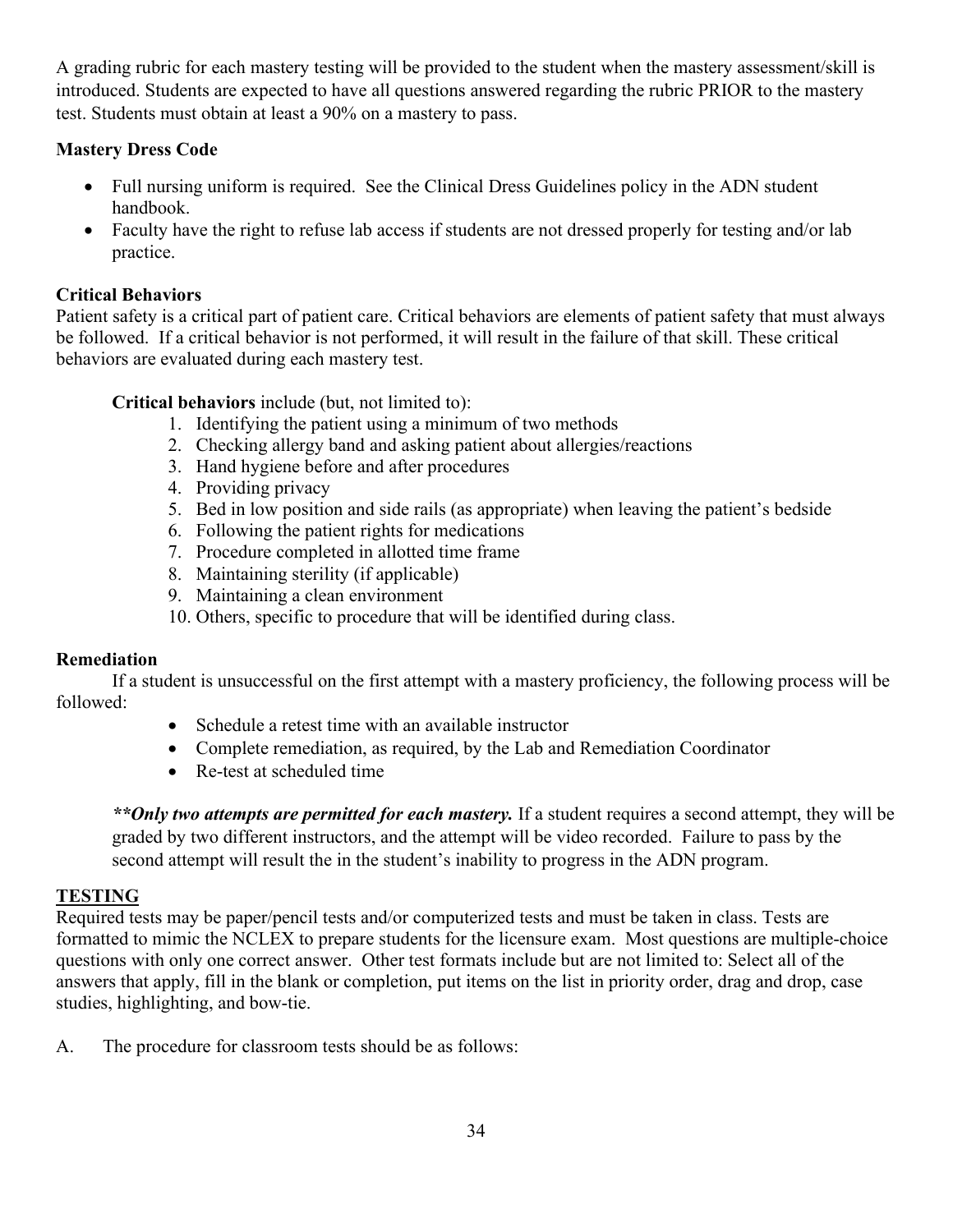- a. Students may not have any textbooks, notebooks, food, cell phone, smart watch or any other electronic device on the desk at any time during an exam. A clear covered beverage container may be on desk at time of exam with instructor approval.
- b. Only program issued calculators (including calculators on the computer), scratch paper, and pencils are permitted.
- c. No test forms are to be removed from the classroom by students.
- d. Students may request a new scantron, if applicable. The previously used scantron form must be submitted to the instructor to be shredded.
- e. If a student is late, he/she will need to reschedule their exam outside of class time at the testing center. A 10% deduction in grade will be applied.
- f. Once a student leaves the testing room, they may not be permitted back into the room.
- g. Bathroom use before and after the test only unless emergency in which case the student will be escorted by a faculty member to and from the testing site.
- h. All student belongings including but not limited to: cell phones, smart watches, backpacks, blue tooth devices, lap tops, tablets or other electronic devices, text books, and study materials will be placed in a designated area within the testing room.
- i. Hats, hoodies or other bulky clothing will not be permitted to wear during exams.
- j. Students may not wear hats or sunglasses during testing. Earplugs are allowed. No other noise blocking devices will be permitted.
- B. Students who have an excused absence are responsible to schedule their makeup exam by contacting their instructor. If they do not make up the exam or contact the instructor in a timely manner (defined per the individual instructor), 10% may be deducted from the test total score.
- C. Only one make-up exam will be allowed per course.
- D. There will be no retake for tests.
- E. All tests must be completed in the time the instructor deems appropriate.
- F. Students must have at least a 90% on math exams to achieve a passing score. Students will have two attempts to pass a math examination. If a score of at least 90% is not obtained in two attempts, it will result in failure of the course.

#### **Test Review Procedure:**

- 1. When all students are finished taking the test, graded tests will be returned to students for review or the student will have an opportunity to review the test on-line.
- 2. Test review may occur before or after regularly scheduled class time.
- 3. Test review is required for all students.
- 4. Appointments for review must be initiated by the student and be completed before the next examination in the course or the next scheduled course.
- 5. The instructor schedules individual examination review usually during office hours.
- 6. Test review will follow the Testing Policy.
	- a. Paper/pencil tests should not leave the classroom, and must be returned to the instructor before class is over. Failure to turn in test will result in student receiving zero points.
	- b. During test review, students are not to have any materials on their desk including textbooks, cell phones, lap tops, recording devices or any other items to be determined by faculty.
	- c. All test reviews will be conducted in a professional and orderly manner in a controlled environment.
	- d. Respect and courtesy are to be demonstrated by both students and faculty.
	- e. Failure to conduct oneself in a professional and courteous manner will result in the discontinuation of the exam review.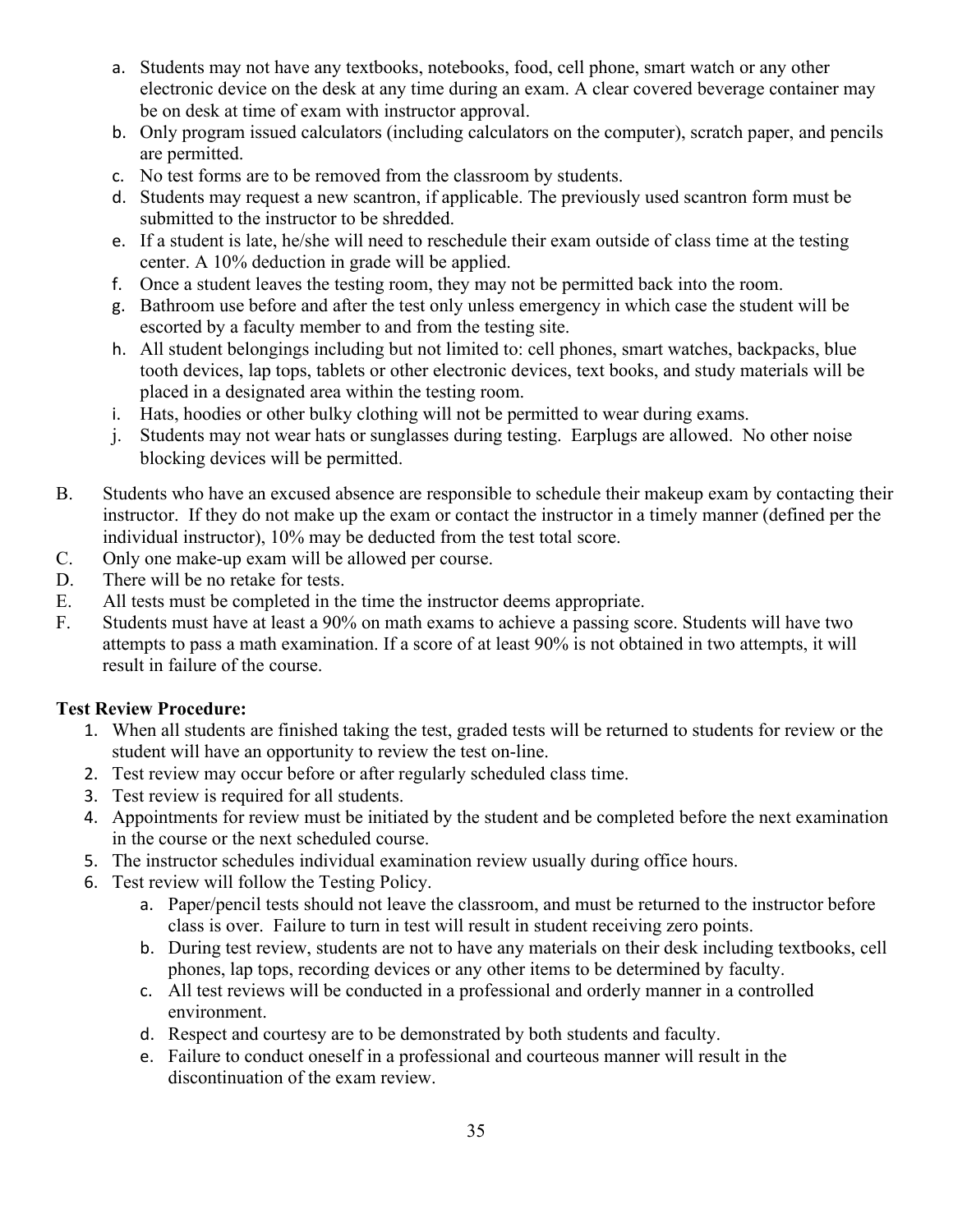- 7. Students who disagree with a keyed answer may complete a test question challenge form. The test question challenge must be submitted to the faculty within one class day of the test review. If an exam question is challenged by the student, it will only be considered if presented in the following format:
	- a. The student's petition must be in writing.
	- b. The students must explain why the exam answer is not the best choice.
	- c. The students must provide a rationale on why they think their answer is the best option.
	- d. Current, relevant resources must be cited.
	- e. The test will not be given to the student to take home when completing this challenge.
	- f. If a petition is submitted to challenge a test question, this does not guarantee that the faculty will change the answer, throw the question out, or accept multiple answers. This decision will be made per the individual faculty member.
- 8. Content examinations in which students achieve under 78% must have a grade advisement with the nursing instructor for the student to pass the course (even if the student has a passing average).
	- a. Any meeting with a student will result in a remediation plan and documentation through the *Early Alert* referral process.

#### **National Testing Guidelines**

#### **Practical Nursing Technology National Testing**

The **Practical Nursing Technology** program utilizes national testing to assist the student in benchmarking their academic performance against students from a wide variety of backgrounds and regions. This benchmarking is important to identify gaps in learning that may be affected by regional healthcare practices.

National examinations serve four roles in the Practical Nursing Technology program

1. Admission

A national performance examination is the basis for admission to the nursing program. Students are required to have a minimum score of 60 on the ATI TEAS exam.

2. Content Examinations

ATI national content examinations are given in NUR courses. NUR 120-Fundamentals of Nursing II; NUR 130-Maternity Nursing; NUR 150-Pharmacology, NUR 160-Nursing Care of Children; NUR 170 Medical Surgical Nursing II, and, NUR 180-Leadership and Management. The national examination in each course is worth 10% of the total examination points in a course.

3. ATI Comprehensive Exam

The Practical Nursing Technology program administers the ATI Comprehensive Exam at the end of the last semester of the program. Student performance on this exam predicts NCLEX-PN exam performance and is used to determine the content covered during the ATI Live Review.

4. NCLEX-RN Review

NCLEX-RN Review is an online course for students to review for the licensure examination. Successful completion (no score) allows the student to complete NUR 180 Leadership and Management.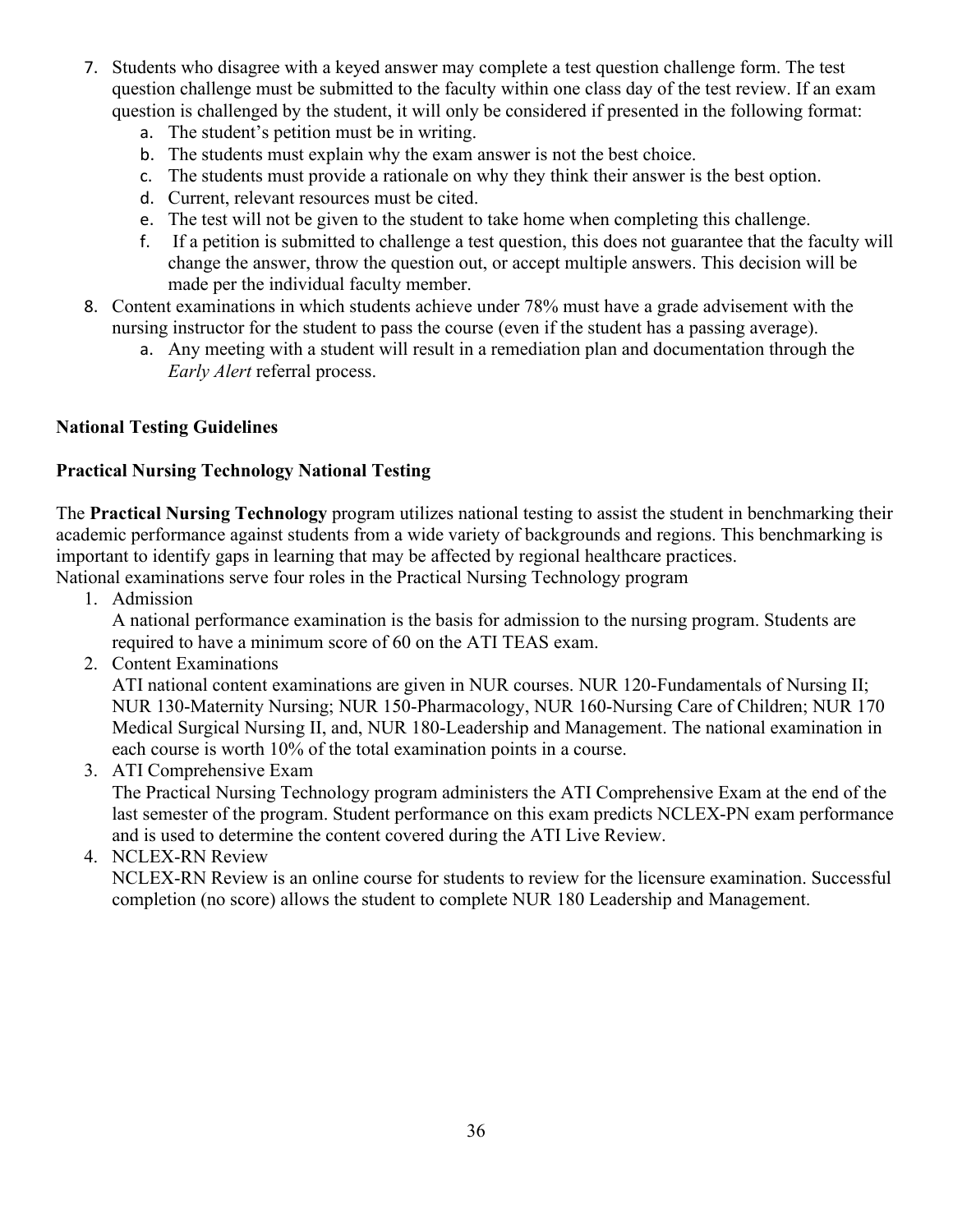# **ATI Assessment Policy**

This document describes the ATI Assessment Testing and Remediation policy that is used in the Practical Nursing Technology program. ATI Assessment scores can be indicative of the student's level of success in the program and on NCLEX-PN. ATI Practice Assessments and Proctor Assessment scores will be worth 10% of a course grade. See the grading rubric below for details.

- Students will be required to remediate after ATI Practice Assessments.
	- o Students will take ATI Practice Assessment A after approximately 60% of the course is completed (Week 4-5)
	- o Students will take ATI Practice Assessment B after approximately 70-80% of the course is completed (Week 6-7)
	- o Student will be given at least one week to complete remediation after each practice exam.
- Students are required to remediate following all ATI Assessment Proctored Exams.
	- o Remediation requirements are unique to each student and are dependent on the student's ATI Assessment score. Student with lower ATI Assessment scores will require more intense remediation.
	- o Students that score below a Level 2 will be given a retake of the Proctored Assessment after completion of remediation. Proctored assessments will be administered at least one week before the final exam.

|                               |                                                       | <b>ATI Assessment Grading Rubric</b>     |                                                       |  |
|-------------------------------|-------------------------------------------------------|------------------------------------------|-------------------------------------------------------|--|
| <b>Practice Assessment</b>    |                                                       |                                          |                                                       |  |
|                               |                                                       | 4 points                                 |                                                       |  |
|                               | Complete Practice Assessment A                        |                                          | Complete Practice Assessment B                        |  |
| Remediation:                  |                                                       | Remediation:                             |                                                       |  |
| $\bullet$                     | Minimum 1-hour Focused Review on initial attempt      | $\bullet$                                | Minimum 1-hour Focused Review on initial attempt      |  |
| $\bullet$                     | For each topic missed, complete an active learning    |                                          | For each topic missed, complete an active learning    |  |
|                               | template as part of the required remediation process  |                                          | template as part of the required remediation process  |  |
| $\bullet$                     | Take a post-study quiz (if available) and complete an |                                          | Take a post-study quiz (if available) and complete an |  |
|                               | active learning template for each topic missed.       |                                          | active learning template for each topic missed.       |  |
|                               |                                                       | <b>Standardized Proctored Assessment</b> |                                                       |  |
| Level 3=4 points              | Level $2=3$ points                                    | Level $1=1$ point                        | Below Level $1=0$ points                              |  |
|                               |                                                       |                                          |                                                       |  |
| Remediation= 2 points         | Remediation= 2 points                                 | Remediation= 2 points                    | Remediation= 2 points                                 |  |
| Minimum 1-hour                | Minimum 2-hour                                        | Minimum 3-hour                           | Minimum 4-hour                                        |  |
| <b>Focused Review</b>         | <b>Focused Review</b>                                 | <b>Focused Review</b>                    | <b>Focused Review</b>                                 |  |
| For each topic<br>$\bullet$   | For each topic missed,<br>$\bullet$                   | For each topic<br>$\bullet$              | For each topic missed,                                |  |
| missed, complete a            | complete a                                            | missed, complete a                       | complete a handwritten                                |  |
| handwritten active            | handwritten active                                    | handwritten active                       | active learning                                       |  |
| learning template as          | learning template as                                  | learning template as                     | template as part of the                               |  |
| part of the required          | part of the required                                  | part of the required                     | required remediation                                  |  |
| remediation process.          | remediation process.                                  | remediation process.                     | process.                                              |  |
| 10/10 Points<br>$9/10$ points |                                                       | $7/10$ points                            | $6/10$ points                                         |  |
|                               |                                                       | Proctored Assessment Retake              |                                                       |  |
| No retake required            | No retake required                                    |                                          | Retake required                                       |  |
|                               |                                                       |                                          |                                                       |  |

o Students must complete remediation prior to taking the final.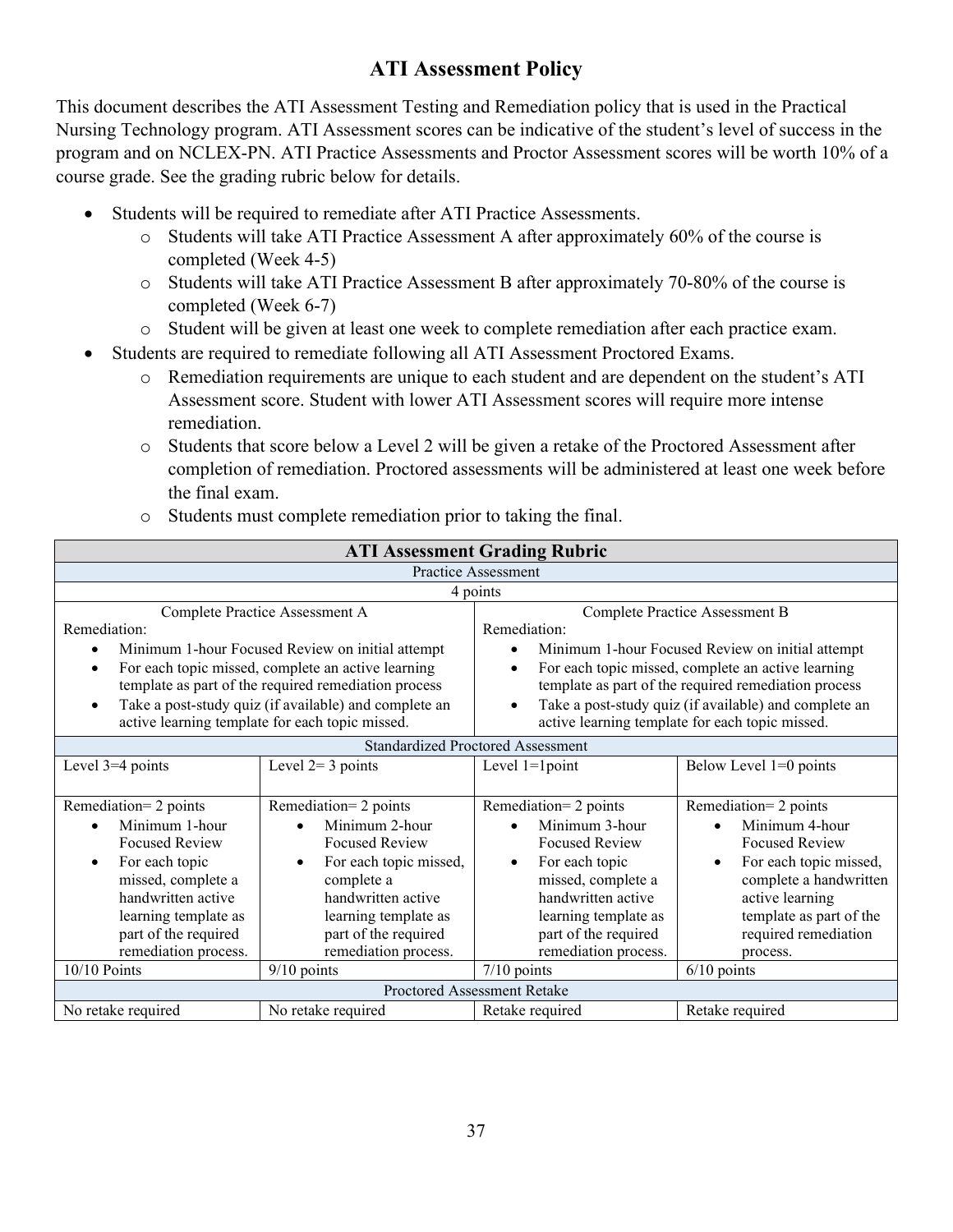# **Associate Nursing National Testing**

The **Associate Nursing** program utilizes national testing to assist the student in benchmarking their academic performance against students from a wide variety of backgrounds and regions. This benchmarking is important to identify gaps in learning that may be affected by regional healthcare practices.

National examinations serve four roles in the Associate of Nursing Program

1. Admission

A national performance examination is the basis for admission to the nursing program. Students are required to have a minimum score of 60 on the ATI TEAS exam.

2. Content Examinations

Five HESI national content examinations are given in NUR courses. NUR 205-Health Assessment; NUR 210-Medical Surgical Nursing; NUR 221-Mental Health Nursing; NUR 230-Women and Child Care; and, NUR 240-Management and Delegation of Care. The national examination in each course is no more than 20% of the total examination points in a course (Tier 1).

3. Exit Examination

The nursing program uses two HESI Exit examinations. The exit examination is a practice opportunity for the student and must be completed for NUR 246. No grade is given for the examination in the course grade, however the student will receive participation points (tier two points) for completing the exam. Once successful remediation and Examination 2 is complete, a final grade in the last nursing course will be awarded (NUR 246-Capstone Leadership).

4. NCLEX-RN Review

NCLEX-RN Review is an online course for students to review for the licensure examination. Successful completion (no score) allows the student to complete NUR 246 Capstone Leadership.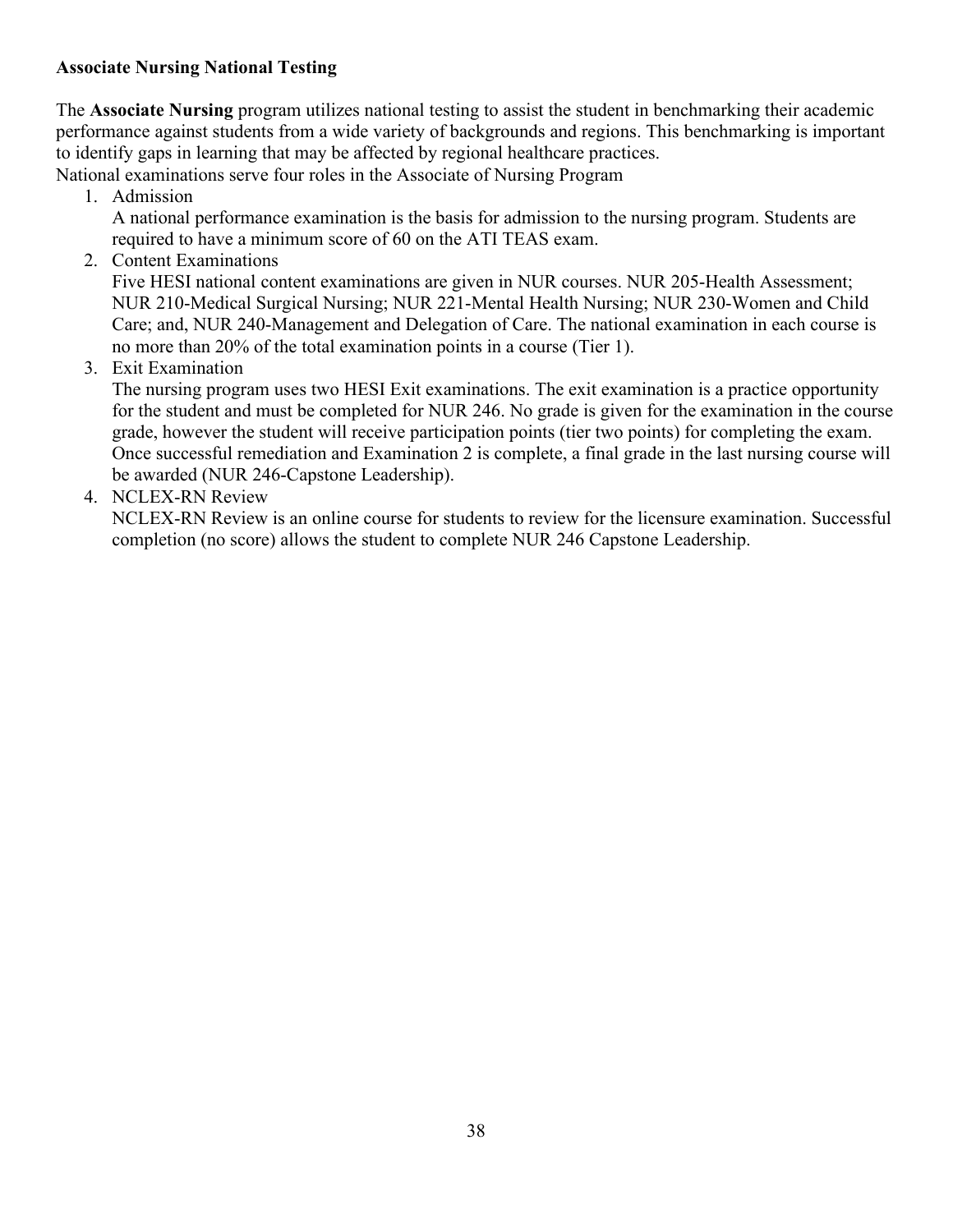# **HESI Exam Remediation Policy**

This document describes the HESI Remediation Plan for HESI Specialty and Exit Examinations used in the Associate Nursing program. HESI Exam Scores can be indicative of the student's level of success in the program and on NCLEX.

• Students who score below 900 are required to remediate following all HESI Specialty and Exit Exams. Remediation requirements are unique to each student and are dependent on the student's HESI exam score. Student with lower HESI exam scores will require more intense remediation.

| <b>HESI Exam Score: Prediction of Student NCLEX Success</b> |                              |  |
|-------------------------------------------------------------|------------------------------|--|
| <b>HESI Scoring</b>                                         | Performance Level            |  |
| $\gamma$ or = 900                                           | Recommended performance      |  |
| 850-900                                                     | Acceptable performance       |  |
| 750-849                                                     | Below acceptable             |  |
|                                                             | performance                  |  |
| <750                                                        | !! Needs further preparation |  |

- Evidence of completing required remediation will be turned in following the stated timeline.
- Failure to show evidence of remediation completion may impact the student's ability to take future HESI exams and program progression.

All students must complete an individual Remediation Plan Contract for each HESI exam they take.

- At the beginning of the exam, the test facilitator will provide each student with a blank Remediation Plan and Contract.
- Immediately after the exam is completed, the student should complete Part 1 of the Remediation Plan and Contract.
- Prior to the next HESI exam, students should complete all remediation activities and document on Part 2 of the Remediation Plan and Contract. Once complete, the contract needs to be submitted to the faculty so they can verify the completion.
- Students that scores below a 900 on the second Exit HESI exam will be required to complete remediation before a final grade will be awarded in NUR 246.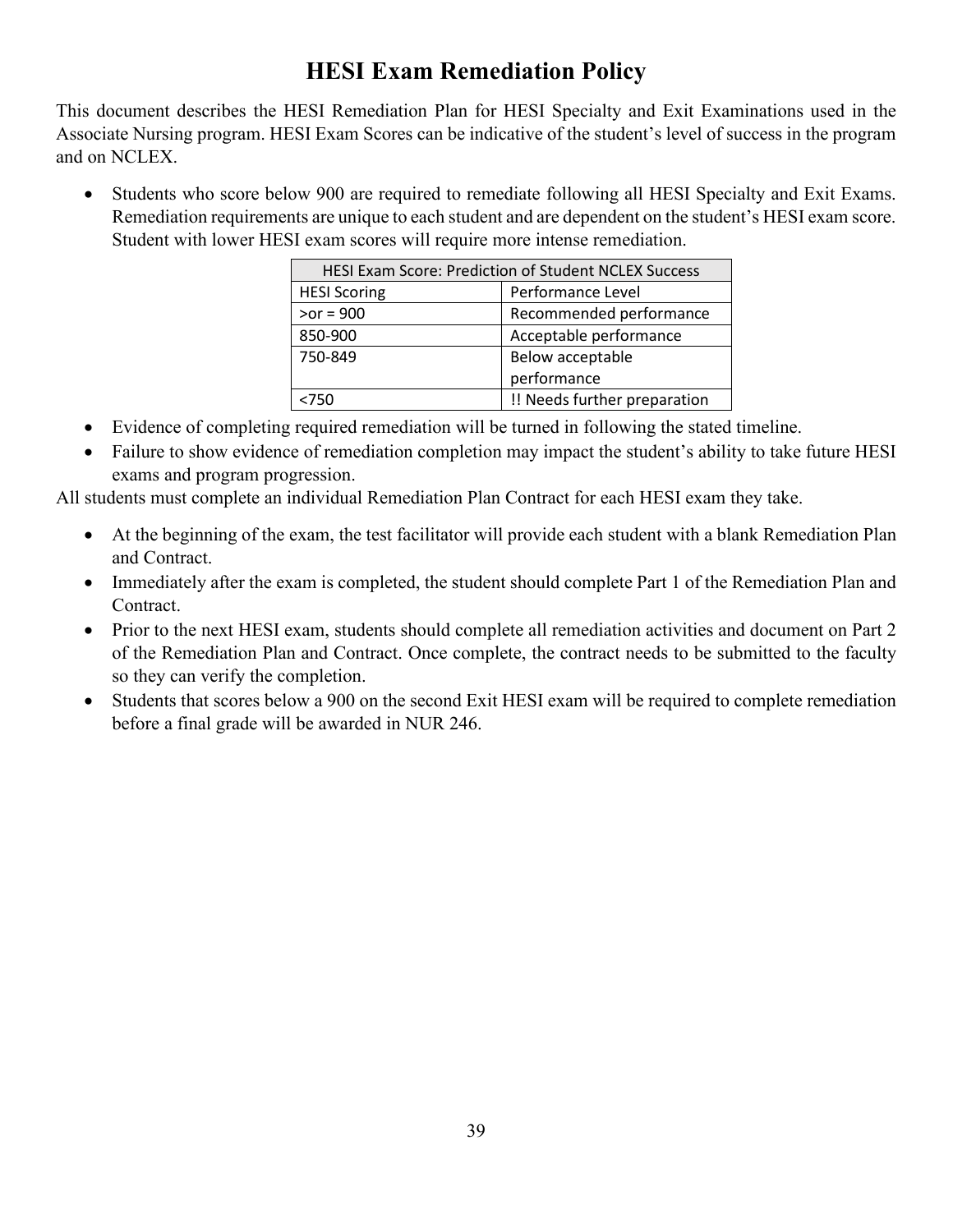# **Level of Student Remediation Based on HESI Scores for Specialty Exams**

| Plan Level                   | Remediation Activities to Complete                                                                                                               |
|------------------------------|--------------------------------------------------------------------------------------------------------------------------------------------------|
| Level 1                      | Congratulations! You achieved the recommended score.                                                                                             |
| 900 or above                 | 1. Complete all Essential Packets of HESI Remediation                                                                                            |
|                              | 2. Complete all assigned Case Studies in HESI Remediation with at least<br>an 80%                                                                |
| Level 2                      | 1. Complete all Essential Packets of HESI Remediation                                                                                            |
| 850 - 900                    | 2. Complete all assigned Case Studies in HESI Remediation with at least an                                                                       |
| On Track                     | 80%                                                                                                                                              |
| Level 3                      | 1. Complete all Essential Packets of HESI Remediation                                                                                            |
| 800-849<br>Needs Improvement | 2. Complete all assigned Case Studies in HESI Remediation with at least an<br>80%                                                                |
|                              | 3. Complete EAQ quizzing in the Content or Specialty area of the HESI                                                                            |
|                              | exam, where applicable (one 20-question custom quiz for each subtopic<br>with a goal of 80% on each)                                             |
|                              |                                                                                                                                                  |
| Level 4                      | 1. Complete all Essential Packets of HESI Remediation                                                                                            |
| 750-799                      | 2. Complete all assigned Case Studies in HESI Remediation with at least an                                                                       |
| At Risk                      | 80%                                                                                                                                              |
|                              | 3. Complete EAQ quizzing in the Content or Specialty area of the HESI<br>exam where applicable (two 20-question custom quizzes for each subtopic |
|                              | with a goal of 80% on each)                                                                                                                      |
|                              |                                                                                                                                                  |
| Level 5<br>700-749           | 1. Complete all Essential Packets of HESI Remediation                                                                                            |
| <b>High Risk</b>             | 2. Complete all assigned Case Studies in HESI Remediation with at least an<br>80%                                                                |
|                              | 3. Complete EAQ quizzing in the Content or Specialty area of the HESI                                                                            |
|                              | exam where applicable (two 30-question custom quizzes for each subtopic                                                                          |
|                              | with a goal of 80% on each)                                                                                                                      |
| Level 6                      | 1. Complete all Essential Packets of HESI Remediation                                                                                            |
| < 700                        | 2. Complete all assigned Case Studies in HESI Remediation with at least an                                                                       |
| <b>High Risk</b>             | 80%                                                                                                                                              |
|                              | 3. Complete EAQ quizzing in the Content or Specialty area of the HESI                                                                            |
|                              | exam where applicable (three 30-question quizzes for each subtopic with a<br>goal of 80% on each)                                                |
|                              |                                                                                                                                                  |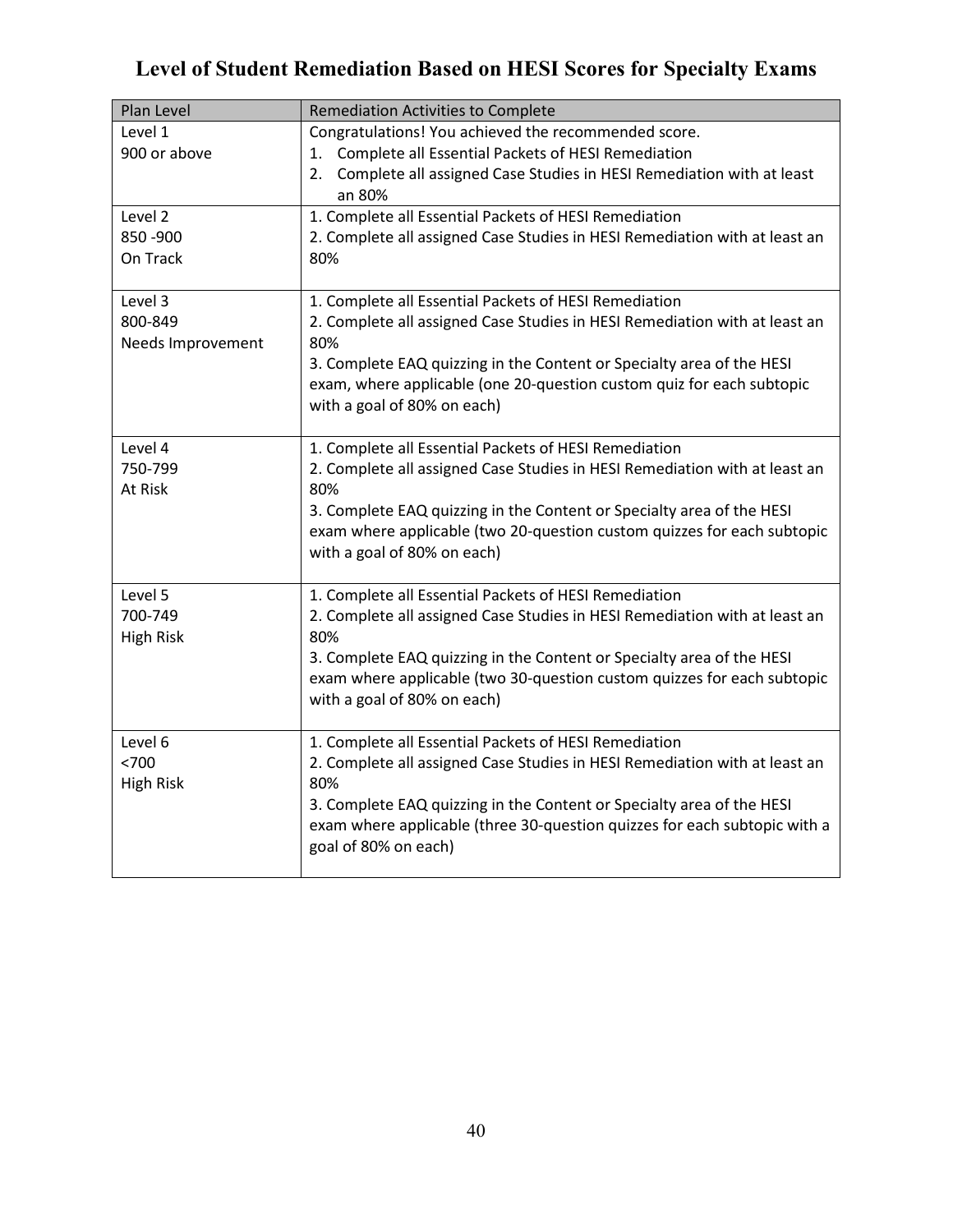# **HESI Specialty Exam Remediation Plan and Contract**

# **PART 1: \*Student to complete immediately after exam.**

| <b>Student Name:</b>   | Date of Exam:     | <b>Remediation Plan Level</b><br>(Circle) |
|------------------------|-------------------|-------------------------------------------|
| Exam Type and Version: | <b>HESI Score</b> | 1 2 3 4 5 6                               |

# **PART 2: \*Student to complete using detailed exam report and assigned remediation packet.**

| <b>Essential Packets of</b><br><b>HESI Remediation</b> |       | Assigned HESI Case Studies |       |                           | <b>EAQ Quizzing</b> |       |
|--------------------------------------------------------|-------|----------------------------|-------|---------------------------|---------------------|-------|
| Date Completed                                         | Title | Date<br>Completed          | Score | Specialty/Content<br>Area | Date<br>Completed   | Score |
|                                                        | 1.    |                            |       | 1.                        |                     |       |
|                                                        | 2.    |                            |       | 2.                        |                     |       |
|                                                        | 3.    |                            |       | 3.                        |                     |       |

I have completed the above remediation activities by \_\_\_\_\_\_\_\_\_\_\_\_\_\_\_\_\_\_\_\_\_\_(due date).

Student Signature\_\_\_\_\_\_\_\_\_\_\_\_\_\_\_\_\_\_\_\_\_\_\_\_\_\_\_\_ Date\_\_\_\_\_\_\_\_\_\_\_\_\_\_\_\_\_\_

Faculty Signature Date Date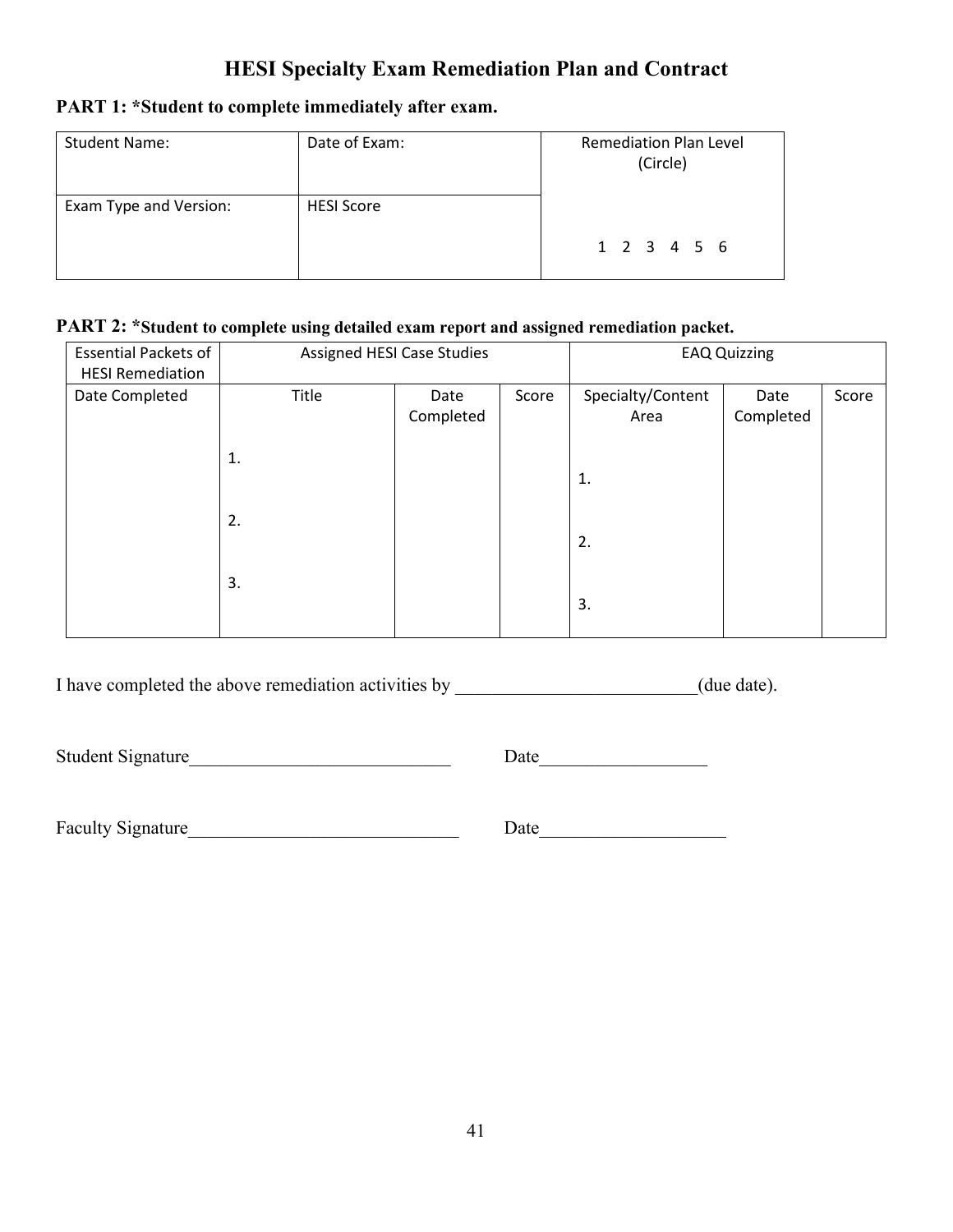| <b>HESI Specialty Exam</b> | <b>Associated EAQ NCLEX NG Categories</b>                    |  |
|----------------------------|--------------------------------------------------------------|--|
| <b>Health Assessment</b>   | Specialty Area - Assessment                                  |  |
|                            | Content Area - Fundamentals of Nursing                       |  |
|                            | • Health and Physical Assessment                             |  |
| Management                 | Content Area - Leadership/Management                         |  |
|                            | • Leadership                                                 |  |
|                            | • Delegation                                                 |  |
|                            | • Prioritizing Care                                          |  |
|                            | • Disaster Planning                                          |  |
| <b>Maternity Nursing</b>   | Content Area - Maternity and Women's Health Nursing          |  |
|                            | . Women's Health/Disorders and Childbearing Health Promotion |  |
|                            | • Pregnancy, Labor, Childbirth, Postpartum - Uncomplicated   |  |
|                            | • Pregnancy, Labor, Childbirth, Postpartum - At Risk         |  |
|                            | • Nursing Care of the Newborn                                |  |
| Medical/Surgical           | Content Area - Med/Surg Nursing                              |  |
|                            | • Cardiovascular, Hematologic, and Lymphatic                 |  |
|                            | • Respiratory                                                |  |
|                            | • Gastrointestinal                                           |  |
|                            | • Endocrine                                                  |  |
|                            | • Integumentary                                              |  |
|                            | • Neuro and Sensory                                          |  |
|                            | • Musculoskeletal                                            |  |
|                            | • Renal, Urinary, and Reproductive                           |  |
|                            | • Immunologic and Infectious Disease                         |  |
| <b>Pediatric Nursing</b>   | Content Area - Pediatric Nursing                             |  |
|                            | • Growth and Development                                     |  |
|                            | • Infants                                                    |  |
|                            | • Toddlers                                                   |  |
|                            | • Preschoolers                                               |  |
|                            | · School-Aged Children                                       |  |
|                            | • Adolescents                                                |  |
| Psychiatric/Mental Health  | Content Area - Psychiatric/Mental Health Nursing             |  |
|                            | • Foundations and Modes of Care                              |  |
|                            | • Mental Health Disorders and Addictions                     |  |
|                            | • Treatment of Mental Health Disorders                       |  |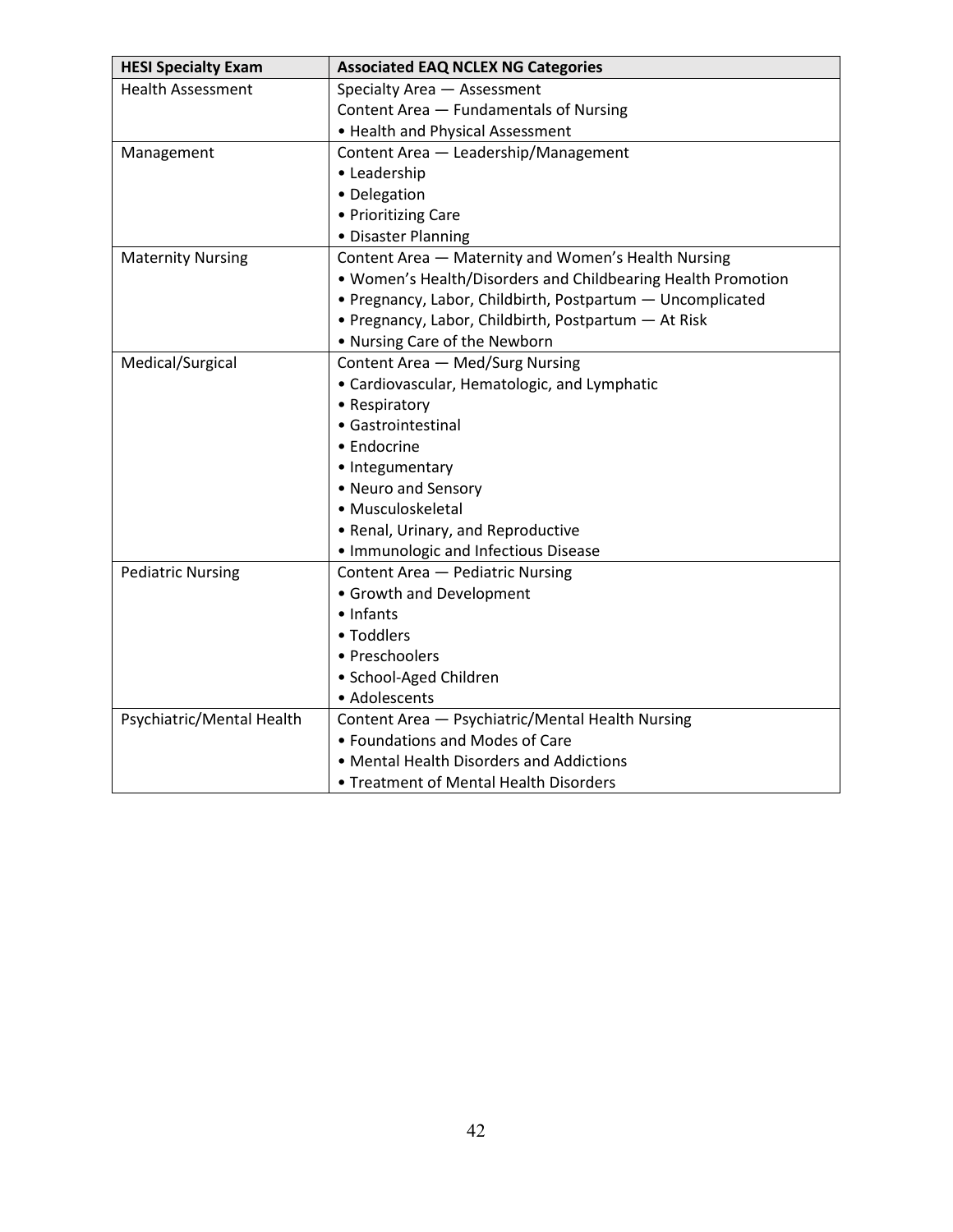# **Level of Student Remediation Based on HESI Exit Exam Scores**

| Plan Level                              | <b>Remediation Activities to Complete</b>                                                                                                                                                                                                                                                                                                             |
|-----------------------------------------|-------------------------------------------------------------------------------------------------------------------------------------------------------------------------------------------------------------------------------------------------------------------------------------------------------------------------------------------------------|
| Level 1<br>900 or above                 | Congratulations! You achieved the recommended score.<br>3. Complete all Essential Packets of HESI Remediation<br>4. Complete all assigned Case Studies in HESI Remediation with at least<br>an 80%                                                                                                                                                    |
| Level 2<br>850 - 900<br>On Track        | 1. Complete all Essential Packets of HESI Remediation<br>2. Complete all assigned Case Studies in HESI Remediation with at least an<br>80%                                                                                                                                                                                                            |
| Level 3<br>800-849<br>Needs Improvement | 1. Complete all Essential Packets of HESI Remediation<br>2. Complete all assigned Case Studies in HESI Remediation with at least an<br>80%<br>3. Complete EAQ quizzing in all client needs categories in which the score<br>was less than 900 (one 30-question custom quiz for each low client needs<br>category with a goal of at least 80% on each) |
| Level 4<br>750-799<br>At Risk           | 1. Complete all Essential Packets of HESI Remediation<br>2. Complete all assigned Case Studies in HESI Remediation with at least an<br>80%<br>3. Complete EAQ quizzing in all client needs categories in which the score<br>was less than 900 (one 30-question custom quiz for each low client needs<br>category with a goal of at least 80% on each) |
| Level 5<br>700-749<br><b>High Risk</b>  | 1. Complete all Essential Packets of HESI Remediation<br>2. Complete all assigned Case Studies in HESI Remediation with at least an<br>80%<br>3. Complete EAQ quizzing in all client needs categories in which the score<br>was less than 900 (one 30-question custom quiz for each low client needs<br>category with a goal of at least 80% on each) |
| Level 6<br>< 700<br><b>High Risk</b>    | 1. Complete all Essential Packets of HESI Remediation<br>2. Complete all assigned Case Studies in HESI Remediation with at least an<br>80%<br>3. Complete EAQ quizzing in all client needs categories in which the score<br>was less than 900 (one 30-question custom quiz for each low client needs<br>category with a goal of at least 80% on each) |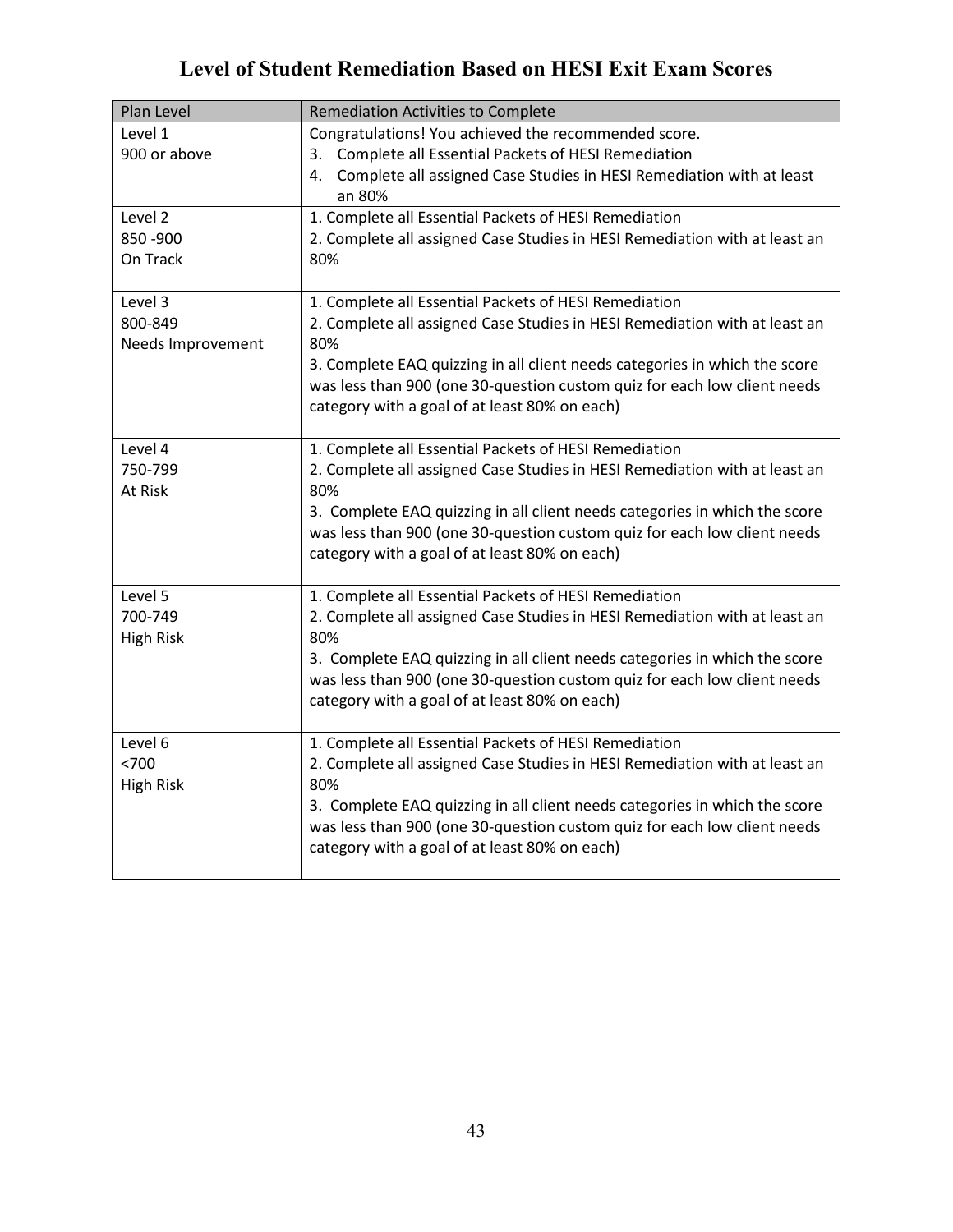# **HESI Exit Exam Remediation Plan and Contract**

# **PART 1: \*Student to complete immediately after exam.**

| <b>Student Name:</b>   | Date of Exam:     | <b>Remediation Plan Level</b><br>(Circle) |
|------------------------|-------------------|-------------------------------------------|
| Exam Type and Version: | <b>HESI Score</b> | 1 2 3 4 5 6                               |

# **PART 2: \*Student to complete using detailed exam report and assigned remediation packet.**

| <b>Essential Packets of</b>               | Assigned HESI Case Studies |           |       | <b>EAQ Quizzing</b> |           |       |
|-------------------------------------------|----------------------------|-----------|-------|---------------------|-----------|-------|
| <b>HESI Remediation</b><br>Date Completed | Title                      | Date      | Score | <b>Client Need</b>  | Date      | Score |
|                                           |                            | Completed |       | Category            | Completed |       |
|                                           |                            |           |       |                     |           |       |
|                                           | 1.                         |           |       |                     |           |       |
|                                           |                            |           |       |                     |           |       |
|                                           |                            |           |       | 1.                  |           |       |
|                                           | 2.                         |           |       |                     |           |       |
|                                           |                            |           |       |                     |           |       |
|                                           | 3.                         |           |       | 2.                  |           |       |
|                                           |                            |           |       |                     |           |       |
|                                           |                            |           |       | 3.                  |           |       |
|                                           |                            |           |       |                     |           |       |
|                                           |                            |           |       |                     |           |       |
|                                           |                            |           |       | 4.                  |           |       |
|                                           |                            |           |       |                     |           |       |

I have completed the above remediation activities by \_\_\_\_\_\_\_\_\_\_\_\_\_\_\_\_\_\_\_\_\_\_\_(due date).

Student Signature\_\_\_\_\_\_\_\_\_\_\_\_\_\_\_\_\_\_\_\_\_\_\_\_\_\_\_\_ Date\_\_\_\_\_\_\_\_\_\_\_\_\_\_\_\_\_\_

Faculty Signature\_\_\_\_\_\_\_\_\_\_\_\_\_\_\_\_\_\_\_\_\_\_\_\_\_\_\_\_\_ Date\_\_\_\_\_\_\_\_\_\_\_\_\_\_\_\_\_\_\_\_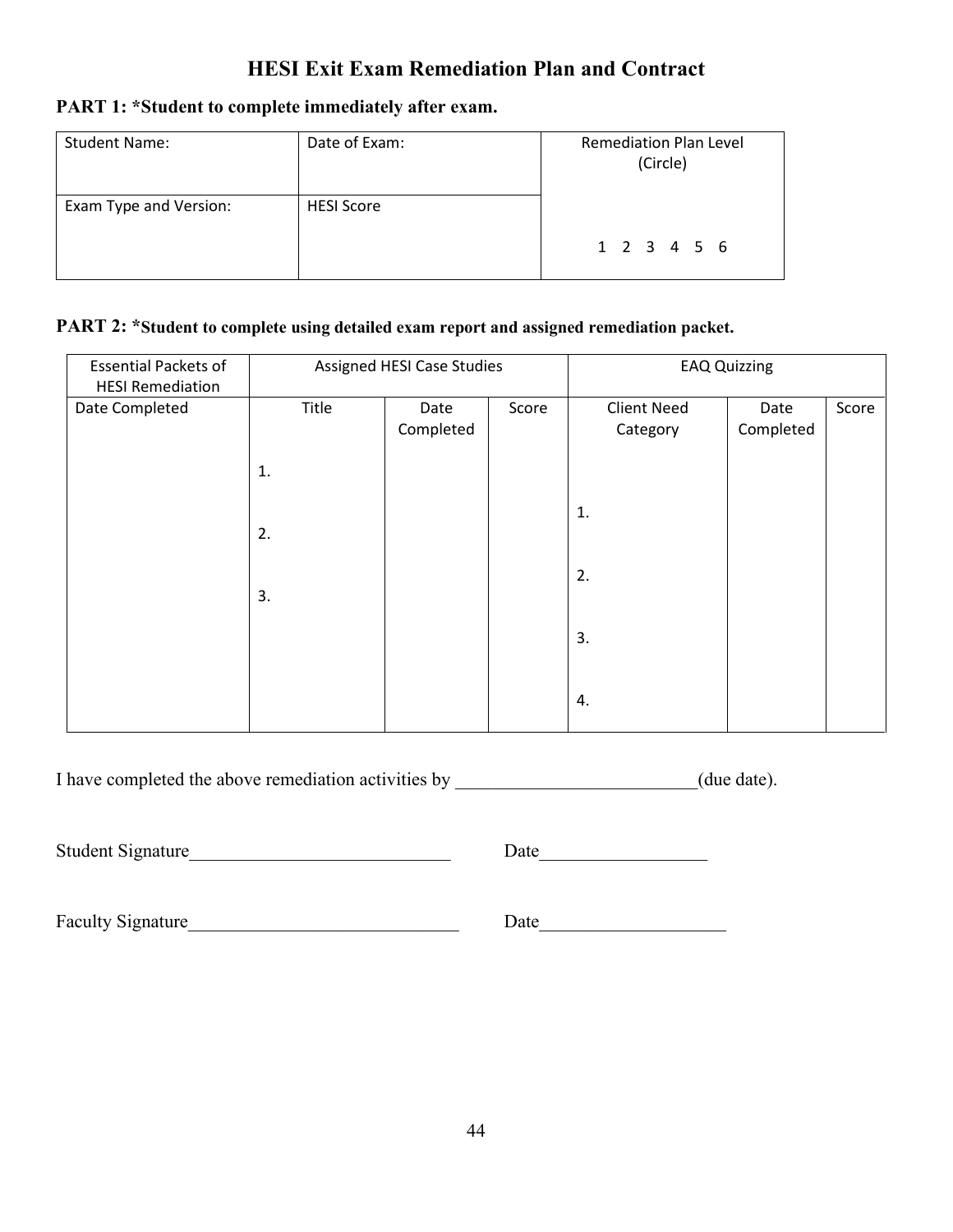# **REMEDIATION POLICY**

The nursing faculty are dedicated to your success. Nursing faculty strive to promptly identify students who may require additional learning resources to improve academic achievement. All students achieving under 78% (for Associate Nursing) and 80% (for Practical Nursing Technology) on any examination must meet for a grade advisement with the instructor of the course. This appointment must be initiated by the student and be completed before the next examination in the course or the next scheduled course.

The nursing program also has a Laboratory and Remediation Coordinator as an additional resource for students. The following circumstances may result in a student being referred to the Laboratory and Remediation Coordinator for remediation:

- 1. Failing course grade
- 2. Failing exam grade
- 3. Multiple unsuccessful exams within a course
- 4. Assignment remediation
- 5. Exam review make up
- 6. Skill remediation
- 7. Skill instruction make up

Students can also schedule an appointment with the Laboratory and Remediation Coordinator without referral from an instructor. The student and the Laboratory and Remediation Coordinator will work together to develop an individualized plan to aid in academic success.

# **READMISSION POLICY**

# **Eligibility for Readmission**

- 1. Students who withdraw or are dismissed from the program may reapply to the program for admission to the appropriate semester the following academic year.
- 2. Students will not be considered for re-admission beyond the following academic year of separation from the program.
- 3. A student can be readmitted only **once**.
- 4. A student who withdraws or who has not been successful in the first eight weeks of the program is required to reapply to the program and meet the same requirements as listed in the Admission Criteria. The student will be considered for admission with all eligible applicants.
- 5. Violations of the Nursing Code of Conduct may deem a student ineligible for readmission.
- 6. Students who have failed two or more nursing courses at State Tech or another institution are not eligible for admission.
- 7. Students with an admission to another nursing program, prior to admission to the State Tech nursing program, are not eligible for readmission to the State Tech nursing program should they be unsuccessful or withdraw.

# **Requirements for Readmission**

- 1. Demonstrated that the condition(s) causing failure, dismissal or withdrawal have been corrected so that the student is able to complete the program.
- 2. Readmission is dependent upon availability of seats in the class. Only 10% readmission students will be allowed per class.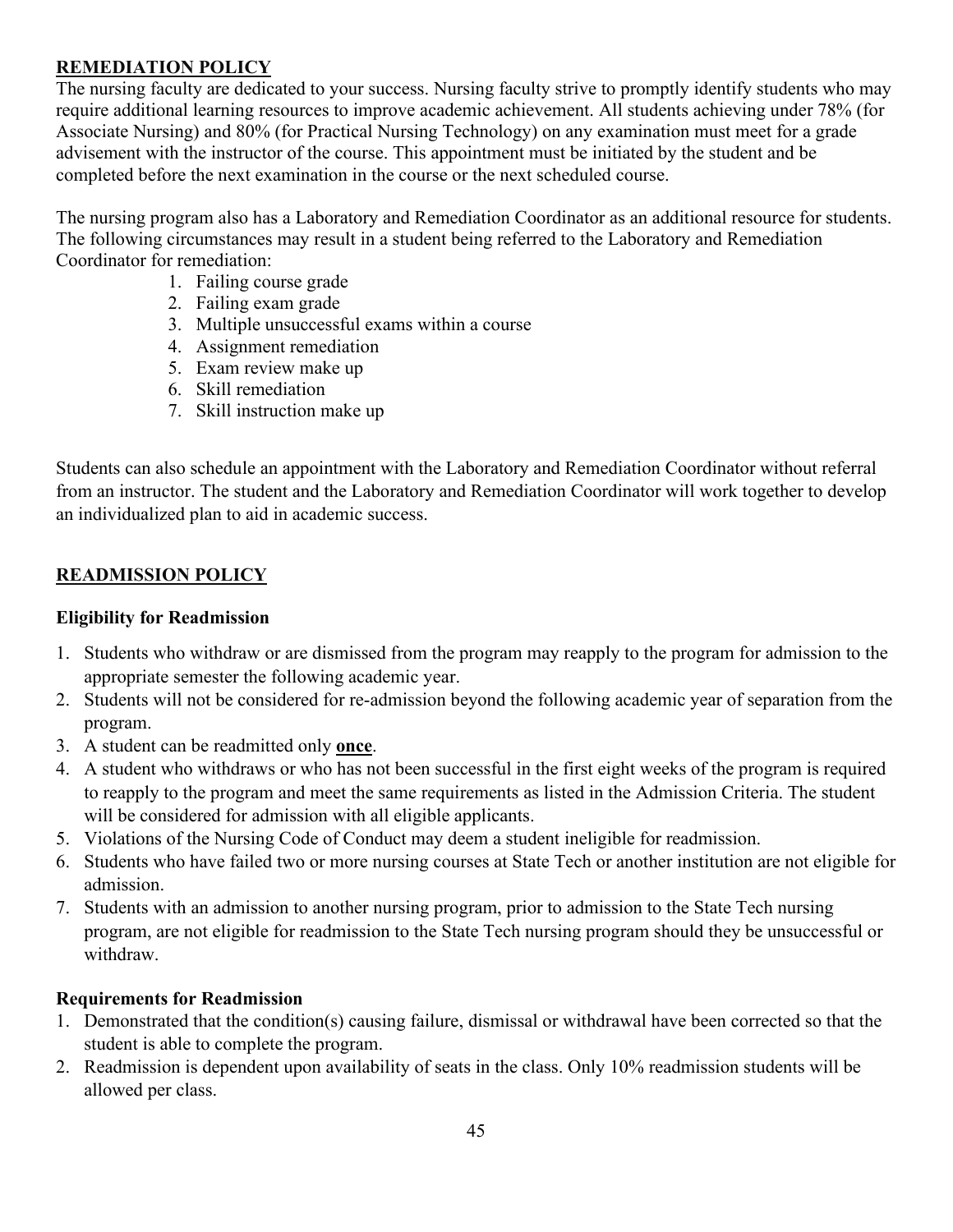- 3. Students must meet all current admission criteria.
- 4. **All nursing courses with a lecture and clinical component must be taken and passed at the same time.** If either nursing course component is failed, the student will be required to take both course components at the same time and pass them at the same time to progress in the nursing program. If a student fails one of the co-requisite courses, this will count as one course failure and the student would be considered eligible for readmission.
- 5. It is at the Nursing Admission and Retention Committee's discretion to apply appropriate individual requirements and prioritize students for readmission. Some examples include, but are not limited to:
	- a. Prior to readmission, the student must successfully complete specific masteries. All readmission masteries will follow the Mastery Procedure in the nursing student handbook. *Students will have 12 weeks prior to the start of the course to successfully complete all the masteries required.* Students will be given the mastery rubrics by the start of the 12 weeks. Students will have access to the lab for practice. The Lab and Remediation Coordinator will also be available by appointment. The student will be responsible for scheduling all masteries with the department chair. Possible masteries may include any or all of the following:
		- i. General health survey and complete health assessment
		- ii. IV insertion and initiation of IV fluids
		- iii. Sterile procedure (dressing change, urinary catheter insertion)
		- iv. Medication administration
	- b. Math exam
	- c. Written exam to show competency in courses already passed
	- d. Proof that student is working as an LPN or Nurse Assistant in an acute or long-term care setting for a length of time determined by the Nursing Admission and Retention Committee. Job duties should include medication administration and performing nursing procedures.

# **Process for Readmission**

- 1. Submit a letter requesting readmission to the department chair for a specific course or semester.
- 2. The letter must include the reason(s) for failure, dismissal, or withdrawal, and how or why the situation has been remedied.
- 3. The letter will be reviewed by the Nursing Admission and Retention Committee. The Committee may request other documentation that may be time sensitive.
- 4. The student will be **notified in writing** of the Committee's decision along with any appropriate individual requirements for readmission. The Committee's decision is final.

# **POST-GRADUATE LICENSURE**

# **Prerequisite for State Board Examination**

- The following are required by the Missouri State Board of Nursing prior to a candidate being considered eligible to take the NCLEX (State Board Licensure Examination):
	- 1. Completed, signed, and notarized application.
	- 2. Supporting notarized documents, if necessary (i.e. court documents, treatment records, etc.).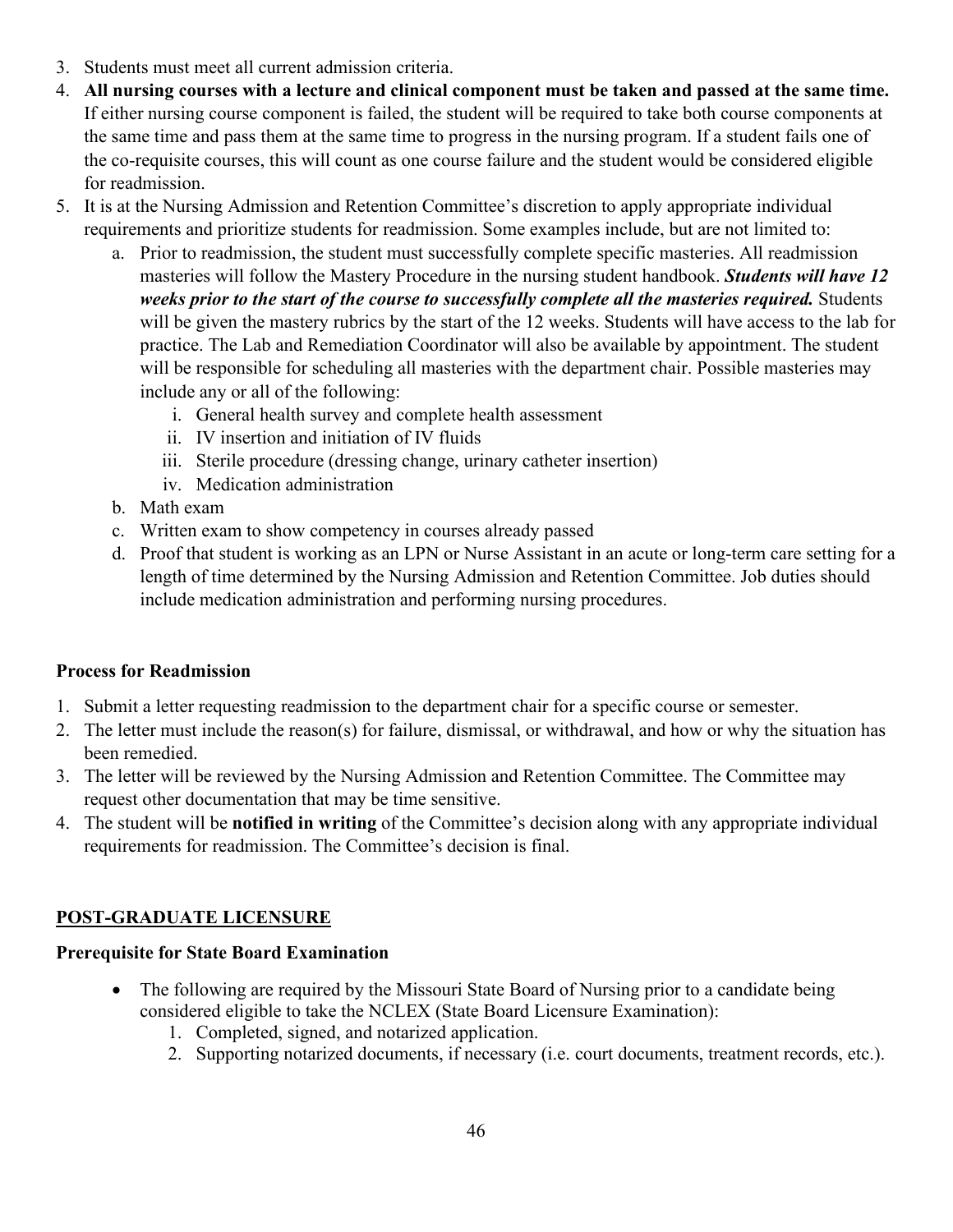- 3. Proof of submission of fingerprints to the Missouri State Highway Patrol's approved vendor for both a Missouri State Highway Patrol and Federal Bureau of Investigation fingerprint background check.
- 4. Evidence of U.S. citizenship or lawful presence.
- 5. Registration for NCLEX with test service.
- 6. Graduate from a state accredited practical nursing school.
- 7. Official, final transcript.
- 8. Compliance with the Missouri Nurse Practice Act, Section 335.066. This statement of compliance is signed by the student and notarized before entering the nursing program and becomes part of the student record.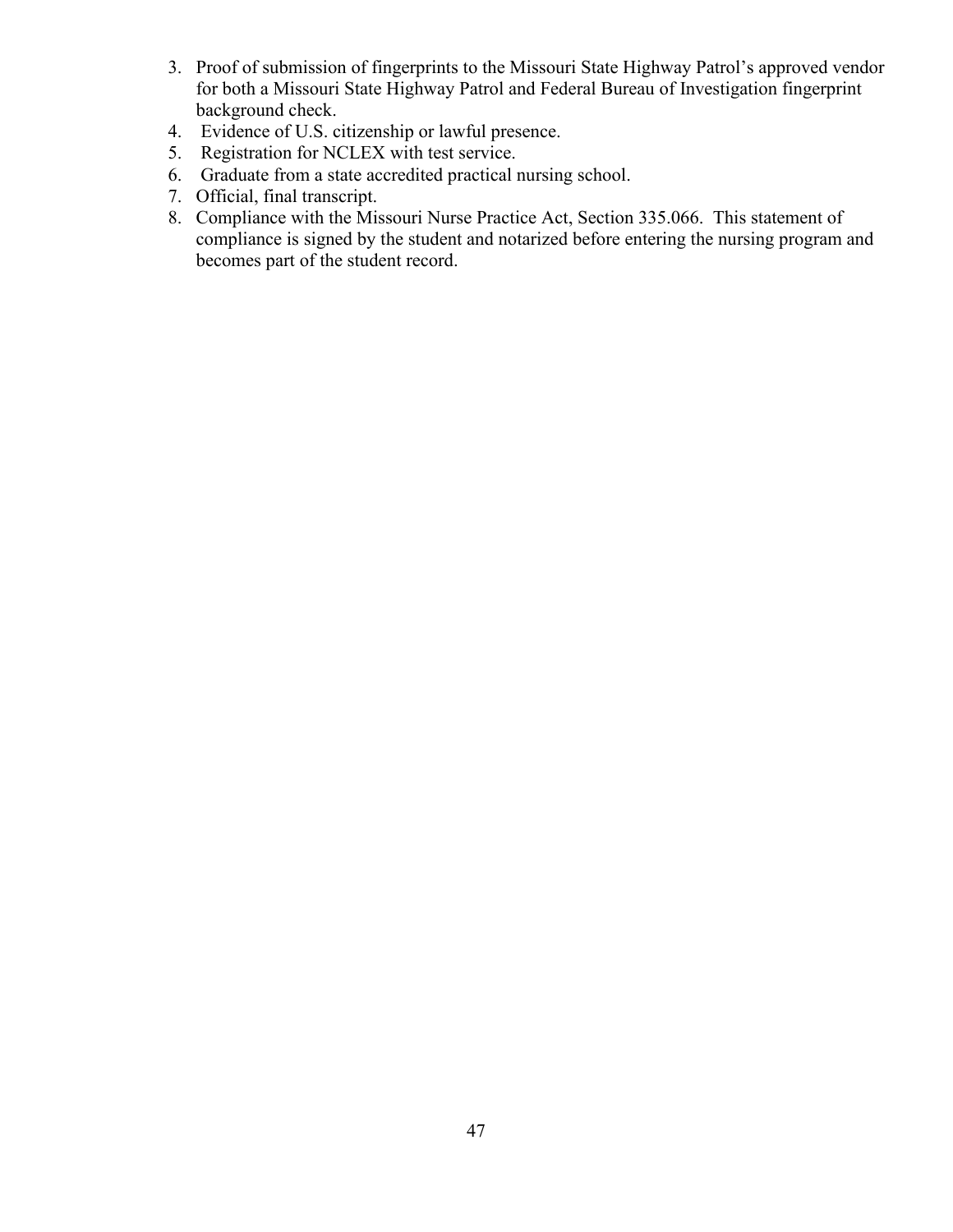# **Classroom and Clinical Policies**

# **ATTENDANCE GUIDELINES FOR CLASS**

The nursing program is an in-seat program. Due to the complex concepts taught in the nursing program, it is strongly recommended that students attend all regularly scheduled classes. The student will be responsible for any content missed during an absence.

It is the responsibility of students who will be absent, tardy, or leaving early to notify the instructors. If the student is absent an excess of the number of clock hours to the course credit hours, attendance counseling will be required to maintain participation in the program.

If absenteeism continues, further disciplinary action may be taken. Possible actions could include a drop in the student letter grade or dismissal from the program.

Excessive absenteeism, tardiness or leaving class early will be reflected in your Job Readiness Grade for the course.

In cases of prolonged absence, the student must notify the Office of Counseling Services, who will then notify the student's instructors.

Excused Absences – For the list of excused absences, refer to the State Tech Policy Library under [Attendance.](https://www.statetechmo.edu/attendance/) 

# **ATTENDANCE GUIDELINES FOR CLINICAL**

Attendance and punctuality in the clinical setting is the mark of a professional. Students are expected to attend each clinical day. It is our responsibility to teach students the importance of promptness and prepare them for the workforce.

- 1. Absence:
	- A. If a student is to be late or absent from the clinical setting, he/she is responsible to inform the clinical instructor at a minimum of 30 minutes prior to the scheduled clinical start time. Sending word with another person is not acceptable. The student must call or inform the instructor in person. If unable to reach the clinical instructor, the student is responsible for notifying the program coordinator.

If a student does not notify the instructor by the designated time, the instructor will attempt to call or contact the student after a minimum of 30 minutes. This incident would be considered a violation of the Professional conduct and incivility policy.

If a student is absent, the student will be required to make up missed hours. The method for making up missed hours will be determined by the instructor. Possible options include, but are not limited to making up clinical time on weekends, completing a case study research paper, virtual simulation or other comparable assignment. Any written assignment should be submitted by the date determined by the instructor. There will be an automatic 10% deduction in the overall grade.

**All clinical absence requires written documentation stating the reason for absence.** In an event that the absence is not medically related, a written/typed note from the student should be submitted to the department chair upon return to class for student file.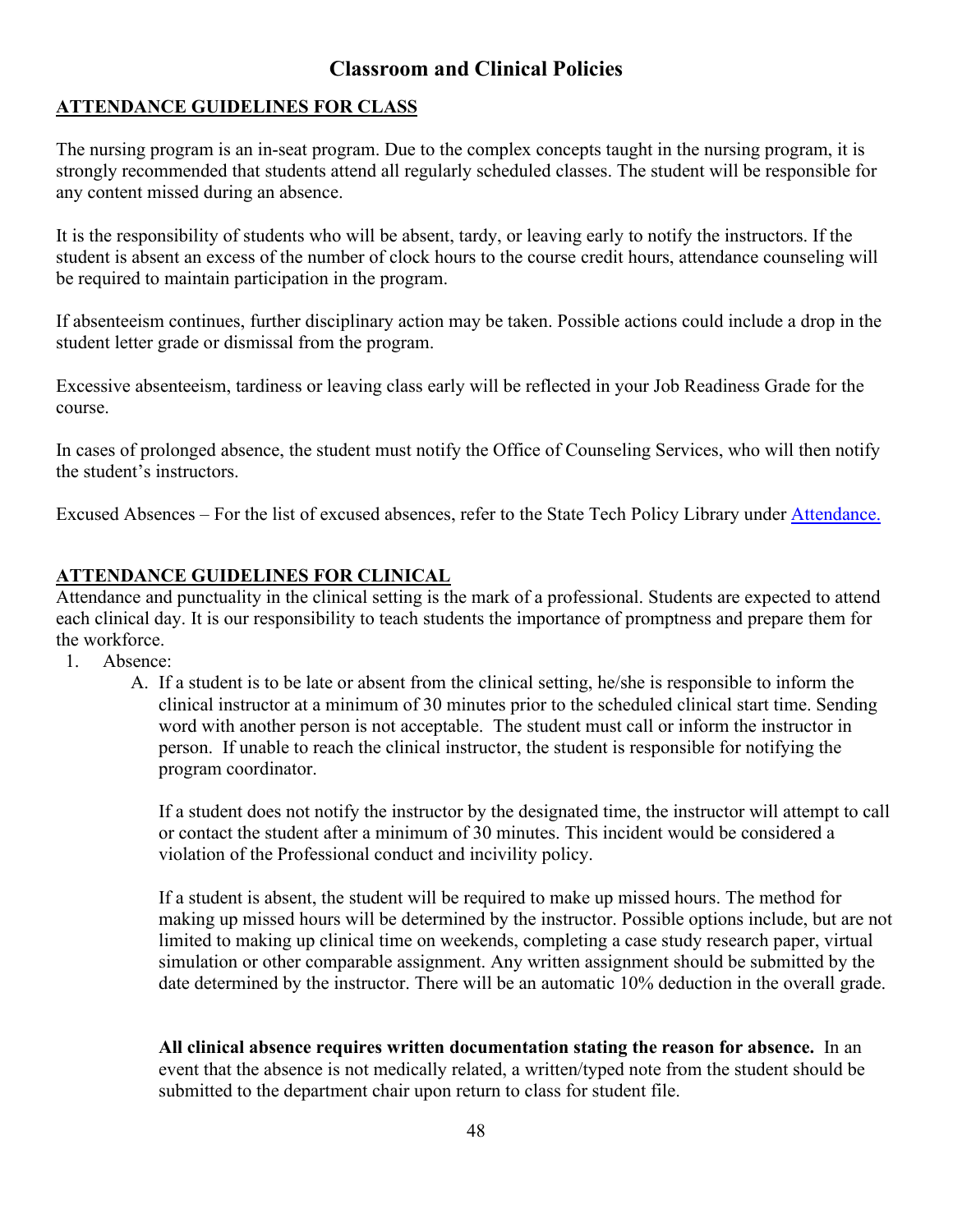B. **Students who miss more than eight (8) hours of any clinical rotation will be required to make up missed hours.** This will require an assignment to another clinical group for make-up hours or to be made up on weekends that will be arranged by the nursing program faculty. Students will be notified of the make-up date, hours, and clinical site within one week. Students are expected to submit the same written report required from the clinical site rotation, and due date per instructor's discretion with a 10% deduction of the overall grade.

If the student fails to complete the make-up assignment hours and report, he/she will receive, zero points for the clinical rotation, and may result in separation from the program.

- C. **Three or more clinical absences, the student may be separated from the program.** The clinical absences will be discussed by program faculty and college administration. If the student has extenuating circumstances for missing clinical, he/she may be granted to make up clinical hours and is expected to submit his/her clinical assignment. The student receives a 10% deduction on assignments.
- D. Clinical absences are carried through all clinical and lab courses in the program.

.

- E. Excused Absences For the list of excused absences, refer to the State Tech Policy Library under [Attendance.](https://www.statetechmo.edu/attendance/)
- F. If a student is separated from the program and disagrees with the separation process or procedure, the State Technical College of Missouri Catalog can be referenced for the [Dispute Resolution](https://www.statetechmo.edu/wp-content/uploads/2021/07/2021-2022-State-Tech-College-Catalog-Policies.pdf)  [Process \(p46\).](https://www.statetechmo.edu/wp-content/uploads/2021/07/2021-2022-State-Tech-College-Catalog-Policies.pdf)
- 2. Illness: Students who are ill with fever, emesis, conjunctivitis, strep throat, or any other type of contagious infection should not attend that clinical day and will be required to notify the instructor of absence. Contact your instructor a minimum of 30 minutes prior to the scheduled clinical start time if unsure if you should attend the clinical day for verification. Students who become ill at a clinical site will be sent home at the discretion of the clinical instructor or preceptor and an appropriate assignment will be given. Students may be required to complete health declaration forms prior to entering facilities. Students must comply with all facility requirements.
- 3. Tardiness will not be tolerated in the clinical setting. Based on the length of tardiness and student patterns and amount of clinical day missed the assigned clinical instructor will either allow the student to stay and participate in the assigned clinical; or the instructor may dismiss the student for the day and assign an alternate assignment to the student.
- 4. Inclement weather dismissal for a scheduled clinical day in which the college is closed per the Coordinator. Students will be notified within 60 minutes of clinical start time.
- 5. Lunch will be 30 minutes in length and students will not be allowed to leave the clinical site for lunch unless approved by the clinical instructor or the Program Coordinator.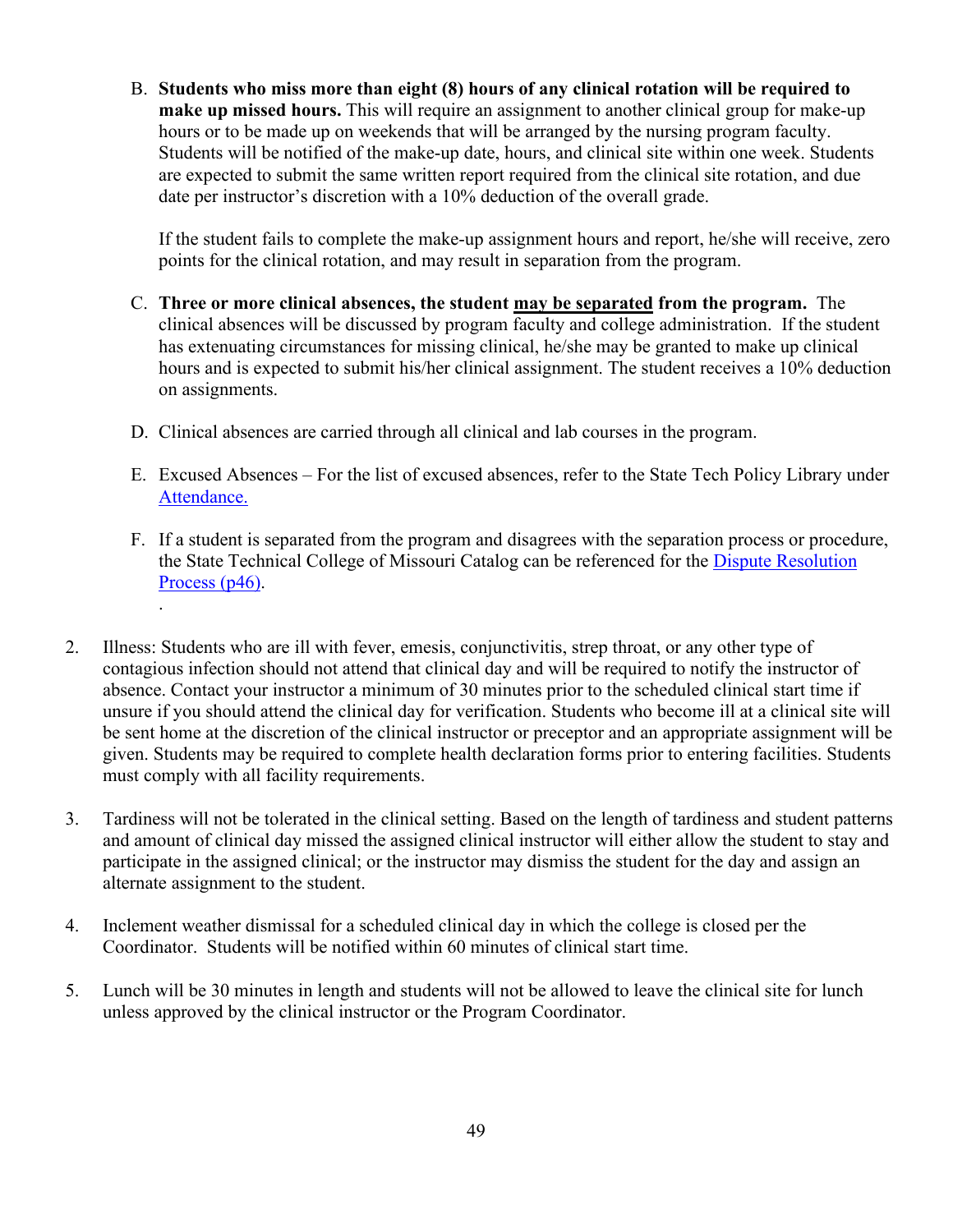# **COMPUTER GUIDELINES**

The State Technical College of Missouri Student Handbook can be referenced for [Computer and Information](https://www.statetechmo.edu/policy/)  [Services Policies.T](https://www.statetechmo.edu/policy/)his policy will be followed when students are on a campus operated by State Technical College of Missouri.

All State Technical College Nursing students will be required to maintain a device for class use with the following Microsoft Window requirements. Macs/iPads and Chrome OS are not allowed.

Computer Requirements:

- Windows 10 or 11
- 8GB RAM
- 256 GB Hard drive (SSD preferred)

# **E-MAIL**

Students must check their State Tech student e-mail accounts on a daily basis. This is the only e-mail address that State Tech and nursing faculty and staff will use to communicate with the student. When a student has received a notice to respond to an instructor or Coordinator this should be done in the time frame requested.

# **ELECTRONIC DEVICES**

# **Calculators**

Calculators will be provided during courses and will not be permitted to leave the classroom.

#### **Cell phones/smart watches**

Cell phones, pagers, laptops, tablets, smart watches and other electronic devices must be on silent during class unless approved by the instructor for class and clinical lab. In the event that these items cause a disruption in class, the student may be asked to leave the classroom. Misuse of these items will result in the loss of Job Readiness Work Ethic points for each offense.

Students are allowed to use these electronic devices during breaks and lunch on classroom days. Use of devices in the clinical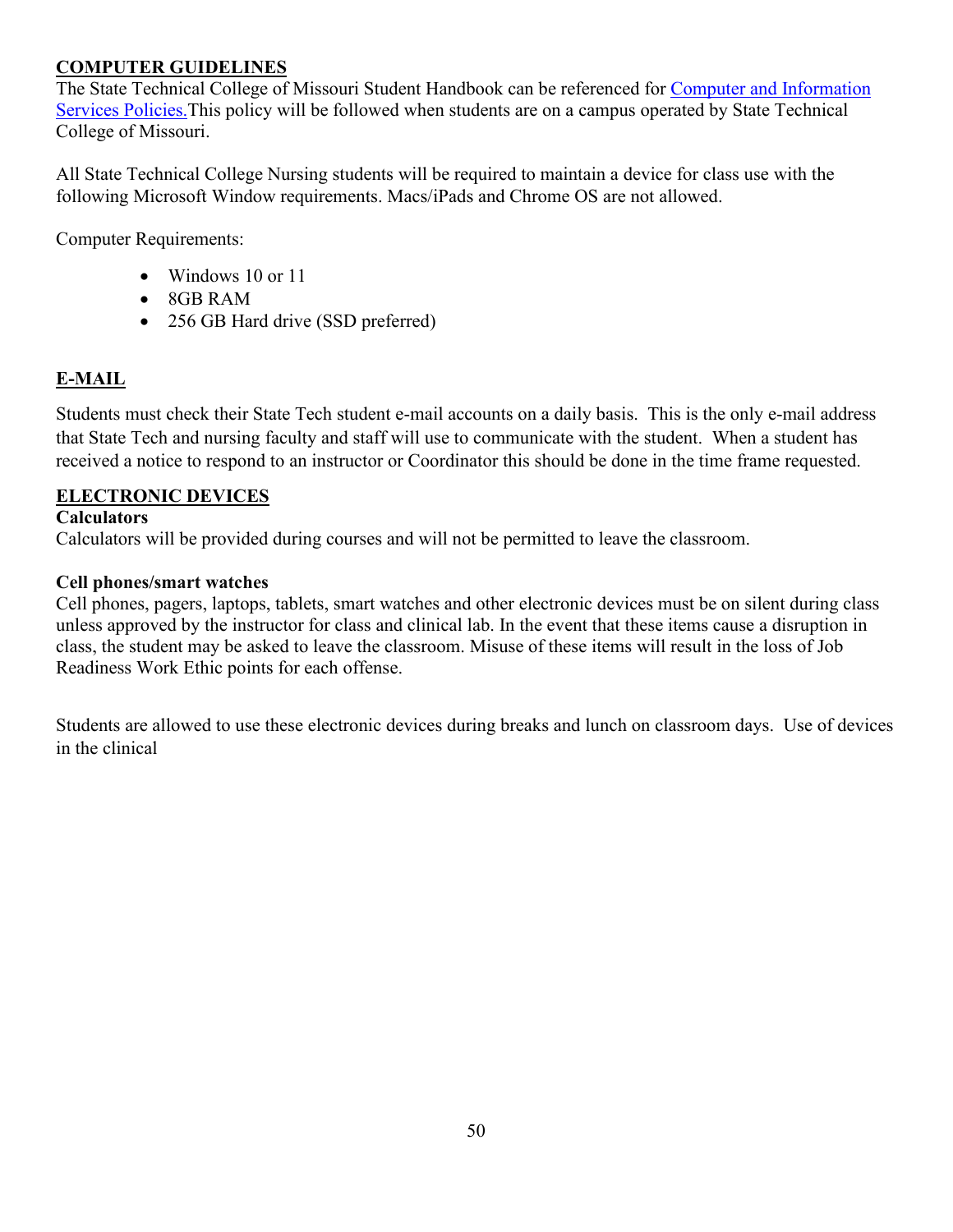# **Professional Conduct**

# **PROFESSIONAL AND CIVILITY POLICY**

Each student is expected to demonstrate professional behavior as reflected in the [ANA Code of Ethics,](https://www.nursingworld.org/coe-view-only) [ANA](https://www.nursingworld.org/%7E4af71a/globalassets/catalog/book-toc/nssp3e-sample-chapter.pdf)  [Standards of Professional Performance](https://www.nursingworld.org/%7E4af71a/globalassets/catalog/book-toc/nssp3e-sample-chapter.pdf) and [ANA Standards of Practice.](https://www.nursingworld.org/%7E4af71a/globalassets/catalog/book-toc/nssp3e-sample-chapter.pdf) Students will fulfill professional roles including advocate, direct care provider and educator. Students will treat peers, faculty, members of the healthcare team, patients and families with respect and compassion. The purpose of these guidelines is to ensure optimum relationships with the nursing program faculty and students by promoting a safe, cooperative and professional environment.

The ANA defines incivility as "one or more rude, discourteous, or disrespectful actions that may or may not have a negative intent behind them (ANA, 2022)."

Examples of uncivil & unprofessional behavior are below (NOT inclusive):

- Inability to meet set deadlines (application, vaccinations, etc.)
- Failure to notify faculty/staff if late or unable to attend a scheduled appointment
- Discounting or ignoring solicited input from faculty regarding classroom or clinical performance.
- Intimidating and disruptive behaviors
- Rudeness to instructors, peers or staff
- Demeaning, belittling or harassing others
- Raising one's voice at another individual
- Making personal attacks, including but not limited to racial, ethnic, sexual or religious slurs.
- Directing vulgar, obscene or profane gestures or words at another individual
- Rumoring, gossiping about or damaging a classmate's, instructor's, clinical staff member's reputation
- Reluctance or refusal to answer questions
- Not responding to emails, letters or voicemail that requires reply
- Sending emails or test messages that are inflammatory or disrespectful in nature
- Disruptiveness such as, but not limited to verbal outbursts, name calling, physical threats, and condescending or inappropriate language that may or may not escalate into threatened or actual violence
- Threatening others; this refers to physical threats, verbal/nonverbal threats and implied threats
- Repeatedly interrupting another person who is speaking at an appropriate time and place
- Imposing personal demands at times or in settings where they conflict with assigned duties and cannot reasonably be met
- Overt or passive behaviors undermining classroom, laboratory or clinical performance and compromising patient and student safety
- Knowingly withholding information from faculty, peers and clinical staff
- Violating the privacy of another individual's belongings (except for lawful searches)
- Inappropriate posting on social media related to the State Tech nursing program experience
- Illegally removing college property, healthcare agency or patient property from premises
- Destruction of any college, healthcare or patient property
- Falsifying or fabricating any clinical experiences
- Plagiarizing or cheating
- Documenting nursing care that was not performed or falsifying a patient record
- Knowingly accesses a patient's health record that is not in your direct care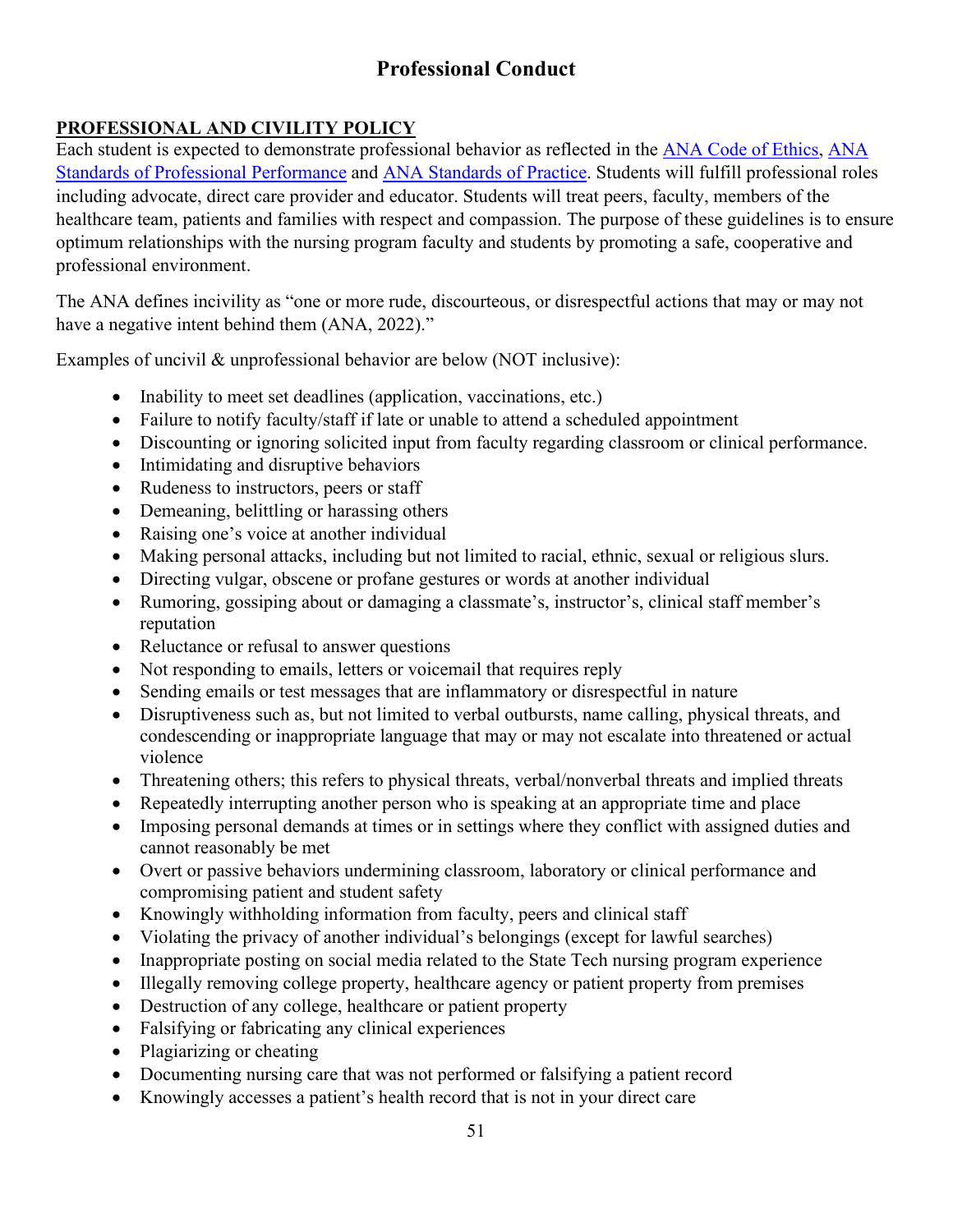Student nurses are expected to uphold the ANA Code of Ethics. Students whose behavior does not comply with the ANA Code of Professional Conduct will receive sanctions which may include, but are not limited to the following: verbal reprimand, letter of understanding, disciplinary probation or dismissal from the program.

- 1. **Verbal Reprimand**: official verbal warning that continuation or repetition of wrongful conduct may result in further disciplinary action. This will also be documented in the student file.
- 2. **Written Reprimand**: official written warning that continuation of repetition of wrongful conduct may result in further disciplinary action
- 3. **Disciplinary Probation**: may be imposed for any misconduct, failure to follow the Code of Professional Conduct, violation of the Professionalism and Civility Guidelines, etc. that does not warrant dismissal from the program, but requires further consequences. Disciplinary probation is imposed for a period of time determined by the nursing faculty and the Vice President of Student Services.
- 4. **Program Dismissal** permanent termination of admission and enrollment status in the State Technical College of Missouri Nursing Programs.

\*\*Students may be dismissed on the first occurrence of incivility based on the severity of offense. Incivility offenses will remain of the student's record through the program.

# **BACKGROUND CHECKS**

Per requirements of clinical sites utilized by the Practical Nursing Technology program, students are required to have a criminal background check. This background check is through Corporate Screening Services. This search will include a national criminal background, Missouri Family Care Safety Registry, OIG and GSA name searches. If an admitted student has been placed on the Employee Disqualification List at any time during the program, immediate separation from the program will occur. The cost of the criminal background check is communicated to the students and is the responsibility of the student. If any offense is found, the following will occur.

- The Coordinator will review the findings.
- The Coordinator will meet with the student to discuss the Missouri State Board of Nursing Practice Act's section concerning eligibility to sit for the NCLEX exam and be licensed.
- The student will be informed that if any clinical site restricts or denies access to the student based on the findings, the student will not be able to complete program requirements.
- The information found through this background check may affect the students' enrollment within the nursing program.

# **CLINICAL RESPONSIBILITIES**

# 1. **Professional and Ethical Responsibility:**

- a. Display professional and ethical responsibility while in the clinical setting.
- b. Hold current CPR certification from the American Heart Association for the Healthcare Provider, which must remain current until date of graduation.
- c. Identification badge worn at all times
- d. Equipped with stethoscope, watch with a second hand, bandage scissors, pen light, and black ink pen.
- e. Shows interest, enthusiasm and is energetic in completing clinical assignments.
- f. Reliable, truthful, and conscientious in clinical areas.
- g. Takes initiative to seek out learning opportunities and look for new challenges.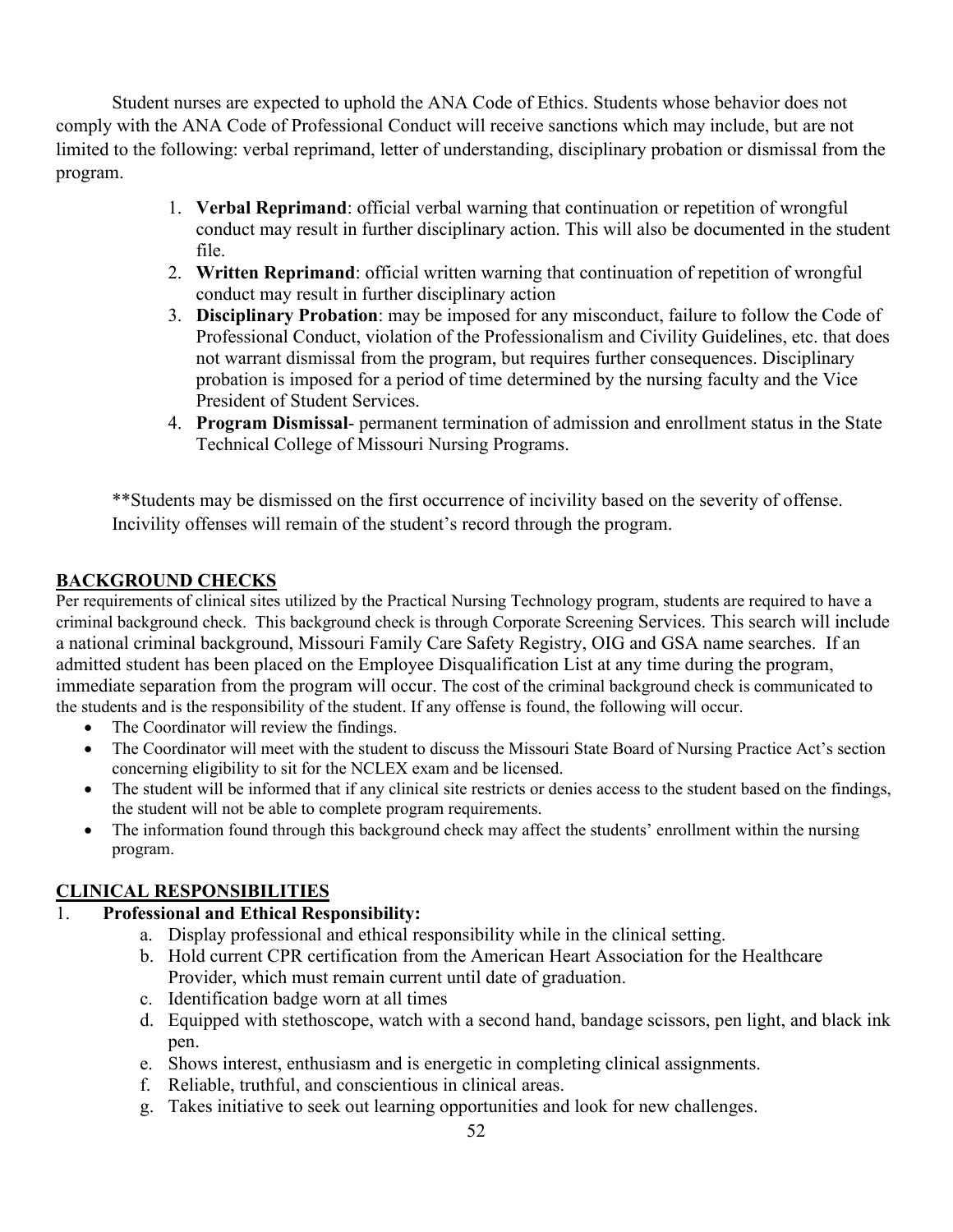- h. Is self-directed.
- i. Accepts constructive criticism and requests supervision when necessary.
- j. Does not allow personal problems to interfere with clinical performance.
- k. Displays a professional demeanor while in clinical facility (refrains from inappropriate laughter, loud talking, incorrect grammar, use of slang language).
- l. Does not chew gum or food while providing patient care.
- m. Works within the role of the associate nursing student.
- n. Keeps knowledge of patient and clinical situations confidential.
- o. Follows rules and regulations of the school and cooperating agency.
- p. Reports absences/tardiness promptly to assigned clinical instructors.

# 2. **Communications Skills:**

- a. Uses appropriate verbal and non-verbal therapeutic communication skills and techniques.
- b. Communicates in a friendly, helpful, courteous manner with assigned patients.
- c. Accepts and cooperates with persons in authoritative and non-authoritative positions.
- d. Utilizes appropriate conversation with students, faculty and clinical staff.
- e. Maintains a non-judgmental disposition toward peers and patients.
- f. Communicates effectively with patient regarding basic health teaching.

# 3. **Safe, Skillful Nursing Care:**

- a. Is organized and utilizes time appropriately when providing basic nursing care to assigned patients.
- b. Follows principles of medical asepsis when appropriate.
- c. Follows principles of surgical asepsis when appropriate.
- d. Ensures that daily hygiene and grooming is provided to assigned patients.
- e. Performs nursing procedures accurately within appropriate time frame, without violating basic nursing principles.
- f. Administers medication utilizing the eight (8) rights.
- g. Is able to adapt procedures to specific patient situations.
- h. Is able to discuss and understand underlying principles and rationale of nursing procedures.
- i. Is able to work on own (within limitations) without repeatedly asking peers, hospital staff and/or instructor for assistance.
- j. Maintains a safe patient environment (call light within reach, answers call light promptly, side rails according to agency policy and patient needs).
- k. Observes for and reports safety hazards in the patient area.
- l. Utilizes proper body mechanics when providing care to assigned patients.
- m. Does not work a shift immediately preceding a clinical shift (i.e. working a night shift and then going to a clinical rotation).

# 4. **Documentation, Observation, and Reporting Skills:**

- a. Brings note pad and permanent black ink pen to clinical each day for writing nurses' notes prior to documentation in patient's chart.
- b. All nurses' notes approved by clinical instructor prior to documentation on the patient's chart or electronic medical record.
- c. Chart accurately, promptly, legibly, using correct grammar, spelling, medical terminology and accepted abbreviations.
- d. Observes appropriate charting procedure particular to facility policy.
- e. Documentation indicates progression in organization and description of assessment data.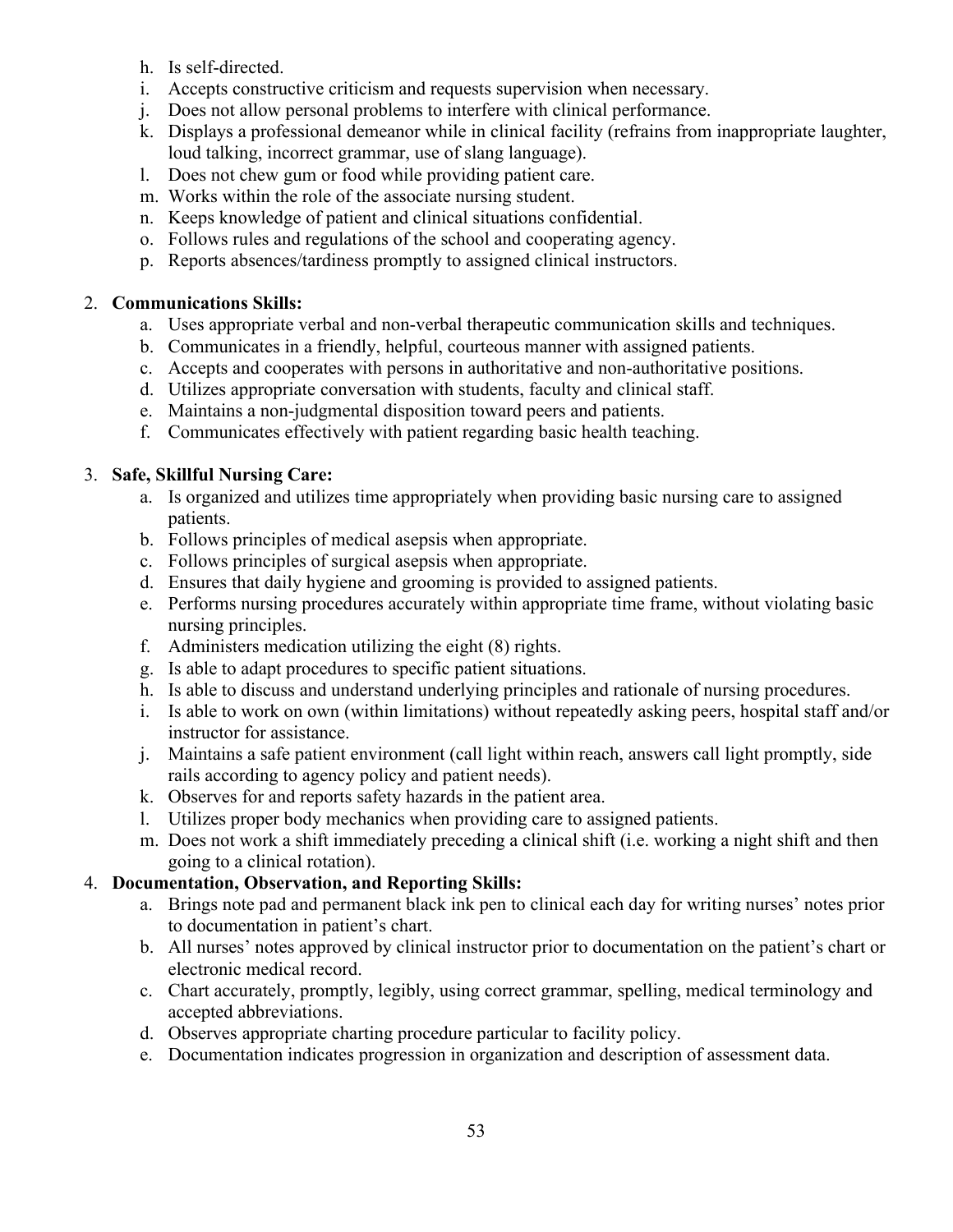- f. Observes and reports pertinent information (change in patient condition, abnormal findings, and "near-miss" situations) to instructor and appropriate staff. Keeps instructor informed of patient status.
- g. Does not leave the clinical area without giving report to staff or charge nurse.

# 5. **Nursing Process:**

- a. Patient Assessment
	- i. Perform a physical assessment.
	- ii. Interpret physical findings.
	- iii. Read patient's medical record.
	- iv. Identify appropriate nursing diagnoses.
- b. Nursing Goals
	- i. Identify and prioritize patient's needs.
	- ii. Plan appropriate nursing care in an organized, timely fashion.
- c. Implementation
	- i. Proceed accurately with nursing care plan according to knowledge of nursing theory and competence in performing fundamental skills.
	- ii. Correlate nursing theory to implementation of nursing practice.
- d. Evaluation
	- i. Evaluates patient's response to nursing interventions.
	- ii. Revise nursing care plan with necessary changes based on patient's response.

# 6. **Complete Post-Clinical Assignments as given by instructors:**

- a. Arrives to post clinical conference at designated time.
- b. Participates in development of patient's basic plan of care discussions.
- c. Presents post clinical conference relevant to clinical focus assigned by instructor.

# 7. **Daily Clinical Evaluations:**

a. Students are responsible for each behavior listed on the daily student evaluation.

# **CLINICAL UNIFORM GUIDELINES**

Uniforms must be purchased from the college bookstore. Uniforms will be worn with pride and dignity. The student represents the school while in uniform. Students who violate the above uniform guidelines will receive a clinical incident form**.** 

Appropriate dress for students in the Associate of Science in Nursing lab and clinical areas includes:

- 1. Each student will be responsible for his/her clinical uniforms. The uniforms must be kept neat, clean, ironed, in good repair and free of odor at all times. Items should not touch or drag on the floor. No excessive showing of skin in the cleavage and/or buttocks area.
- 2. Solid navy, black or white undershirts are only acceptable.
- 3. Muted color, Supportive closed toe nursing shoes or tennis shoes are required in the clinical and lab setting. Footwear should be kept clean and in good repair.
- 4. Athletic shoes with good support or nursing shoes with a closed toe and back are required in the clinical and lab setting. Footwear shall be kept clean and in good repair.
- 5. Socks must cover the ankle and be white, black, or navy in color.
- 6. Uniforms will be worn on duty in the clinical facilities. Students are required to wear picture identification as designated by clinical site policies.
- 7. Uniforms must not be worn as street clothes except when traveling to and from the clinical facility and classroom unless prior approval per clinical instructor.
- 8. Jewelry only plain wedding band is acceptable, wedding ring set with raised stone are unacceptable, watch with second hand, no more than two pairs of pierced stud earrings not to exceed 5 mm in diameter, worn on lower lobe of the ear only. No other jewelry shall be worn with uniform.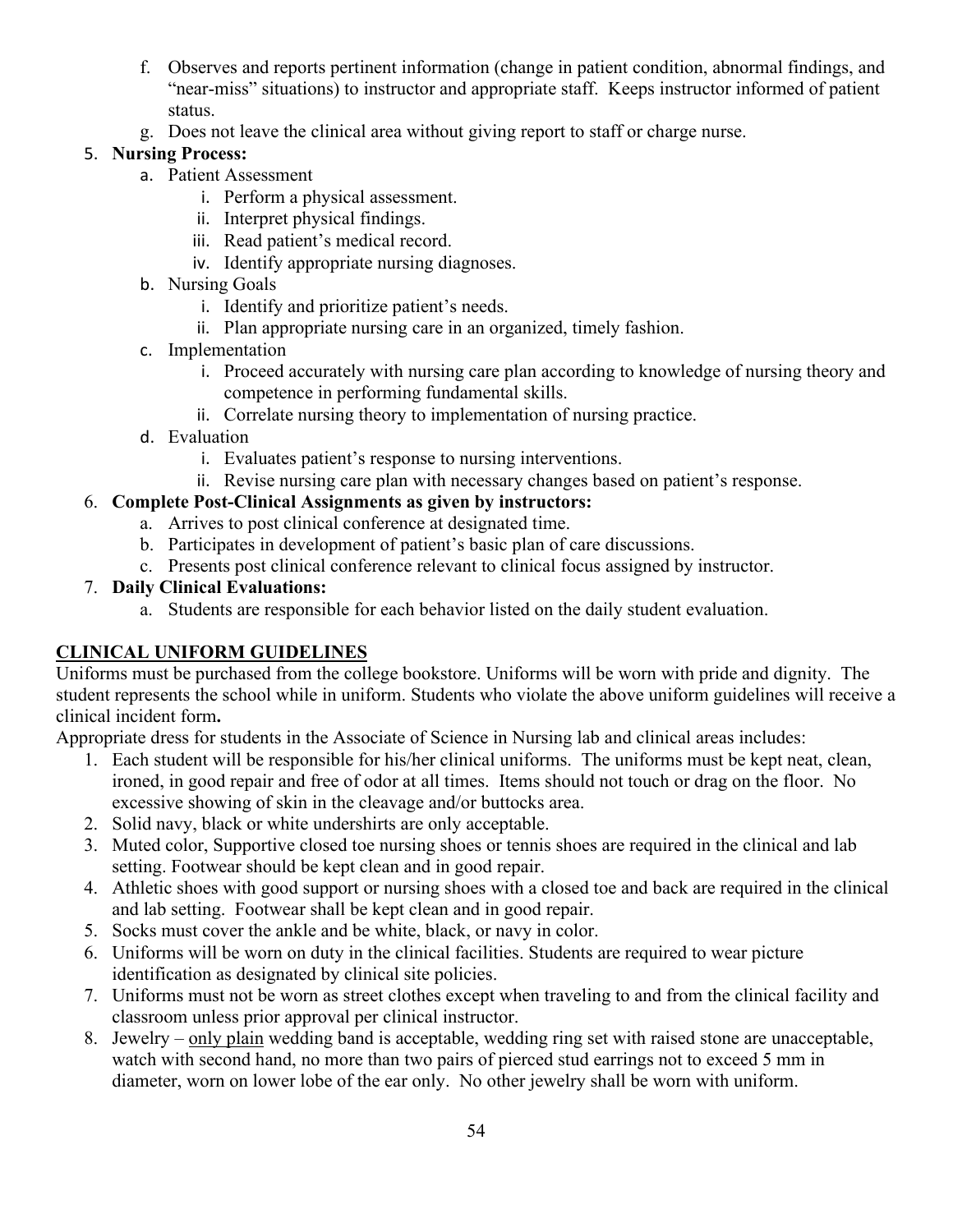- 9. Hair must be clean and pulled back, well-groomed and off the collar. Hair that touches the collar must be pulled back. Facial hair should be kept short, clean and well-groomed.
- 10. Hands will be clean. Nails must be clean and short with no nail polish. No acrylic or artificial nails permitted.
- 11. Stethoscopes will be kept in pockets when not in use.
- 12. Maintains good posture and personal hygiene
- 13. Students should be fragrance free-in promotion of a healthy environment for patients, exclude wearing fragrances of any kind or smelling of smoke.
- 14. Makeup may be worn in moderation.
- 15. In an event that the student's uniform is soiled with a patient's body fluids; it will be the student's responsibility to immediately notify their clinical instructor. The student is required to have a second available uniform at the clinical site with them to change into.
- 16. Tattoos/body art/body piercing: *None can be visible*. All must be tastefully covered. No gauge holes; gauge holes must be filled with a flesh-colored plug. No tongue piercings.

# **ORGANIZATIONS & ACTIVITIES**

Career and technical student organizations are an integral part of this school's program and necessary for completing education as skills training. Organizations contribute to development in experiencing life-like situations in leadership and professional development. State Tech offers [Student Activities](https://www.statetechmo.edu/campus-life/) with information located in the State Tech Student Handbook. All nursing students will have the opportunity to join the Student Nurse Organization at State Technical College of Missouri.

The **Practical Nursing Technology** Program actively participates in the **Missouri State Association of Licensed Practical Nurses**. This is a non-profit organization specially formulated to represent the Student Practical Nurse and Licensed Practical Nurse. The dues are communicated and collect from the students at the start of the program.

This organization's objectives include the following:

- Promote education by providing an annual convention with education programs and contact hours given.
- Provide representation in major health groups.
- Provide information through their official newsletter, the BROADCASTER.
- Keep members aware of legislation that might affect the profession of Practical Nursing
- Provide benefits such as sponsored educational programs, liability and medical insurance for the LPN
- All students will participate in this organization.

# **STUDENT EMPLOYMENT**

Students employed by clinical sites or other health care facilities must abide by the following requirements:

- 1. Competencies may only be earned during State Technical College of Missouri clinical hours.
- 2. Students are not dismissed from State Technical College of Missouri schedules or rotations to work for pay.
- 3. Students are covered by State Technical College of Missouri insurance policies only when performing State Technical College of Missouri coursework or clinical rotations.
- 4. Students may not wear the State Technical College of Missouri school uniform when working or volunteering.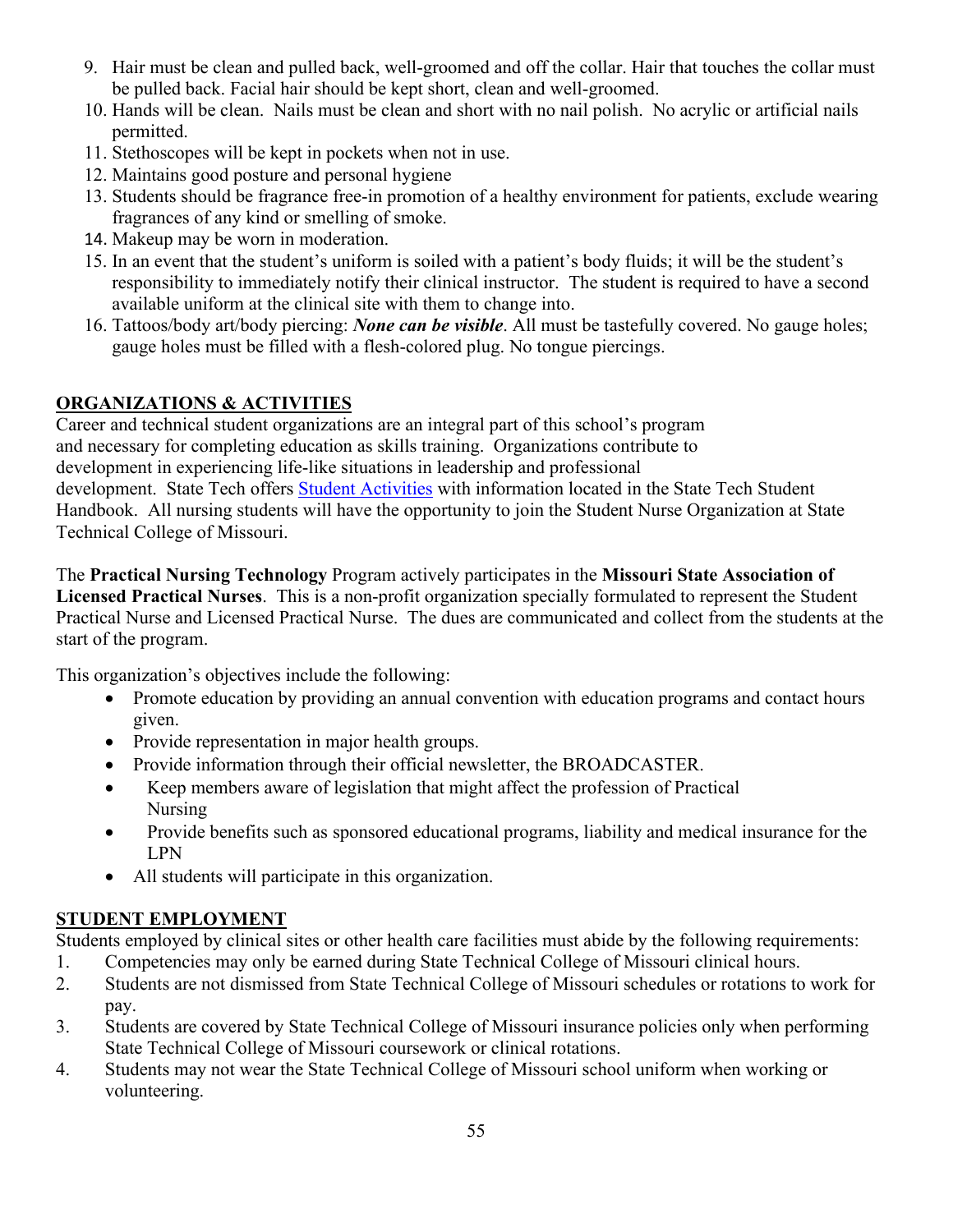# **Health and Safety Guidelines**

# **HEALTH REQUIREMENTS**

Health requirements are contingent upon cooperative agreements with health care facilities and subject to change. Students entering the program must bring a completed medical history/health physical form from his/her physician. The following requirements MUST be completed or the student will not be allowed to enter the clinical setting.

- 1. Health history and physical examination by a healthcare provider, to include:
	- o Two step TB skin test and/or Chest X ray
	- o Immunizations up-to-date to include:
		- A. Polio or proof of immunity
		- B. TDAP or proof of immunity
		- C. MMR (2) vaccine series or Rubella Titer showing immunity
		- D. Chicken Pox vaccine series (2) or Varicella Titer showing immunity
		- E. Hepatitis B vaccine series or Hepatitis B Titer showing immunity
		- F. Flu vaccination (H1N1 vaccination also)
		- G. COVID vaccination (only if required by clinical sites)
- 2. It is recommended that the students carry medical care and hospitalization insurance.
- 3. Each student shall be responsible for their own health care and records.
- 4. If a student becomes ill while in class or clinical rotations, he/she must report to the assigned instructor and the program coordinator before leaving.
- 5. Patient and student safety are the program's primary concern. Following admission, a student who has a medical condition, develops a condition (including pregnancy), or is taking prescribed medications which will affect clinical performance while enrolled in the program shall notify the program coordinator. A written statement is required from the student's physician indicating that the student has permission to conduct activities of a student nurse in the classroom and clinical area. The physician's full release from care is required for all clinical activities. A student may not have restrictions such as but not limited to: lifting or sitting duties only.
- 6. Students who have allergies/health issues are responsible to inform the instructor prior to lab or clinical experiences so accommodations can be made.
- 7. In the event of a health emergency, dial 911. The college does not have an on-campus health facility.

# **DRUG SCREENING**

Students assigned to clinical facilities are subject to the same requirements as facility employees relating to lab tests and immunizations.

- Initial: Upon entrance into the nursing program, all students are required to complete a urine drug screen. The cost of the screening will be communicated to the student at the start of the program and will be the students' responsibility. Students must submit documentation from their health care provider on any current medications prescribed prior to completion of the urine drug screen. Students with a positive drug screen and no provided prescriber documentation will not be allowed to participate in lab courses or clinical courses due to safety in the lab and clinical site refusal to allow participation. Therefore, these students will be separated from the nursing program immediately. Students with a positive drug screen and prescriber documentation will be allowed to continue in the nursing program as long as the medication does not affect their ability to perform safely in the lab and clinical setting.
- Ongoing: It is the responsibility of the student to provide updated medication documentation from a prescribing health care provider throughout the program. The documentation must include whether the student is able to safely continue in the program. Students may be notified to report for random drug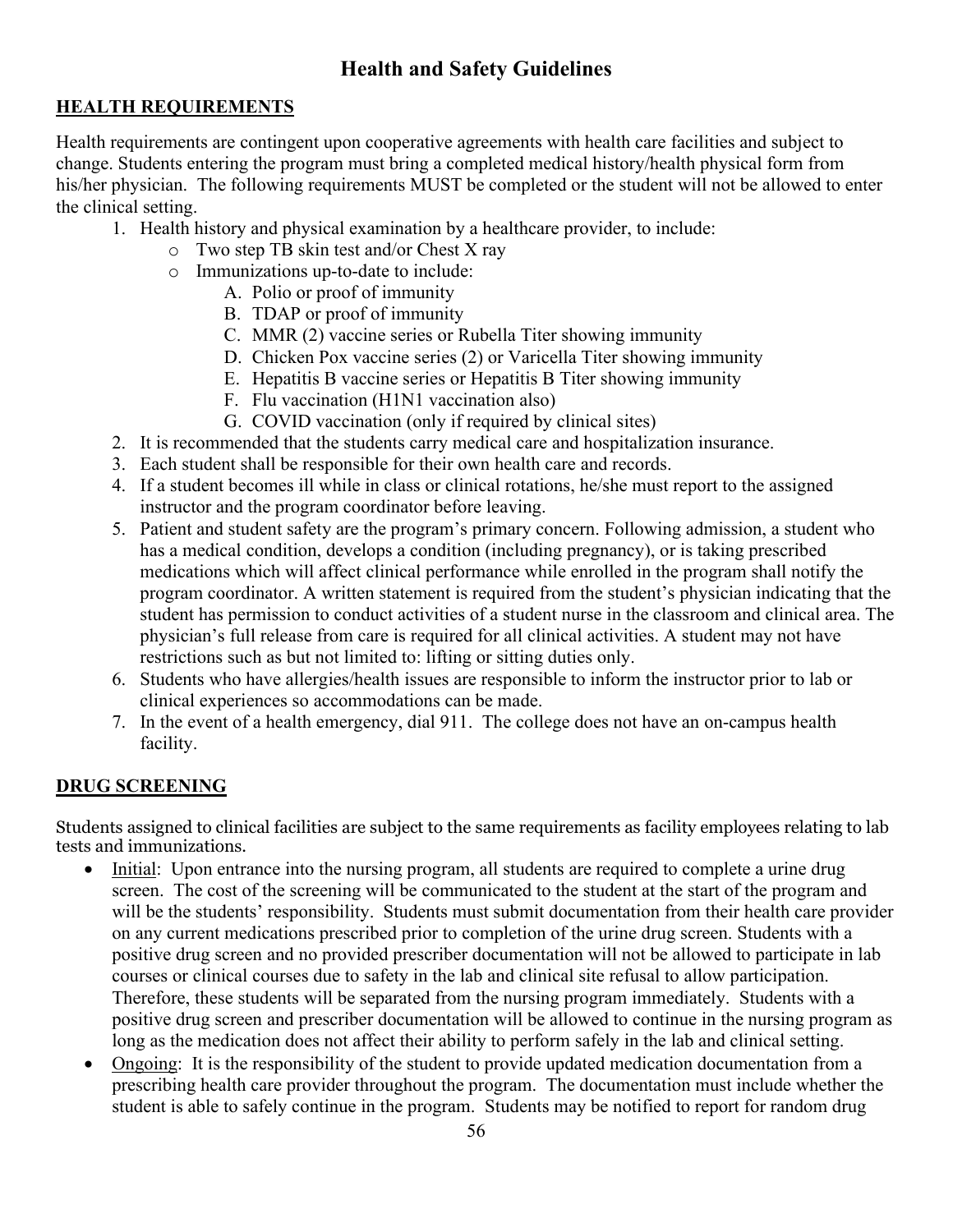testing before or during a clinical rotation at any clinical facility. Students will be provided with information on approved screening agencies and be given a specific period in which to complete the screening. The student is responsible for fees attached to all screenings. Changes in rotation schedules will not be made based on this requirement. Refusal to submit the urine drug screen within the required period is grounds for dismissal from the program. If a random drug screen returns a positive result, the student will be separated from the nursing program.

#### **HIV OR HBV INFECTION POSITION STATEMENT**

The Missouri State Board of Nursing recognizes the serious implications the spread of HIV or HBV has on the health, safety, and welfare of the public, and the Board's mandated responsibility to the public for assuring safe and competent nursing care. As mandated by Section 191.694 RSMo, 1992 all licensed nurses and nursing students shall immediately implement and adhere to the universal precautions recommended by the Centers for Disease Control in the care of all clients. All licensed nurses and nursing students who discriminate against a client based on HIV or HBV infection, or makes HIV or HBV testing a condition of treatment shall be subject to the denial of licensure or the disciplinary processes of the Missouri State Board of Nursing. All licensed nurses and nursing students with HIV or HBV who perform invasive procedures are encouraged by the Missouri State Board of Nursing to voluntarily participate in the Department of Health's evaluation process. All licensed nurses and nursing students who violate a restriction or limitation placed on their practice by the Department of Health shall be subject to denial of licensure or the disciplinary processes of the Missouri State Board of Nursing. It is the [position of the Missouri State Board of Nursing](http://www.pr.mo.gov/boards/nursing/positionstatements/Hiv%20or%20Hbv%20Infection.pdf) that all licensed nurses and nursing students with HIV or HBV are entitled to the same reasonable accommodation guaranteed by the Americans with Disabilities Act.

References:

1. North Carolina Board of Nursing (1991). Policy regarding HIV/AIDS infection. Raleigh: Author. 2. State of Missouri, 86th General Assembly, Second Regular Session [Truly agreed to and finally passed] Senate Committee Substitute for Senate Bills Nos. 511 & 556. (1992). Jefferson City: Author. 3. State of Missouri Revised Statutes (1992). Section 191.694 to 191.700 RSMo Supp. 1992. In Chapter 191: Health and Welfare. Jefferson City: Committee on Legislative Research.

#### **INFECTIOUS DISEASES**

Students with communicable diseases that pose a risk of transmission in school or at school activities will be managed as required by law and in accordance with guidelines provided by the Department of Health and Senior Services (DHSS) and Local County or city health departments. For more information access the [Prevention and Control of Communicable Diseases](https://health.mo.gov/living/healthcondiseases/communicable/) or contact the local county health department for guidance, direction and support early on. Categories of infectious disease are as follows:

- 2. Respiratory Illness/Outbreak can include seasonal or pandemic flu, meningitis and tuberculosis (TB) among many diseases caused by viruses or bacteria. Illness can be mild or serious resulting in death, depending on the organism. While most respiratory illness is spread as airborne, kissing or touching a contaminated object such as a phone – and then touching the mouth, nose or eyes can also cause the spread of respiratory illness.
- 3. Gastrointestinal Disease includes such diseases as Hepatitis A; Salmonella; E. Coli; and Giardia, and is acquired by mouth through fecal-oral transmission (person sheds the virus/bacteria in their stool, does not thoroughly wash their hands, and then touches food or other objects that others eat or touch and then handle food or touch their own mouth.)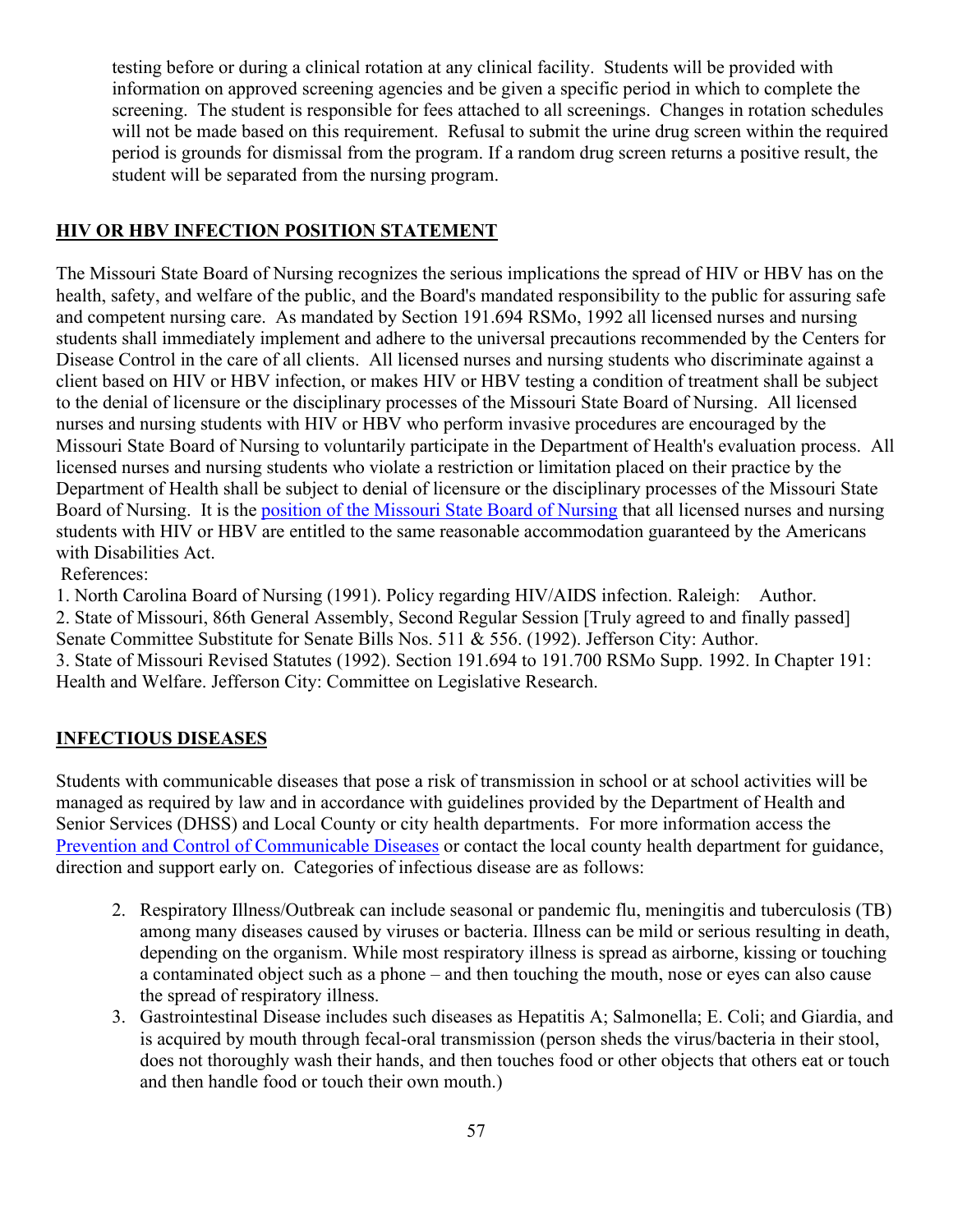4. Skin to skin transmission and sexually transmitted infections (STIs) are acquired through close contact, intimacy, or organisms that can thrive for some time on items such as wet towels. If someone with a skin disorder such as Methicillin Resistant Staph Aureus (MRSA) uses a towel which someone else picks up and uses, the organism can easily be transmitted through an open area in the skin. An STI can be transmitted in a variety of ways through intimate contact. Diseases can also be transferred from sharing personal items such as razors, needles, etc.

Management may include, but is not limited to, exclusion from school or assignment via the Eagle LMS platform as needed for the health and safety of students and staff. Excused absences should be allowed with a doctor's statement if the outbreak is declared by the state or county Department of Health.

Students infected with chronic communicable diseases that *do not* pose a risk of transmission in school or at school activities (such as, but not limited to, hepatitis B virus or HIV) shall be allowed to attend school or continue to work without any restrictions based solely on the infection.

# **INSURANCE**

Students are to provide evidence of health care insurance and informed to carry their card with them during clinical affiliations. The college does not provide health insurance coverage for the student. Students are to have health insurance coverage.

The College does provide information on reduced student/family plans that directly contract with students and/or their parents. The College does not broker or endorse any insurance plan for students. The College does not have an on-campus health facility.

The College does provide liability insurance for students during clinical experiences. Documentation will be provided to the clinical site and a digital copy kept by nursing program. Liability insurance coverage will be provided in the amount of \$1,000,000 per incident with a \$3,000,000 aggregate.

# **BODY FLUID EXPOSURE POLICY**

Any direct exposure to blood or body fluids occurring while functioning as a nursing student must be reported immediately to the clinical instructor.

# **Policy:**

- 1. Students must report any cuts, scrapes, wounds, skin rashes, chapped skin, dermatitis, etc. that he/she may have to the clinical instructor before performing any tasks that may involve the exposure to blood or body fluids.
- 2. Students must wear appropriate protective equipment when performing any tasks that may involve exposure to blood or body fluids.
- 3. All blood or body fluids shall be considered potentially infectious.
- 4. Should an exposure to blood or body fluids occur from a needle stick in the Nursing Lab or the clinical setting, the student should:
	- a. Wash the area immediately with soap and water.
	- b. Report the incident to the clinical instructor immediately. The clinical instructor will report to the supervisor or charge nurse of the clinical facility.
	- c. If at a clinical setting: Complete a facility occurrence report, note the source of the exposure if known and how the exposure occurred.
	- d. If at a classroom/lab setting: Follow the College Accident Reporting Procedure.
- 5. Should exposure of skin, eyes or mucous membranes occur, the student should:
	- a. Wash the area immediately.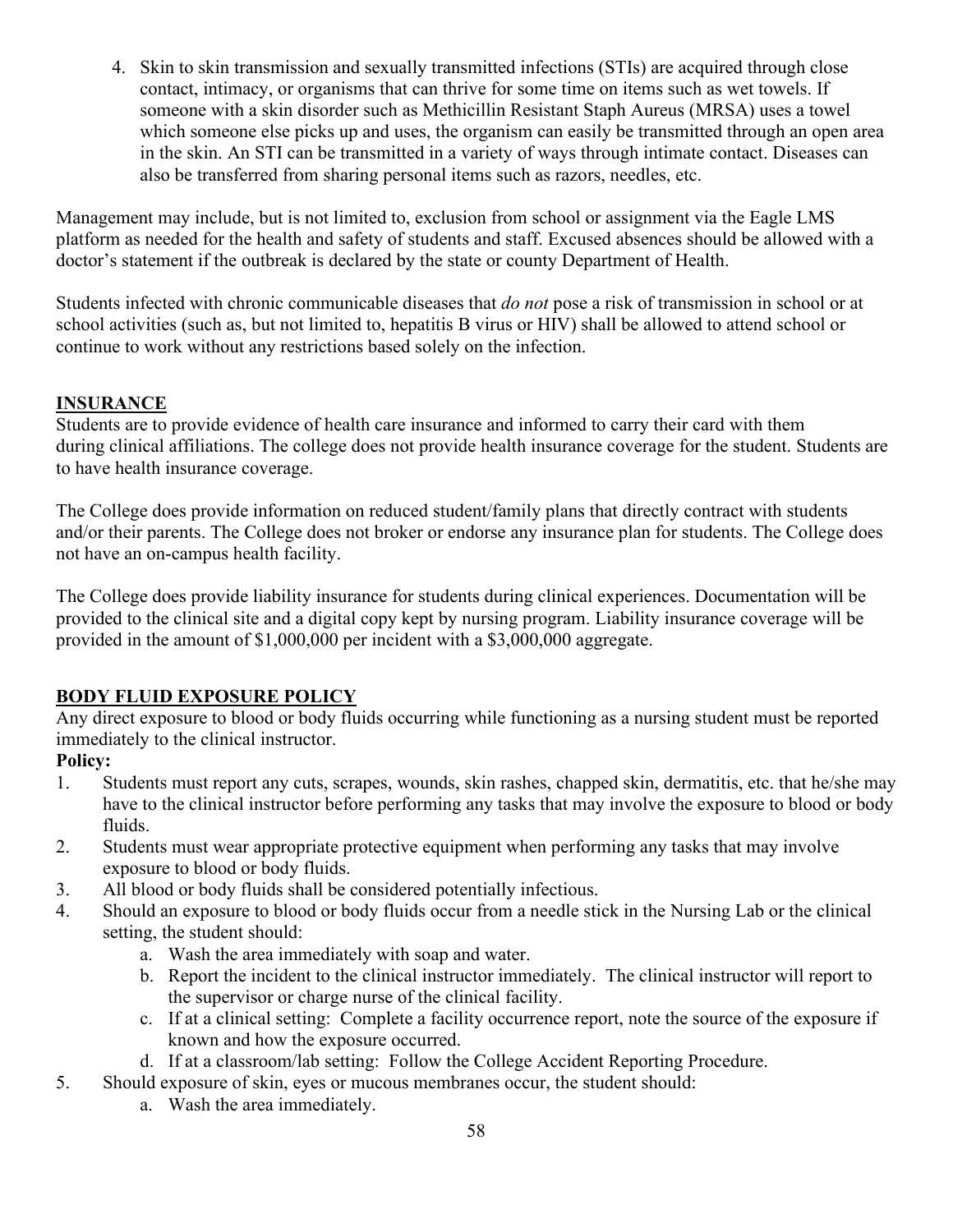- b. Report the incident to the clinical instructor immediately. The clinical instructor will report to the supervisor or charge nurse of the clinical facility.
- c. If at a clinical setting: Complete a facility occurrence report, note the source of the exposure if known and how the exposure occurred.
- d. If at a classroom/lab setting: Follow the College Accident Reporting Procedure.

# **Post-Incident Procedure:**

The following procedure will be implemented with regard to medical care and follow-up of the incident.

- 1. If the source of contamination is known, blood will be drawn from the patient for the following tests: HIV antibody, Hepatitis B surface antigen, and Hepatitis C antibody. Written permission from the patient is required for HIV testing. The blood will be drawn from the patient per protocol of the clinical facility and be processed through the lab designated by the facility.
- 2. If the source of contamination is unknown it is recommended that the student be tested for HIV antibody and Hepatitis B surface antigen. With appropriate follow-up testing in 3 months, and 6 months as recommended by the CDC.
- 3. The student will be given direction to get blood drawn from Boyce & Bynum that will be covered by liability insurance, provided by the college.
- 4. The student may see a private physician for testing and follow-up at his/her own expense.
- 5. The student may report to the Emergency Room of any hospital for testing and follow-up at his/her own expense.
- 6. The student has the right to refuse testing and follow-up and must sign a waiver indicating refusal in the presence of a witness.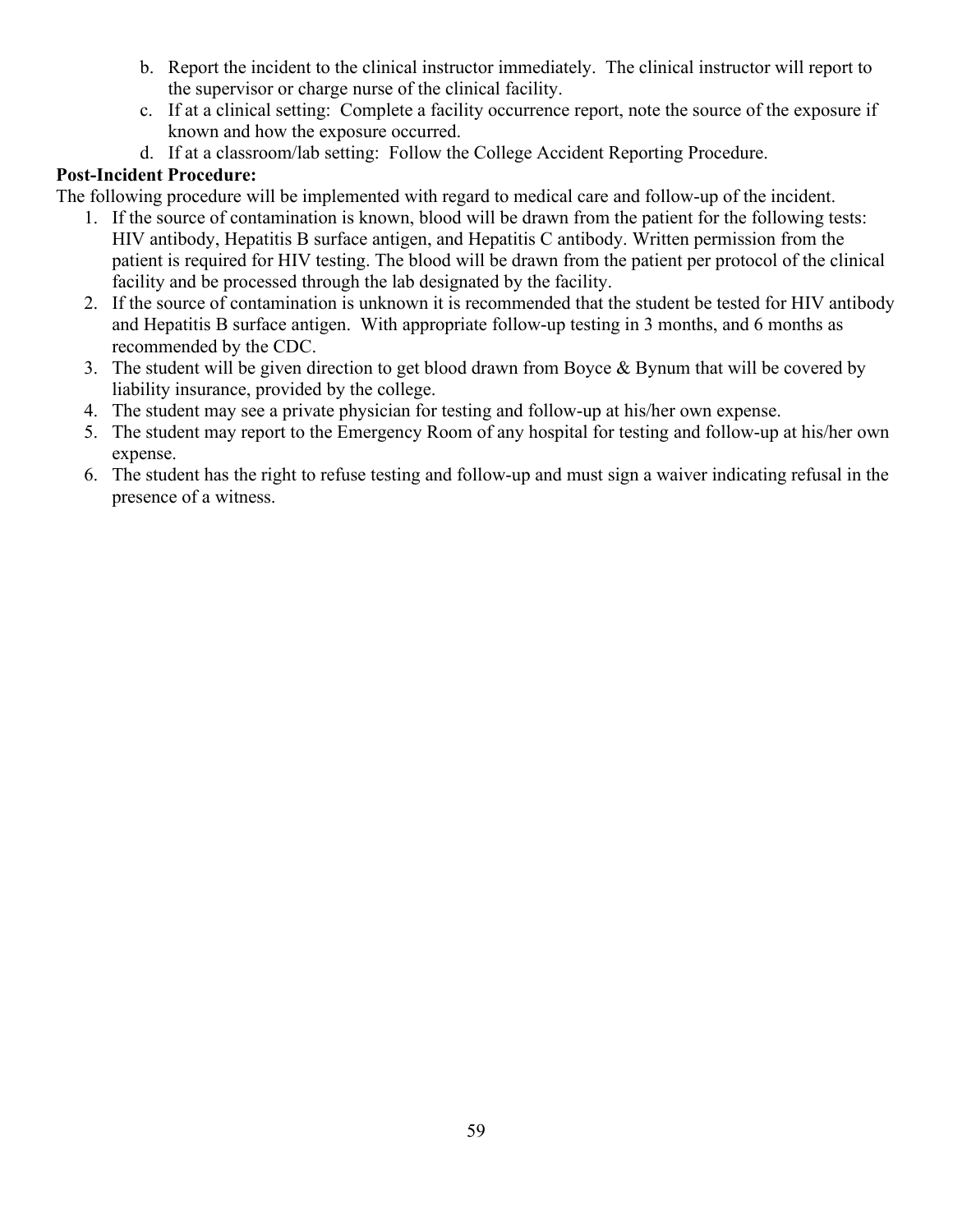# **Laboratory Policies**

.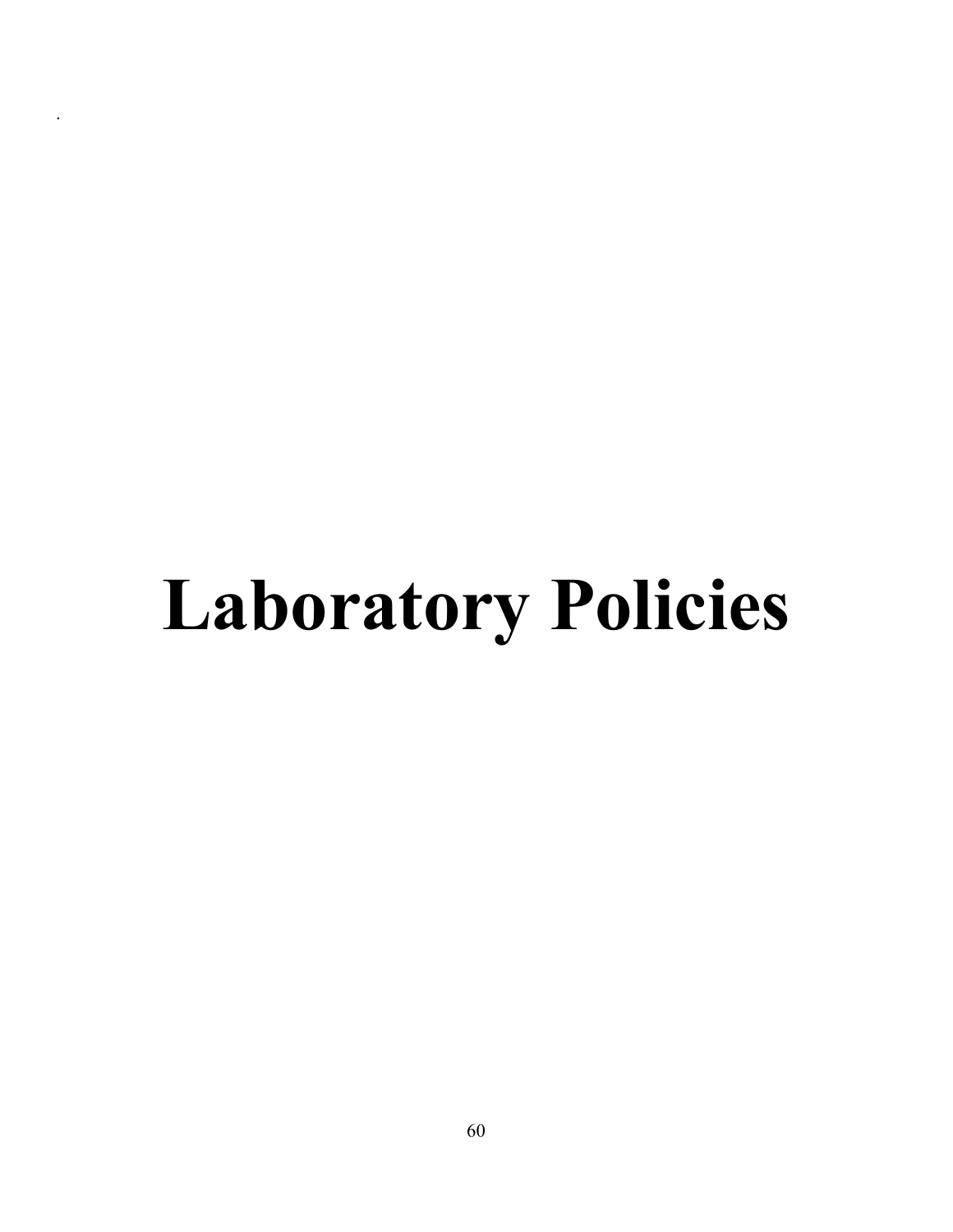### **Overview of Nursing Skills and Simulation Lab**

Participation within the nursing lab is part of your clinical and academic program. The same requirements for maintaining professional integrity in both the clinical and classroom settings apply within the lab. Prior to participation within the nursing lab, you will be required to sign the HIPPA form and turn it into your faculty or Nursing Lab and Remediation Coordinator.

The Nursing Lab is located in the Health Science Center (HSC) Rm 122. It contains both a skills lab and two simulation lab rooms.

The skills lab is where you will be instructed and evaluated on nursing skills throughout the nursing program. The skills lab offers you the opportunity to practice nursing skills in enhance knowledge, understanding, and confidence. Beyond skills practice and check-offs through scheduled class time, open lab hours are available. Open lab hours are posted within lab Canvas courses, as well as, on the entrance door of the nursing lab. These open lab hours are updated each semester and will include times in which the lab is closed due to planned class and simulations. If you need lab time outside of the listed hours, please contact the Lab and Remediation Coordinator for scheduling. The Nursing Lab and Remediation Coordinator is available to assist you to become proficient with nursing skills, please contact the Nursing Lab and Remediation Coordinator or faculty for assistance.

The simulation lab rooms will allow you to encounter simulated patients in a safe controlled environment. The scenarios are designed to develop critical thinking and clinical reasoning along with integration of learned nursing skills.

If there are no scheduled classes, simulation, or open lab; the nursing lab is locked. Should you wish to use this lab for any reason including practice or recording purposes please contact the Lab and Remediation Coordinator or your instructor. This option is available at the discretion of the nursing faculty.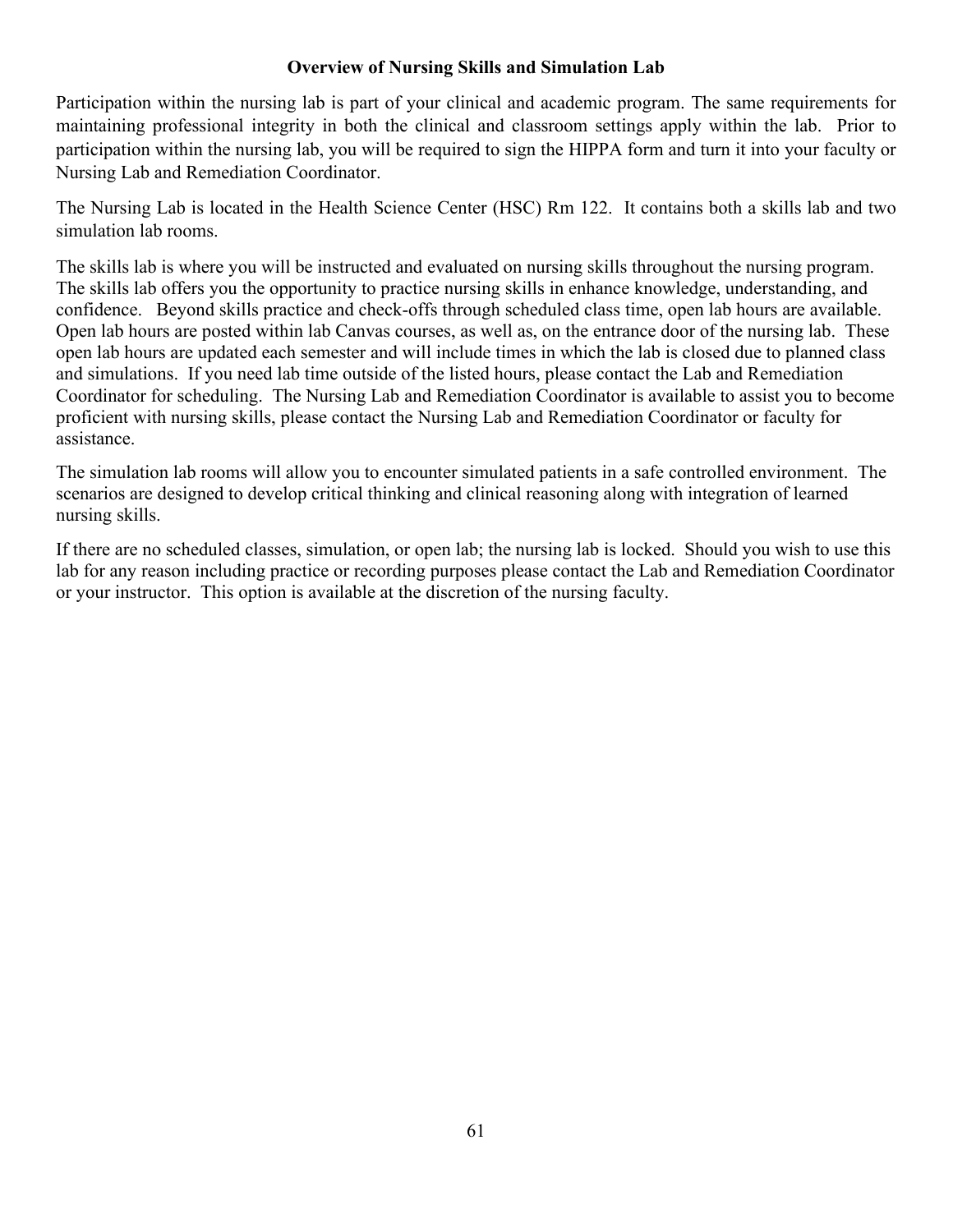# **1. Professional Integrity: Dress Code for Nursing Lab**

The nursing profession is one, which requires its members to show a proper degree of professionalism. While in the skills/simulation labs appearance is to be professional.

- a. When participating in the nursing skills and/or simulation lab, school scrubs or State Tech shirt with scrub pants are to be worn. Any variations will be communicated per faculty.
- b. Students are responsible for providing necessary equipment such as stethoscopes, watches, and pencils.
- c. Scrub hem must not touch the floor.
- d. Scrubs are to be clean and wrinkle free.
- **e. Closed toe shoes are required at all times while in the lab, including practice time.**
- f. School identification badges are to be worn and visible while in simulation lab.
- g. Long hair is to be secured away from the face.
- h. Nails are to be short and without nail polish.
- i. Street clothes may be worn for practice or supporting simulation role only.
- j. If worn, street clothing must be clean and appropriate.

# **2. Professional Conduct in Nursing Lab**

Conduct while in the skills and simulation lab is to reflect mutual respect for all participants including the patients both Standardized and simulators. The nursing lab is a safe environment where errors in care may occur; these situations are to remain confidential. The labs areas are for practice and studying of skills not for social interactions. Students will be evaluated throughout the entire lab course and/or simulation experience. Inappropriate actions may affect course grade and/or Job Readiness scores.

- a. All interactions in lab courses and simulation (including debriefing) are to be respectful and professional.
- b. All simulation information is to be maintained confidential.
- c. Actions of all participants of a simulation are to be confidential.
- d. HIPAA agreement must be signed at the start of the PNT and the ADN program.
- e. Inappropriate behavior during a simulation (laughing, language) will result in ceasing the scenario and missing out on valuable instruction/experience.
- f. Cell phones for videoing of skills, calculations (not for testing), and accessing information are allowed.
- g. No personal calls are to be held in the labs at any time.
- h. Students are not to recline nor place feet on beds unless directed to during a simulation experience.
- i. Faculty assistance is available for review of skills. Contact the Nursing Lab and Remediation Coordinator or the course nursing instructor.
- j. Students are to be cognizant of cultural diversity both in interactions with peers and simulated patients.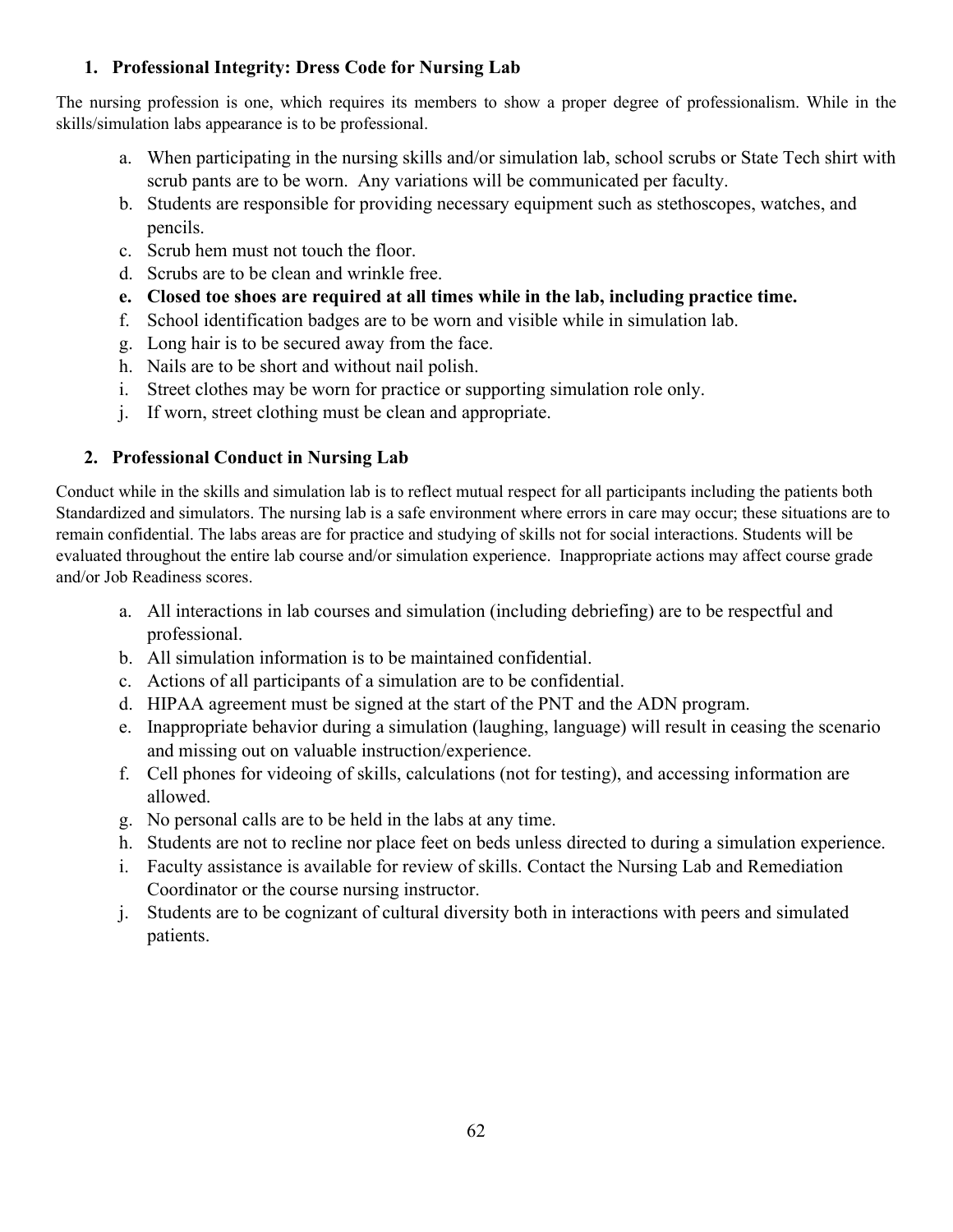# **3. Maintenance of Mannequins and Equipment**

Simulation equipment is costly; consequently, care must be taken when utilizing them for learning experiences. Do not attempt to repair a task trainer or simulator. Only those trained to care for the simulators should perform services.

- a. No food, gum, or drinks are allowed in the lab at any time unless approved by the Lab and Remediation Coordinator.
- b. Ink pens and markers are not be used near the mannequins. Ink leaves a permanent mark!
- c. Mannequins are not to be left exposed.
- d. Beds are to be neatly made after completion of tasks.
- e. Hand hygiene is to be completed upon entering the lab.
- f. Gloves donned prior to working with the high-fidelity simulators.
- g. Beds are to be in low position, locked, and have two rails up.
- h. Remove any tape applied to the mannequins.
- i. Wipe off any lubricant used on mannequins.
- j. Do not use Betadine on any task trainer or mannequin, as it will leave a stain.
- k. Users are to report any marks on or malfunctioning of the simulators to the Lab and Remediation Coordinator.
- l. Mannequins are to remain in the beds and moved only by simulation staff.

# **4. Lab Equipment and Supplies**

Inventory of lab supplies is done each school year. New supplies will be ordered at the beginning of each school year to meet the educational needs of the students during simulation experiences.

- a. Students will purchase a lab supply kit at the beginning of their lab courses for skills practice.
- b. Sharps purchased as part of the supply kit will be kept in the nursing lab within the supply closet behind locked doors for safety. Sharps will only be used for instructed nursing skills with nursing faculty present in the nursing lab.
- c. Supplies in the lab may be available for practice. See the Lab and Remediation Coordinator if extra supplies are needed to become proficient in a nursing skill.
- d. Supplies in the labs are not to be used for personal care or to be taken out of the labs.
- e. Lockers will be provided for student use of supplies. Due to limited space, students may be asked to share lockers. Students are responsible for supplying a combination lock to secure their items.

# **5. Lab Availability**

The nursing lab houses expensive breakable equipment which must be secured. The security and functioning of these items is necessary to maintain an effective learning environment. As a means of guarding valuable items the lab will maintain hours for access.

- a. The lab is to remain locked when no class or skills practice time is scheduled.
- b. Hours of operation are posted within lab Canvas courses, as well as, on the entrance door of the nursing lab. These open lab hours are updated each semester and will include times in which the lab is closed due to planned class and simulations.
- **c.** Students can request lab time by contacting the Lab and Remediation Coordinator.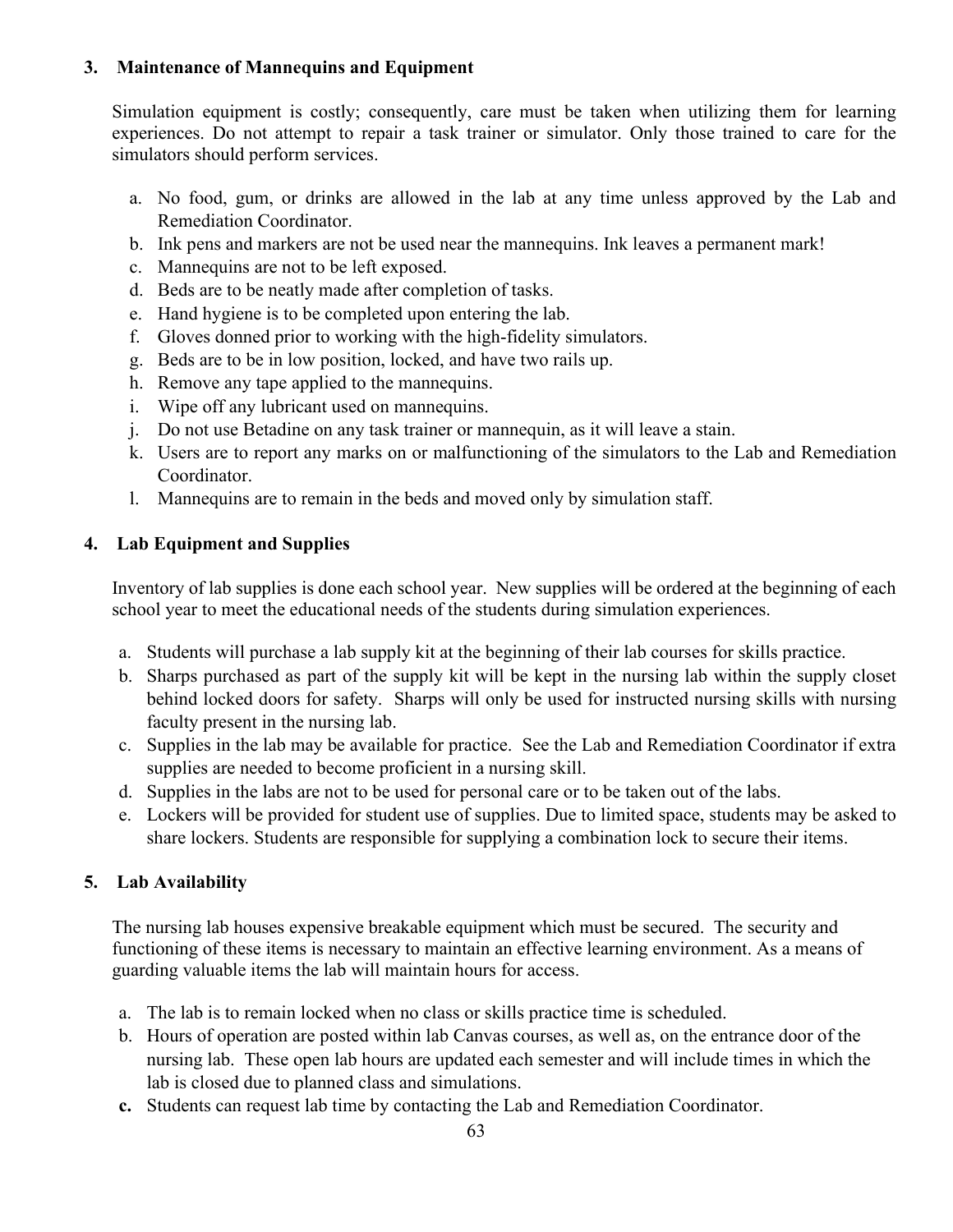#### **6. Lab Use for Remediation**

The nursing lab is available for remediation activities as needed. Students may be required to complete remediation per course instructors.

- a. Students will be notified if they have been referred to the Lab and Remediation Coordinator for remediation per the course instructor.
- b. The remediation form will detail skill or topic to be remediated, reason for remediation, and required equipment.
- c. A nursing faculty member or the Lab and Remediation Coordinator may complete the remediation depending upon availability.
- d. Remediation must be completed to complete the course. An Incomplete for a course may be given if remediation is not completed.

# **7. Universal Precautions for Nursing Lab**

In the clinical setting students will be following Universal Precautions, the nursing lab environment offers an opportunity to practice the CDC's standards including hand hygiene.

- a. Students are to perform hand hygiene upon entering and exiting the labs.
- b. Gloves are to be worn when working with simulators and standardized patients when appropriate.
- c. Omitting of hand hygiene during a skills assessment will result in a lowered grade.

#### **8. Evaluation of Simulation by Faculty and Students**

 Evaluation of simulation is critical to assess effectiveness and guide improvements of the scenarios. Evaluation data will to be retained to determine effectiveness of simulation throughout the curriculum.

- a. Student's evaluation of the simulation will be placed on Canvas for completion. The Simulation Effectiveness Tool-Modified (SET-M) is utilized from the QSEN Institute.
- b. The simulation experience is not considered completed until evaluations are completed. Students may be held in lab until all evaluations have been submitted.
- **c.** QSEN Debriefing questions will be used to follow up from the simulation experience.

#### **9. Simulation Evaluation**

Simulation offers an opportunity for the student to apply critical thinking and critical reasoning in a predetermined scenario. Simulations are considered clinical time, students are required to attend with expectations of being prepared and maintaining professionalism throughout the experience. Simulation is a learning activity which is not graded.

- a. Assigned preparation work will earn points to be determined by the instructor.
- b. Preparation activities must be completed prior to simulation.
- c. Participation in debriefing is required.
- d. Simulations are mandatory.
- e. Students must contact the instructor or Lab and Remediation Coordinator a minimum of 30 minutes prior to the scheduled start time if unable to attend.
- f. Simulations cannot be made up.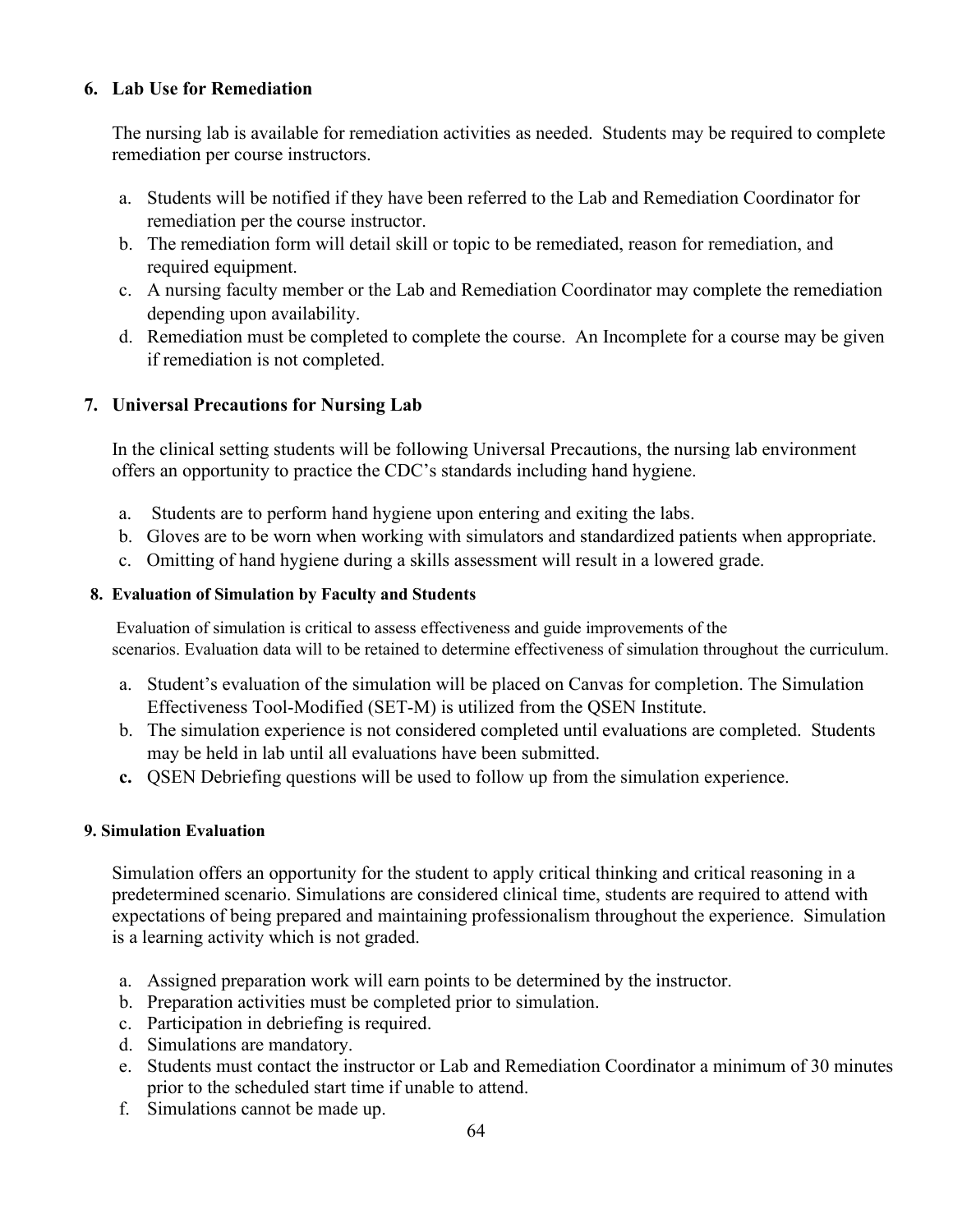g. Make up work, clinical make up time, or another assignment may be assigned. Communication will come from your clinical or course instructor if the simulation is missed. Points will be deducted from the assigned preparation work per instructor's discretion.

#### **1. Skills Evaluation**

- a. Passing score for skills evaluation is based upon individual nursing lab courses.
- b. Remediation must be completed prior to completing the lab course. An Incomplete for a course may be given if remediation is not completed.

#### **11. Sharps and Equipment Safety**

Students are exposed to sharps and heavy moveable equipment in the lab environment. Care must be given to protect an individual from injury to self or others.

- a. Sharp containers are to be utilized for disposal of needles and glass.
- b. Needle sticks: wash injured area with soap and water.
- c. Inform faculty if needle sticks or any other incidents occur.
- d. Completion of an incident report will be required for all incidents.
- e. Place trash in trash receptacles not sharp containers.
- f. Beds and wheelchairs are to be in the locked position when moving patients.
- g. Leave all beds and wheelchairs in the locked position.
- h. Closed-toed shoes are to worn in the labs at all times.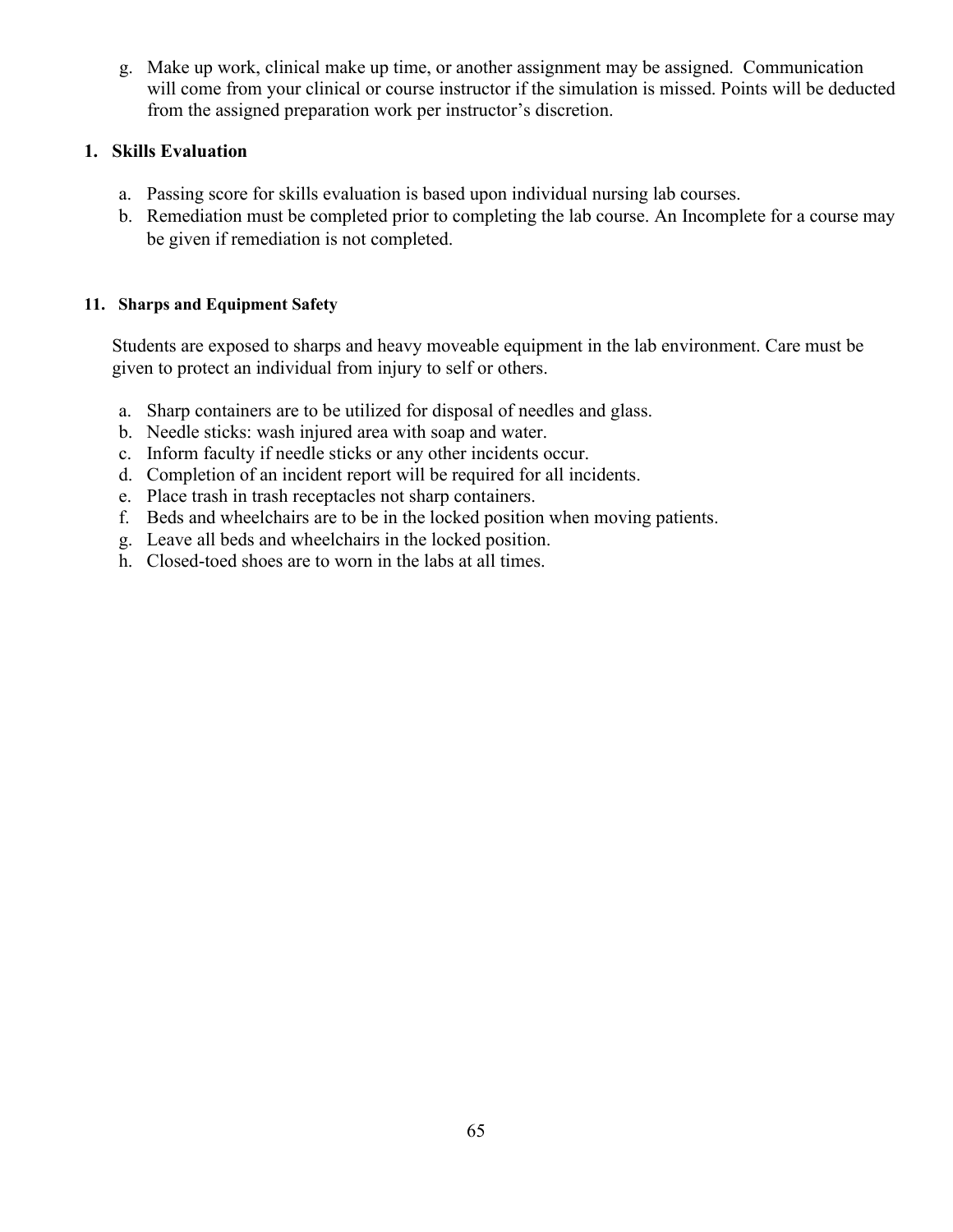#### **State Technical College of Missouri**

#### **Nursing Lab HIPAA AGREEMENT**

Name:  $\Box$  Date:

#### **Confidentiality of Information**

During your participation in simulations or skills competencies at the State Technical College of Missouri Nursing Lab, you will likely be an observer of the performance of other individuals in managing healthcare skills and/or scenarios. As a participant in these activities, in whatever role you are asked to maintain, hold confidential all information regarding the performance of specific individuals and the details of specific scenarios.

By signing below, you acknowledge to having read and understood this statement and agree to maintain the strictest confidentiality about any observations you may make about the performance of individuals.

Signature: Date:

By typing my full legal name, I am acknowledging acceptance of the above terms. My electronic signature is to be as valid as a written signature.

#### **Release for Still Photographs and Videotapes**

I authorize instructors and administrators of the nursing lab to publicly show still photographs (slides or prints) and/or videotapes depicting me during this course. I understand that, unless otherwise approved by me, I will not be specifically identified, and that the photographs will be shown only for educational, research, or research administration purposes. No commercial use of the photographs (slides or prints) and/or videotapes will be made without my written permission.

Signature: Date:

By typing my full legal name into this box, I am acknowledging acceptance of the above terms. My electronic signature is to be as valid as a written signature.

After completing this form, Save As: "YourNameHIPAA" and submit a copy to Canvas Nursing Lab course.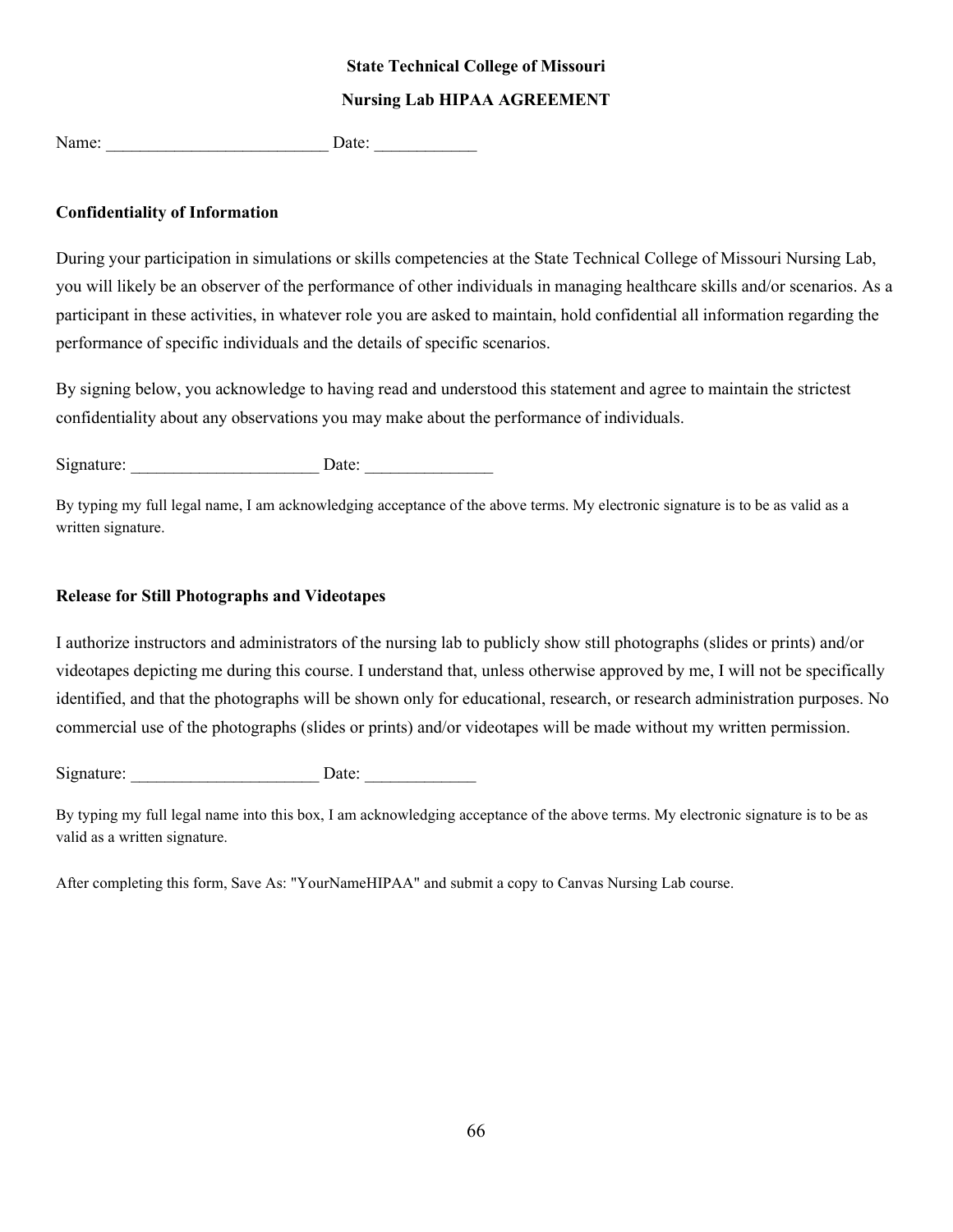# **State Tech Policies and Procedures**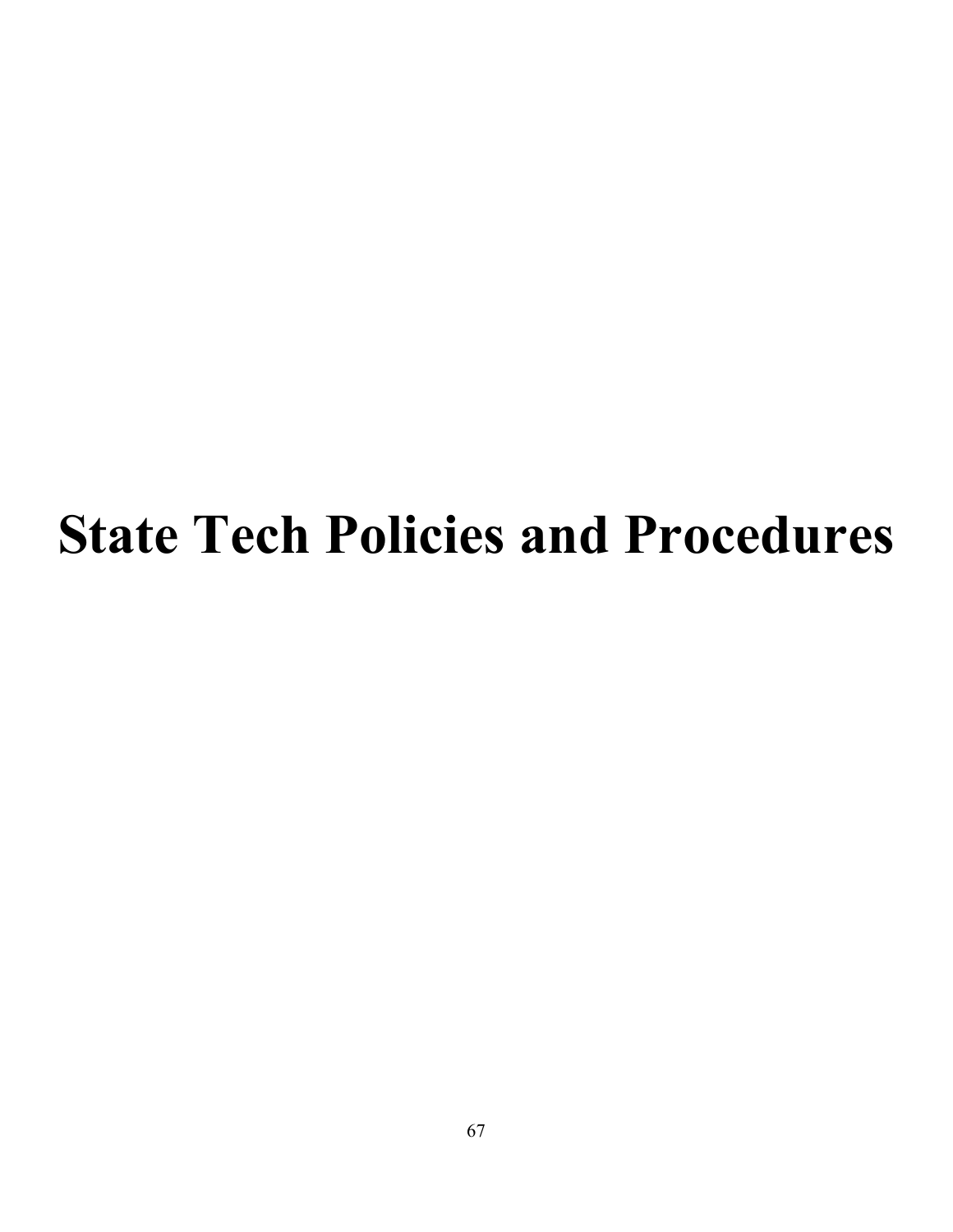# **State Tech Policies and Procedures**

# **ACADEMIC INTEGRITY**

State Tech Policy Library can be referenced for the [Academic Integrity policy.](https://www.statetechmo.edu/academic-integrity/) The nursing programs have an academic integrity policy that aligns with State Tech policy and industry standards.

Academic misconduct is any act that does or could improperly distort students' grades or other student academic records. Academic misconduct is cheating the student of learning the needed skills and an offense to the academic integrity of the learning environment. All forms of academic dishonesty will call for discipline.

- 1. Unprofessional and dishonest acts include, but are not limited to:
- 2. Copying/submitting another person's work.
- 3. Unauthorized taking of someone else's work.
- 4. Using unauthorized notes or equipment (including programmable calculators, smart phones, smart watches, etc.) during an examination.
- 5. Stealing an examination or using a stolen examination.
- 6. Allowing another student to have access to your work, thereby enabling that student to represent the work as his/her own.
- 7. Falsifying a client's clinical record.
- 8. Plagiarizing any assignment. "Plagiarism" means using someone else's ideas or words without using quotation marks and/or giving credit by citation of source(s).
- 9. Theft from a patient or associate, supplies other material or equipment from the school or clinical sites.
- 10. Altering grades on examinations or assignments.
- 11. Post examinations alterations.

Instructors will use any one or more of the following disciplinary measures for a case of dishonesty:

- A zero for the assignment
- An "F" for the course
- Separation from the program

# **ACCESSIBILITY**

Any student with adaptations or learning needs should contact the Nursing Department Chair for assistance.

# **ACCIDENTS**

The Program Coordinator and Department Chair must be made aware of all accidents within 24 hours of the occurrence. Program faculty will follow the [State Tech Accident Reporting Procedures.](https://www.statetechmo.edu/accidents/)

# **ADVANCED PLACEMENT GUIDELINES**

Transcripts that are submitted within the application process will be reviewed and core curriculum transfer credit may be accepted for only a select few core nursing courses upon approval of the State Technical College of Missouri nursing program faculty.

# **CAMPUS SECURITY**

The State Technical College of Missouri Policy Library can be referenced for the Emergency Response and [Safety Policy](https://www.statetechmo.edu/policy/) This policy will be followed when students are on a campus operated by State Technical College of Missouri.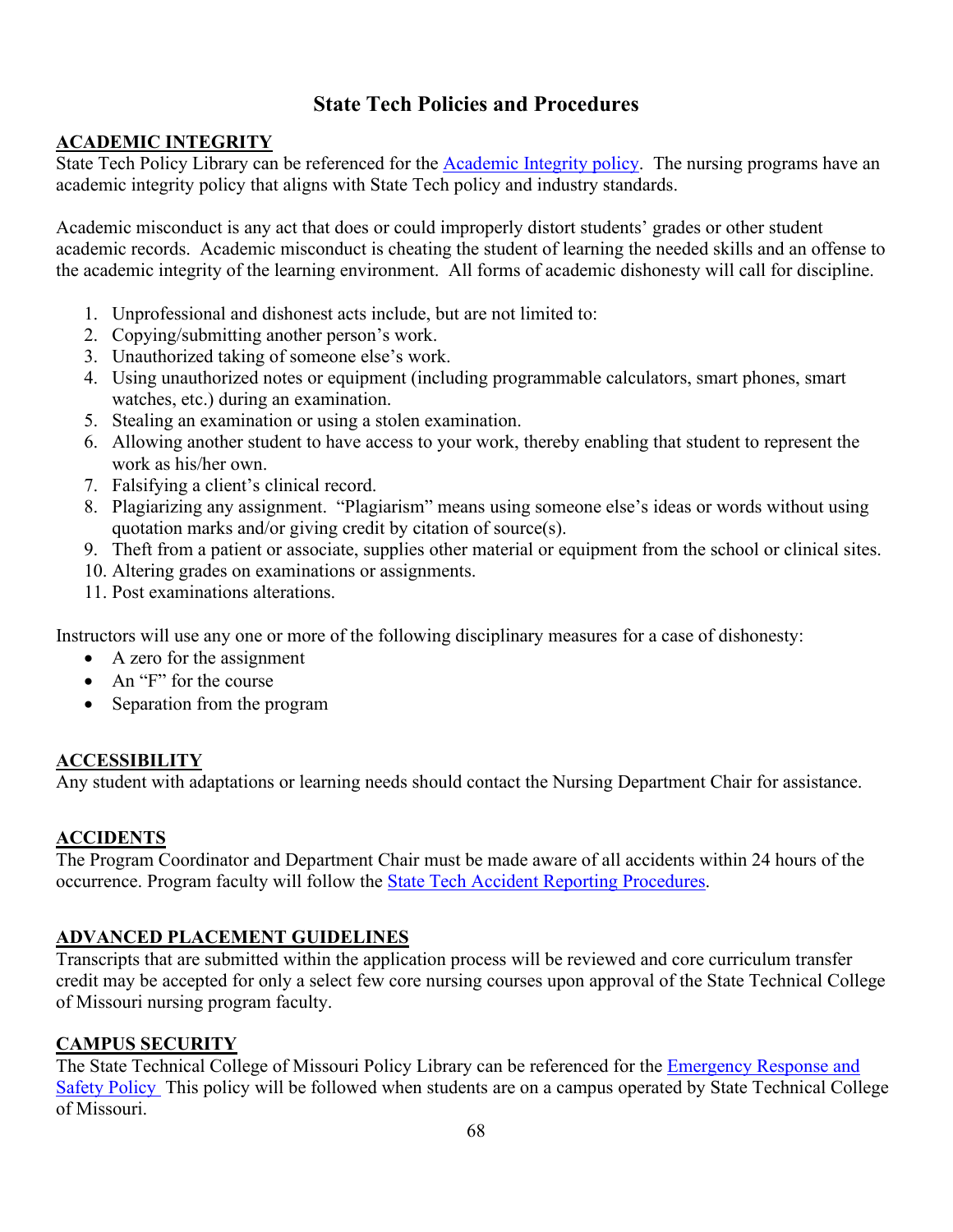# **DISPUTE RESOLUTION PROCESS**

The State Technical College of Missouri Catalog can be referenced for the [Dispute Resolution Process \(p46\).](https://www.statetechmo.edu/wp-content/uploads/2021/07/2021-2022-State-Tech-College-Catalog-Policies.pdf)

# **DRUG AND ALCOHOL POLICY**

The State Tech Policy Library can be referenced for the [Alcohol and Substance Abuse Information.](https://www.statetechmo.edu/drug-free-schools-biennial-review/)

# **EMERGENCY AND SAFETY PROCEDURES**

The State Tech Emergency and Safety Procedures can be found at the entrance to the Health Science Center. Dial 911 during any emergency.

# **FAMILY RIGHTS AND PRIVACY ACT NOTIFICATION**

The State Tech Policy Library can be referenced for the **Family Educational Rights and Privacy Act (FERPA)**.

# **INCLEMENT WEATHER DISMISSAL PROCEDURE**

The State Technical College of Missouri College Catalog can be referenced for the [Inclement Weather](https://www.statetechmo.edu/wp-content/uploads/2021/07/2021-2022-State-Tech-College-Catalog-Policies.pdf)  [Dismissal Procedure \(p42\).](https://www.statetechmo.edu/wp-content/uploads/2021/07/2021-2022-State-Tech-College-Catalog-Policies.pdf) Clinical cancellations due to weather can be found under Attendance in the Clinical section of this handbook.

Text Alerts – Receive Emergency Alerts and other information sent as a text message to your cell phone or as an email. Sign Up at [www.statetechmo.edu](http://www.statetechmo.edu/) "State Tech Alerts".

# **JOB READINESS SCORE**

 $\overline{AJA@^{TM}STC}$  is a value-added service to students and employers that rewards students by giving employers more than typical academic grade on a transcript. Information on the [Job Readiness Score](https://www.statetechmo.edu/aja-state-tech-grading-system/) can be found in the State Tech Policy Library.

# **NOTICE OF NONDISCRIMINATION**

State Tech Policy Library can be referenced for the [Nondiscrimination Policy.](https://www.statetechmo.edu/non-discrimination-policy-3/)

# **PARKING**

Students may park designated parking for State Tech students only. The State Tech Policy Library can be referenced for the **Student Parking Regulations** on campus.

# **PROGRAM ADVISORY COMMITTEE**

Duties and Responsibilities of the Program Advisory Committee are as follows:

- 1. Membership
	- a. The Department Chair appoints members of an advisory committee with the approval of the sponsoring agency;
	- b. Membership is composed of persons who are interested in practical nurse education, practice, and in improvement of patient care;
	- c. The program faculty and the State Technical College of Missouri Administrators are ex-officio members and are not eligible to serve as officers;
	- d. The role of advisory committee is advisory only.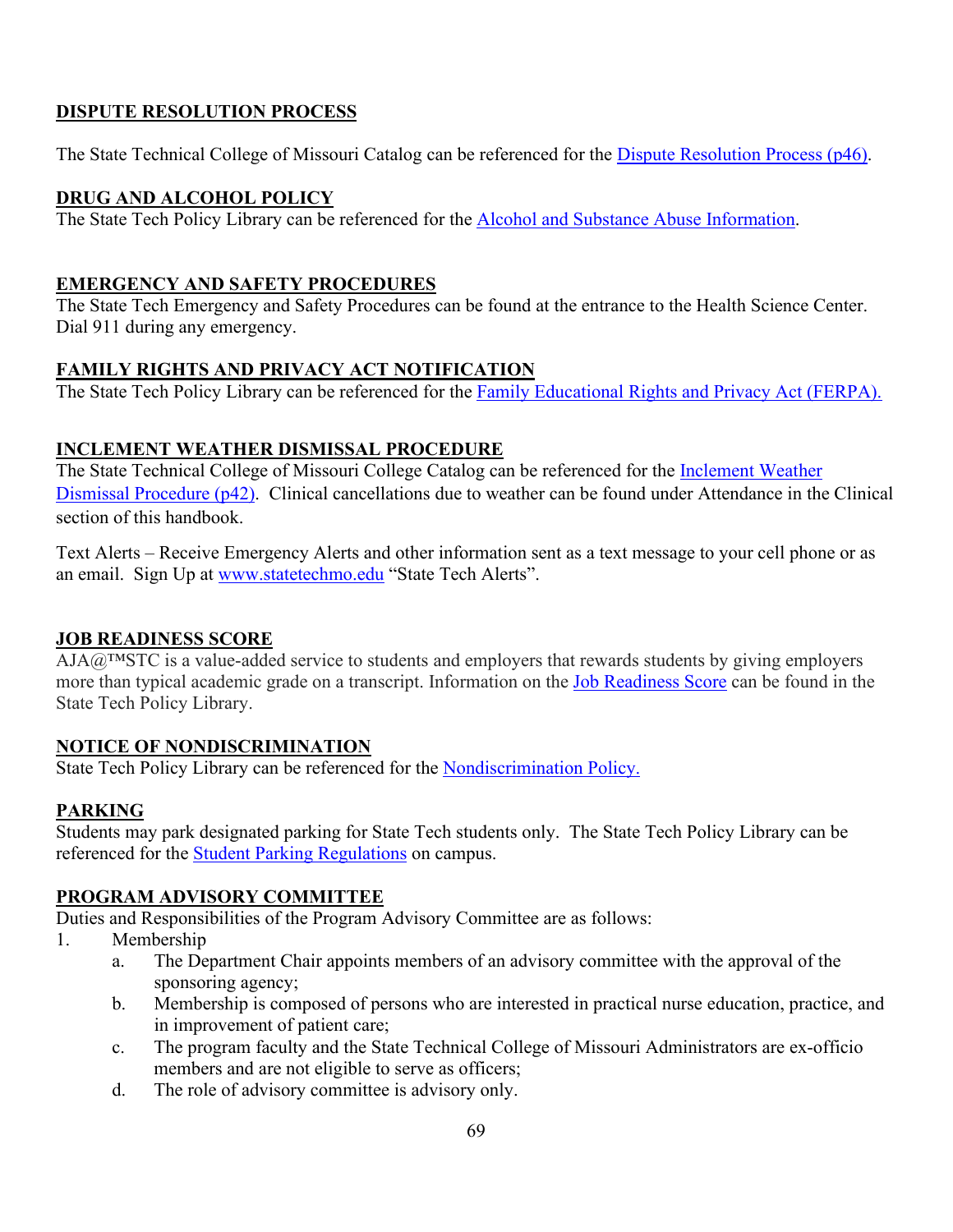- 2. Functions of the Advisory Committee
	- a. To study and protect the needs of the program as an educational institution concerned with service to the community;
	- b. To assist with the interpretation of the philosophy and outcome criteria of the program to the public;
	- c. To assist in securing funds for the program and scholarships and loans for needy students;
	- d. To advise on the development of policies;
	- e. To assist in recruitment.

# **SMOKING**

The State Tech Policy Library can be referenced for the [Tobacco Free Campus](https://www.statetechmo.edu/tobacco-free-campus-2/) policy. This policy will be followed when students are on a campus operated by State Technical College of Missouri.

# **STUDENT CODE OF CONDUCT**

The State Tech Policy Library can be referenced for the [Student Code of Conduct Policy.](https://www.statetechmo.edu/student-code-of-conduct/)

# **WEAPONS IN SCHOOL**

The State Technical College of Missouri College Catalog can be referenced for the [Weapons Policy \(p44\)](https://www.statetechmo.edu/wp-content/uploads/2021/07/2021-2022-State-Tech-College-Catalog-Policies.pdf) This policy will be followed when students are on a campus operated by State Technical College of Missouri.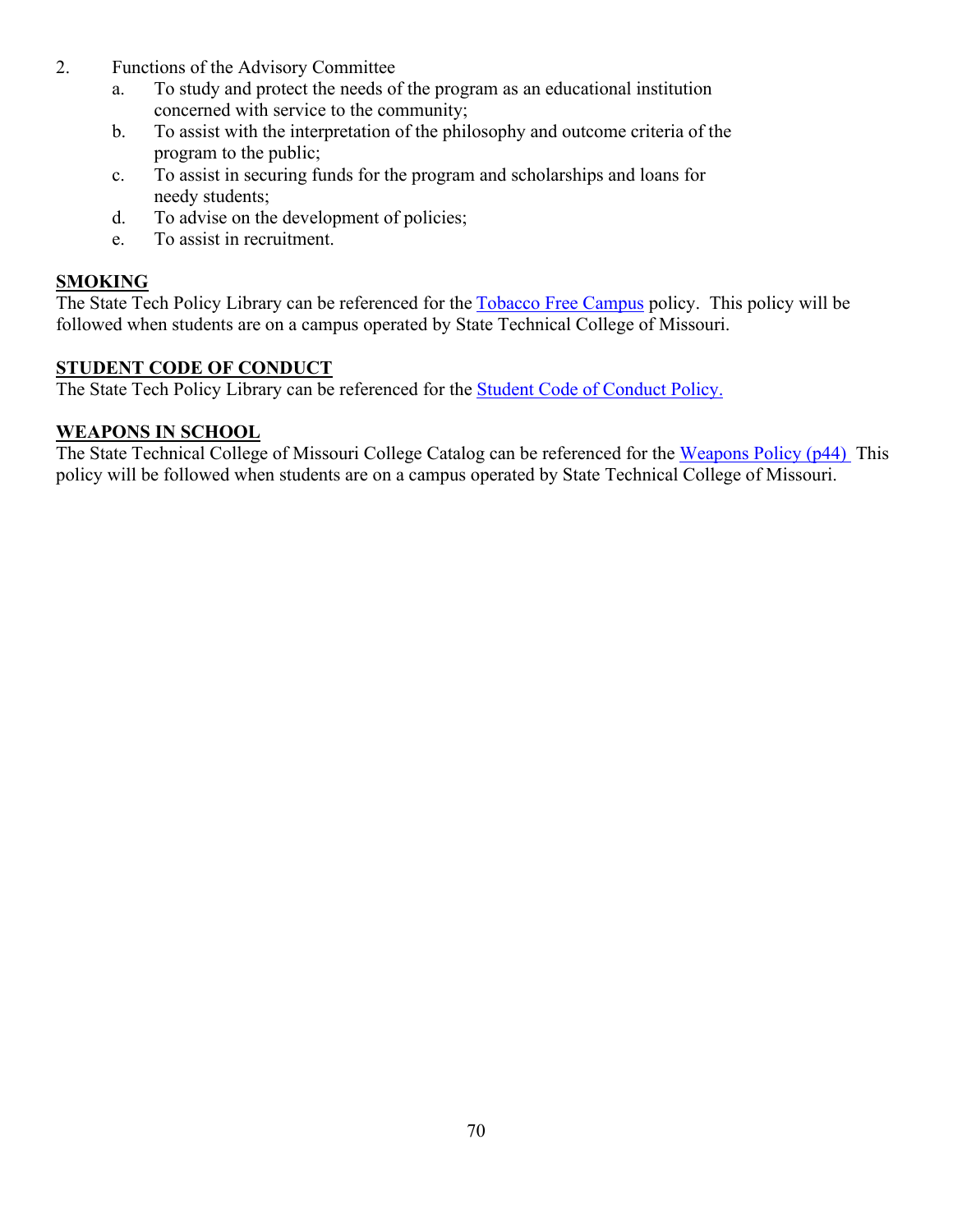# **Forms**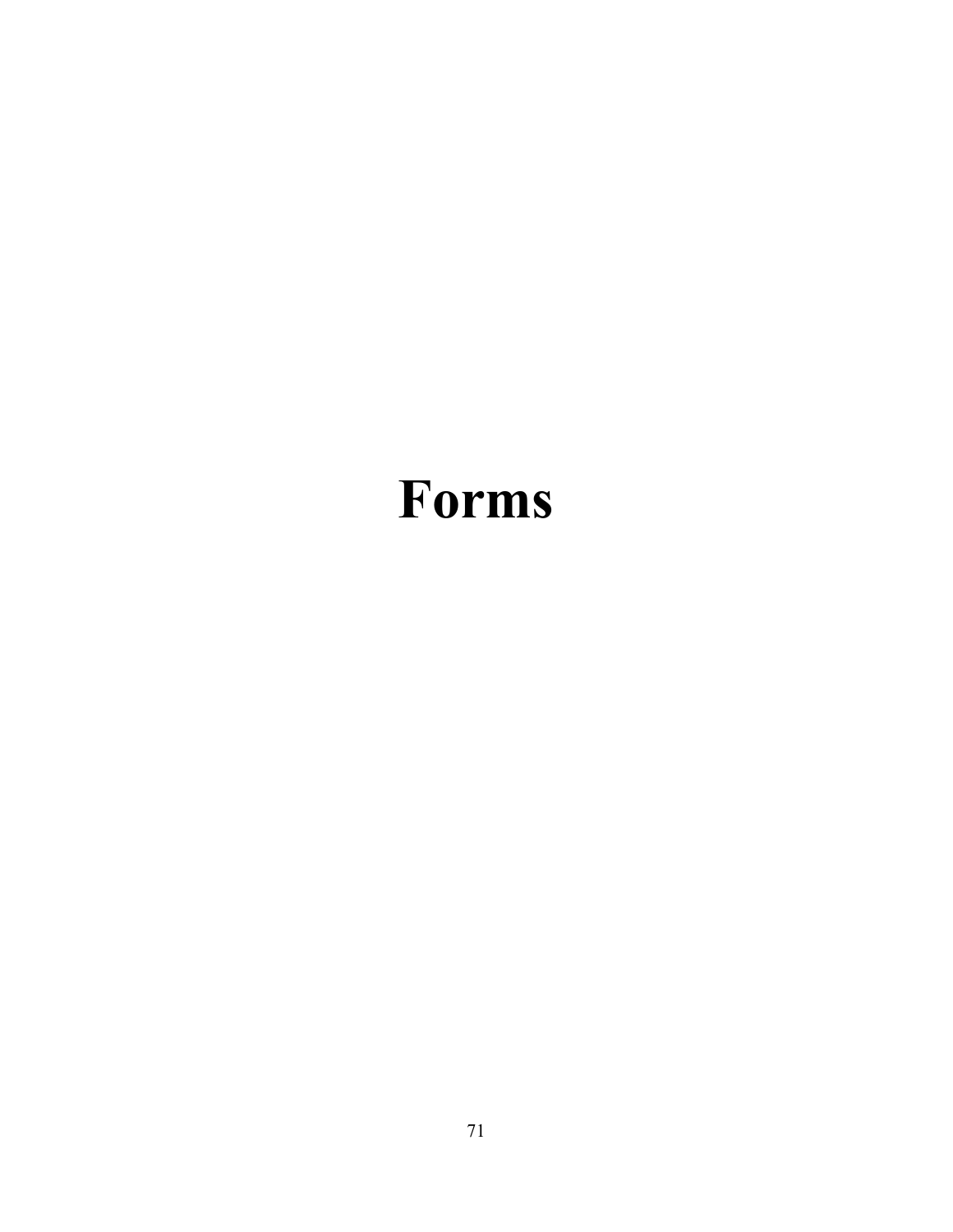# STATE TECHNICAL COLLEGE OF MISSOURI NURSING PROGRAM GRADE ADVISEMENT

| <b>Student Name:</b> | Date:   |
|----------------------|---------|
| Faculty:             | Course: |

Most recent exam score, you have received \_\_\_\_\_\_ points from a total of \_\_\_\_\_\_.

In order to be successful in this course and progress through the nursing program, you will need to obtain at least an  $\ldots$ 

Please make an appointment to meet with your instructor(s) to discuss your grade advisement. Please bring this document with you. Your score reflects that you need additional assistance or changes to your academic preparedness. Please select the appropriate reason(s) as to what you believe is the cause of your current grade.

- $\Box$  Inadequate exam preparation
- $\Box$  Poor test-taking skills
- $\Box$  Lack of understanding of material
- $\square$  Personal distractions
- $\Box$  Other

#### Suggested actions for improvement will be discussed during your grade advisement meeting:

- Review current study practices and current resources
	- $\Box$  Join a student study group
	- $\Box$  Obtain additional reference material from the nursing faculty
	- $\Box$  Complete related Evolve case studies / quizzes / test questions.
	- $\Box$  Complete pertinent self-study guides from the syllabus/text for the current units being covered
	- $\Box$  Assess work/home schedule to allow adequate time to study
- Review test-taking material
	- $\Box$  Review test-taking strategies from the textbook
- Meet with the instructor(s) of the course to discuss your options at this point in the semester. Options may include but are not limited to:
	- $\Box$  Seek tutoring
	- $\Box$  Seek counseling/learning assessment
	- $\Box$  Schedule an appointment with the Lab Remediation Coordinator
	- $\Box$  Modify work schedule to accommodate more time to study
	- $\Box$  Seek a health care related job to gain needed exposure to nursing skills
	- $\Box$  Contact Director of Nursing or Coordinator for specialized guidance
	- Other: \_\_\_\_\_\_\_\_\_\_\_\_\_\_\_\_\_\_\_\_\_\_\_\_\_\_\_\_\_\_\_\_\_\_\_\_\_\_\_\_\_\_\_\_\_\_\_\_\_\_\_\_\_\_\_\_\_\_\_\_\_\_

| Student Signature: |  |
|--------------------|--|
| Faculty Signature: |  |

Advisement Date:  $\blacksquare$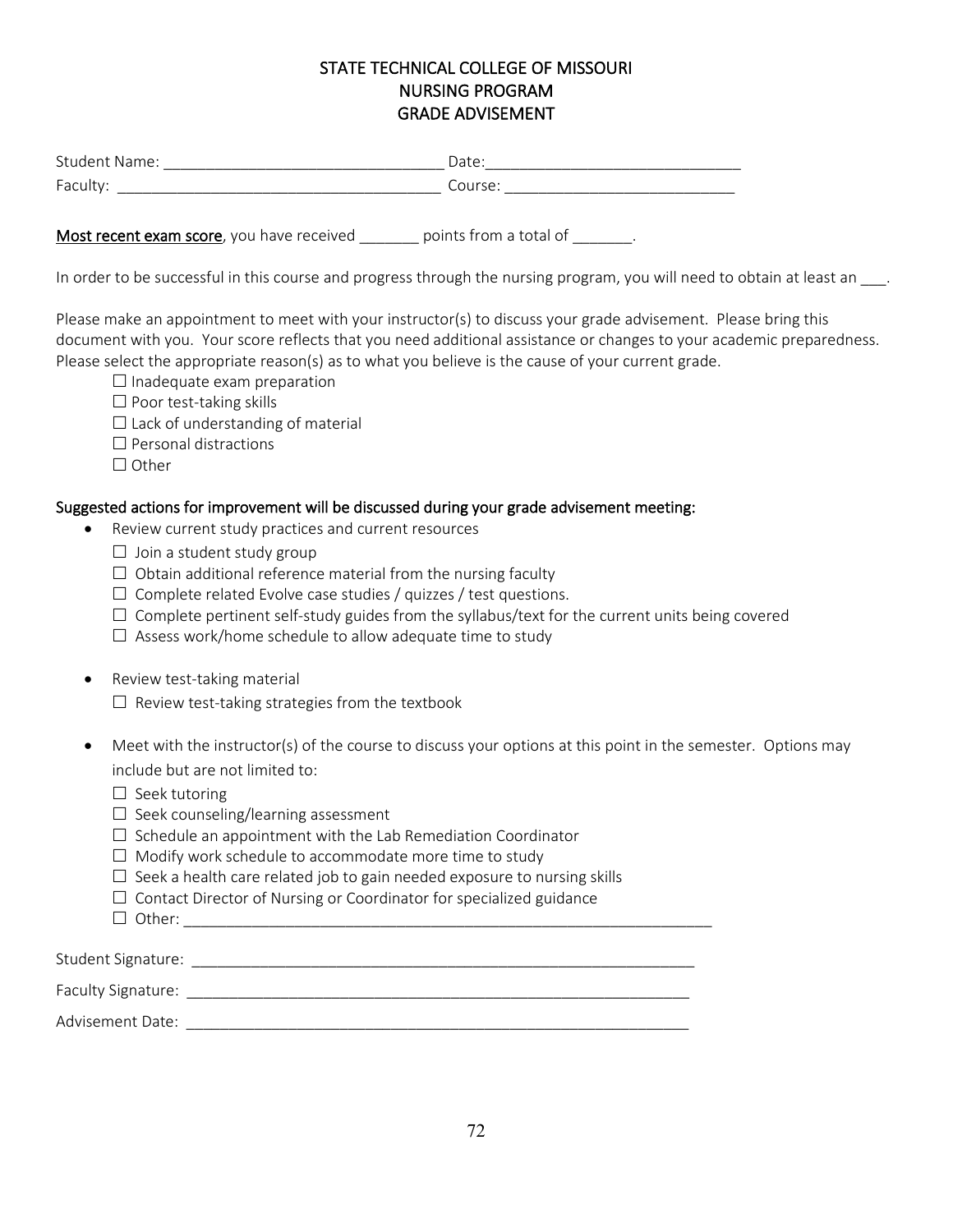|  | <b>Nursing Exam Challenge Form</b> |  |
|--|------------------------------------|--|
|--|------------------------------------|--|

Name: Exam: Exam: Exam: Exam: Exam: Exam: Exam: Exam: Exam: Exam: Exam: Exam: Exam: Exam: Exam: Exam: Exam: Exam: Exam: Exam: Exam: Exam: Exam: Exam: Exam: Exam: Exam: Exam: Exam: Exam: Exam: Exam: Exam: Exam: Exam: Exam:

Signature: \_\_\_\_\_\_\_\_\_\_\_\_\_\_\_\_\_\_\_\_\_\_\_\_\_\_\_\_\_\_\_\_\_\_ \_ Date: \_\_\_\_\_\_\_\_\_\_\_\_ \_\_

\_\_\_\_\_\_\_\_\_\_\_\_\_\_\_\_\_\_\_\_\_\_\_\_\_\_\_\_\_\_\_

**Test Question Challenge**: By filling out the below portion, I am stating that I would like to challenge a test question(s). Per the Handbook for Practical Nursing Technology Students, the nursing question challenge form must be submitted to the faculty within one class day of the test review. The exam question challenge form must be in writing explaining why the exam answer is not the best choice, rationale on what the student feels is the best answer, and current textbooks must be cited to support reasoning. Submitting this does not guarantee that the faculty will change the answer, throw the question out, or accept multiple answers. (If more space is needed, staple a loose-leaf piece of paper to this form.)

Date Received:\_\_\_\_\_\_\_\_\_\_\_\_\_\_\_\_\_\_\_\_\_\_Faculty Signature:\_\_\_\_\_\_\_\_\_\_\_\_\_\_\_\_\_\_\_\_\_\_\_\_\_\_\_\_\_\_\_\_\_\_\_\_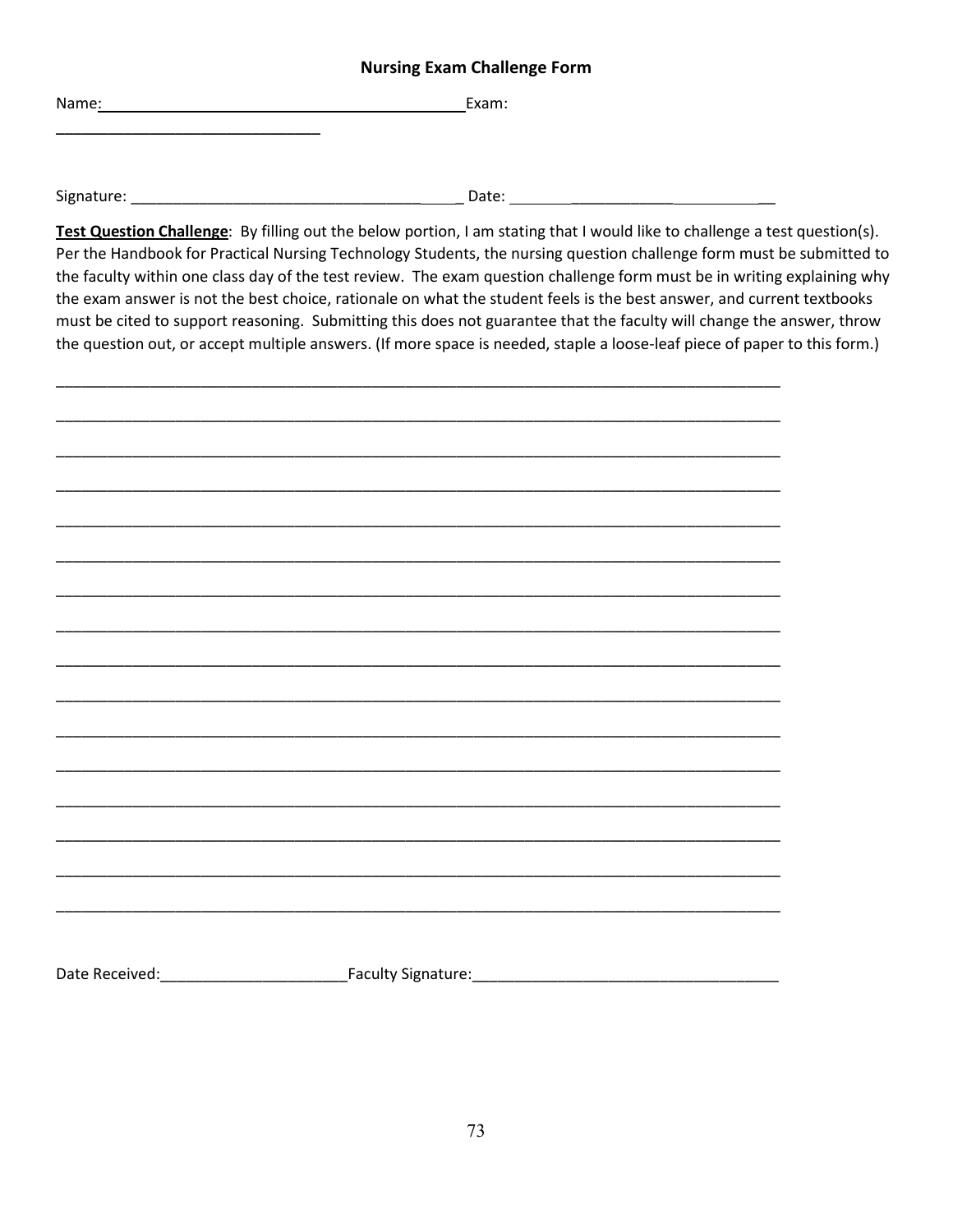## Reflective Exam Analysis

Select a reason that you missed each item on the exam. Write that exam item number on the line next to the reason. After completing review of all the incorrect items, add the amount of items you associated to each specific reason and put that number in the Total # column on the far right.

| Reason you missed an item | Identify the item number next to the appropriate reason | # |
|---------------------------|---------------------------------------------------------|---|
| Did not read the question |                                                         |   |
| properly                  |                                                         |   |
| Jumped to a conclusion    |                                                         |   |
|                           |                                                         |   |
| Missed an essential word  |                                                         |   |
|                           |                                                         |   |
| Incorrect math            |                                                         |   |
| Did not know the content  |                                                         |   |
|                           |                                                         |   |
| Did not understand a word |                                                         |   |
| or phrase                 |                                                         |   |
| Misunderstood what the    |                                                         |   |
| item was asking           |                                                         |   |
| Changed the answer but    |                                                         |   |
| had it correct initially  |                                                         |   |
| Narrowed option between 2 |                                                         |   |
| answers and picked        |                                                         |   |
| incorrectly               |                                                         |   |
| Ran out of time or felt   |                                                         |   |
| rushed                    |                                                         |   |
| Anxiety or panic          |                                                         |   |
|                           |                                                         |   |
| Careless / Marked item    |                                                         |   |
| incorrectly               |                                                         |   |
| Unsure why I missed it    |                                                         |   |
|                           |                                                         |   |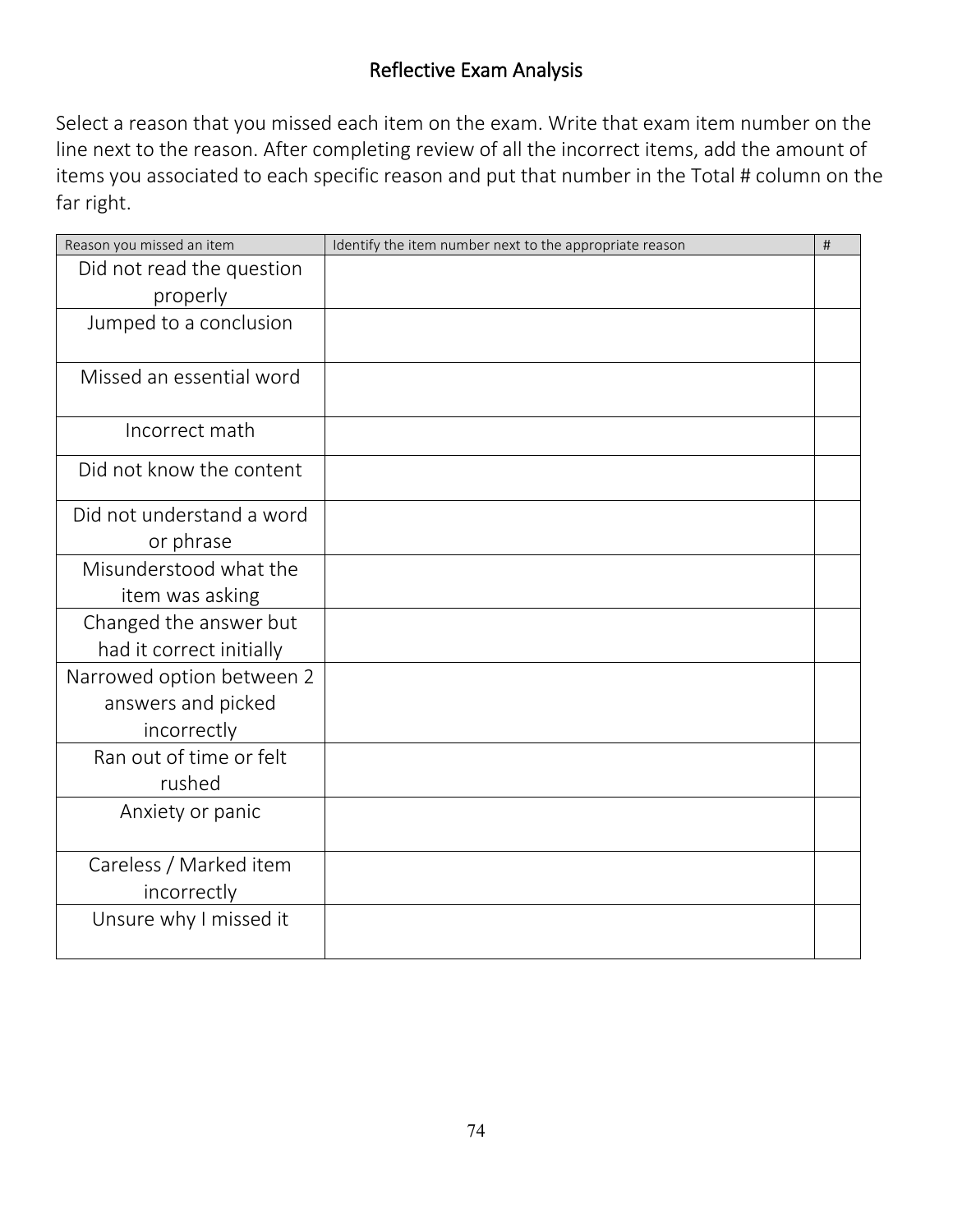# **State Technical College of Missouri Nursing Program**

*Excessive Absence Notice*

Date:

Student Names:

According to our records you have been absent a total of  $\qquad$  in  $\qquad$  course. This is equal or greater than the credit hour value of this course. Low class attendance could reflect poorly on your grade, and impact your ability to be successful in the nursing program. The nursing program attendance policy states,

 "*The nursing program is an in-seat program. Due to the complex concepts taught in the nursing program, it is strongly recommended that students attend all regularly scheduled classes. The student will be responsible for any content missed during an absence."* 

The State Technical College of Missouri attendance policy states,

 "*Students are expected to attend all classes. It is the responsibility of students who will be absent, tardy, or leaving early to leave a message with the college receptionist by calling 800-743-8324. The receptionist will relay the message to the appropriate instructors and staff. In cases of prolonged absence, the student must notify the Counselor, who will then notify the student's instructors. Some instructors also require that students contact them directly; refer to each class syllabus.* 

**The policy of the nursing department is if the student is absent an excess of the number of clock hours to the course credit hours in didactic courses, attendance counseling will be required to maintain participation in the program. If absenteeism continues, further disciplinary action may be taken. Possible actions could include a drop in the student letter grade or dismissal from the program.** 

**For clinical courses, the policy of the nursing department is if the student has three or more clinical absences, the student may be separated from the program. The clinical absences will be discussed by program faculty and college administration. If the student has extenuating circumstances for missing clinical, he/she may be granted to make up clinical hours.** 

 $\mathcal{L}_\text{max}$  , and the contribution of the contribution of the contribution of the contribution of the contribution of the contribution of the contribution of the contribution of the contribution of the contribution of t

Student signature/date Nursing Program Coordinator signature/date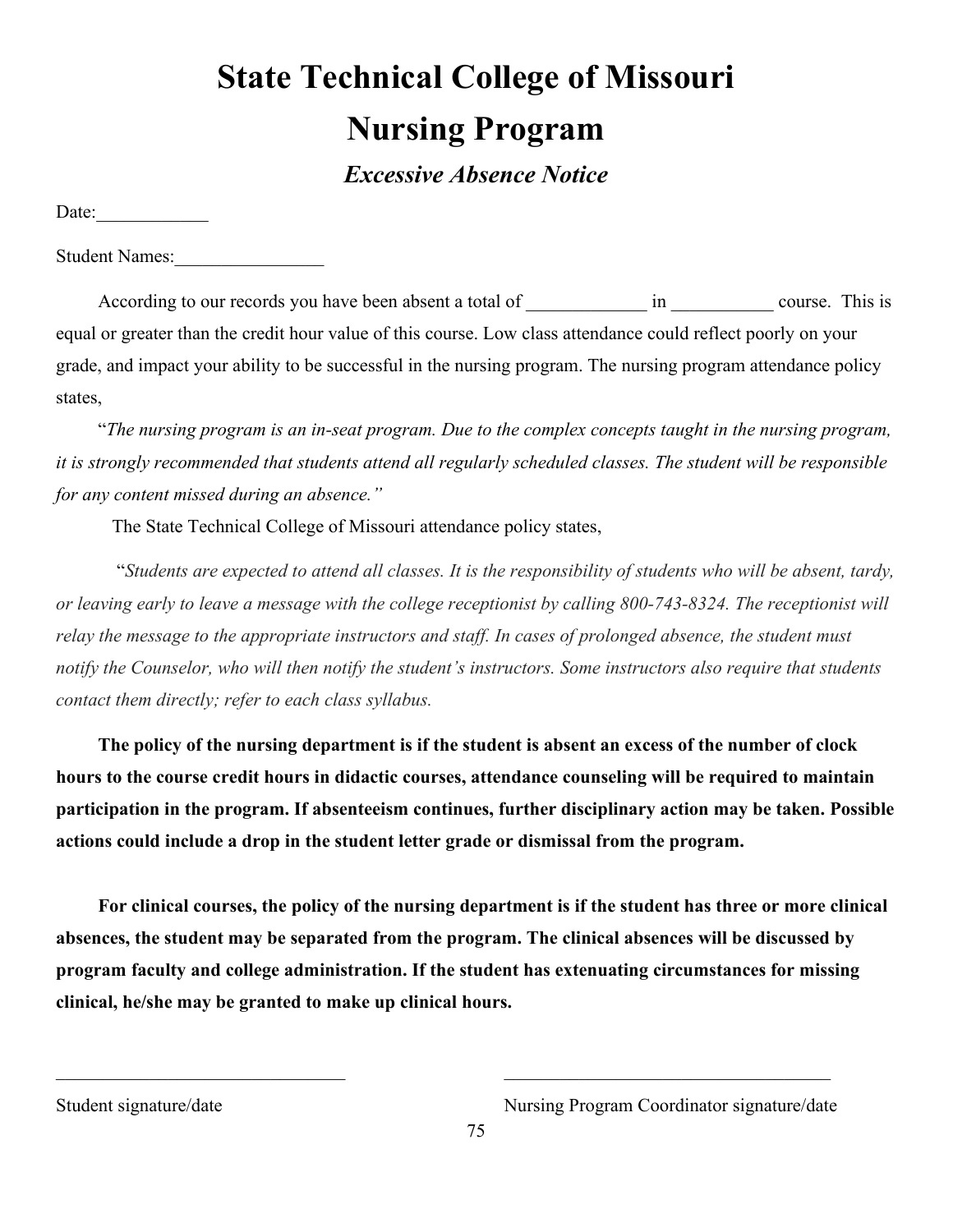# **Violation of Professional Conduct Standards Incident Report Form**

| Date of Incident:                    |      |                            |      |  |
|--------------------------------------|------|----------------------------|------|--|
|                                      |      |                            |      |  |
|                                      |      |                            |      |  |
|                                      |      |                            |      |  |
| Faculty Description of the Incident: |      |                            |      |  |
|                                      |      |                            |      |  |
|                                      |      |                            |      |  |
|                                      |      |                            |      |  |
|                                      |      |                            |      |  |
|                                      |      |                            |      |  |
|                                      |      |                            |      |  |
|                                      |      |                            |      |  |
|                                      |      |                            |      |  |
|                                      |      |                            |      |  |
|                                      |      |                            |      |  |
|                                      |      |                            |      |  |
|                                      |      |                            |      |  |
|                                      |      |                            |      |  |
|                                      |      |                            |      |  |
| Faculty Signature                    | Date | Department Chair Signature | Date |  |
| Student comment                      |      |                            |      |  |
|                                      |      |                            |      |  |
|                                      |      |                            |      |  |
|                                      |      |                            |      |  |
|                                      |      |                            |      |  |
|                                      |      |                            |      |  |
|                                      |      |                            |      |  |
|                                      |      |                            |      |  |
|                                      |      |                            |      |  |
| Student Signature                    |      | Date                       |      |  |

*The student will be notified of behavior that occurred the classroom and clinical does not meet program standards. Students will meet with the clinical and or classroom instructor to discuss the incident. Students are*  to attend class until official notification from the college (Form 13) is received separating the student from the *program and or college.*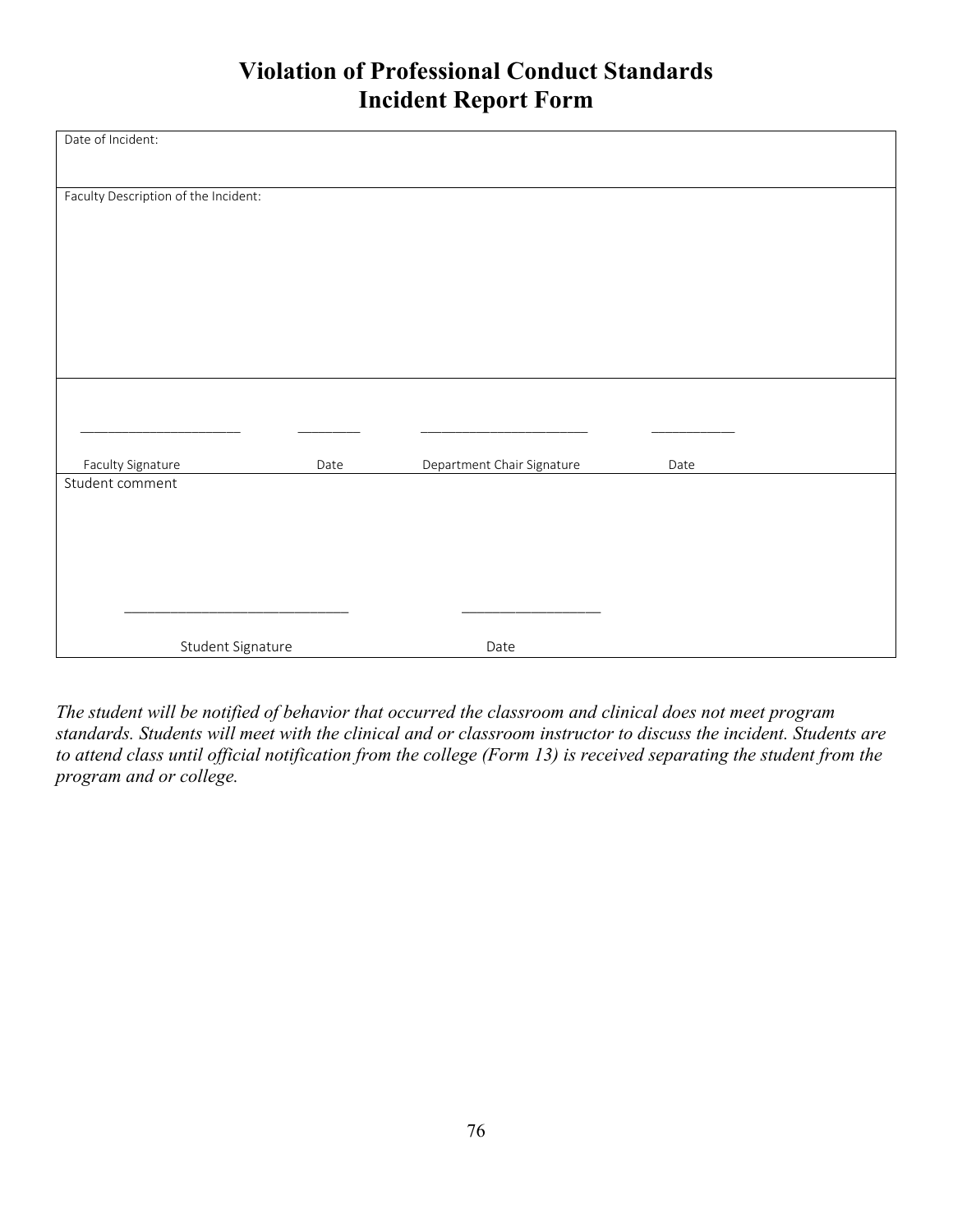### **STATE TECHNICAL COLLEGEOF MISSOURI PRACTICAL NURSING TECHNOLOGY**

**CLINICAL EVALUATION FORM -Instructors Grading Form**<br>DATE: TIME IN: **NAME: \_\_\_\_\_\_\_\_\_\_\_\_\_\_\_\_\_\_\_\_\_\_\_\_\_\_\_\_\_\_\_\_\_\_\_ DATE: \_\_\_\_\_\_\_\_\_\_\_\_\_\_\_ TIME IN: \_\_\_\_\_\_ TIME OUT: \_\_\_\_\_\_**

**CLINICAL SITE:** 

#### **REASON FOR TARDINESS OR EARLY RELEASE:**

Students are responsible for each behavior listed on the outcome statements below. Grades are based on expected improvements /advancements through each clinical level. The following scale is used to rate student performance in each area of evaluation.

**NA = Cannot Evaluate** Did not have an opportunity to demonstrate the specified behavior. Will not be included in total points. **0= Unsatisfactory** Requires significant and prompt remedial action.

- **3 = Satisfactory** Achieves expected minimum performance level.
- **5 = Exceptional** Consistently achieves and often exceeds expected performance.

| <b>AREA OF EVALUATION</b>                                                               |                                                                               |                 |  |
|-----------------------------------------------------------------------------------------|-------------------------------------------------------------------------------|-----------------|--|
| <b>I. ROLE: MEMBER WITHIN PROFESSION OF NURSING</b>                                     | Grade                                                                         | <b>COMMENTS</b> |  |
| 1. Is on time for assigned daily clinical experience.                                   |                                                                               |                 |  |
| 2. Is prepared for clinical assignment as assigned by faculty.                          |                                                                               |                 |  |
| 3. Complies with dress code as defined by student handbook.                             |                                                                               |                 |  |
| 4. Demonstrates professional behavior when interacting with clients, families,          |                                                                               |                 |  |
| Instructor, and/or health care team members while considering cultural                  |                                                                               |                 |  |
| differences.                                                                            |                                                                               |                 |  |
| 5. Demonstrates legal and ethical behaviors that reflect accountability and             |                                                                               |                 |  |
| standards of nursing practice according to the Nurse Practice Act.                      |                                                                               |                 |  |
| Identifies own strengths and weaknesses and seeks appropriate assistance<br>6.          |                                                                               |                 |  |
| from faculty, staff, and/or peers as appropriate.                                       |                                                                               |                 |  |
| 7. Demonstrates utilization of evidenced based literature within                        |                                                                               |                 |  |
| the clinical setting, post-conference, and/or written work. (per instructor only)       |                                                                               |                 |  |
| 8. Demonstrates participation through completion of all assigned clinical               |                                                                               |                 |  |
| components and/or during post-conference. (per instructor only)                         |                                                                               |                 |  |
| <b>II. ROLE: PROVIDER OF CARE</b>                                                       | Grade                                                                         | <b>COMMENTS</b> |  |
| 1. Performs medical aseptic procedures.                                                 |                                                                               |                 |  |
| 2. Provides or accounts for personal care, ADL's, and comfort measures.                 |                                                                               |                 |  |
| 3. Uses therapeutic oral and/or written communications skills.                          |                                                                               |                 |  |
| 4. Conducts basic assessments as assigned including physical, lab, etc.                 |                                                                               |                 |  |
|                                                                                         | 5. Demonstrates preparation and advancing skill in the application of nursing |                 |  |
|                                                                                         | interventions and procedures, while actively seeking new learning             |                 |  |
| experiences.                                                                            |                                                                               |                 |  |
| 6. Provides scientific rationale supporting nursing interventions.(per instructor only) |                                                                               |                 |  |
| 7. Demonstrates and/or identifies safety in functions of nursing care.                  |                                                                               |                 |  |
| 8. Applies principles of medication preparation and administration.                     |                                                                               |                 |  |
| 9. Provides or shows knowledge of individualized client teaching (per instructor only)  |                                                                               |                 |  |
| 10. Evaluates effectiveness of nursing interventions in achievement of client           |                                                                               |                 |  |
| outcomes. (per instructor only)                                                         |                                                                               |                 |  |
| <b>III. ROLE: MANAGEMENT OF CARE</b>                                                    | Grade                                                                         | <b>COMMENTS</b> |  |
| 1. Reflects prioritization of nursing care skills. (per instructor only)                |                                                                               |                 |  |
| 2. Demonstrates organization and beginning time management skills.                      |                                                                               |                 |  |

**Total Points / Total Percentage / 100**

**Comments:**

Faculty Signature: **Notify Algebra 2018** Student Signature:

*Revised 7/12; 8/13; 6/14; 11/15; 10/16, 06/21*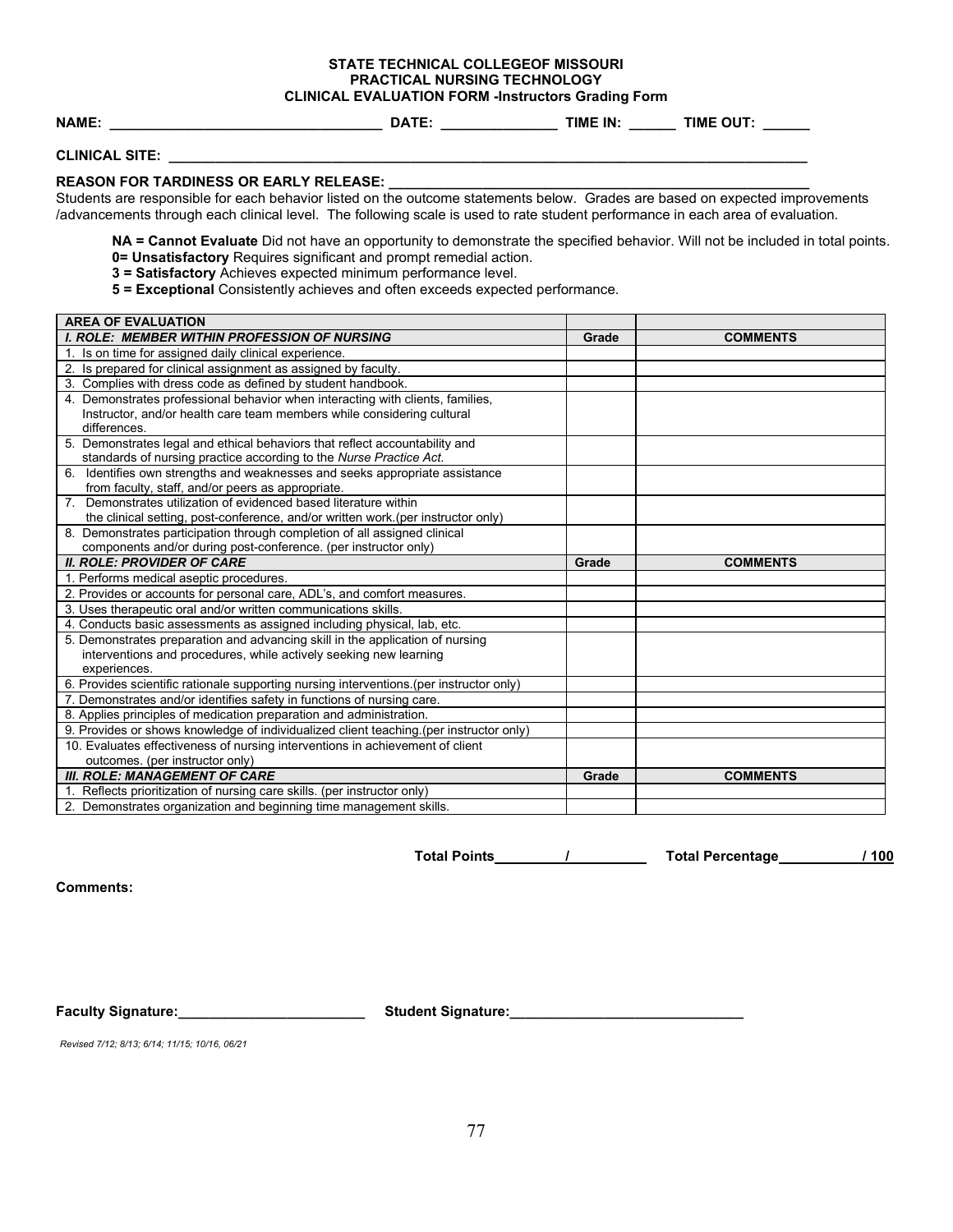#### **STATE TECHNICAL COLLEGE OF MISSOURI ADN PROGRAM CLINICAL PERFORMANCE EVALUATION GUIDELINES**

- The clinical evaluation tool is used in all clinical nursing courses.
- All clinical learning experiences will be evaluated upon competition and/or as deemed necessary by the faculty. Students who are not meeting clinical outcomes will be counseled individually as needed.
- Each student will fill out a self-evaluation at midterm, and at the conclusion of the clinical rotation.
- The faculty instructor will fill out an evaluation at midterm, and at the conclusion of the clinical rotation.
- Each row item (boxes) must be checked by placing a "check mark" in the appropriate box at midterm, and at the conclusion of the clinical rotation.
- The grade for clinical evaluation will be either "S" "NI" or "U" at midterm.
- The grade for clinical evaluation will be with "S" or "U" as a final grade.
- A grade of "NI" cannot be awarded as a grade post mid-term or as a final grade.
- Clinical faculty will initiate the Clinical Performance Remediation (CPR) Tool for a student who receives a grade of "NI" or "U" after midterm evaluation.
- Final grades for any nursing clinical related component must be "S" or "U"
- A passing grade will be assigned is all items are checked "S" at the time of the final evaluation.
- An unsatisfactory "U" for any clinical learning experience at final evaluation constitutes failure of the course, and the student will receive a grade no higher than "D" for the course.

#### **GRADE DESCRIPTIONS**

A grade of "S" indicates the student:

- Functions satisfactorily with minimum guidance in the clinical experience.
- Demonstrates accurate and appropriate knowledge and integrates knowledge with skills and attitudes.
- Engages consistently in self direction in approach to learning.
- Provides evidence of preparation for all clinical learning experiences.
- Follows directions and performs safely.
- Identifies own learning needs and seeks appropriate assistance.
- Demonstrates continued improvement during the semester.
- Uses nursing process and applies scientific rationale

A grade of "NI" indicates the student:

- Functions safely with moderate amount of guidance in the clinical situation.
- Demonstrated adequate knowledge and requires moderate assistance in integrating knowledge with skills.
- Requires some direction in recognizing and utilizing learning opportunities.

A grade of "U" indicates the student:

- Requires intense guidance for the performance of activities at a safe level.
- Clinical performance reflects difficulty in the provision of nursing care.
- Demonstrates gaps in necessary knowledge and requires frequent or almost constant assistance in integrating knowledge and skills.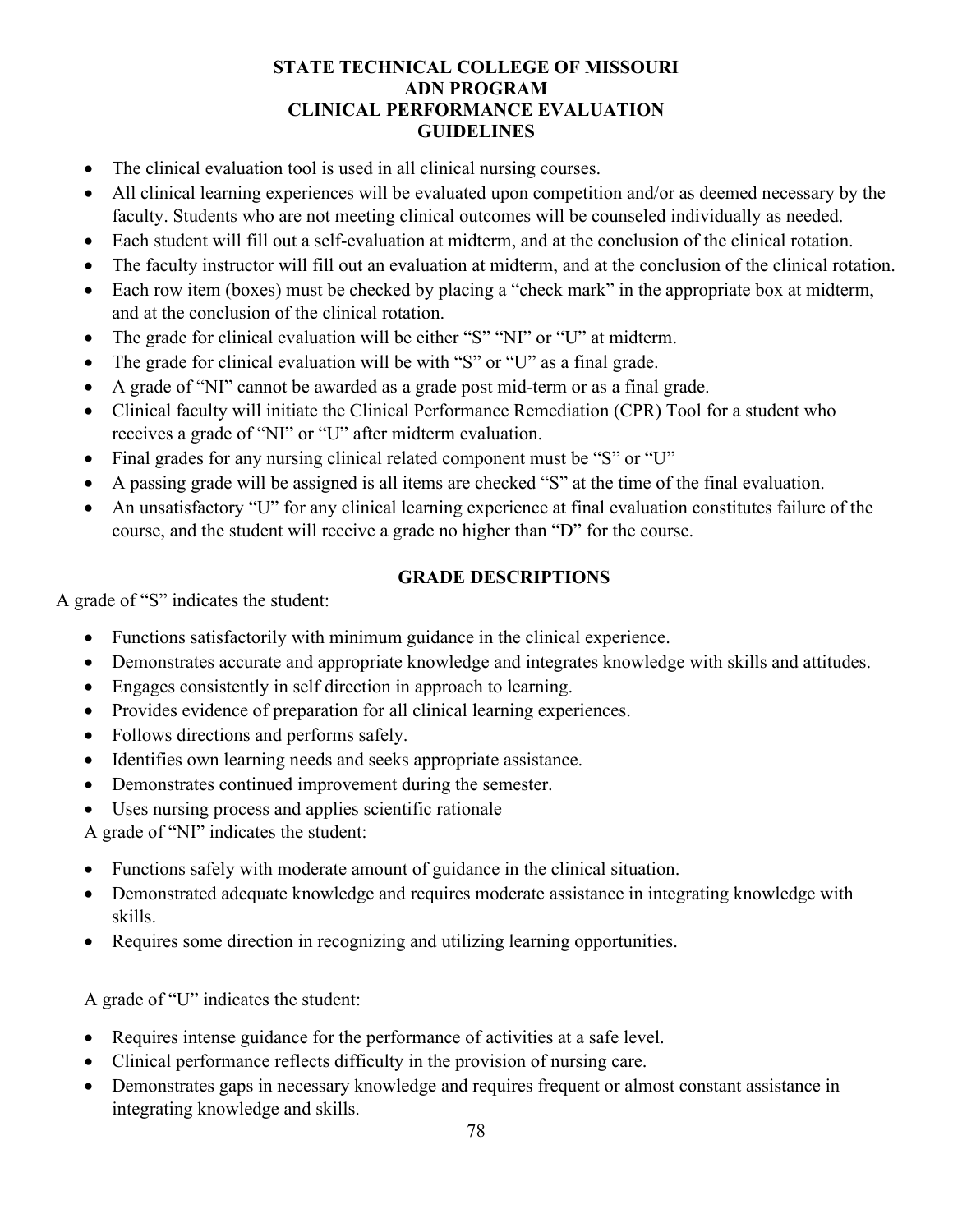- Requires frequent and detailed instructions regarding learning opportunities and is often unable to utilize them.
- Is often unprepared and has limited insight into own behavior.
- Is unable to identify own learning needs and neglects to seek appropriate assistance.
- Not dependable.
- Breaches in professional or ethical conduct such as falsification of records and failure to maintain confidentiality.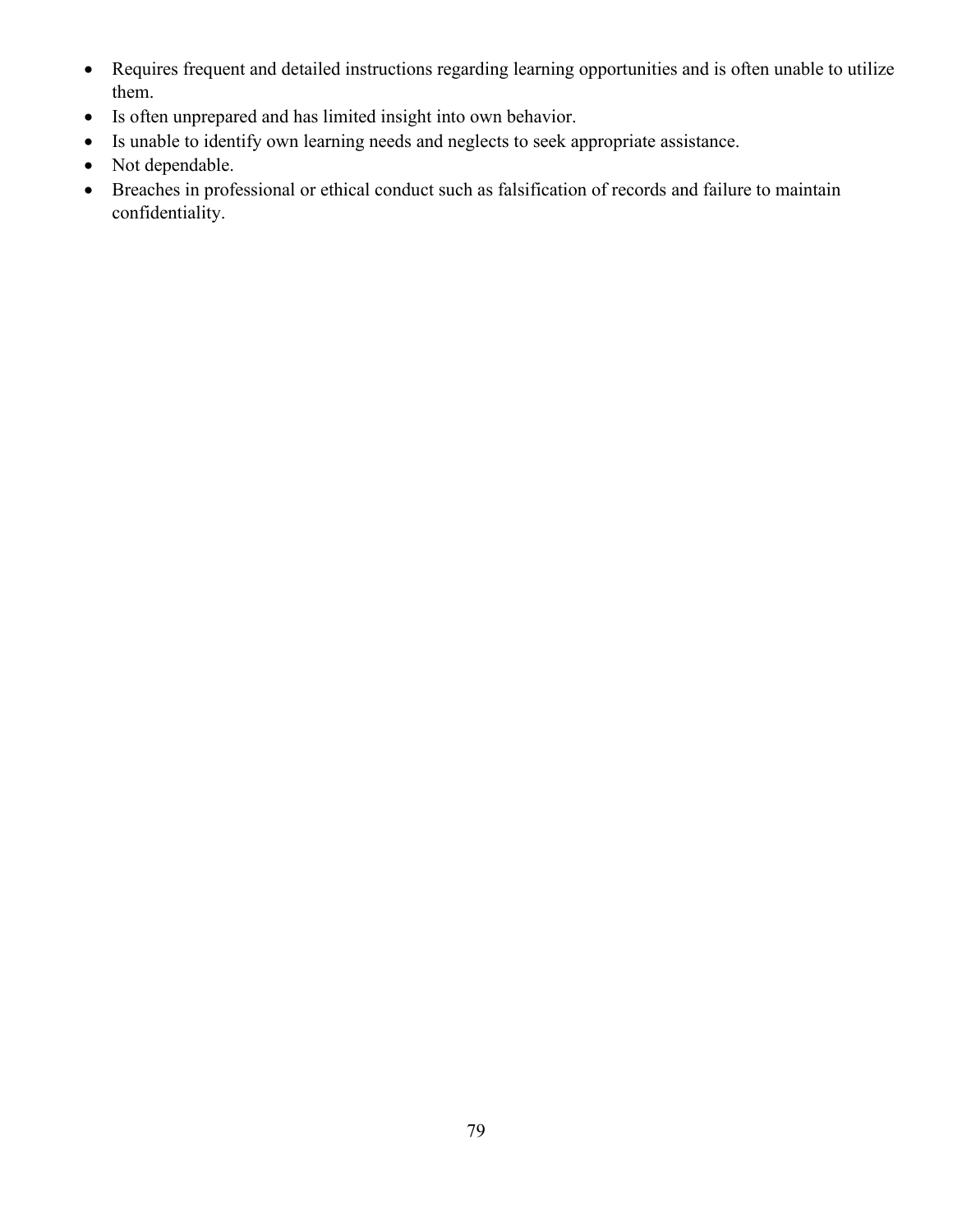#### **STATE TECHNICAL COLLEGE OF MISSOURI ADN PROGRAM CLINICAL EVALUATION**

Self-Evaluation Faculty Evaluation

Student Name: \_\_\_\_\_\_\_\_\_\_\_\_\_\_\_\_\_\_\_\_\_\_\_\_\_\_\_\_\_\_\_\_ Course: \_\_\_\_\_\_\_\_\_\_\_\_\_\_\_\_\_\_\_\_\_\_\_\_

Fill in appropriate fields to the right & below:

Student must obtain a Satisfactory "S" grade in all competencies at the final evaluation to pass nursing course.

| <b>CORE COMPETENCIES</b>                                                                       |    | Mid- |   | Fin |       |
|------------------------------------------------------------------------------------------------|----|------|---|-----|-------|
|                                                                                                |    | Term |   | al  |       |
| <b>COURSE DESCRIPTION PLACED HERE</b>                                                          | S. | N    | U |     | $S$ U |
|                                                                                                |    | I    |   |     |       |
|                                                                                                |    |      |   |     |       |
|                                                                                                |    |      |   |     |       |
|                                                                                                |    |      |   |     |       |
| PATIENT CENTERED CARE                                                                          |    |      |   |     |       |
| Provides comprehensive patient care in compliance with clinical agency policy and              |    |      |   |     |       |
| procedure                                                                                      |    |      |   |     |       |
| Relates pathophysiology of patient conditions and associated pharmacological interventions     |    |      |   |     |       |
| Assesses and/ or modifies interventions to address physical, emotional, and spiritual comfort, |    |      |   |     |       |
| pain, and/or suffering                                                                         |    |      |   |     |       |
| Promotes health and maintenance in acute care settings with respect to diversity               |    |      |   |     |       |
| Evaluates effectiveness of patient and family teaching and modify plan of care as needed       |    |      |   |     |       |
| Advocates for patients based on their values, preferences, needs and diversity                 |    |      |   |     |       |
| Implements discharge planning                                                                  |    |      |   |     |       |
| Comments:                                                                                      |    |      |   |     |       |
|                                                                                                |    |      |   |     |       |
|                                                                                                |    |      |   |     |       |
|                                                                                                |    |      |   |     |       |
|                                                                                                |    |      |   |     |       |
| <b>TEAMWORK AND COLLABORATION</b>                                                              |    |      |   |     |       |
| Delegates to the inter-professional healthcare team within the scope of practice               |    |      |   |     |       |
| Communicates changes in patient status to the inter-professional team and clinical instructor  |    |      |   |     |       |
| Conducts and actively participate in patient care reports (hand-off communication) and         |    |      |   |     |       |
| pre/post clinical activities                                                                   |    |      |   |     |       |
| Engages patient (and family) in a partnered relationship by providing relevant information,    |    |      |   |     |       |
| resources, access and support                                                                  |    |      |   |     |       |
| Interprets physician and inter professional orders and communicate accordingly                 |    |      |   |     |       |
| Examines role of the inter professional health care team                                       |    |      |   |     |       |
| Initiates requests for help (clinical instructor, primary nurse) when appropriate to situation |    |      |   |     |       |
| Completes two hours of health related community service. Community service project is          |    |      |   |     |       |
| approved by instructor. (NUR 215 & NUR 245 clinical rotations only)                            |    |      |   |     |       |
| Actively participates in community clinical experiences.                                       |    |      |   |     |       |
|                                                                                                |    |      |   |     |       |
|                                                                                                |    |      |   |     |       |
|                                                                                                |    |      |   |     |       |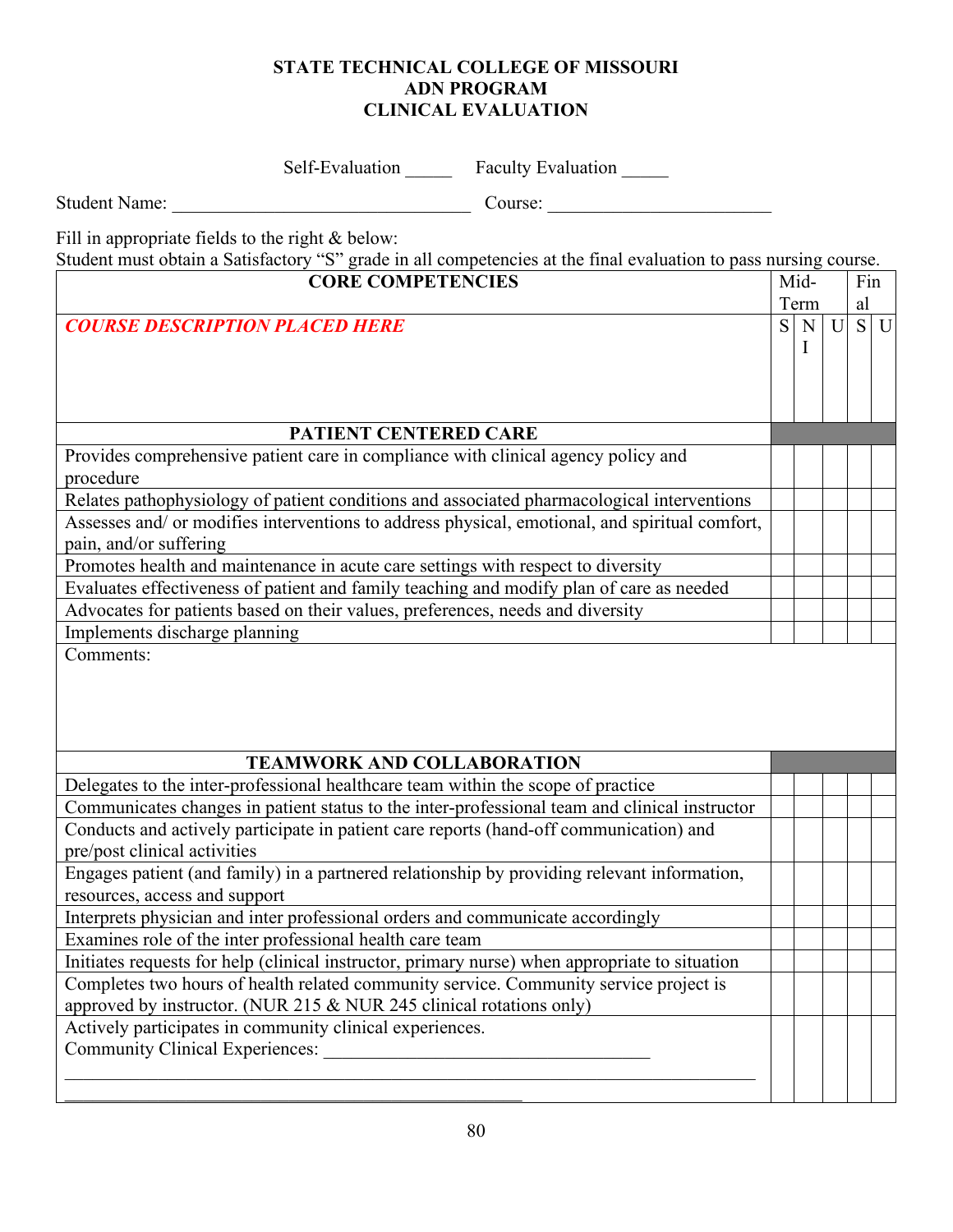| Student displays professional and civility behavior on and off unit. Student is on time and                                                                 |  |  |
|-------------------------------------------------------------------------------------------------------------------------------------------------------------|--|--|
| prepared for clinical activities.                                                                                                                           |  |  |
| Student follows the rules and regulations of the clinical unit and site.                                                                                    |  |  |
| Comments:                                                                                                                                                   |  |  |
|                                                                                                                                                             |  |  |
|                                                                                                                                                             |  |  |
|                                                                                                                                                             |  |  |
|                                                                                                                                                             |  |  |
| <b>EVIDENCE BASED PRACTICE</b>                                                                                                                              |  |  |
| Recognizes and interpret evidence-based practice in healthcare settings                                                                                     |  |  |
| Discriminates between clinical opinion from research and evidence                                                                                           |  |  |
| If Required: Evaluates and presents on evidenced based practice in the clinical setting                                                                     |  |  |
| (library project) Project Title:                                                                                                                            |  |  |
| Comment:                                                                                                                                                    |  |  |
|                                                                                                                                                             |  |  |
|                                                                                                                                                             |  |  |
|                                                                                                                                                             |  |  |
| <b>QUALITY IMPROVEMENT</b>                                                                                                                                  |  |  |
| Focuses efforts to improve quality of healthcare                                                                                                            |  |  |
| Values ongoing self assessment and commitment to excellence in practice                                                                                     |  |  |
| Comments                                                                                                                                                    |  |  |
|                                                                                                                                                             |  |  |
|                                                                                                                                                             |  |  |
|                                                                                                                                                             |  |  |
|                                                                                                                                                             |  |  |
|                                                                                                                                                             |  |  |
| <b>SAFETY</b>                                                                                                                                               |  |  |
|                                                                                                                                                             |  |  |
| Appraises health care environment to determine patient safety needs                                                                                         |  |  |
| Supports national patient safety goals in care delivery<br>Performs safe medication administration                                                          |  |  |
|                                                                                                                                                             |  |  |
| Performs clinical procedures demonstrating appropriate knowledge and skills                                                                                 |  |  |
| Completes medication administration calculations exam, and achieve 90% or greater within                                                                    |  |  |
| two attempts (NUR 208 and NUR 235)                                                                                                                          |  |  |
| Facilitates effective strategies to reduce risk of harm to self or others through both system<br>effectiveness and individual performance                   |  |  |
|                                                                                                                                                             |  |  |
| Demonstrates appropriate clinical decision making skills<br>Demonstrates time management skills by working independently                                    |  |  |
| Comments                                                                                                                                                    |  |  |
|                                                                                                                                                             |  |  |
|                                                                                                                                                             |  |  |
|                                                                                                                                                             |  |  |
|                                                                                                                                                             |  |  |
| <b>INFORMATICS</b>                                                                                                                                          |  |  |
| Conducts and document patient admit and shift assessments within the electronic health                                                                      |  |  |
| record utilizing the facility healthcare record                                                                                                             |  |  |
| Demonstrates technology use and information management tools using critical thinking for                                                                    |  |  |
| clinical reasoning and quality improvement to support safe processes of care<br>Manages data, information, and knowledge of technology in an ethical manner |  |  |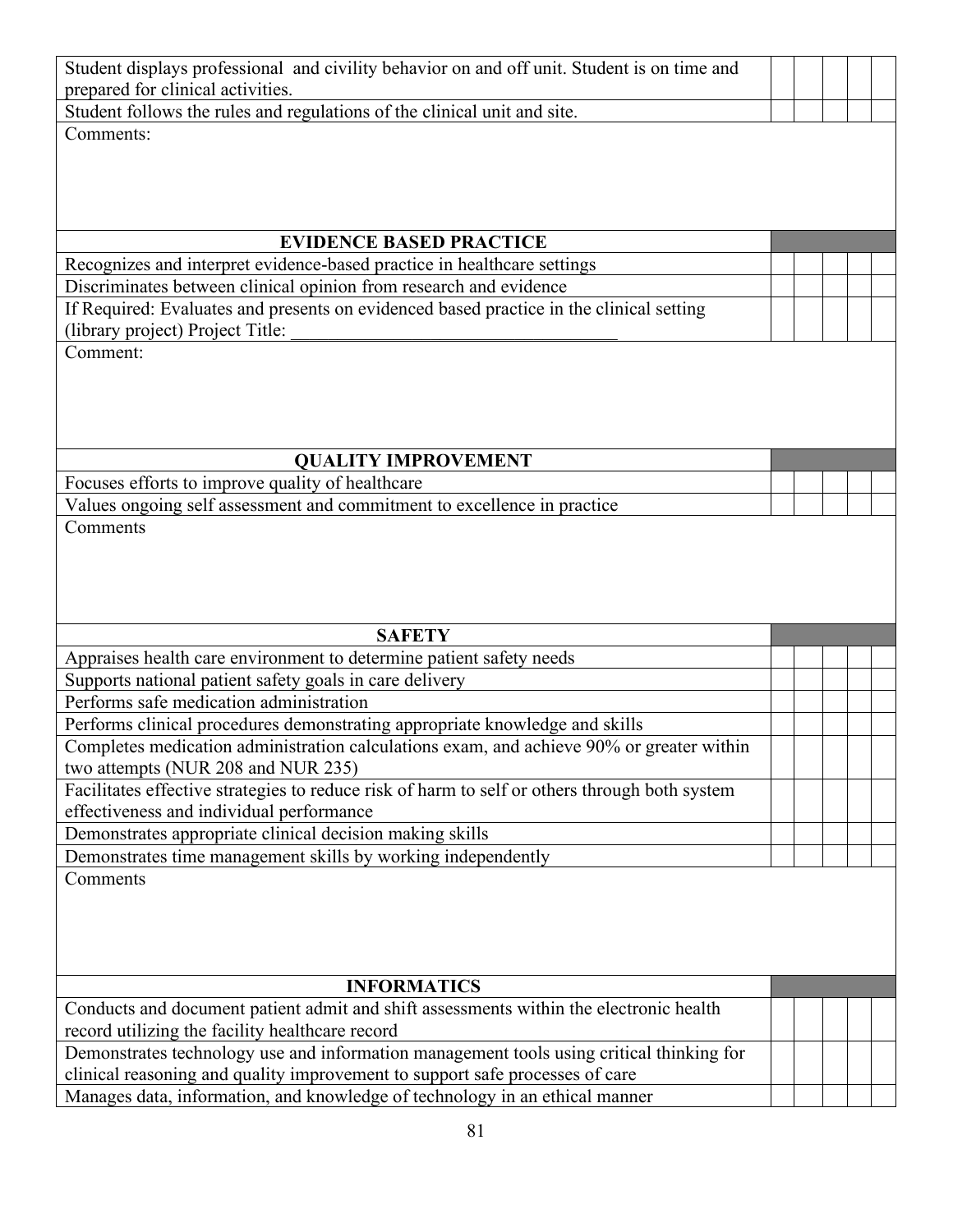| Protects confidentiality of electronic health records and patient                             |  |  |  |
|-----------------------------------------------------------------------------------------------|--|--|--|
| Demonstrates core professional values (caring altruism, autonomy, integrity, human dignity,   |  |  |  |
| and social justice)                                                                           |  |  |  |
| Maintains professional behavior and appearance                                                |  |  |  |
| Complies with the Code of Ethics, Standards of Practice, and policies and procedures of       |  |  |  |
| State Technical College of Missouri AAS handbook, clinical agency agreements, and the         |  |  |  |
| Missouri Nurse Practice Act                                                                   |  |  |  |
| Accepts constructive criticism and develop plan of action for improvement                     |  |  |  |
| Maintains a positive attitude and interact with inter professional team members, faculty, and |  |  |  |
| fellow peers in a professional manner                                                         |  |  |  |
| Provides evidence of preparation for clinical learning experiences                            |  |  |  |
| Arrives and ends clinical experiences at assigned times                                       |  |  |  |
| Demonstrates expected behaviors and complete tasks in a timely manner                         |  |  |  |
| Accepts individual responsibility and accountability for nursing interventions, outcomes and  |  |  |  |
| other actions                                                                                 |  |  |  |
| Engages in self-evaluation                                                                    |  |  |  |
| Assumes responsibility for learning                                                           |  |  |  |
| Comments                                                                                      |  |  |  |
|                                                                                               |  |  |  |
|                                                                                               |  |  |  |
|                                                                                               |  |  |  |
|                                                                                               |  |  |  |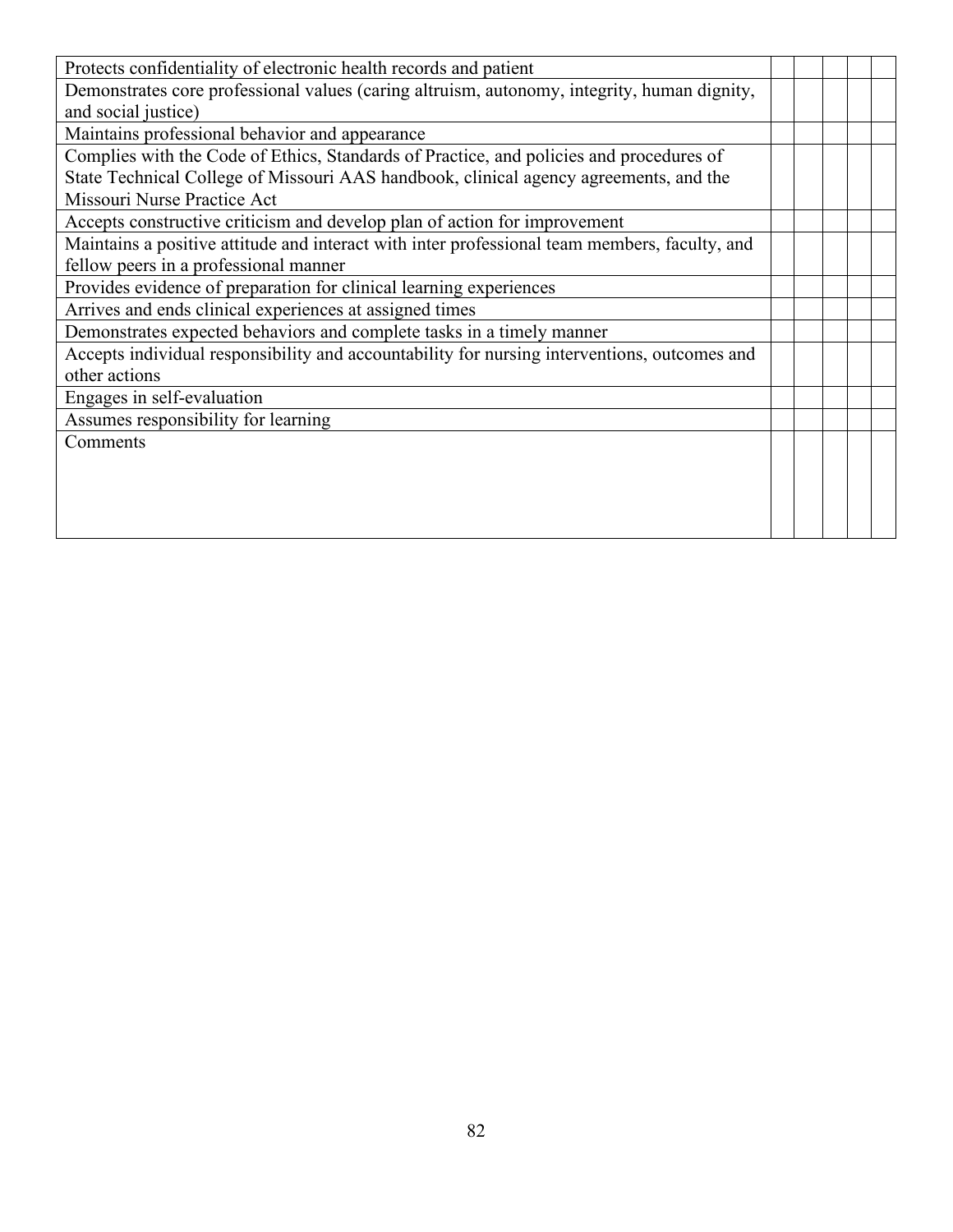MIDTERM EVALUATION DATE: \_\_\_\_\_\_\_\_\_\_\_\_\_\_\_\_\_\_\_\_\_

Instructor Comments:

Student Comments:

Remediation required: Yes \_\_\_\_\_ No \_\_\_\_

| <b>AREAS FOR</b><br><b>IMPROVEMENT</b> | REMEDIATION STRATEGY |
|----------------------------------------|----------------------|
|                                        |                      |
|                                        |                      |
|                                        |                      |
|                                        |                      |
|                                        |                      |
|                                        |                      |
|                                        |                      |
|                                        |                      |

Faculty Signature: \_\_\_\_\_\_\_\_\_\_\_\_\_\_\_\_\_\_\_\_\_\_\_\_\_\_\_\_\_\_\_\_\_\_\_\_\_\_\_\_\_\_\_\_\_\_\_\_\_\_\_\_\_\_\_\_\_\_\_\_\_\_ Student Signature:\_\_\_\_\_\_\_\_\_\_\_\_\_\_\_\_\_\_\_\_\_\_\_\_\_\_\_\_\_\_\_\_\_\_\_\_\_\_\_\_\_\_\_\_\_\_\_\_\_\_\_\_\_\_\_\_\_\_\_\_\_\_\_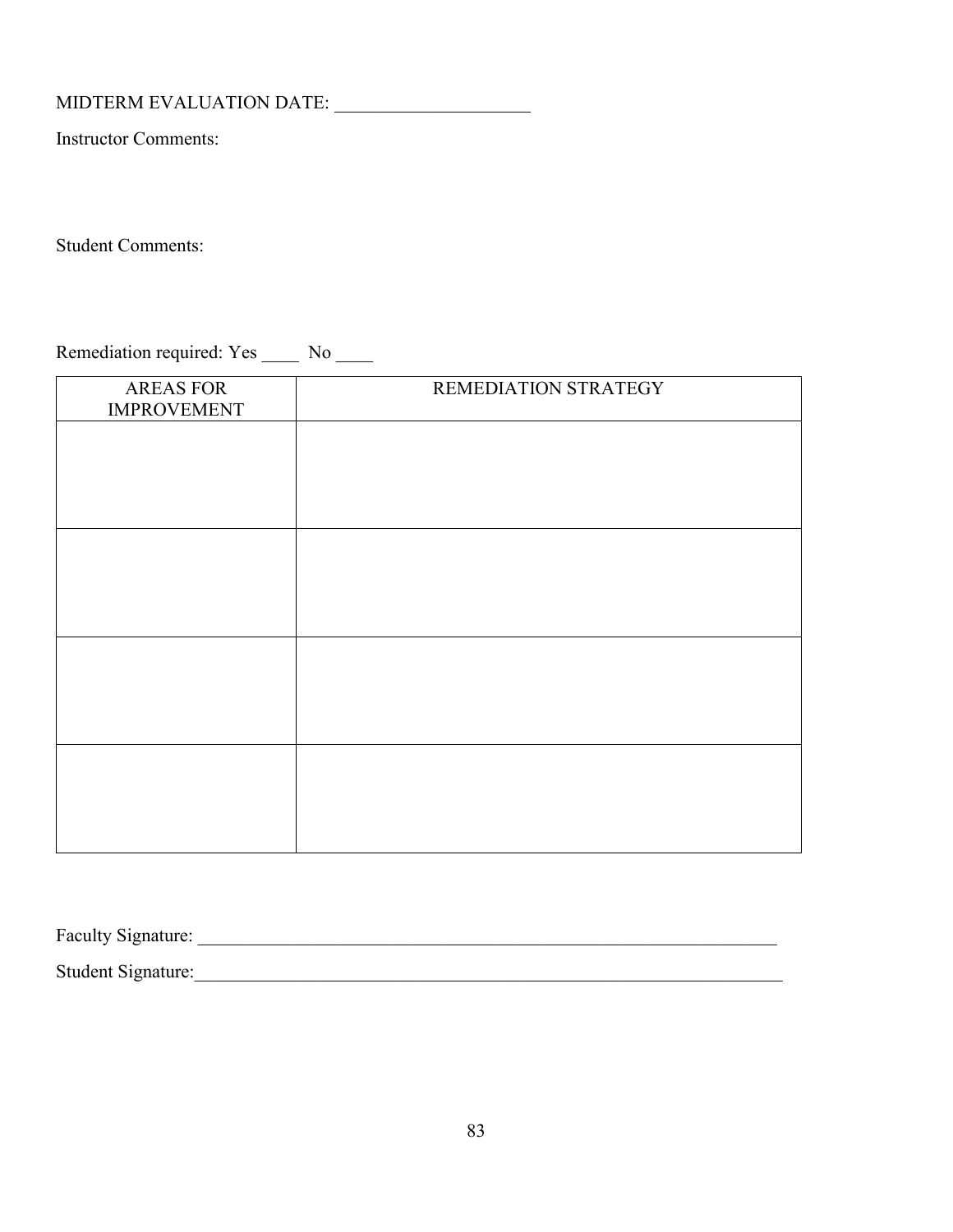# FINAL EVALUATION DATE: \_\_\_\_\_\_\_\_\_\_\_\_\_\_\_\_

Instructor Comments:

Student Comments:

Faculty Signature:

Student Signature: